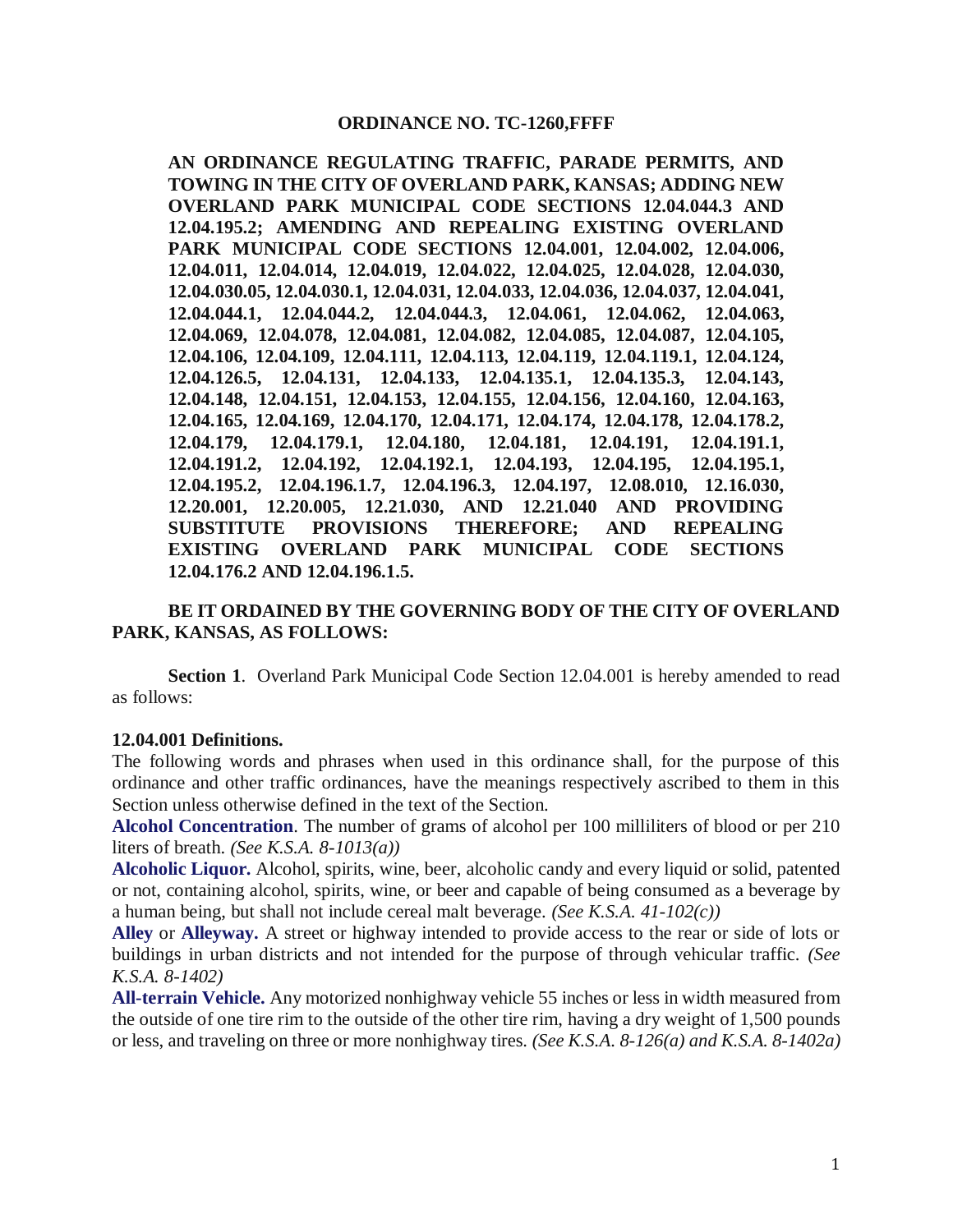**Arterial Street.** Any U. S. or state numbered route, controlled access highway or other major radial or circumferential street or highway designated by local authorities within their respective jurisdictions as part of a major arterial system of streets or highways. *(See K.S.A. 8-1403)*

**Authorized Emergency Vehicle.** Such fire department vehicles, police bicycles or police vehicles which are publicly owned; motor vehicles operated by ambulance services permitted by the emergency medical services board under the provisions of K.S.A. 65-6101 *et seq*., and amendments thereto; wreckers, tow trucks or car carriers, as defined by K.S.A. 66-1329, and amendments thereto, and having a certificate of public service from the state corporation commission; and such other publicly or privately owned vehicles as are designated as emergency vehicles by the Board of County Commissioners, pursuant to K.S.A. 8-2010 and amendments thereto. *(See K.S.A. 8-1404)*

**Autocycle.** A three-wheel motorcycle that has a steering wheel and seating that does not require the operator to straddle or sit astride it. *(See K.S.A. 8-1497)*

**Bicycle**. Every device propelled by human power upon which any person may ride, having two tandem wheels, either of which is more than 14 inches in diameter. *(See K.S.A. 8-1405)*

**Bus.** Every motor vehicle designed for carrying more than 10 passengers and used for the transportation of persons; and every motor vehicle, other than a taxicab, designed and used for the transportation of persons for compensation. *(See K.S.A. 8-1406)*

**Business District.** The territory contiguous to and including a highway when within any 600 feet along such highway there are buildings in use for business or industrial purposes, including but not limited to hotels, banks or office buildings, railroad stations and public buildings which occupy at least 300 feet of frontage on one side or 300 feet collectively on both sides of the highway. *(See K.S.A. 8-1407)*

**Cancellation of a Driver's License.** The annulment or termination by formal action of the division of a person's driver's license because of some error or defect in the license or because the licensee is not entitled to such license, but the cancellation of a license is without prejudice, except for a cancellation because of a violation of Section 12.04.196 or K.S.A. 8-260, and amendments thereto, and application for a new license may be made at any time after such cancellation. *(See K.S.A. 8-1408)*

**Cereal Malt Beverage**. Any fermented but undistilled liquor brewed or made from malt or from a mixture of malt or malt substitute or any flavored malt beverage, as defined in K.S.A. 41-2729, and amendments thereto, but not including any such liquor which is more than 3.2% alcohol by weight. *(See K.S.A. 41-2701(a))*

**Chief of Police.** The Chief of Police of the City, or any member of the Police Department of the City designated by the Chief of Police to act in their place.

**City** or **this City.** The City of Overland Park, Kansas.

**City Traffic Engineer.** The Chief Traffic Engineer for the City or any member of the City Traffic Department designated by the Chief Traffic Engineer to act in their place.

**Commission.** The Secretary of Transportation. *(See K.S.A. 8-1409(a))*

**Compression Release Engine Braking System.** A hydraulically operated device that converts a power producing diesel engine into a power absorbing retarding mechanism. *(See K.S.A. 8- 1761(b))*

**Controlled-Access Highway**. Every highway, street or roadway in respect to which owners or occupants of abutting lands and other persons have no legal right of access to or from the same, except at such points only and in such manner as may be determined by the public authority having jurisdiction over such highway, street or roadway. *(See K.S.A. 8-1410)*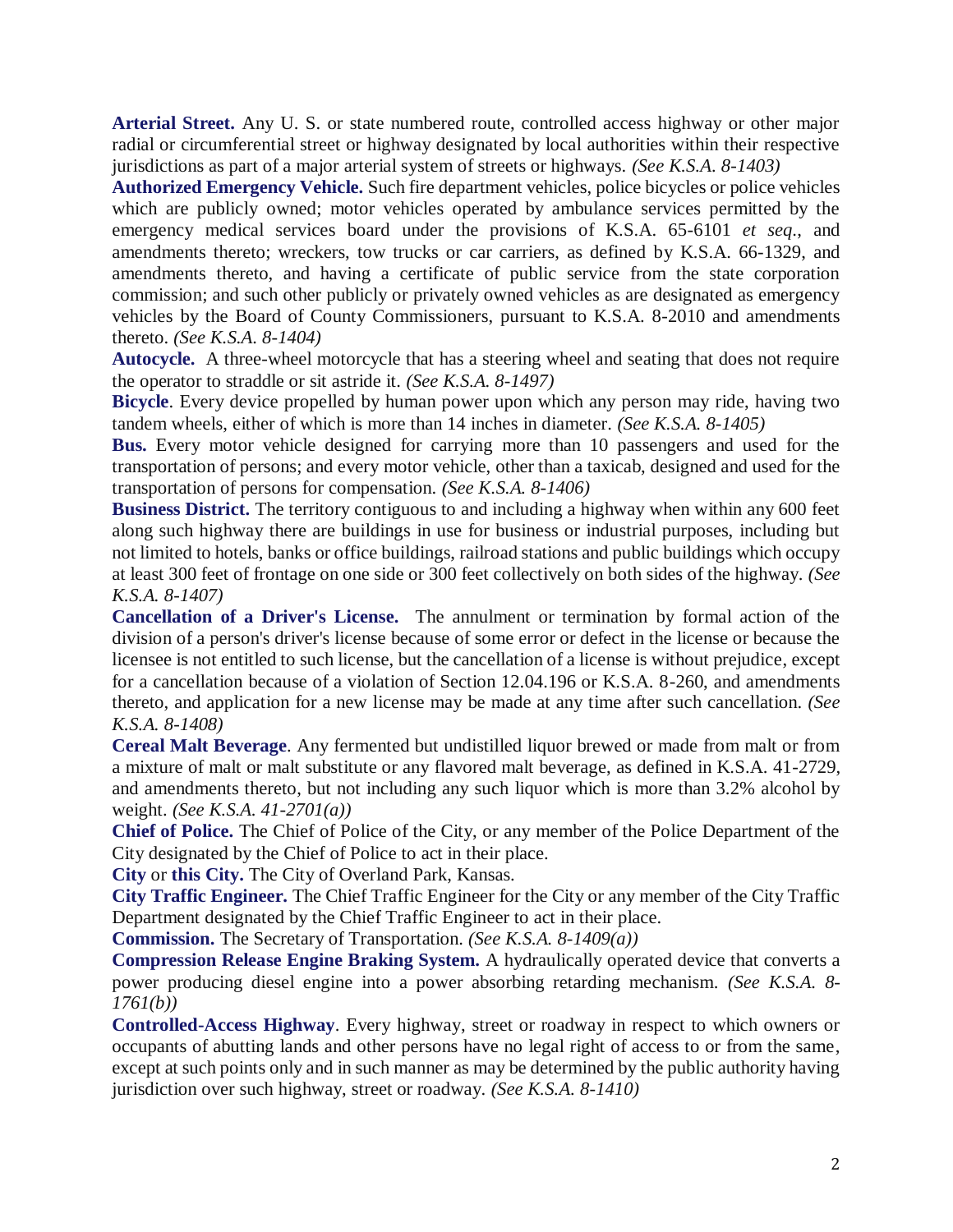### **Crosswalk.**

- a. That part of a roadway at an intersection included within the connections of the lateral lines of sidewalks on opposite sides of the highway measured from the curbs or, in the absence of curbs, from the edges of the traversable roadway; or
- b. Any portion of a roadway at an intersection or elsewhere distinctly indicated for pedestrian crossing by lines or other markings on the surface. *(See K.S.A. 8-1411)*

**Department**. Department of Transportation. *(See K.S.A. 8-1409(c))*

**Director**. The Director of Vehicles. *(See K.S.A. 8-1412)*

**Division**. The Division of Vehicles of the Department of Revenue. *(See K.S.A. 8-1413)*

**Divided Highway**. A highway divided into two or more roadways by leaving an intervening space or by a physical barrier or by a clearly indicated dividing section so constructed as to impede vehicular traffic. *(See K.S.A. 8-1414)*

**Drawbar.** A bar across the rear of a motor vehicle, or a device securely attached to the motor vehicle, which maintains a fixed position and to which a tow bar may be coupled. *(See K.S.A. 8- 1414a)*

**Driveaway-Towaway Operations.** Any operation in which any motor vehicle, trailer or semitrailer, singly or in combination, new or used, constitutes the commodity being transported, when one set or more of wheels of any such vehicle are on the roadway during the course of transportation, whether or not any such vehicle furnishes the motive power. *(See K.S.A. 8-1415)*

**Driver**. Every person who drives or is in actual physical control of a vehicle. *(See K.S.A. 8-1416)*

**Driver's License.** Any license to operate a motor vehicle issued under the laws of this state. *(See K.S.A. 8-1417)*

**Electric-assisted Bicycle**. A bicycle with two or three wheels, a saddle, fully operative pedals for human propulsion, and an electric motor. The electric-assisted bicycle's electric motor must have a power output of no more than 1,000 watts, be incapable of propelling the device at a speed of more than 20 miles per hour on level ground and incapable of further increasing the speed of the device when human power alone is used to propel the device beyond 20 miles per hour. *(See K.S.A. 8-1489)*

**Electric-assisted Scooter**. Every self-propelled vehicle that has at least two wheels in contact with the ground, an electric motor, handlebars, a brake, and a deck that is designed to be stood upon when riding.

**Electric Personal Assistive Mobility Device.** A self-balancing two non-tandem wheeled device, designed to transport only one person, with an electric propulsion system that limits the maximum speed of the device to 15 miles per hour or less. *(See K.S.A. 8-1491)*

**Essential Parts.** All integral and body parts of a vehicle of a type required to be registered hereunder, the removal, alteration or substitution of which would tend to conceal the identity of the vehicle or substantially alter its appearance, model, type or mode of operation. *(See K.S.A. 8- 1418)*

**Explosives**. Any chemical compound or mechanical mixture that is commonly used or intended for the purpose of producing an explosion, and which contains any oxidizing and combustive units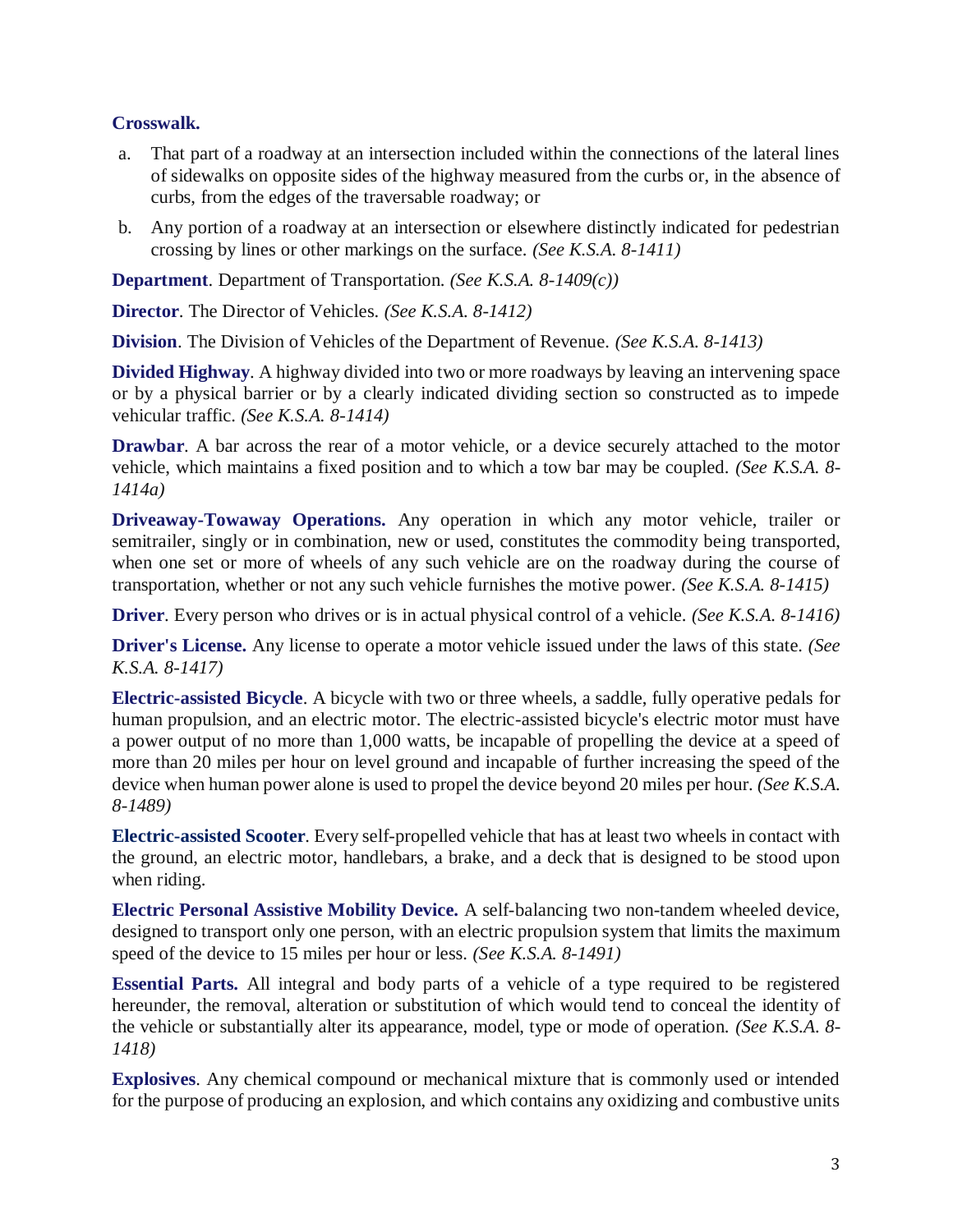or other ingredients in such proportions, quantities, or packing that an ignition by fire, by friction, by concussion, by percussion, or by detonator of any part of the compound or mixture may cause such a sudden generation of highly heated gases that the resultant gaseous pressures are capable of producing destructive effects on contiguous objects or of destroying life or limb. *(See K.S.A. 8- 1419)*

**Farm Tractor.** Every motor vehicle designed and used primarily as a farm implement for drawing plows, mowing machines and other implements of husbandry, and such term shall include every self-propelled implement of husbandry. *(See K.S.A. 8-1420)*

**Flammable Liquid.** Any liquid which has a flash point of 70 degrees Fahrenheit, or less, as determined by a tagliabue or equivalent closed cup test device. *(See K.S.A. 8-1421)*

Golf Cart. A motor vehicle that does not have fewer than three wheels in contact with the ground, an unladen weight of not more than 1,800 pounds, is designed to be and is operated at not more than 25 miles per hour and is designed to carry not more than four persons including the driver. *(See K.S.A. 8-126(o) and K.S.A. 8-1945)*

**Governing Body.** The Mayor and Council of this City.

**Gross Weight.** The weight of a vehicle without load plus the weight of any load thereon. *(See K.S.A. 8-1423)*

**Highway.** See Street or Highway.

### **House Trailer.**

- a. A trailer or semi-trailer which is designed, constructed and equipped as a dwelling place, living abode or sleeping place, either permanently or temporarily, and is equipped for use as a conveyance on streets and highways; or
- b. A trailer or a semi-trailer whose chassis and exterior shell is designed and constructed for use as a house trailer, as defined in paragraph (a), but which is used instead permanently or temporarily for the advertising, sales, display or promotion of merchandise or services, or for any other commercial purpose except the transportation of property for hire or the transportation of property for distribution by a private carrier.
- c. **House Trailer** does not include a manufactured home or a mobile home, as such terms are defined in K.S.A. 58-4202. *(See K.S.A. 8-1425)*

**Identifying Numbers.** The numbers, and letters, if any, on a vehicle designated by the division for the purpose of identifying the vehicle. *(See K.S.A. 8-1426)*

**Implement of Husbandry.** Every vehicle designed or adapted and used exclusively for agricultural operations and only incidentally moved or operated upon the highways. Such term shall include, but not be limited to, a fertilizer spreader or nurse tank used exclusively for dispensing or spreading water, dust or liquid fertilizers or agricultural chemicals, as defined in K.S.A. 2-2202, and amendments thereto, regardless of ownership. **Implement of Husbandry** shall not include: (a) A truck mounted with a fertilizer spreader used or manufactured principally to spread animal dung; (b) a mixer-feed truck owned and used by a feedlot, as defined by K.S.A. 47-1501, and amendments thereto, and specially designed and used exclusively for dispensing feed to livestock in such feedlot; or (c) a truck permanently mounted with a spreader used exclusively for dispensing or spreading water, dust or liquid fertilizers or agricultural chemicals,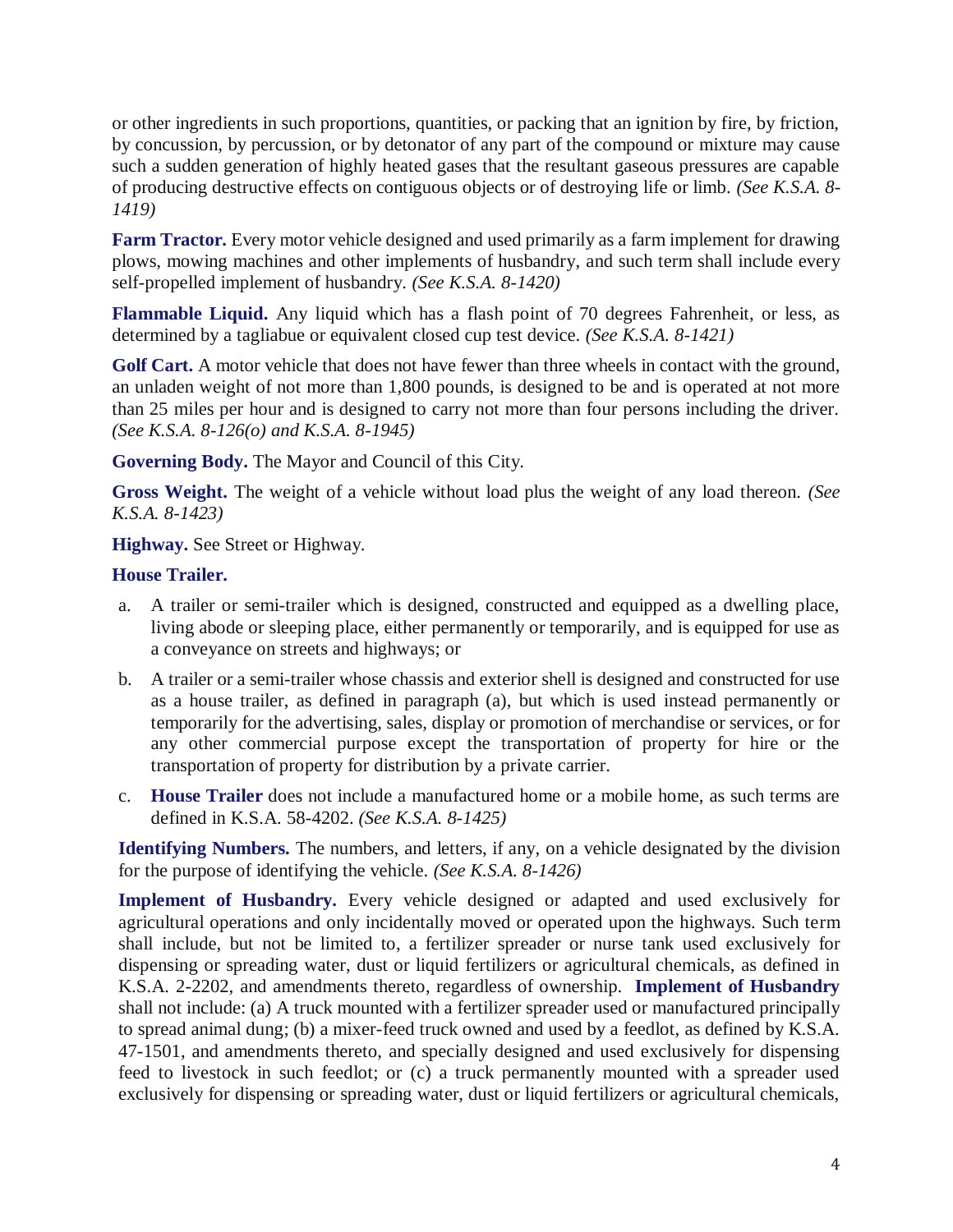as defined in K.S.A. 2-2202, and amendments thereto, regardless of ownership. *(See K.S.A. 8- 1427)*

#### **Intersection.**

- a. The area embraced within the prolongation or connection of the lateral curb lines, or, if none, then the lateral boundary lines of the roadways of two highways which join one another at, or approximately at, right angles, or the area within which vehicles traveling upon different highways joining at any other angle may come in conflict; or
- b. Where a highway includes two roadways 30 feet or more apart, then every crossing of each roadway of such divided highway by an intersecting highway shall be regarded as a separate intersection. In the event such intersecting highway also includes two roadways 30 feet or more apart, then every crossing of two roadways of such highway shall be regarded as a separate intersection.

The junction of an alley with a street or highway shall not constitute an intersection. *(See K.S.A. 8-1428)*

**Intoxicating Liquor.** Any alcoholic liquor or cereal malt beverage as defined herein.

**Laned Roadway.** A roadway which is divided into two or more clearly marked lanes for vehicular traffic. *(See K.S.A. 8-1429)*

**Legal age for consumption of cereal malt beverage.** 21 years of age, except that "legal age for consumption of cereal malt beverage" shall mean 18 years of age if at any time the provisions of P.L. 98-363 penalizing states for permitting persons under 21 years of age to consume cereal malt beverage are repealed or otherwise invalidated or nullified. *(See K.S.A. 8-2701(h))*

**License or License to Operate a Motor Vehicle.** Any driver's license or any other license or permit to operate a motor vehicle issued under, or granted by, the laws of this state, including:

- a. Any temporary license or instruction permit;
- b. the privilege of any person to drive a motor vehicle whether or not such person holds a valid license; and
- c. any nonresident's operating privilege. *(See K.S.A. 8-1430)*

Litter. Rubbish, refuse, waste material, garbage, trash or debris of whatever kind or description and includes improperly discarded paper, metal, plastic or glass. *(See K.S.A. 8-15,102(b))*

**Low-speed Vehicle.** Any four-wheeled electric vehicle whose top speed is greater than 20 miles per hour but not greater than 25 miles per hour and is manufactured in compliance with the national highway and traffic safety administration standards for low-speed vehicles in 49 C.F.R. 571.500. *(See K.S.A. 8-1488)*

**Mail.** To deposit in the United States mail properly addressed and with postage prepaid. *(See K.S.A. 8-1433)*

**Manufacturer.** Every person engaged in the business of constructing or assembling vehicles of a type required to be registered in this state. *(See K.S.A. 8-1434)*

**Metal Tire.** Every tire, the surface of which in contact with the highway, is wholly or partly of metal or other hard non-resilient material. *(See K.S.A. 8-1435)*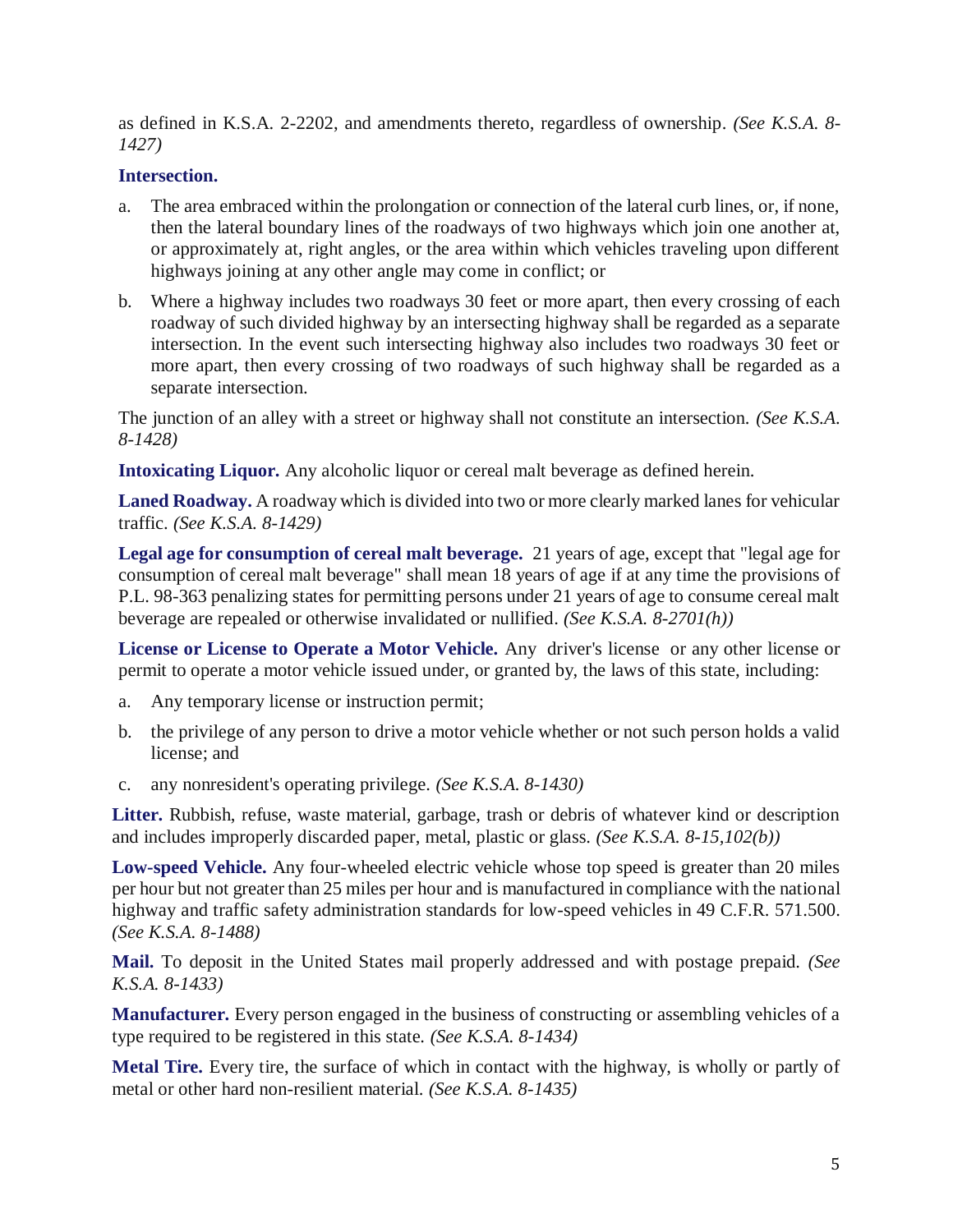**Micro Utility Truck.** Any motor vehicle which is not less than 48 inches in width, has an overall length, including the bumper, of not more than 160 inches, has an unladen weight, including fuel and fluids, of more than 1,500 pounds, can exceed 40 miles per hour as originally manufactured and is manufactured with a metal cab. "Micro utility truck" does not include a work-site utility vehicle. *(See K.S.A. 8-1494)*

**Motorcycle.** Every motor vehicle, including autocycles, having a seat or saddle for the use of the rider and designed to travel on not more than three wheels in contact with the ground, but excluding a tractor. *(See K.S.A. 8-1438)*

**Motor-Driven Cycle.** Every motorcycle, including every motor scooter, with a motor which produces not to exceed five brake horsepower, and every bicycle with motor attached, except a motorized bicycle or an electric-assisted bicycle. *(See K.S.A. 8-1439)*

**Motorized Bicycle.** Every device having two tandem wheels or three wheels which may be propelled by either human power or helper motor, or by both, and which has: a motor which produces not more than 3.5 brake horsepower; a cylinder capacity of not more than 130 cubic centimeters; an automatic transmission; and the capability of a maximum design speed of no more than thirty miles per hour except a low power cycle. *(See K.S.A. 8-1439a)*

**Motorized Wheelchair.** Any self-propelled vehicle, designed specifically for use by a physically disabled person, that is incapable of a speed in excess of 15 miles per hour. *(See K.S.A. 8-1439c)*

**Motor Home.** Every motor vehicle designed to provide temporary living quarters for recreational, camping or travel use. *(See K.S.A. 8-1436)*

**Motor Vehicle.** Every vehicle, other than a motorized bicycle or a motorized wheelchair, which is self-propelled and every vehicle which is propelled by electric power obtained from overhead trolley wires, but not operated upon rails. *(See K.S.A. 8-1437)*

**Nonhighway Tire.** Any pneumatic tire six inches or more in width, designed for use on wheels with rim diameter of 14 inches or less.

**Nonresident.** Every person who is not a resident of this state. *(See K.S.A. 8-1440)*

**Nonresident's Operating Privilege.** The privilege conferred upon a nonresident by the laws of this state pertaining to the operation by such person of a motor vehicle, or the use of a vehicle owned by such person, in this state. *(See K.S.A. 8-1441)*

**Official Time Standard.** Whenever certain hours are specified they shall mean standard time or daylight-saving time as may be in current use in this City.

**Official Traffic-Control Devices.** All signs, signals, markings, and devices, not inconsistent with this ordinance, placed or erected by authority of a public body or official having jurisdiction for the purpose of regulating, warning or guiding traffic. *(See K.S.A. 8-1442)*

**Owner.** A person, other than a lienholder, having the property in or title to a vehicle; and such term includes a person entitled to the use and possession of a vehicle subject to a security interest in another person, but excludes a lessee under a lease not intended as security. *(See K.S.A. 8-1443)*

**Park or Parking.** Means the standing of a vehicle, whether occupied or not, otherwise than temporarily for the purpose of and while actually engaged in loading or unloading property or passengers. *(See K.S.A. 8-1444)*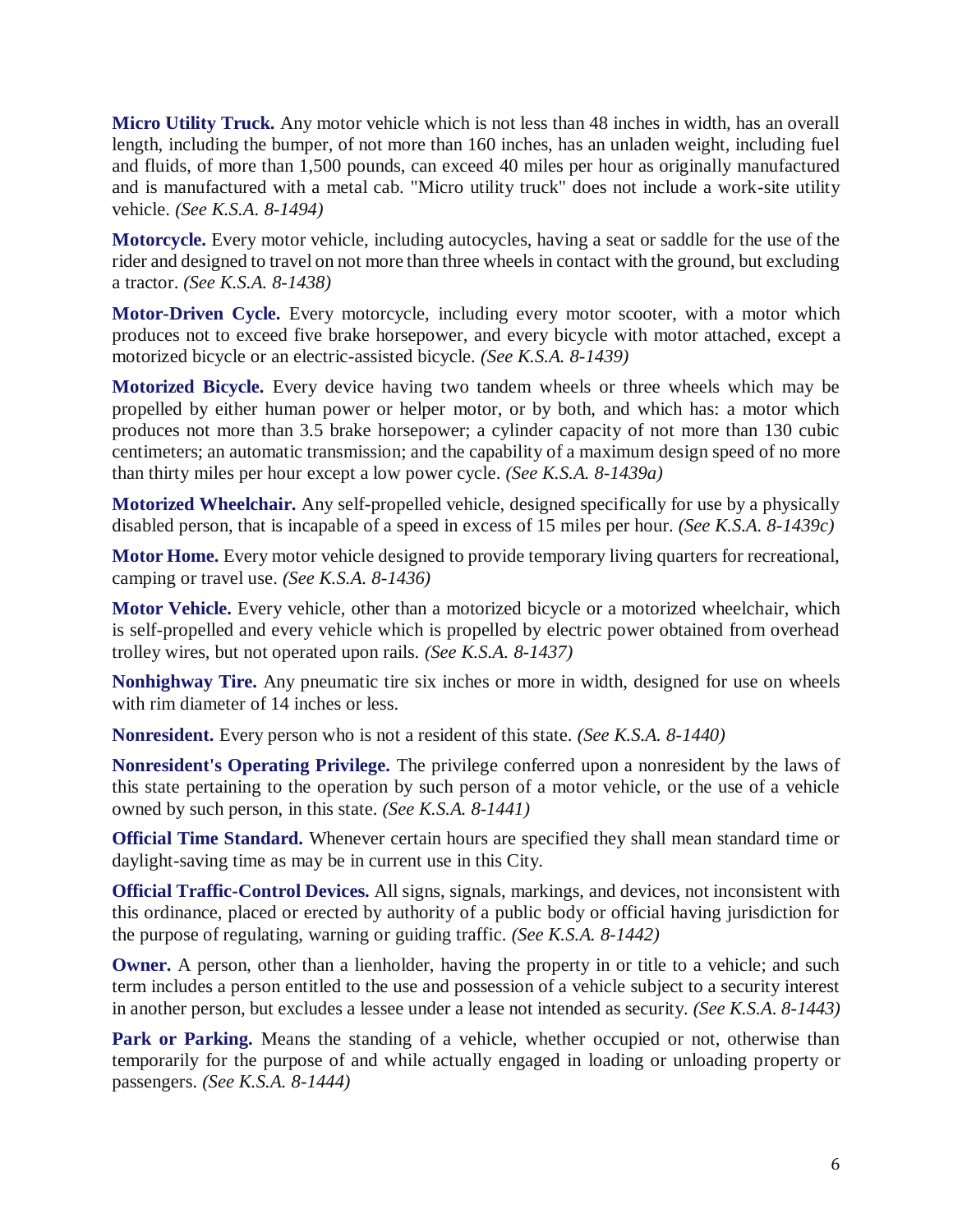**Parkway.** The parkway of a street shall be defined as the area extending a maximum of 15 feet back from the edge of the street or curbline, excluding the area improved and used as a parking lot or driveway.

Passenger Car. A motor vehicle, except motorcycles and motor-driven cycles, designed for carrying ten (10) passengers or less and used for the transportation of persons. *(See K.S.A. 8-1445)*

Passenger Vehicle. Every motor vehicle that is designed to primarily carry 10 or fewer passengers, and is not used as a truck. *(See K.S.A. 8-126(ee))*

**Pedestrian.** Any person afoot; any person in a wheelchair, either manually or mechanically propelled, or other low powered, mechanically propelled vehicle designed specifically for use by a physically disabled person; or any person using an electric personal assistive mobility device. *(See K.S.A. 8-1446)*

**Person.** Every natural person, firm, association, partnership or corporation. *(See K.S.A. 8-1447)*

**Person with a Disability.** Any individual who:

- a. has a severe visual impairment;
- b. cannot walk 100 feet without stopping to rest;
- c. cannot walk without the use of or assistance from: a brace, cane, crutch, another person, prosthetic device, wheelchair or other assistive device;
- d. is restricted by lung disease to such an extent that the person's forced (respiratory) expiratory volume for one second, when measured by spirometry, is less than one liter or the arterial oxygen tension is less than 60 mm/hg on room air at rest;
- e. uses portable oxygen;
- f. has a cardiac condition to the extent that the person's functional limitations are classified in severity as class III or class IV according to standards set by the American Heart Association; or
- g. is severely limited in such person's ability to walk due to an arthritic, neurological or orthopedic condition. *(See K.S.A. 8-1,124)*

**Pneumatic Tire.** Every tire in which compressed air is designed to support the load. *(See K.S.A.*) *8-1448)*

Pole Trailer. Every vehicle without motive power designed to be drawn by another vehicle and attached to the towing vehicle by means of a reach or pole, or by being boomed or otherwise secured to the towing vehicle, and ordinarily used for transporting long or irregular shaped loads such as poles, pipes or structural members capable, generally, of sustaining themselves as beams between the supporting connections. *(See K.S.A. 8-1449)*

**Police Officer.** Every law enforcement officer, as defined in K.S.A. 21-5111, and amendments thereto, authorized to direct or regulate traffic or to make arrests for violations of traffic regulations. *(See K.S.A. 8-1450)*

**Private Road** or **Driveway.** Every way or place in private ownership and used for vehicular travel by the owner, and those having express or implied permission from the owner, but not by other persons. *(See K.S.A. 8-1451)*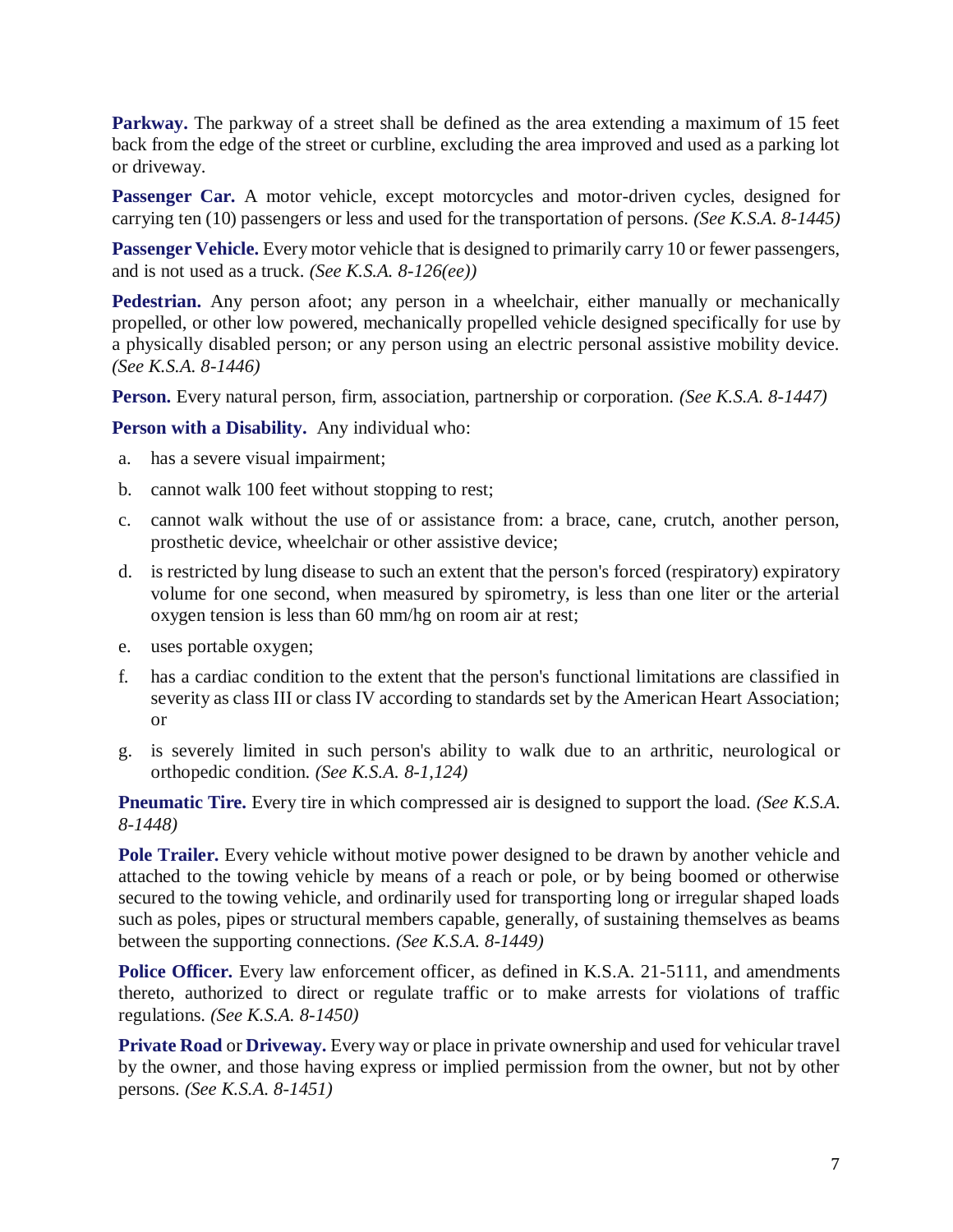**Queue Jump Lane.** A right turn or additional travel lane on the approach to a signalized intersection which is designed to allow higher-capacity vehicles to cut to the front of the queue, reducing the delay caused by the signal.

**Railroad.** A carrier of persons or property upon cars, other than streetcars, operated upon stationary rails.

**Railroad Sign** or **Signal.** Any sign, signal or device erected by authority of a public body or official or by a railroad and intended to give notice of the presence of railroad tracks or the approach of a railroad train. *(See K.S.A. 8-1453)*

**Railroad Train.** A steam engine, electric or other motor, with or without cars coupled thereto, operated upon rails. *(See K.S.A. 8-1454)*

**Recreational Vehicle.** A vehicular-type unit built on or for use on a chassis and designed primarily as living quarters for recreational, camping, vacation or travel use and which has its own motive power or is mounted on or drawn by another vehicle, and which has a body width not exceeding eight feet and a body length not exceeding 40 feet; but such term shall not include a unit which has no electrical system which operates above 12 volts and has no provisions for plumbing, heating, and any other component or feature for which a standard is adopted by the state uniform standards code for mobile homes and recreational vehicles. *(See K.S.A. 75-1212(f))*

**Recreational Off-Highway Vehicle.** Any motor vehicle not greater than 75 inches in width measured from the outside of one tire rim to the outside of the other rim, having a dry weight of 3,500 pounds or less, traveling on four or more nonhighway tires. *(See K.S.A. 8-126(hh))*

**Registration.** The registration certificate or certificates and registration plates issued under the laws of this state pertaining to the registration of vehicles. *(See K.S.A. 8-1455)*

**Residence District.** The territory contiguous to and including a highway not comprising a business district when the property on such highway for a distance of 300 feet or more is improved, in the main, with residences or residences and buildings in use for business. *(See K.S.A. 8-1456)*

**Residential District.** Any place or area where the property is zoned for residential occupancy including single family, two family, and multifamily dwellings and territory contiguous thereto for 300 feet in any direction.

**Revocation of Driver's License.** The termination by formal action of the division of a person's license or privilege to operate a motor vehicle on the highways, which termination shall not be subject to renewal or restoration except that an application for a new license may be presented and acted upon by the division after the expiration of the applicable period of time prescribed by state law. *(See K.S.A. 8-1457)*

**Right-of-Way.** The right of one vehicle or pedestrian to proceed in a lawful manner in preference to another vehicle or pedestrian approaching under such circumstances of direction, speed and proximity as to give rise to danger of collision unless one grants precedence to the other. *(See K.S.A. 8-1458)*

**Road Construction Zone.** That portion of the highway which is identified by posted or moving signs as being a construction or maintenance work area. The zone starts at the first sign identifying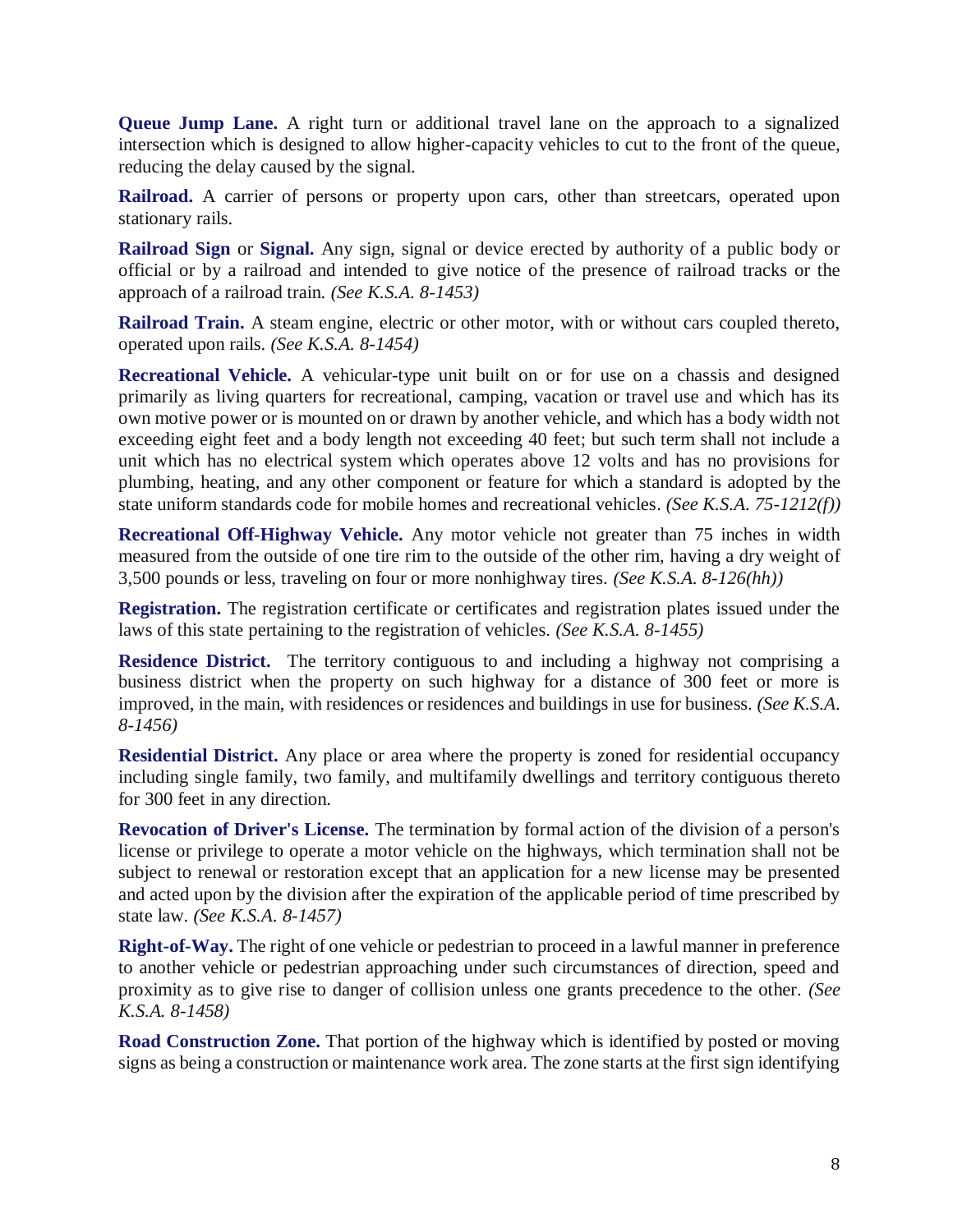the zone and continues until a posted or moving sign indicating the construction zone has ended. *(See K.S.A. 8-1458a)*

**Roadway.** That portion of a highway improved, designed or ordinarily used for vehicular travel, exclusive of the berm or shoulder. In the event a highway includes two or more separate roadways, the term "roadway" as used herein shall refer to any such roadway separately but not to all such roadways collectively. *(See K.S.A. 8-1459)*

**Safety Hitch.** A chain, cable, or other material of sufficient weight which will prevent the towed vehicle from breaking loose in the event the tow bar or drawbar fails or becomes disconnected. *(See K.S.A. 8-1459a)*

**Safety Zone.** The area or space officially set apart within a roadway for the exclusive use of pedestrians and which is protected or is so marked or indicated by adequate signs as to be plainly visible at all times while set apart as a safety zone. *(See K.S.A. 8-1460)*

**School Bus.** Every motor vehicle defined and designated as a school bus in K.S.A. 72-6486(g)(1), previously defined in K.S.A. 72-8301(g)(1). *(See K.S.A. 8-1461)*

**School Crossing Guard.** Any person 18 years of age and older or any person under 18 years of age who is being directly supervised by a person at least 18 years of age, acting with or without compensation and who is authorized under K.S.A. 8-15,104, and amendments thereto, to supervise, direct, monitor or otherwise assist school children at a street or intersection in the vicinity of a school crosswalk or bus stop. *(See K.S.A. 8-1492)*

**Secretary.** The Secretary of the Kansas Department of Transportation. *(See K.S.A. 8-1409(b))*

**Semi-trailer.** Every vehicle, with or without motive power, other than a pole trailer, designed for carrying persons or property and for being drawn by a motor vehicle, and so constructed that some part of its weight and that of its load rests upon or is carried by another vehicle. *(See K.S.A. 8- 1464)*

**Sidewalk.** That portion of a street between the curb lines, or the lateral lines of a roadway, and the adjacent property lines intended for the use of pedestrians. *(See K.S.A. 8-1465)*

**Solid Rubber Tire.** Every tire of rubber or other resilient material which does not depend upon compressed air for the support of the load. *(See K.S.A. 8-1466)*

**Specially Constructed Vehicle.** Every vehicle of a type required to be registered in this state, not originally constructed under a distinctive name, make, model or type by a generally recognized manufacturer of vehicles and not materially altered from its original construction. *(See K.S.A. 8- 1468)*

**Special Mobile Equipment.** Every vehicle not designed or used primarily for the transportation of persons or property and only incidentally operated or moved over a highway, including but not limited to: ditch digging apparatus, well boring apparatus and road construction and maintenance machinery such as asphalt spreaders, bituminous mixers, bucket loaders, tractors other than truck tractors, ditchers, leveling graders, finishing machines, motor graders, road rollers, scarifiers, earth moving carry-alls and scrapers, power shovels and drag lines, and self-propelled cranes and earth moving equipment. The term does not include house trailers, dump trucks, truck mounted transit mixers, cranes or shovels, or other vehicles designed for the transportation of persons or property to which machinery has been attached. *(See K.S.A. 8-1467)*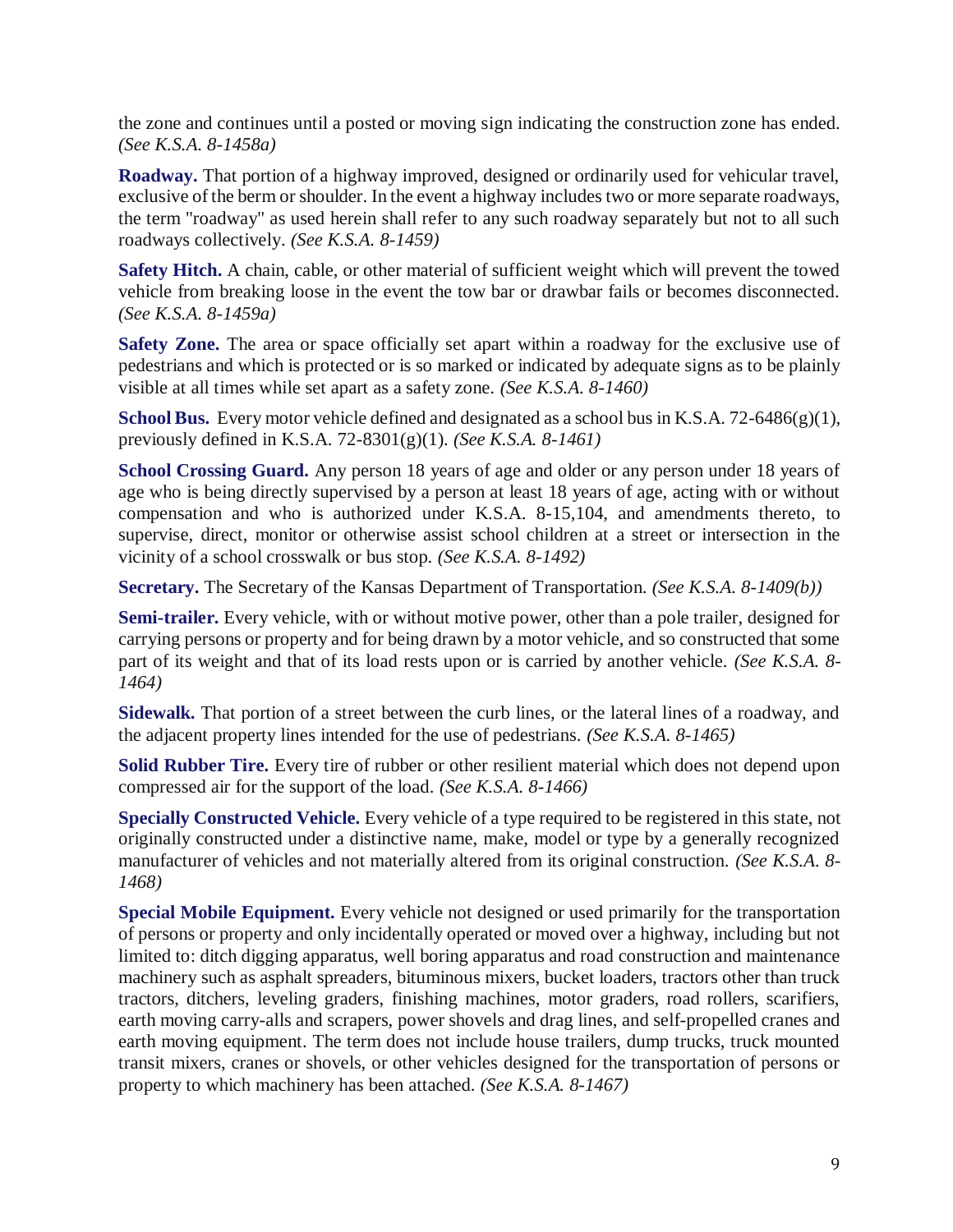**Stand** or **Standing.** The halting of a vehicle, whether occupied or not, otherwise than temporarily for the purpose of and while actually engaged in receiving or discharging passengers. *(See K.S.A. 8-1469)*

**State.** The State of Kansas.

**Stop.** When required means complete cessation from movement. *(See K.S.A. 8-1471)*

**Stop or Stopping.** When prohibited means any halting even momentarily of a vehicle, whether occupied or not, except when necessary to avoid conflict with other traffic or in compliance with the directions of a police officer or traffic-control sign or signal. *(See K.S.A. 8-1472)*

**Street** or **Highway.** The entire width between the boundary lines of every way publicly maintained when any part thereof is open to the use of the public for purposes of vehicular travel. Where the word "highway" or the word "street" is used in this ordinance, it shall mean street, avenue, boulevard, thoroughfare, trafficway, alley and other public way for vehicular travel by whatever name unless the context clearly indicates otherwise. The term **highway** does not include a roadway or driveway upon grounds owned by private owners, colleges, universities, or other institutions. *(See K.S.A. 8-126 (p); K.S.A. 8-1424; and K.S.A. 8-1473)*

**Suspension of a Driver's License.** The temporary withdrawal by formal action of the division of a person's license or privilege to operate a motor vehicle on the highways. *(See K.S.A. 8-1474)*

**Through Highway.** Every highway or portion thereof on which vehicular traffic is given preferential right-of-way, and at the entrances to which vehicular traffic from intersecting highways is required by law to yield the right-of-way to vehicles on such highway in obedience to either a stop sign, yield sign or other traffic-control device, when such signs or devices are erected as provided in this ordinance. *(See K.S.A. 8-1475)*

**Tow Bar.** A rigid piece of material which is structurally adequate to hold any weight vehicle towed and which is properly and securely mounted to the towed vehicle without excessive slack but with sufficient play to allow for universal action of the connection and which is equipped with a suitable locking device to prevent accidental separation of the towing vehicle and the towed vehicle. *(See K.S.A. 8-1474a)*

**Traffic.** Pedestrians, ridden or herded animals, vehicles and other conveyances either singly or together while using any highway for purposes of travel. *(See K.S.A. 8-1477)*

**Traffic-Control Signal.** Any device, whether manually, electrically or mechanically operated, by which traffic is alternately directed to stop and permitted to proceed. *(See K.S.A. 8-1478)*

**Traffic-Control Signal Preemption Device.** Any device, instrument or mechanism designed, intended or used to interfere with the operation or cycle of a traffic-control signal. *(See K.S.A. 21- 6324(d))*

**Trailer.** Every vehicle with or without motive power, other than a pole trailer, designed for carrying persons or property and for being drawn by a motor vehicle, and so constructed that no part of its weight rests upon the towing vehicle. *(See K.S.A. 8-1479)*

**Transportation Network Company**. A corporation, partnership, sole proprietorship or other entity operating in the City that uses a digital network to connect transportation network company riders to transportation network company drivers who provide prearranged rides. A transportation network company shall not be deemed to control, direct or manage the personal vehicles or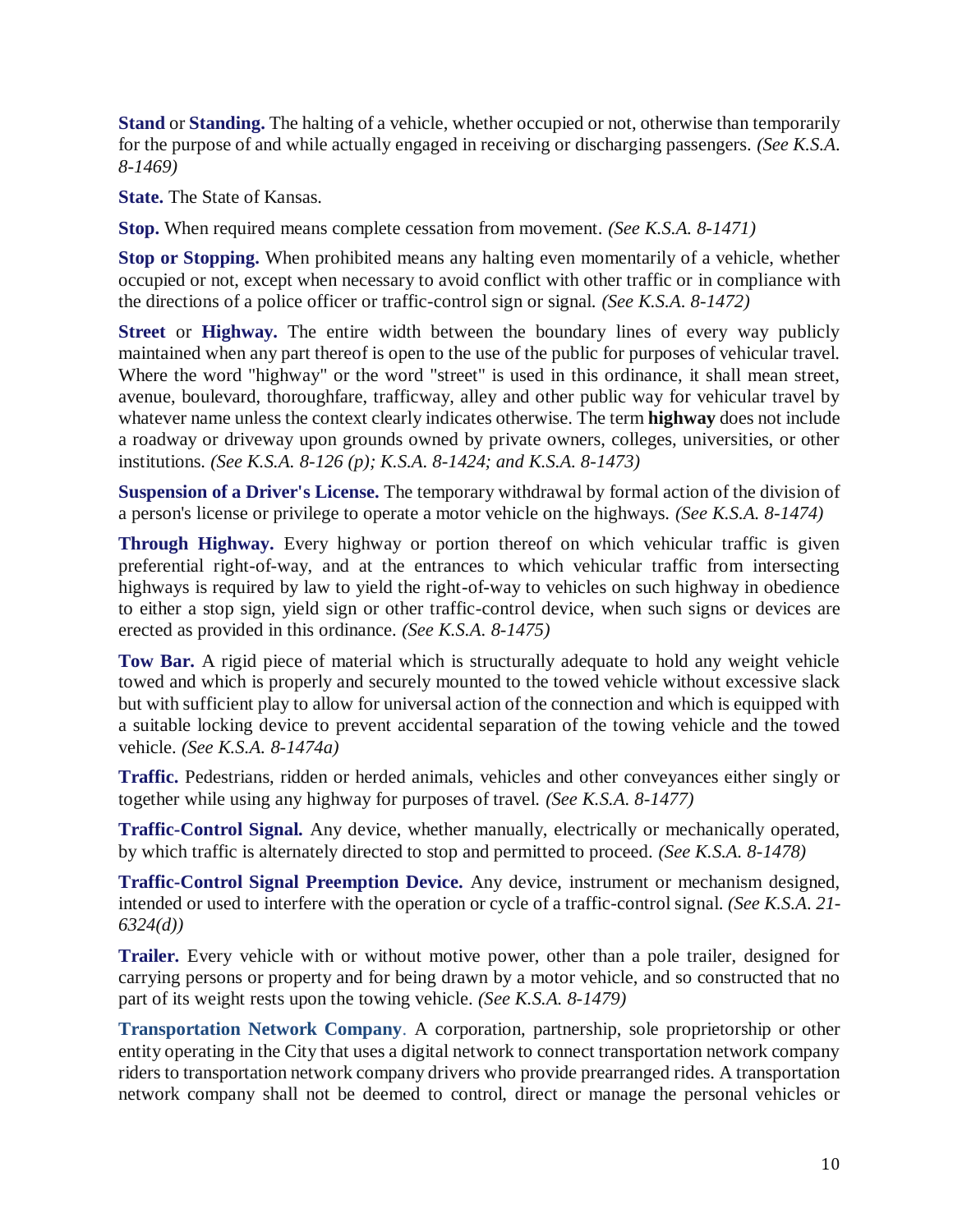transportation network company drivers that connect to its digital network, except where agreed to by written contract. *(See K.S.A. 8-2702(e))*

**Transportation Network Company Driver**. An individual who:

- a. Receives connections to potential passengers and related services from a transportation network company in exchange for payment of a fee to the transportation network company; and
- b. Uses a personal vehicle to provide services for riders matched through a digital network controlled by a transportation network company and receives, in exchange for providing the passenger a ride, compensation that exceeds the individual's cost to provide the ride. *(See K.S.A. 8-2702(f))*

**Truck.** Every motor vehicle that is used for the transportation or delivery of freight and merchandise or more than 10 passengers. *(See K.S.A. 8-1481)*

**Truck-Camper.** Any structure designed, used or maintained primarily to be loaded on or affixed to a motor vehicle to provide a mobile dwelling, sleeping place, office or commercial space. *(See K.S.A. 8-1482)*

**Truck Tractor.** Every motor vehicle designed and used primarily for drawing other vehicles and not so constructed as to carry a load other than a part of the weight of the vehicle and load so drawn. *(See K.S.A. 8-1483)*

**Urban District.** The territory contiguous to and including any street which is built up with structures devoted to business, industry or dwelling houses, situated at intervals of less than 100 feet for a distance of a quarter of a mile or more. *(See K.S.A. 8-1484)*

**Vehicle.** Every device in, upon, or by which any person or property is or may be transported or drawn upon a highway, except electric personal assistive mobility devices, electric-assisted scooters, electric-assisted bicycles or devices moved by human power or used exclusively upon stationary rails or tracks. *(See K.S.A. 8-1485)*

**Waste Collection Vehicle**. A vehicle specifically designed and equipped and used exclusively for garbage, refuse, recycling or solid waste collection or disposal operations. *(See K.S.A. 8-15,112(b))*

**Work-site Utility Vehicle.** Any motor vehicle which is not less than 48 inches in width, has an unladen weight, including fuel and fluids, of more than 800 pounds and is equipped with four or more nonhighway tires, a steering wheel and bench or bucket-type seating allowing at least two people to sit side-by-side, and may be equipped with a bed or cargo box for hauling materials. "Work-site utility vehicle" does not include a micro utility truck. *(See K.S.A. 8-1493)*

**Section 2.** Overland Park Municipal Code Section 12.04.002 is hereby amended to read as follows:

### **12.04.002 Provisions of Chapter Refer to Vehicles Upon the Streets and Highways; Exceptions.**

The provisions of this Chapter relating to the operation of vehicles refer exclusively to the operation of vehicles upon streets, highways, public property, and any location specifically designated in a particular Section contained in this Chapter except the provisions of Sections 12.04.023, 12.04.025, 12.04.026, 12.04.028, 12.04.029, 12.04.030; 12.04.030.05, 12.04.031,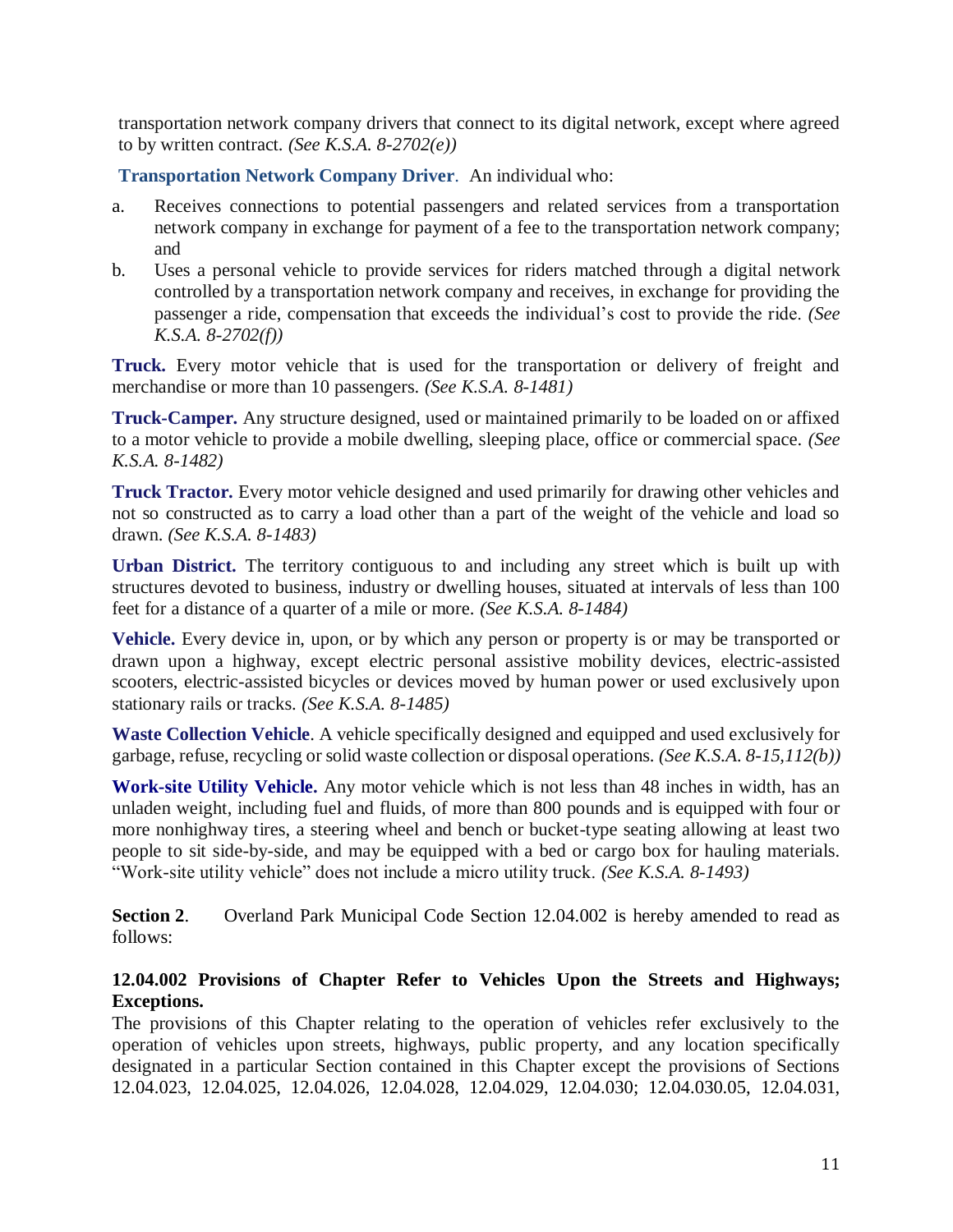12.04.033(c), 12.04.037, 12.04.060, 12.04.066, 12.04.080, 12.04.085(a)(12), 12.04.085(e), 12.04.087, 12.04.105, 12.04.106, 12.04.107, 12.04.111, 12.04.117, 12.04.118, 12.04.125, 12.04.138, 12.04.191, 12.04.192, and 12.04.196 shall also apply on privately-owned property and elsewhere throughout the City.

**Section 3**. Overland Park Municipal Code Section 12.04.006 is hereby amended to read as follows:

### **12.04.006 Obedience to Law Enforcement Officers.**

No person shall willfully fail or refuse to comply with any lawful order or direction of any police officer invested by law with authority to direct, control or regulate traffic.

**Section 4.** Overland Park Municipal Code Section 12.04.011 is hereby amended to read as follows:

## **12.04.011 Manuals and Specifications for Traffic Control Devices.**

All traffic control devices shall conform to the manual and specifications as adopted by the state department of transportation.

**Section 5.** Overland Park Municipal Code Section 12.04.014 is hereby amended to read as follows:

## **12.04.014 Pedestrian-Control Signals.**

Whenever special pedestrian-control signals exhibiting the words "walk" or "don't walk" or symbols of "walking person" or "upraised palm" are in place, such signals shall indicate as follows:

- a. **Flashing or steady walk or walking person**. Pedestrians facing such signal may proceed across the roadway in the direction of the signal and shall be given the right-of-way by the drivers of all vehicles.
- b. **Flashing or steady don't walk or upraised palm**. No pedestrian shall start to cross the roadway in the direction of such signal, but any pedestrian who has partially completed crossing on the "walk" or "walking person" signal shall proceed to a sidewalk or safety island while the "don't walk" or upraised palm signal is showing.

**Section 6.** Overland Park Municipal Code Section 12.04.019 is hereby amended to read as follows:

## **12.04.019 Designation of Crosswalks and Safety Zones.**

The City Traffic Engineer may designate and maintain by appropriate devices, marks or lines on the surface of the roadway, crosswalks at intersections where in the City Traffic Engineer's opinion there is particular danger to pedestrians crossing the roadway and at such other places as may be deemed necessary. The City Traffic Engineer may also establish and mark safety zones of such kind and character and at such places as may be deemed necessary for the protection of pedestrians.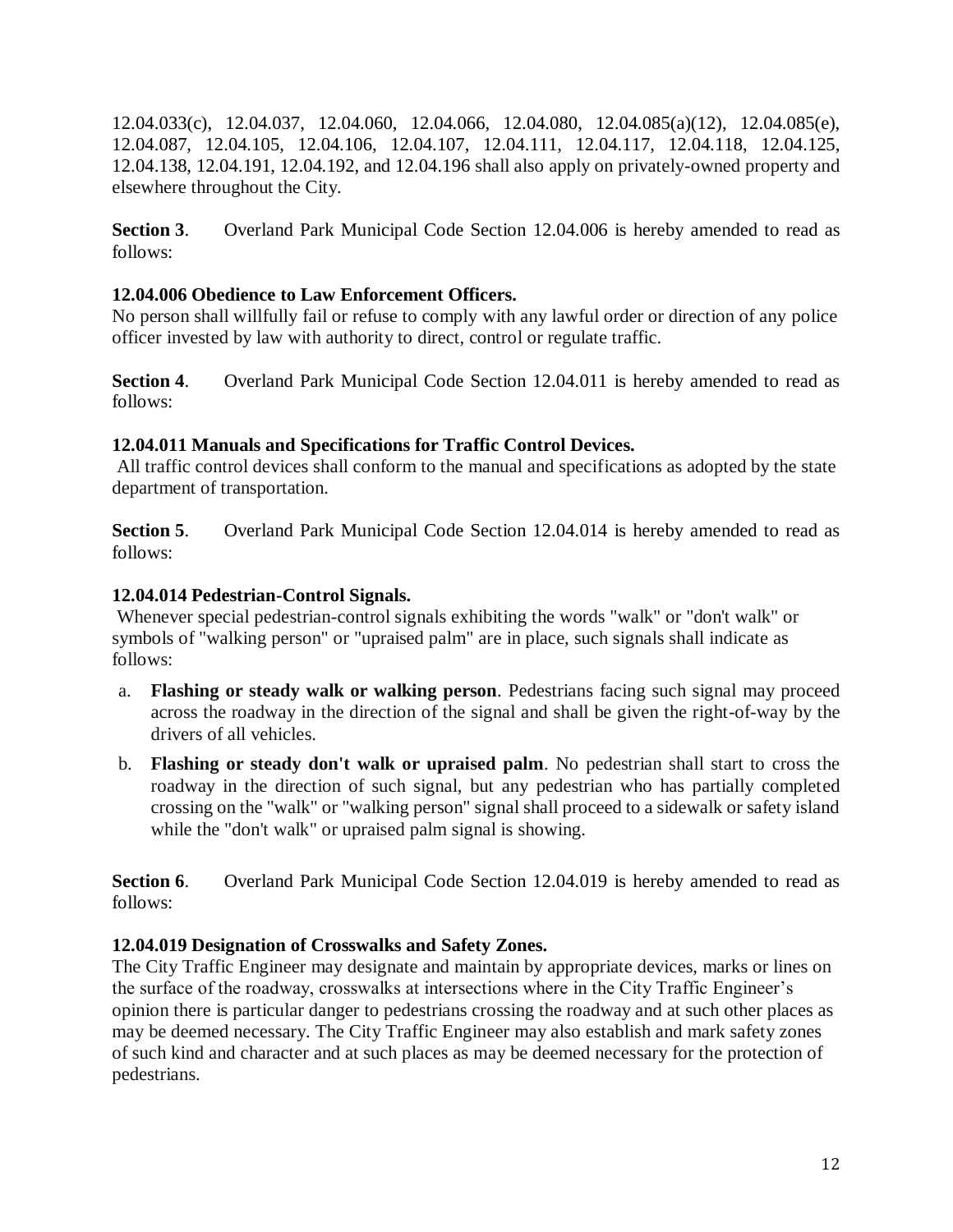**Section 7.** Overland Park Municipal Code Section 12.04.022 is hereby amended to read as follows:

## **12.04.022 Possession of a Traffic-Control Signal Preemption Device.**

- a. No person shall knowingly possess a traffic-control signal preemption device.
- b. The provisions of this section shall not apply to the operator, passenger or owner of any of the following authorized emergency vehicles, in the course of such person's emergency duties:
	- 1. Publicly owned fire department vehicles;
	- 2. Publicly owned police vehicles; or
	- 3. Motor vehicles operated by ambulance services permitted by the emergency medical services board under the provisions of K.S.A. 65-6101 et seq., and amendments thereto.
- c. Possession of a Traffic-Control Signal Preemption Device is a class B violation.

**Section 8.** Overland Park Municipal Code Section 12.04.025 is hereby amended to read as follows:

### **12.04.025 Duty of Driver to Give Certain Information after Accident; Failure to Provide Proof of Liability Insurance or Financial Security; Duty to Render Aid; Proof of Liability Insurance or Financial Security by Electronic Means, Restrictions.**

a.

- 1. The driver of any vehicle involved in an accident resulting in injury to or death of any person, or damage to any attended vehicle or property, shall give such driver's name, address, and the registration number of the vehicle such driver is driving and upon request shall exhibit such driver's license or permit to drive, the name of the company with which there is in effect a policy of motor vehicle liability insurance covering the vehicle involved in the accident and the policy number of such policy to any person injured in such accident or to the driver or occupant of or person attending any vehicle or other property damaged in such accident, and shall give such information and upon request exhibit such license or permit and the name of the insurer and policy number to any police officer at the scene of the accident or who is investigating the accident.
- 2. Such driver, insofar as possible, shall immediately make efforts to determine whether any person involved in such accident was injured or killed, and shall render to any person injured in such accident reasonable assistance, including the carrying, or the making of arrangements for the carrying of such person to a physician, surgeon, or hospital for medical or surgical treatment if it is apparent that such treatment is necessary, or if such carrying is requested by the injured person.
- b. If no police officer is present, the driver of any vehicle involved in such accident, or any occupant of such vehicle 18 years of age or older, shall immediately report such accident, by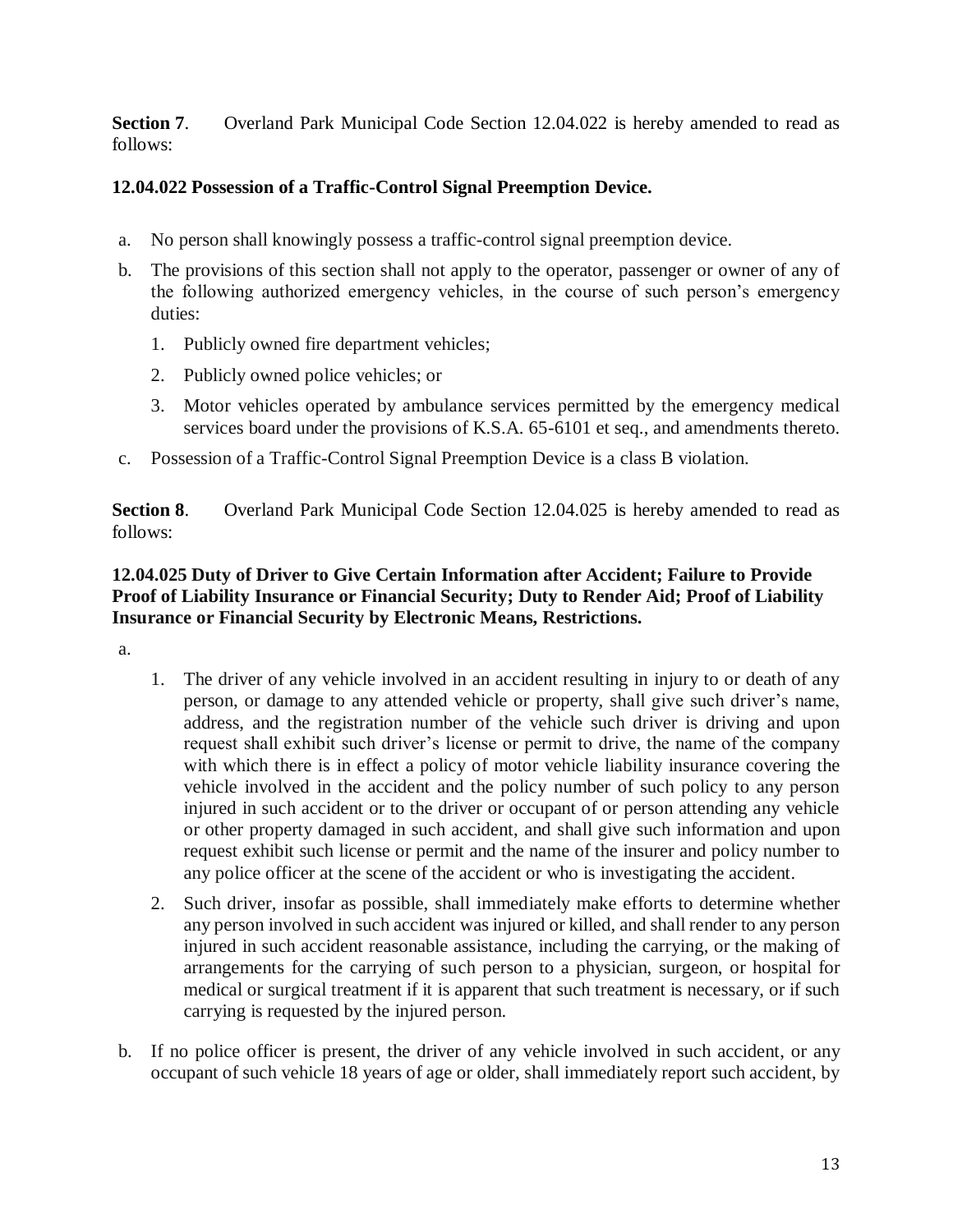the quickest available means of communication, to the nearest office of a duly authorized police authority if:

- 1. There is apparently property damage of \$1,000.00 or more;
- 2. Any person involved in the accident is injured or killed; or
- 3. The persons specified in subsection (a) are not present or in condition to receive such information.
- c. Unless the insurance company subsequently submits an insurance verification form indicating that insurance was not in force, no person charged with failing to provide the name of such person's insurance company and policy number as required in subsection (a), shall be convicted if such person produces in court, within 10 days of the date of arrest or of issuance of the citation, evidence of financial security for the motor vehicle operated, which was valid at the time of arrest or of issuance of the citation. For the purpose of this subsection, evidence of financial security shall be provided by a policy of motor vehicle liability insurance, an identification card or certificate of insurance issued to the policyholder by the insurer which provides the name of the insurer, the policy number, make and year of the vehicle and the effective and expiration dates of the policy, or a certificate of self-insurance signed by the Commissioner of Insurance. Such evidence also may be produced by displaying on a cellular phone or other type of portable electronic device evidence of financial security required by this subsection. Any person to whom such evidence of financial security is displayed shall view only such evidence of financial security. Such person shall be prohibited from viewing any other content or information stored on such cellular phone or other portable electronic devices. Upon the production in court of evidence of financial security, the court shall record the information displayed thereon on the insurance verification form prescribed by the Secretary of Revenue, immediately forward such form to the Department of Revenue, and stay any further proceedings on the matter pending a request from the prosecuting attorney that the matter be set for trial. Upon receipt of such form the Department shall mail the form to the named insurance company for verification that insurance was in force on the date indicated on the form. It shall be the duty of insurance companies to notify the Department within 30 calendar days of the receipt of such forms of any insurance that was not in force on the date specified. Upon return of any form to the Department indicating that insurance was not in force on such date, the Department shall immediately forward a copy of such form to the office of the prosecuting attorney. Receipt of any completed form indicating that insurance was not in effect on the date specified shall be prima facie evidence of failure to provide proof of financial security and a violation of this Section. A request that the matter be set for trial shall be made immediately following the receipt by the prosecuting attorney of a copy of the form from the Department of Revenue indicating that insurance was not in force. Any charge hereunder shall be dismissed if no request for a trial setting has been made within 60 days of the date evidence of financial security was produced in court.
- d. If the owner of any vehicle that has been involved in a reportable accident while the vehicle was being driven or was under the physical control of any person other than the owner has reason to believe the accident has not already been reported to the Police Department, the owner shall report the accident to police forthwith upon discovery or knowledge of such accident. Notwithstanding this conditional duty to report the accident, the owner shall cooperate with any police investigation and disclose to the Police Department all known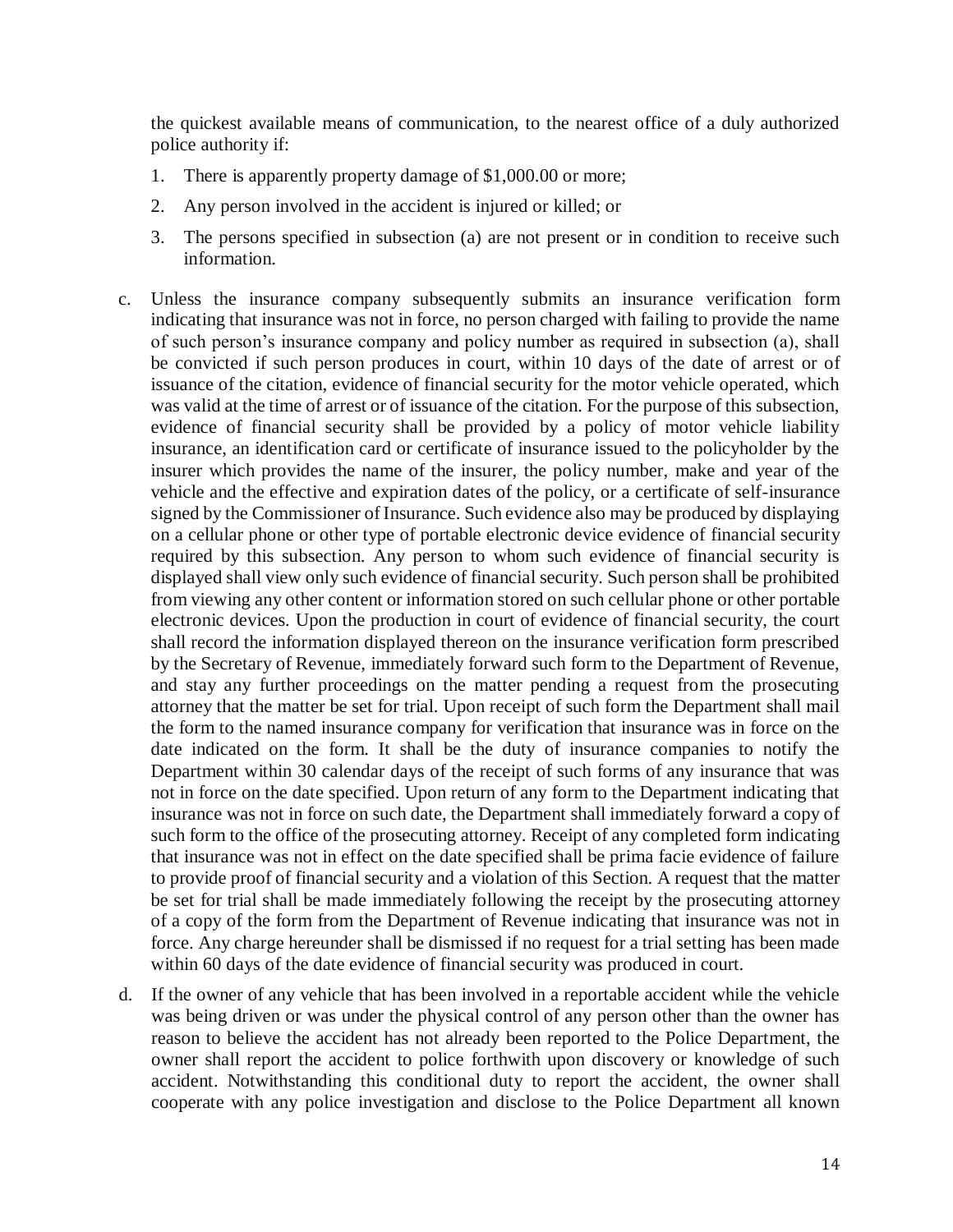information about the driver of the vehicle at the time of the accident, or any other relevant information.

**Section 9.** Overland Park Municipal Code Section 12.04.028 is hereby amended to read as follows:

## **12.04.028 False Reports.**

A person shall not give information in oral or written reports, as required in these ordinances, knowing or having reason to believe that such information is false.

**Section 10.** Overland Park Municipal Code Section 12.04.030 is hereby amended to read as follows:

# **12.04.030 Driving Under the Influence of Alcohol or Drugs; Penalties.**

- a. Driving under the influence is operating or attempting to operate any vehicle within this City while:
	- 1. The alcohol concentration in the person's blood or breath as shown by any competent evidence, including other competent evidence as defined in paragraph (1) of subsection (f) of K.S.A. 8-1013, and amendments thereto, is .08 or more;
	- 2. The alcohol concentration in the person's blood or breath, as measured within three hours of the time of operating or attempting to operate a vehicle, is .08 or more;
	- 3. Under the influence of alcohol to a degree that renders the person incapable of safely driving a vehicle;
	- 4. Under the influence of any drug or combination of drugs to a degree that renders the person incapable of safely driving a vehicle;
	- 5. Under the influence of a combination of alcohol and any drug or drugs to a degree that renders the person incapable of safely driving a vehicle.
- b.
- 1. On a first conviction of a violation of this Section, a person shall be sentenced to not less than 48 consecutive hours nor more than six months' imprisonment, or in the court's discretion 100 hours of public service, and fined not less than \$750.00 nor more than \$1,000.00.
- 2. On a second conviction of a violation of this Section, a person shall be sentenced to not less than 90 days nor more than one year's imprisonment and fined not less than \$1,250.00 nor more than \$1,750.00. The following conditions shall apply to such sentence:
	- A. As a condition of any probation granted under this subsection, the person shall serve at least 120 hours of confinement. The hours of confinement shall include at least 48 hours of imprisonment and otherwise may be served by a combination of: imprisonment; a work release program, if such work release program requires such person to return to the confinement at the end of each day in the work release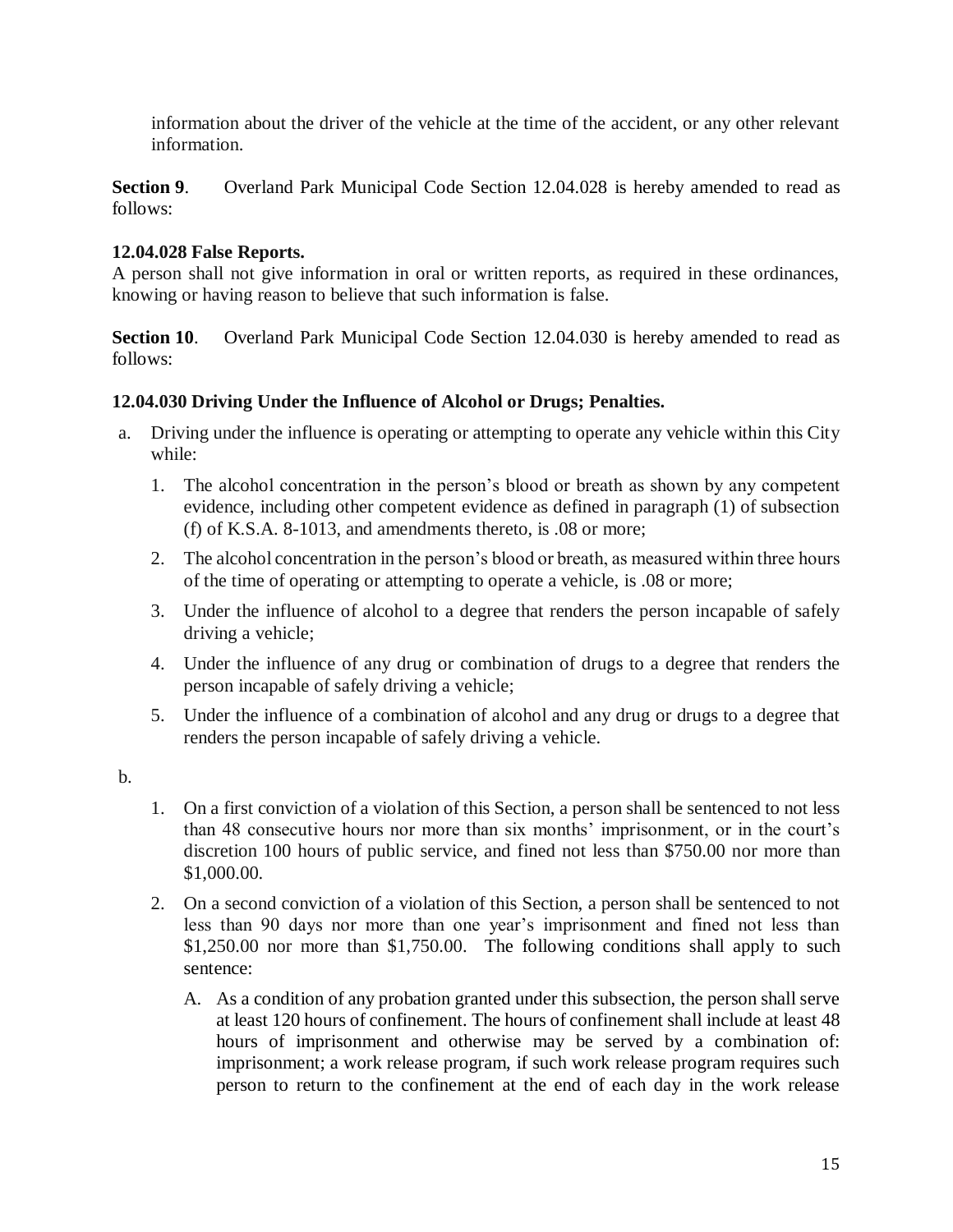program; or a house arrest program pursuant to K.S.A. 21-6609, and amendments thereto;

B.

- (1) If the person is placed into a work release program or placed under a house arrest program for any portion of the minimum of 120 hours of confinement mandated by this subsection, the person shall receive hour-for-hour credit for time served in such program until the minimum sentence is met. If the person is placed into a work release program or placed under a house arrest program for more than the minimum of 120 hours of confinement mandated by this subsection, the person shall receive hour-for-hour credit for time served in such program until the minimum of 120 hours of confinement is completed, and thereafter, the person shall receive day-for-day credit for time served in such program unless otherwise ordered by the court; and
- (2) When in a work release program, the person shall only be given credit for the time served in confinement at the end of and continuing to the beginning of the person's work day. When under a house arrest program, the person shall be monitored by an electronic monitoring device that verifies the person's location and shall only be given credit for the time served within the boundaries of the person's residence;
- 3. On a third conviction of a violation of this Section, a person shall be sentenced to not less than 90 days nor more than one year's imprisonment and fined not less than \$1,750.00 nor more than \$2,500.00. The following conditions shall apply to such sentence:
	- A. As a condition of any probation granted under this subsection, the person shall serve at least 30 days of confinement. After at least 48 consecutive hours of imprisonment, the remainder of the period of confinement may be served by a combination of: imprisonment; a work release program, if such work release program requires such person to return to the confinement at the end of each day in the work release program; or a house arrest program pursuant to K.S.A. 21-6609, and amendments thereto; and
	- B.
- (1) If the person is placed into a work release program or placed under a house arrest program for any portion of the minimum of 30 days of confinement mandated by this subsection, the person shall receive hour-for-hour credit for time served in such program for the first 240 hours of confinement, and thereafter, the person shall receive day-for-day credit for time served in such program unless otherwise ordered by the court; and
- (2) When in a work release program, the person shall only be given credit for the time served in confinement at the end of and continuing to the beginning of the person's work day. When under a house arrest program, the person shall be monitored by an electronic monitoring device that verifies the person's location and shall only be given credit for the time served within the boundaries of the person's residence;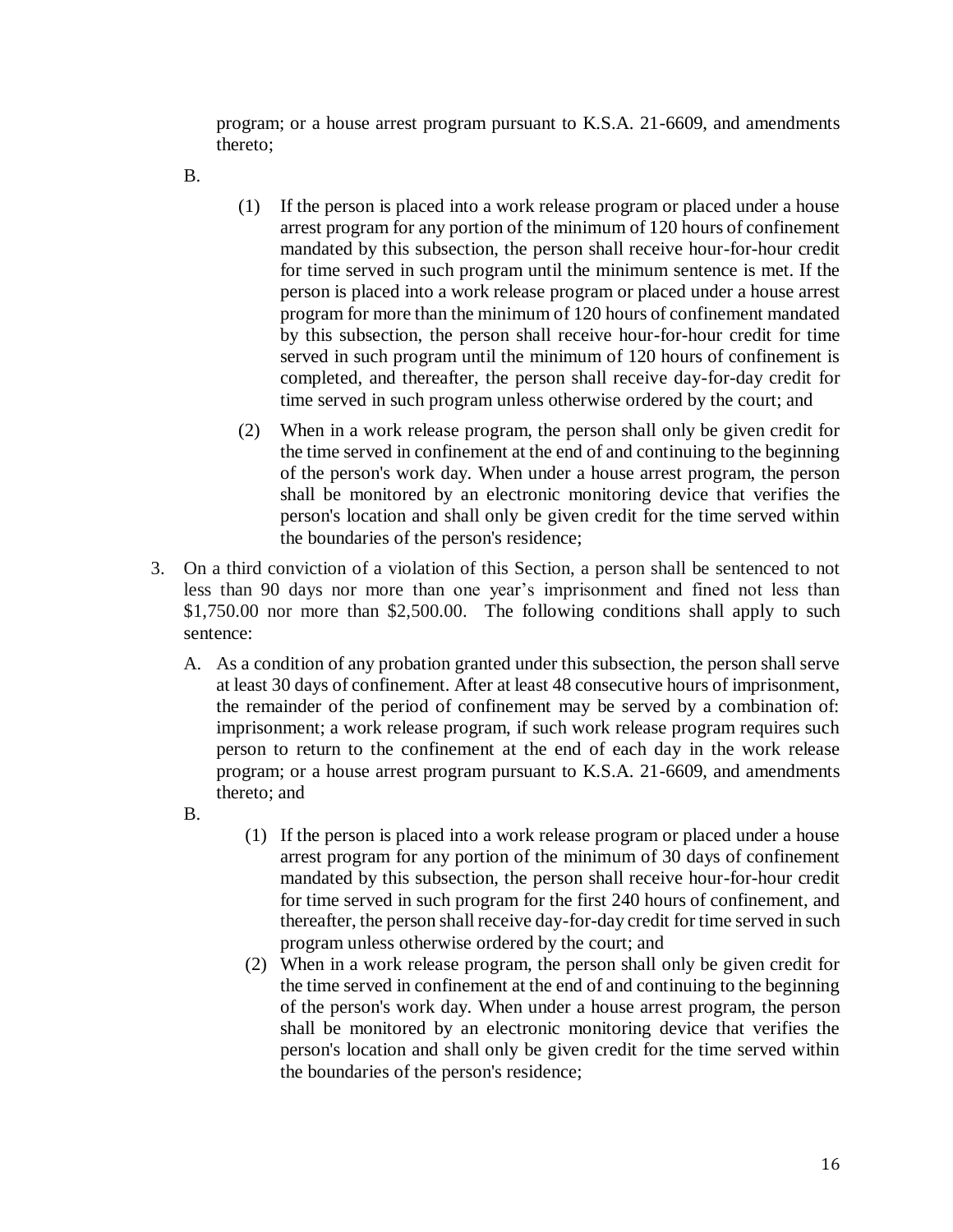- c. In addition, for a third conviction of a violation of this Section, the person shall be placed on supervision for a mandatory one-year period of supervision in accordance with K.S.A. 8- 1567(b)(3), and amendments thereto, which such period of supervision shall not be reduced. An offender for whom a warrant has been issued by the court alleging a violation of such supervision shall be considered a fugitive from justice if it is found that the warrant cannot be served. If it is found the offender has violated provisions of this supervision, the court shall determine whether the time from the issuing of the warrant to the date of the court's determination of an alleged violation, or any part of it, shall be counted as time served on supervision. Any violation of the conditions of such supervision may subject such person to revocation of supervision and imprisonment in jail for the remainder of the period of imprisonment, the remainder of the supervision period, or any combination or portion thereof. The term of supervision may be extended at the court's discretion beyond one year, and any violation of the conditions of such extended term of supervision may subject such person to the revocation of supervision and imprisonment in jail of up to the remainder of the original sentence, not the term of the extended supervision.
- d. In addition, prior to sentencing for any conviction, the court shall order the person to participate in an alcohol and drug evaluation conducted by a provider in accordance with K.S.A. 8-1008, and amendments thereto. The person shall be required to follow any recommendation made by the provider after such evaluation, unless otherwise ordered by the court.
- e. In addition, the court is authorized to order that any convicted person pay restitution to any victim who suffered loss due to the violation for which the person was convicted.
- f. Any person 18 years of age or older convicted of violating this Section who had one or more children under the age of 18 years in the vehicle at the time of the offense shall have such person's punishment enhanced by one month of imprisonment. This imprisonment must be served consecutively to any other minimum mandatory penalty imposed for a violation of this Section. Any enhanced penalty imposed shall not exceed the maximum sentence allowable by law. During the service of the enhanced penalty, the judge may order the person on house arrest, work release or other conditional release.
- g. If a person is charged with a violation of this Section involving drugs, the fact that the person is or has been entitled to use the drug under the laws of this state shall not constitute a defense against the charge.
- h. The court may establish the terms and time for payment of any fines, fees, assessments and costs imposed pursuant to this Section. Any assessment and costs shall be required to be paid not later than 90 days after imposed, and any remainder of the fine shall be paid prior to the final release of the defendant by the court.
- i.
- 1.

In lieu of payment of a fine imposed pursuant to this Section, the court may order that the person perform community service specified by the court. The person shall receive a credit on the fine imposed in an amount equal to \$5.00 for each full hour spent by the person in the specified community service. The community service ordered by the court shall be required to be performed not later than one year after the fine is imposed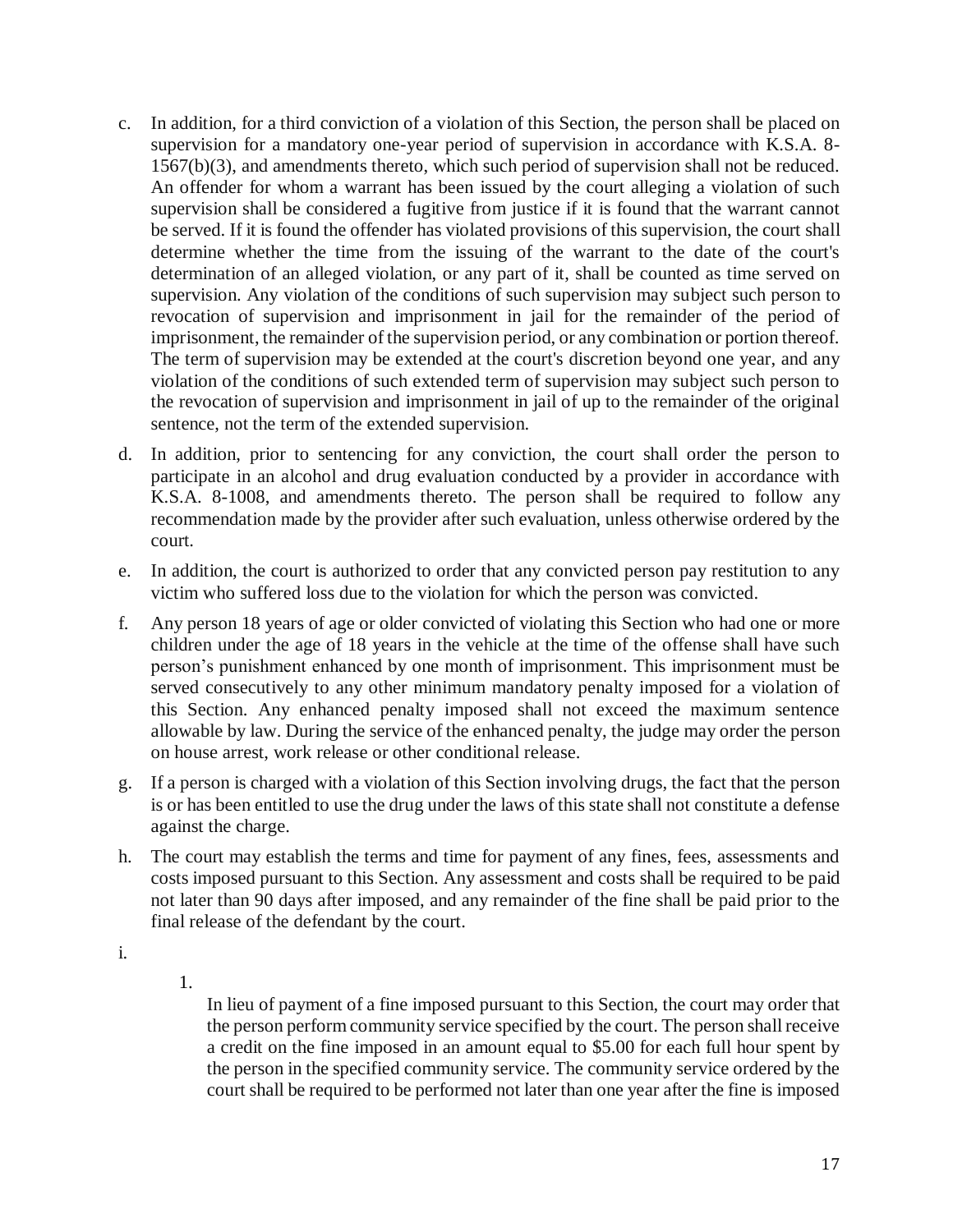or by an earlier date specified by the court. If by the required date the person performs an insufficient amount of community service to reduce to zero the portion of the fine required to be paid by the person, the remaining balance of the fine shall become due on that date.

- 2. The court may, in its discretion, waive any portion of a fine imposed pursuant to this Section, except the \$250.00 required to be remitted to the State Treasurer, upon a showing that the person successfully completed court ordered education or treatment.
- j. Upon the filing of a complaint, citation or notice to appear alleging a person has violated this Section, and prior to conviction thereof, the City Attorney shall request and shall receive from the (1) Division of Vehicles a record of all prior convictions obtained against such person for any violations of any of the motor vehicle laws of this state, and (2) Kansas Bureau of Investigation Central Repository all criminal history record information concerning such person.
- k. If the elements of the violation are the same as a felony violation of K.S.A. 8-1567 (Driving Under the Influence), and amendments thereto, the City Attorney shall refer the violation to the Johnson County District Attorney for prosecution.
- l. The court shall electronically report every conviction of a violation of this Section and every diversion agreement entered into in lieu of further criminal proceedings on a complaint alleging a violation of this Section to the Division including any finding regarding the alcohol concentration in the offender's blood or breath. Prior to sentencing under the provisions of this Section, the court shall request and shall receive from the Division a record of all prior convictions obtained against such person for any violations of any of the motor vehicle laws of this state.
- m. For the purpose of determining whether a conviction is a first, second, third, fourth or subsequent conviction in sentencing under this Section:
	- 1. Convictions for a violation of this Section, K.S.A. 8-1567, and amendments thereto, or a violation of an ordinance of any city or resolution of any county that prohibits the acts that this Section prohibits, or entering into a diversion agreement in lieu of further criminal proceedings on a complaint alleging any such violations, shall be taken into account, but only convictions or diversions occurring on or after July 1, 2001. Nothing in this provision shall be construed as preventing any court from considering any convictions or diversions occurring during the person's lifetime in determining the sentence to be imposed within the limits provided for a first, second, third, fourth or subsequent offense;
	- 2. Any convictions for a violation of the following Sections occurring during a person's lifetime shall be taken into account:
		- A. Driving a commercial motor vehicle under the influence, K.S.A. 8-2,144, and amendments thereto;
		- B. Operating a vessel under the influence of alcohol or drugs, K.S.A. 32-1131, and amendments thereto;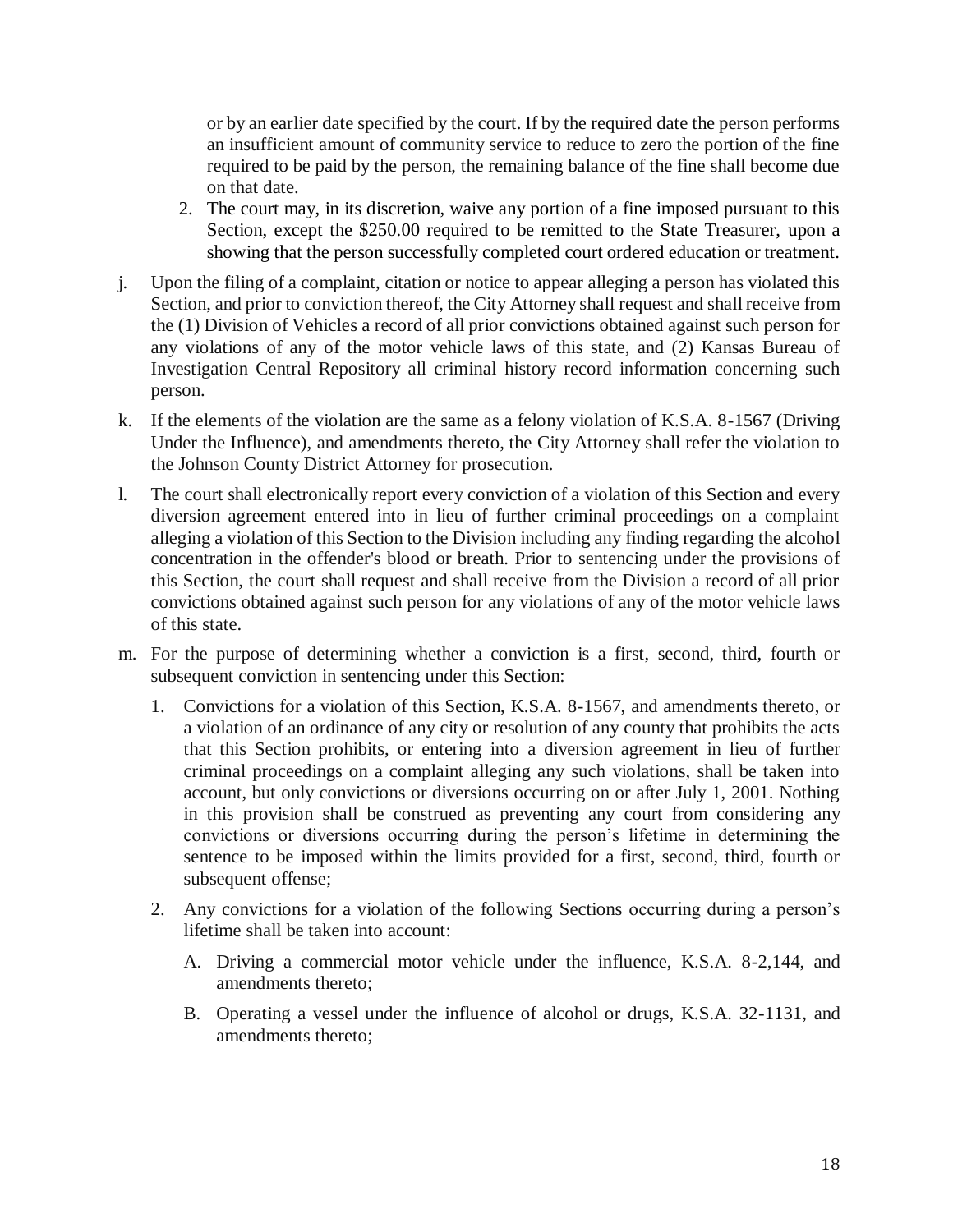- C. Involuntary manslaughter while driving under the influence of alcohol or drugs, K.S.A. 21-3442, prior to its repeal, or K.S.A. 21-5405(a)(3) or (a)(5), and amendments thereto;
- D. Aggravated battery as described in K.S.A. 21-5413(b)(3) or (b)(4), and amendments thereto; and
- E. Aggravated vehicular homicide, K.S.A. 21-3405a, prior to its repeal, or vehicular battery, K.S.A. 21-3405b, prior to its repeal, if the crime was committed while committing a violation of K.S.A. 8-1567 (Driving Under the Influence), and amendments thereto;
- 3. "Conviction" includes:
	- A. Entering into a diversion agreement in lieu of further criminal proceedings on a complaint alleging a violation of an offense described in subsection (m) (2); and
	- B. Conviction of a violation of an ordinance of a city in this state, a resolution of a county in this state or any law of another jurisdiction that would constitute an offense that is comparable to the offense described in subsection  $(m)$  (1) or  $(m)$  (2);
- 4. Multiple convictions of any crime described in subsection (m)(1) or (m)(2) arising from the same arrest shall only be counted as one conviction;
- 5. It is irrelevant whether an offense occurred before or after convictions for a previous offense; and
- 6. A person may enter into a diversion agreement in lieu of further criminal proceedings for a violation of K.S.A. 8-1567 (Driving Under the Influence), and any amendments thereto, this Section or any Section which prohibits the acts of this Section, and amendments thereto, only once during the person's lifetime.
- 7. For the purposes of determining whether an offense is comparable, the following shall be considered: (1) The name of the out-of-jurisdiction offense; (2) the elements of the out-of-jurisdiction offense; and (3) whether the out-of-jurisdiction offense prohibits similar conduct to the conduct prohibited by the closest approximate Kansas offense.
- n. No plea bargaining agreement shall be entered into nor shall any judge approve a plea bargaining agreement entered into for the purpose of permitting a person charged with a violation of this Section to avoid the mandatory penalties established by this Section. For the purpose of this subsection, entering into a diversion agreement pursuant to K.S.A. 12-4413 *et seq*., and any amendments thereto, or K.S.A. 22-2906 *et seq*., and amendments thereto, shall not constitute plea bargaining. This subsection shall not be construed to prohibit an amendment or dismissal of any charge where the admissible evidence is not sufficient to support a conviction beyond a reasonable doubt.
- o. The alternatives set out in subsection (a) may be pleaded in the alternative, and the City may, but shall not be required to, elect one or more of such alternatives prior to submission of the case to the fact finder.
- p. It shall not be a defense to any prosecution under this Section that the person did not understand any written or oral notice required under the laws of this state because of any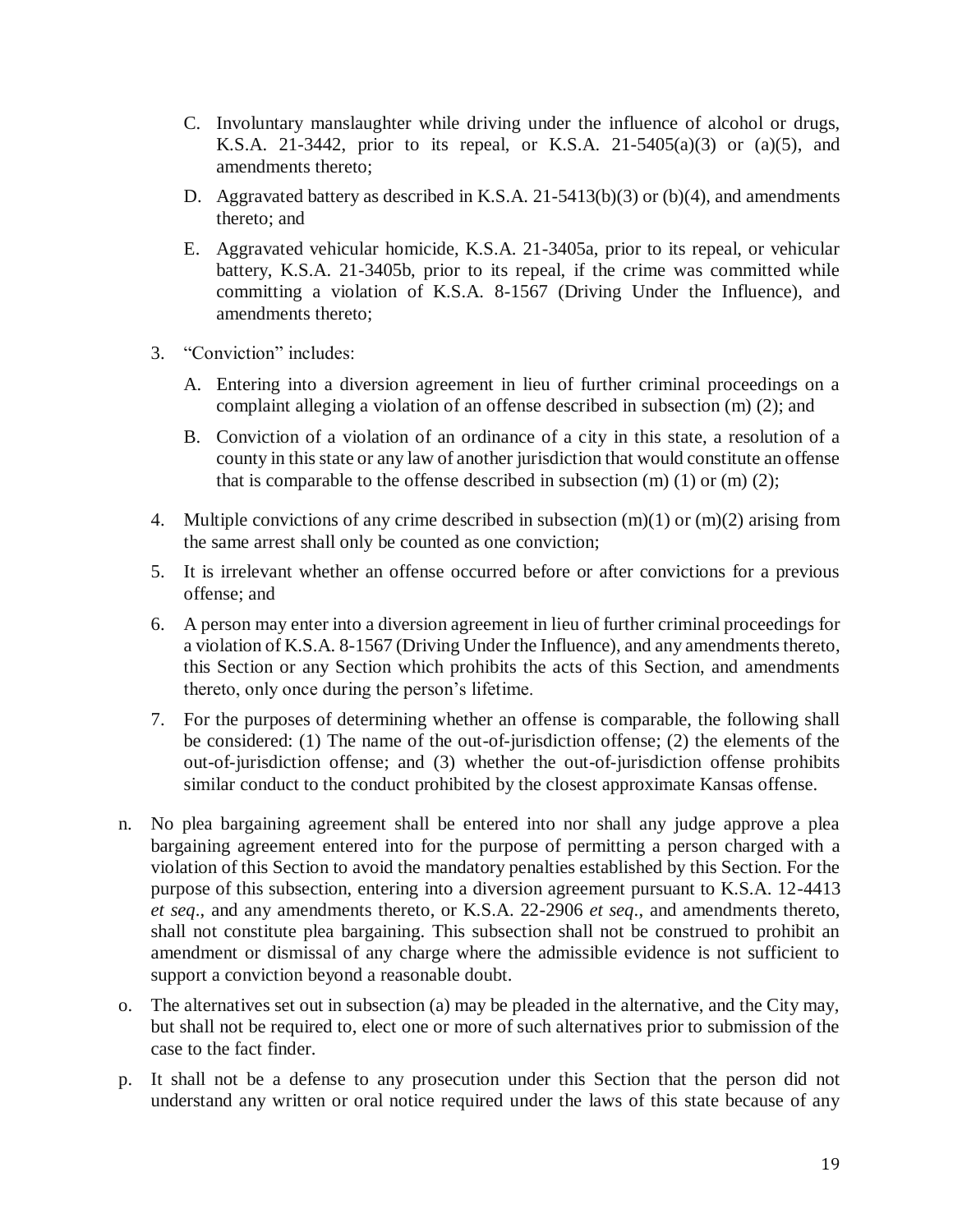condition produced by the person's voluntary intoxication or by injury resulting from that intoxication.

- q. For the purpose of this ordinance:
	- 1. "Imprisonment" includes any restrained environment in which the court and law enforcement agency intend to retain custody and control of a defendant and such environment has been approved by the Governing Body of the City; and
	- 2. "Drug" includes toxic vapors as such term is defined at Section 11.56.190.

**Section 11**. Overland Park Municipal Code Section 12.04.030.05 is hereby amended to read as follows:

#### **12.04.030.05 Driving Commercial Motor Vehicle with .04 Alcohol Concentration or Under the Influence of Drugs; Penalties.**

- a. Driving a commercial motor vehicle under the influence is operating or attempting to operate any commercial motor vehicle, as defined in K.S.A. 8-2,128, and amendments thereto, within this City while:
	- 1. The alcohol concentration in the person's blood or breath, as shown by any competent evidence, including other competent evidence, as defined in K.S.A. 8-1013(f)(1), and amendments thereto, is .04 or more;
	- 2. The alcohol concentration in the person's blood or breath, as measured within three hours of the time of driving a commercial motor vehicle, is .04 or more; or
	- 3. Committing a violation of Section 12.04.030(a).

b.

- 1. Upon a first conviction of a violation of this Section, a person shall be sentenced to not less than 48 consecutive hours nor more than six months' imprisonment, or in the court's discretion, 100 hours of public service, and fined not less than \$750.00 nor more than \$1,000.00.
- 2. On a second conviction of a violation of this Section, a person shall be sentenced to not less than 90 days nor more than one years' imprisonment and fined not less than \$1,250.00 nor more than \$1,750.00. The following conditions shall apply to such sentence:
	- A. As a condition of any probation granted under this subsection, the person shall serve at least 120 hours of confinement. The hours of confinement shall include at least 48 hours of imprisonment and otherwise may be served by a combination of: imprisonment; a work release program, if such work release program requires such person to return to the confinement at the end of each day in the work release program; or a house arrest program pursuant to K.S.A. 21-6609, and amendments thereto; and

B.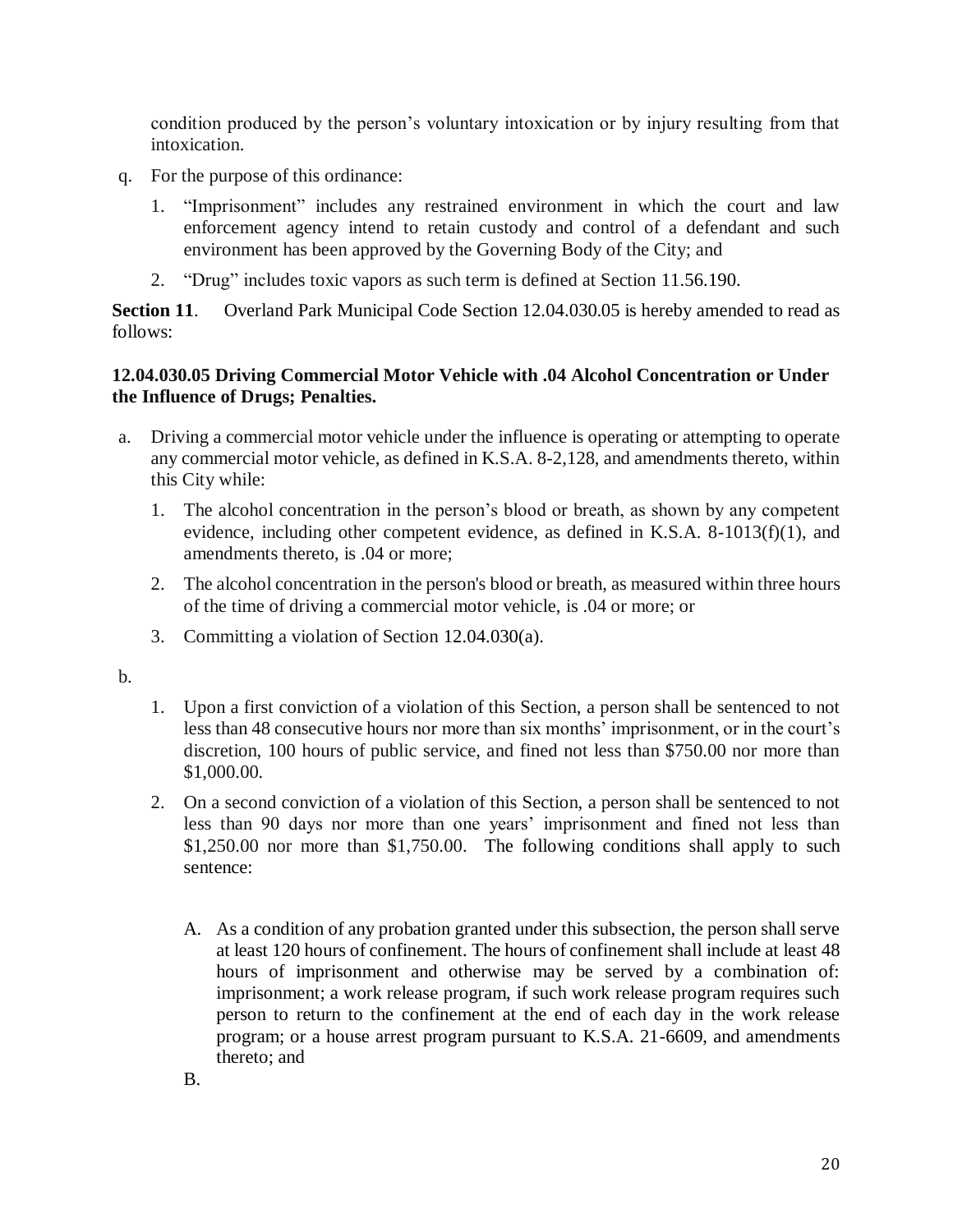- (1) If the person is placed into a work release program or placed under a house arrest program for any portion of the minimum of 120 hours of confinement mandated by this subsection, the person shall receive hour-for-hour credit for time served in such program until the minimum sentence is met. If the person is placed into a work release program or placed under a house arrest program for more than the minimum of 120 hours of confinement mandated by this subsection, the person shall receive hour-for-hour credit for time served in such program until the minimum of 120 hours of confinement is completed, and thereafter, the person shall receive day-for-day credit for time served in such program unless otherwise ordered by the court; and
- (2) When in a work release program, the person shall only be given credit for the time served in confinement at the end of and continuing to the beginning of the person's work day. When under a house arrest program, the person shall be monitored by an electronic monitoring device that verifies the person's location and shall only be given credit for the time served within the boundaries of the person's residence;
- 3. In addition, prior to sentencing for any conviction, the court shall order the person to participate in an alcohol and drug evaluation conducted by a provider in accordance with K.S.A. 8-1008, and amendments thereto. The person shall be required to follow any recommendations made by the provider after such evaluation, unless otherwise ordered by the court.
- 4. In addition, the court is authorized to order that any convicted person pay restitution to any victim who suffered loss due to the violation for which the person was convicted.
- c. Any person 18 years of age or older convicted of a violation of this Section who had one or more children under the age of 18 years in the vehicle at the time of the offense shall have such person's punishment enhanced by one month of imprisonment. This imprisonment shall be served consecutively to any other minimum mandatory penalty imposed for a violation of this Section. Any enhanced penalty imposed shall not exceed the maximum sentence allowable by law. During the service of the enhanced penalty, the judge may order the person on house arrest, work release or other conditional release.
- d. If a person is charged with a violation of this Section, the fact that the person is or has been entitled to use the drug under the laws of this state shall not constitute a defense against the charge.
- e. The court may establish the terms and time for payment of any fines, fees, assessments and costs imposed pursuant to this Section. Any assessment and costs shall be required to be paid not later than 90 days after imposed, and any remainder of the fine shall be paid prior to the final release of the defendant by the court.
- f.
- 1. In lieu of payment of a fine imposed pursuant to this Section, the court may order that the person perform community service specified by the court. The person shall receive a credit on the fine imposed in an amount equal to \$5.00 for each full hour spent by the person in the specified community service. The community service ordered by the court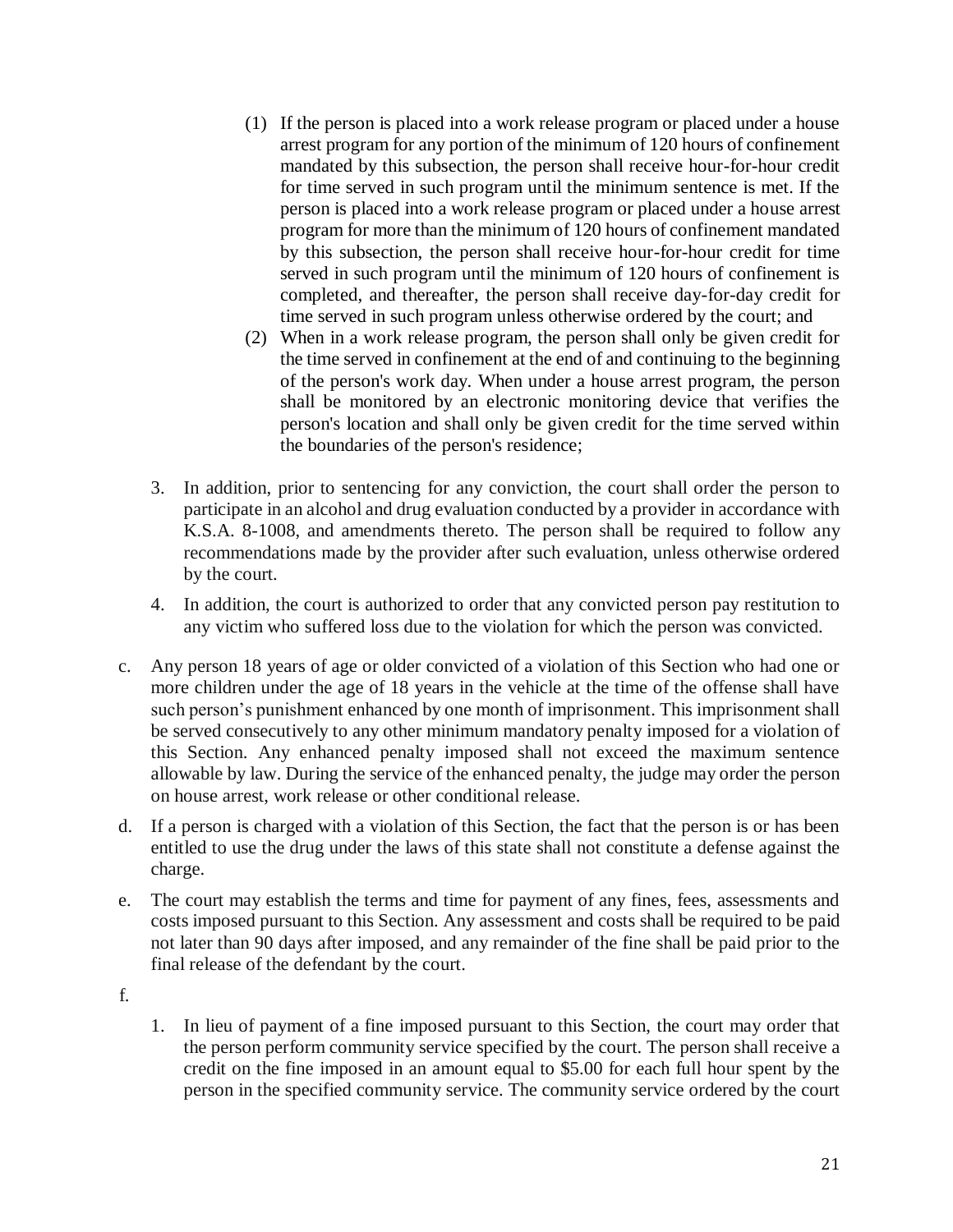shall be required to be performed not later than one year after the fine is imposed or by an earlier date specified by the court. If by the required date the person performs an insufficient amount of community service to reduce to zero the portion of the fine required to be paid by the person, the remaining balance of the fine shall become due on that date.

- 2. The court may, in its discretion, waive any portion of a fine imposed pursuant to this Section, except the \$250.00 required to be remitted to the State Treasurer pursuant to subsection (q), upon a showing that the person successfully completed court-ordered education or treatment.
- g. The Municipal Court shall not have jurisdiction to hear cases involving third or subsequent violations of this Section or any other felony violation.
- h.
- 1. Upon the filing of a complaint, citation or notice to appear alleging a person has violated this Section, and prior to conviction thereof, a City Attorney shall request and shall receive from the:
	- A. Division of Vehicles a record of all prior convictions obtained against such person for any violations of any of the motor vehicle laws of this state; and
	- B. Kansas Bureau of Investigation Central Repository all criminal history record information concerning such person.
- 2. If the elements of the violation are the same as the elements of a felony violation of K.S.A. 8-2,144 (Driving a Commercial Motor Vehicle Under the Influence) and amendments thereto, the City Attorney shall refer the violation to the Johnson County District Attorney for prosecution.
- i. No plea bargaining agreement shall be entered into nor shall any judge approve a plea bargaining agreement entered into for the purpose of permitting a person charged with a violation of this Section to avoid the mandatory penalties established by this Section. This subsection shall not be construed to prohibit an amendment or dismissal of any charge where the admissible evidence is not sufficient to support a conviction beyond a reasonable doubt on such charge.
- j. The alternatives set out in subsection (a) may be pleaded in the alternative, and the City may, but shall not be required to, elect one or two of the three prior to submission of the case to the fact finder.
- k. For the purpose of determining whether a conviction is a first, second, third or subsequent conviction in sentencing under this Section:
	- 1. Convictions for a violation of K.S.A. 8-1567 (Driving Under the Influence), and amendments thereto, or a violation of an ordinance of any city or resolution of any county that prohibits the acts that such section prohibits, or entering into a diversion agreement in lieu of further criminal proceedings on a complaint alleging any such violations, shall be taken into account, but only convictions or diversions occurring on or after July 1, 2001. Nothing in this provision shall be construed as preventing any court from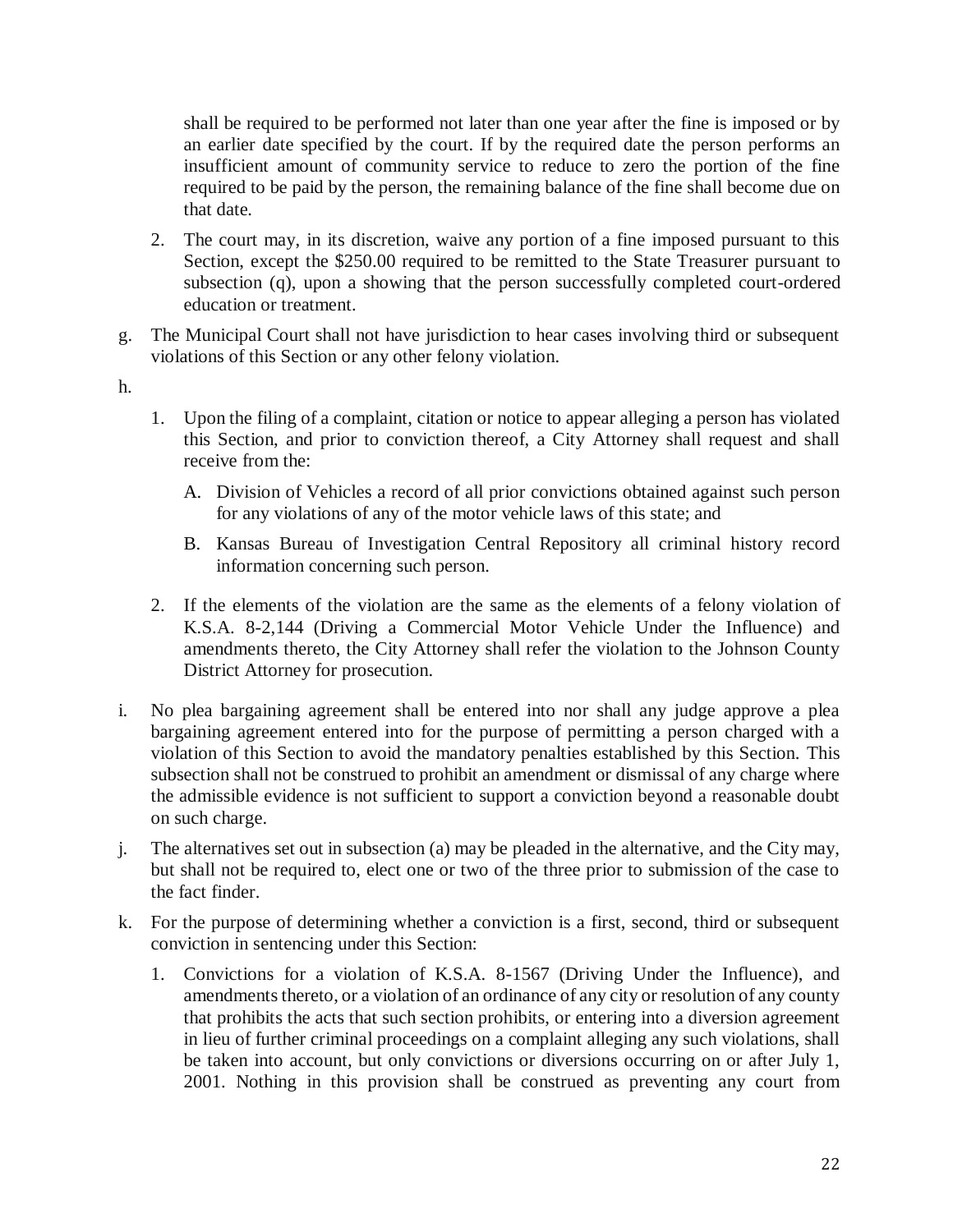considering any convictions or diversions occurring during the person's lifetime in determining the sentence to be imposed within the limits provided for a first, second, third, fourth or subsequent offense;

- 2. Any convictions for a violation of the following Sections occurring during a person's lifetime shall be taken into account:
	- A. This Section or K.S.A. 8-2,144, and amendments thereto;
	- B. Operating a vessel under the influence of alcohol or drugs, K.S.A. 32-1131, and amendments thereto;
	- C. Involuntary manslaughter while driving under the influence of alcohol or drugs, K.S.A. 21-3442, prior to its repeal, or K.S.A. 21-5405(a)(3) or (a)(5), and amendments thereto;
	- D. Aggravated battery as described in K.S.A. 21-5413(b)(3) or (b)(4), and amendments thereto; and
	- E. Aggravated vehicular homicide, K.S.A. 21-3405a, prior to its repeal, or vehicular battery, K.S.A. 21-3405b, prior to its repeal, if the crime was committed while committing a violation of K.S.A. 8-1567 (Driving Under the Influence), and amendments thereto.
- 3. "Conviction" includes:
	- A. Entering into a diversion agreement in lieu of further criminal proceedings on a complaint alleging a violation of a crime described in subsection  $(k)(2)$ ;
	- B. Conviction of a violation of an ordinance of a city in this state, a resolution of a county in this state or any law of another jurisdiction that would constitute an offense that is comparable to the offense described in subsection  $(k)$  (1) or  $(k)$  (2);
- 4. It is irrelevant whether an offense occurred before or after conviction for a previous offense; and
- 5. Multiple convictions of any crime described in subsection  $(k)(1)$  or  $(k)(2)$  arising from the same arrest shall only be counted as one conviction.
- l. The court shall electronically report every conviction, to include diversion agreements, of a violation of this Section to the Division. Prior to sentencing under the provisions of this Section, the court shall request and shall receive from the (1) Division a record of all prior convictions obtained against such person for any violation of any of the motor vehicle laws of this state and (2) Kansas Bureau of Investigation Central Repository all criminal history record information concerning such person.
- m. For the purpose of this Section, "drive" means to drive, operate or be in physical control of a motor vehicle in any place open to the general public for purposes of vehicular traffic and includes operation or physical control of a motor vehicle anywhere in the City. In addition, the terms "imprisonment" and "drug" have the meanings set out in Section 12.04.030, and amendments thereto.
- n. For the purpose of this Section, "commercial motor vehicle" shall not include: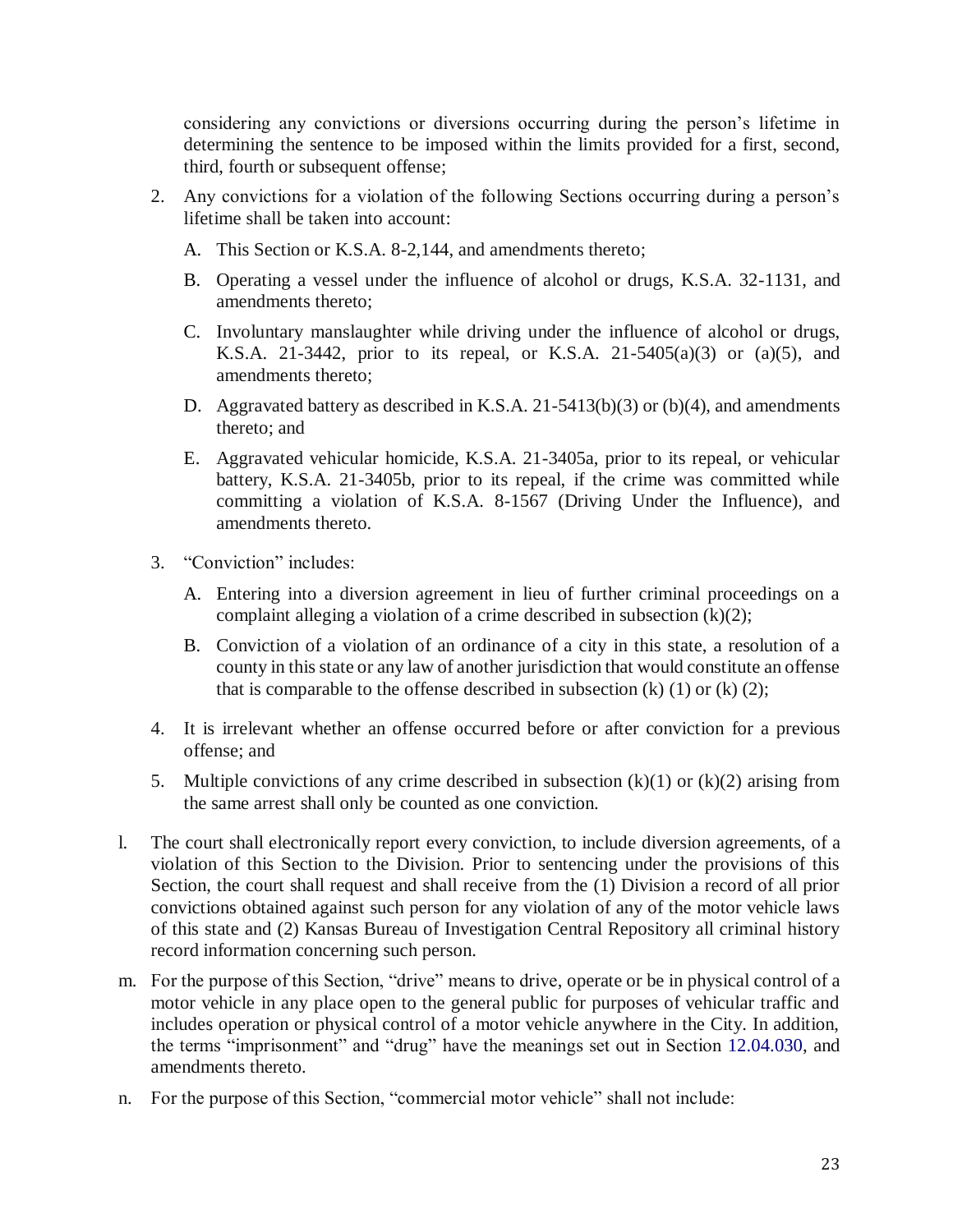- 1. Farm vehicles, defined as follows:
	- A. Registered as a farm truck or truck tractor under K.S.A. 8-143, and amendments thereto;
	- B. Used to transport either agricultural products, farm machinery, farm supplies, or both, to or from a farm;
	- C. Not used in the operations of a common or contract motor carrier; and used either in:
		- (1) intrastate commerce; or (2) interstate commerce within 150 air miles of any farm or farms owned or leased by the registered owner of such farm vehicle;
- 2. Vehicles operated by firefighters and other persons that are necessary to the preservation of life or property or the execution of emergency governmental functions, are equipped with audible and visual signals and are not subject to normal traffic regulation. These vehicles include fire trucks, hook and ladder trucks, foam or water transport trucks, police SWAT team vehicles, ambulances or other vehicles that are used in response to emergencies;
- 3. Military vehicles that are operated by military personnel in pursuit of military purposes and all noncivilian operators of equipment owned or operated by the United States Department of Defense. This applies to any active duty military personnel and members of the Reserves and National Guard on active duty, including personnel on full-time National Guard duty, personnel on part-time training and National Guard military technicians, civilians who are required to wear military uniforms and are subject to the Uniform Code of Military Justice or the Kansas Code of Military Justice;
- 4. Motor vehicles, that would otherwise be considered commercial motor vehicles, if such vehicles are used solely and exclusively for private noncommercial use and any operator of such vehicles;
- 5. Farm tractors operated by an implement dealer, or employee thereof, when moved or transported in accordance with K.S.A. 8-1918, and amendments thereto; and
- 6. Motor grader vehicles operated by an employee of a municipality, as defined in K.S.A. 75-6102 and amendments thereto, if such employee is operating the motor grader vehicle within the boundaries of such municipality.
- o. For the purposes of determining whether an offense is comparable, the following shall be considered:
	- 1. The name of the out-of-jurisdiction offense;
	- 2. The elements of the out-of-jurisdiction offense; and
	- 3. Whether the out-of-jurisdiction offense prohibits similar conduct to the conduct prohibited by the closest approximate Kansas offense.

**Section 12**. Overland Park Municipal Code Section 12.04.030.1 is hereby amended to read as follows: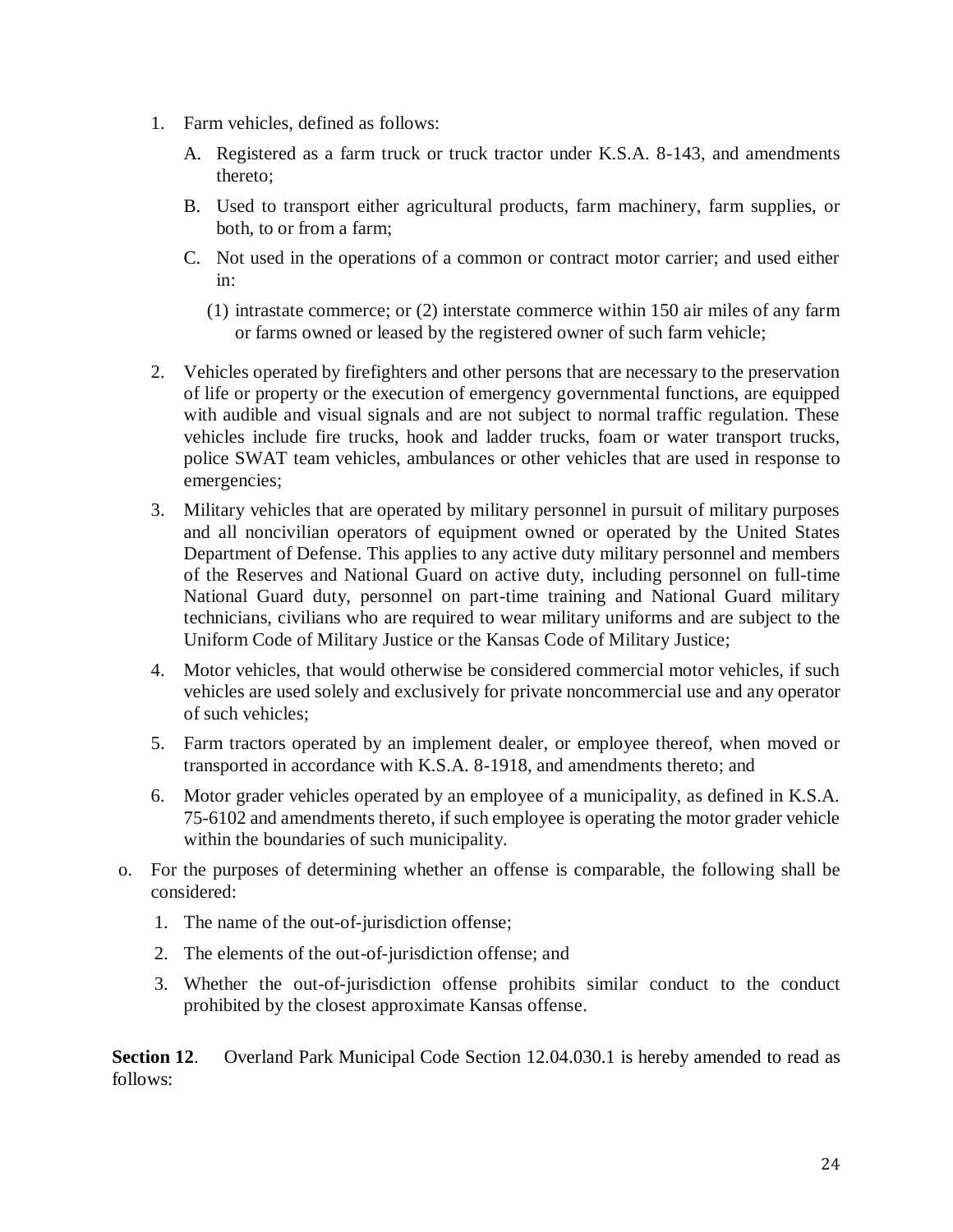#### **12.04.030.1 Preliminary Screening Test of Breath for Alcohol Concentration; Request by Officer.**

- a. A law enforcement officer may request a person who is operating or attempting to operate a vehicle within this state to submit to a preliminary screening test of the person's breath or oral fluid, or both, if the officer has reasonable suspicion to believe that the person has been operating or attempting to operate a vehicle while under the influence of alcohol or drugs or both alcohol and drugs.
- b. If the person submits to the test, the results shall be used for the purpose of assisting law enforcement officers in determining whether an arrest should be made and whether to request the tests authorized by K.S.A. 8-1001, and amendments thereto. A law enforcement officer may arrest a person based in whole or in part upon the results of a preliminary screening test. Such results shall not be admissible in any civil or criminal action concerning the operation or attempted operation of a vehicle except to aid the court or hearing officer in determining a challenge to the validity of the arrest or the validity of the request to submit to a test pursuant to K.S.A. 8-1001 and amendments thereto. Following the preliminary screening test, additional tests may be requested pursuant to K.S.A. 8-1001 and amendments thereto.
- c. Any preliminary screening of a person's breath shall be conducted with a device approved pursuant to K.S.A. 65-1,107, and amendments thereto. Any preliminary screening of a person's oral fluid shall be conducted with rules and regulations, if any, approved pursuant to K.S.A. 75-712h, and amendments thereto.

**Section 13**. Overland Park Municipal Code Section 12.04.031 is hereby amended to read as follows:

### **12.04.031 Fleeing or Attempting to Elude a Police Officer.**

- a. Any driver of a motor vehicle who knowingly fails or refuses to bring such driver's vehicle to a stop for a pursuing police vehicle or police bicycle, when given visual or audible signal to bring the vehicle to a stop, shall be guilty as provided by subsection (d).
- b. Any driver of a motor vehicle who knowingly otherwise flees or attempts to elude a pursuing police vehicle or police bicycle, when given visual or audible signal to bring the vehicle to a stop, shall be guilty as provided by subsection (d).
- c. It shall be an affirmative defense to any prosecution under subsection (a) that the driver's conduct in violation of such subsection was caused by such driver's reasonable belief that the vehicle or bicycle pursuing such driver's vehicle is not a police vehicle or police bicycle.
- d. Every person convicted of violating subsection (a) or (b) shall upon first conviction be imprisoned for not more than six months or fined not to exceed \$1,000.00, or both. Every person convicted of violating subsection (a) or (b) shall upon a second conviction be punished by imprisonment not to exceed one year or fined not to exceed \$2,500.00 or both.
- e. The municipal court shall not have jurisdiction to hear cases involving third and subsequent violations of this Section or any other felony violation of K.S.A. 8-1568.
- f. The signal given by the police officer may be by hand, voice, emergency light or siren: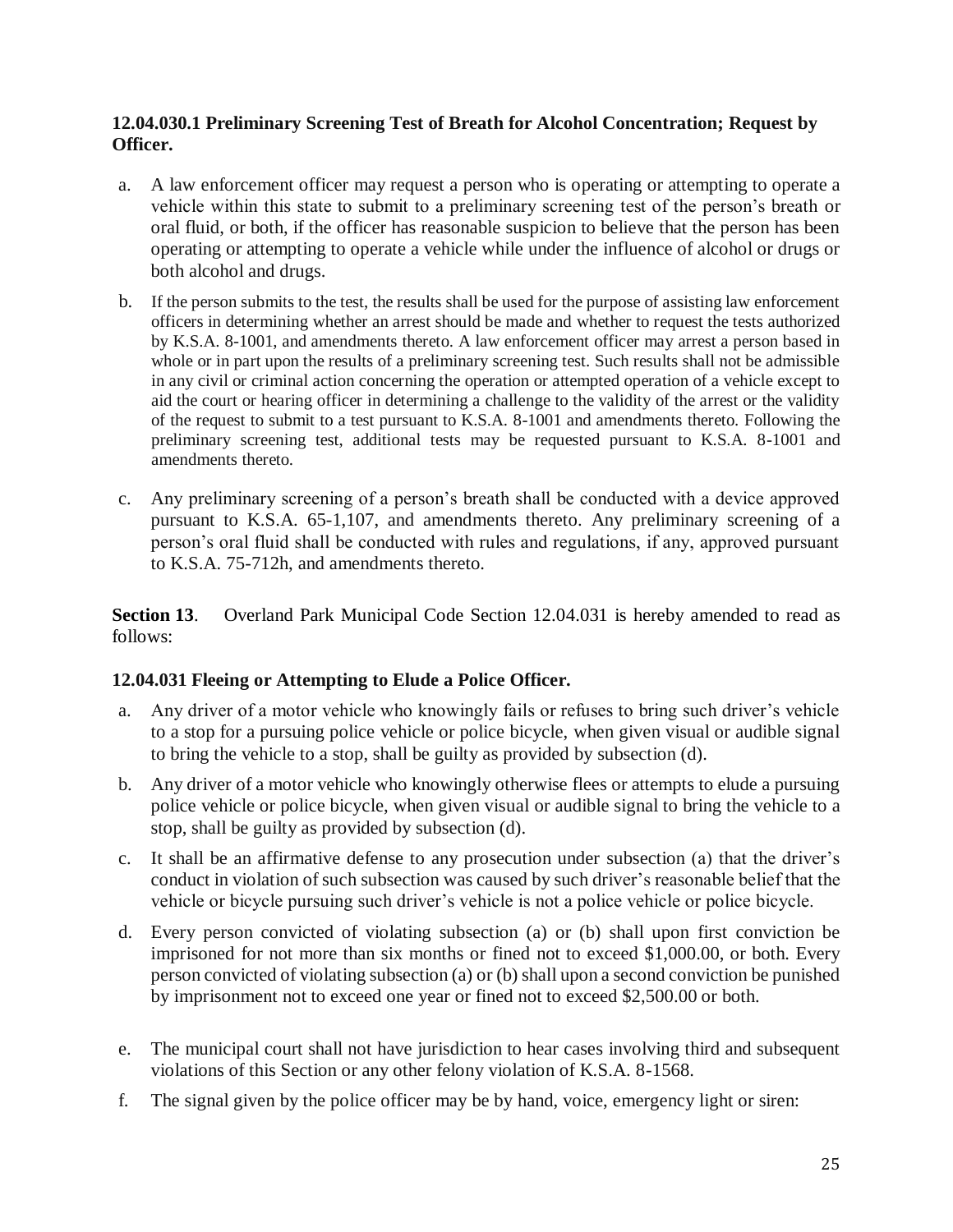- 1. If the officer giving such signal is within or upon an official police vehicle or police bicycle at the time the signal is given, the vehicle or bicycle shall be appropriately marked showing it to be an official police vehicle or police bicycle; or
- 2. If the officer giving such signal is not utilizing an official police vehicle or police bicycle at the time the signal is given, the officer shall be in uniform, prominently displaying such officer's badge of office at the time the signal is given.
- g. For purposes of this section:
	- 1. **Conviction** means a final conviction without regard to whether the sentence was suspended or probation granted after such conviction. Forfeiture of bail, bond or collateral deposited to secure a defendant's appearance in court, which forfeiture has not been vacated, shall be equivalent to a conviction. For the purpose of determining whether a conviction is a first, second, third or subsequent conviction in sentencing under this section it is irrelevant whether an offense occurred before or after conviction for a previous offense.
	- 2. **Appropriately marked** official police vehicle or police bicycle shall include, but not be limited to, any police vehicle or bicycle equipped with functional emergency lights or siren or both and which the emergency lights or siren or both have been activated for the purpose of signaling a driver to stop a motor vehicle.

**Section 14**. Overland Park Municipal Code Section 12.04.033 is hereby amended to read as follows:

### **12.04.033 Speed Limitations; Restrictions.**

- a. No person shall drive a vehicle on a highway at a speed greater than is reasonable and prudent under the conditions and having regard to the actual hazards then existing.
- b. Consistent with the foregoing, every person shall drive at a safe and appropriate speed when approaching and crossing an intersection or railroad grade crossing, when approaching and going around a curve, when approaching a hill crest, when traveling upon any narrow or winding roadway, and when special hazards exist with respect to pedestrians or other traffic or by reason of weather or highway conditions.
- c. In every event, a driver shall control their vehicle as necessary to avoid colliding with any person, fixed object, vehicle, or other conveyance lawfully on or entering the highway or lawfully on private or public property.
- d. Except when a special hazard exists that requires lower speed for compliance with paragraphs (a) and (b) of this Section, the limits specified in this Section or established as hereinafter authorized shall be maximum lawful speeds, and no person shall operate a vehicle at a speed in excess of such maximum limits:
	- 1. All vehicles 20 miles per hour in any business district.
	- 2. All vehicles 25 miles per hour in any residence district except where posted otherwise.
	- 3. All vehicles 20 miles per hour in any park under the jurisdiction of this City.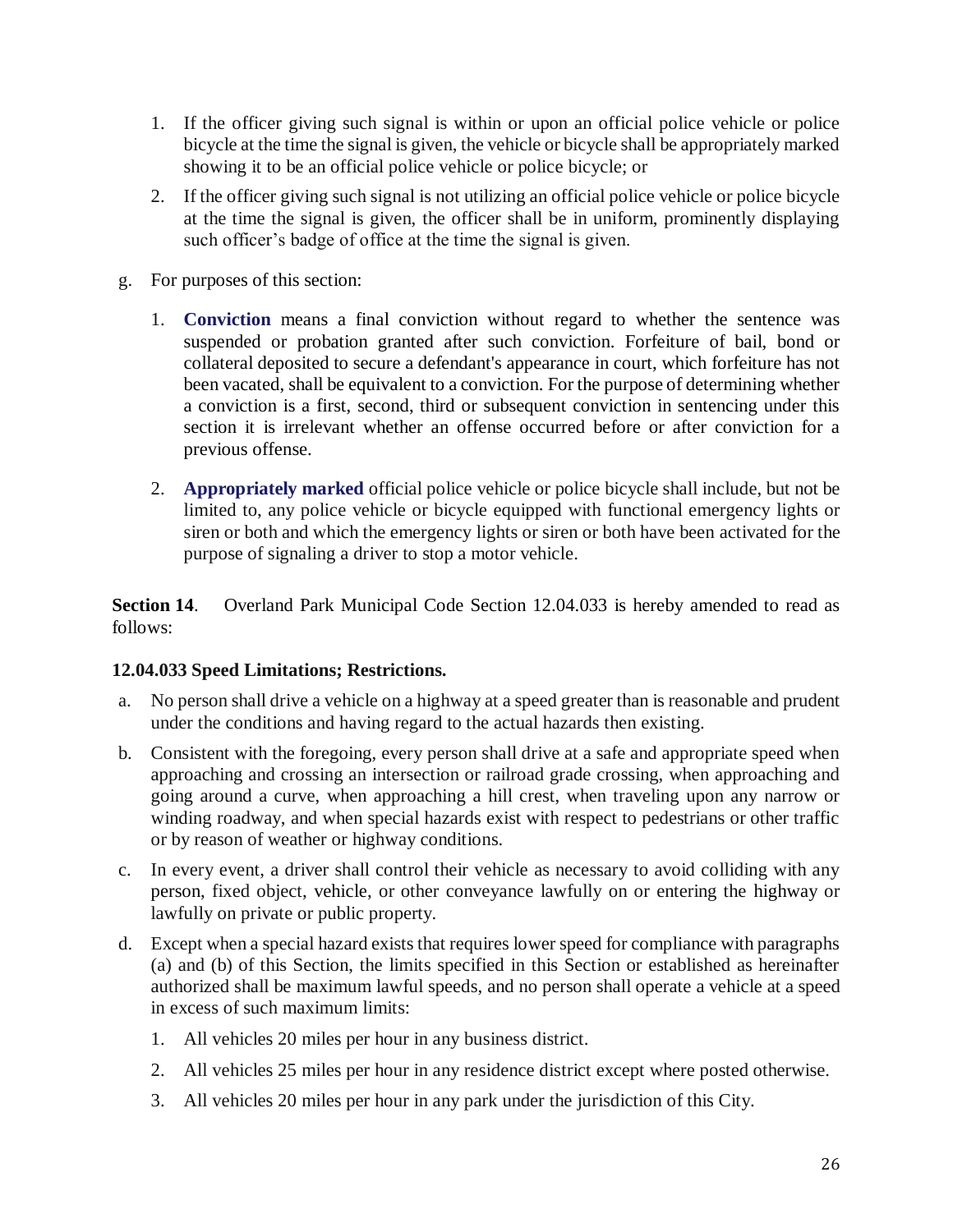- 4. Unless posted otherwise, all vehicles 30 miles per hour on streets or highways on which an engineering and traffic investigation has been conducted in an urban district.
- 5. Unless posted otherwise, all vehicles 55 miles per hour on arterial streets on which an engineering and traffic investigation has been conducted.
- 6. All vehicles on any separated multilane highway, as designated and posted by the Secretary of Transportation, 75 miles per hour.
- 7. All vehicles 65 miles per hour in all other locations unless posted otherwise.
- e. The maximum speed limit upon streets or portions of streets abutting school property or adjacent to school crosswalks in those areas designated as school zones shall be the speed limit posted on appropriately erected signs giving notice of the speed limit in said school zones. The maximum speed to be posted within each school zone shall be determined by the City Traffic Engineer provided the speed limit shall not be less than 20 miles per hour. Maximum speed limits within school zones shall be effective and subject to enforcement by law enforcement officers during those time periods set forth on appropriately erected signs giving notice of the effective hours of enforcement or during those times a flashing yellow beacon is in operation with appropriately erected signs indicating the school zone speed limits are enforced during the times the flashing yellow beacon is in operation. The City Traffic Engineer shall determine the times of enforcement for school zones within the City, provided such speed limits shall apply only during the hours in which students are normally en route to or from school.
- f. Whenever the City Traffic Engineer shall determine upon the basis of an engineering and traffic investigation that any speed limit hereinbefore set forth is greater or less than is reasonable or safe under the conditions found to exist upon any part of a street which said City Traffic Engineer shall determine and declare a reasonable and safe speed limit thereon which shall be effective at all times or during the daytime or nighttime or at such other times as may be determined when appropriate signs giving notice thereof are erected on such street, pursuant to K.S.A. 8-1560 and K.S.A. 8-2002.
- g. As used in subsection f. "daytime" means from 30 minutes before sunrise to 30 minutes after sunset and "nighttime" means any other hour.

**Section 15.** Overland Park Municipal Code Section 12.04.036 is hereby amended to read as follows:

## **12.04.036 Charging Speed Violations.**

In every charge of violation of any speed regulation in this Article, except violation of. 12.04.033(a) and (b), the complaint, also the summons or notice to appear, shall specify the speed at which the defendant is alleged to have driven, also the speed limit applicable within the district or at the location.

**Section 16.** Overland Park Municipal Code Section 12.04.037 is hereby amended to read as follows:

## **12.04.037 Racing on Highways; "Drag Race" and "Racing" Defined.**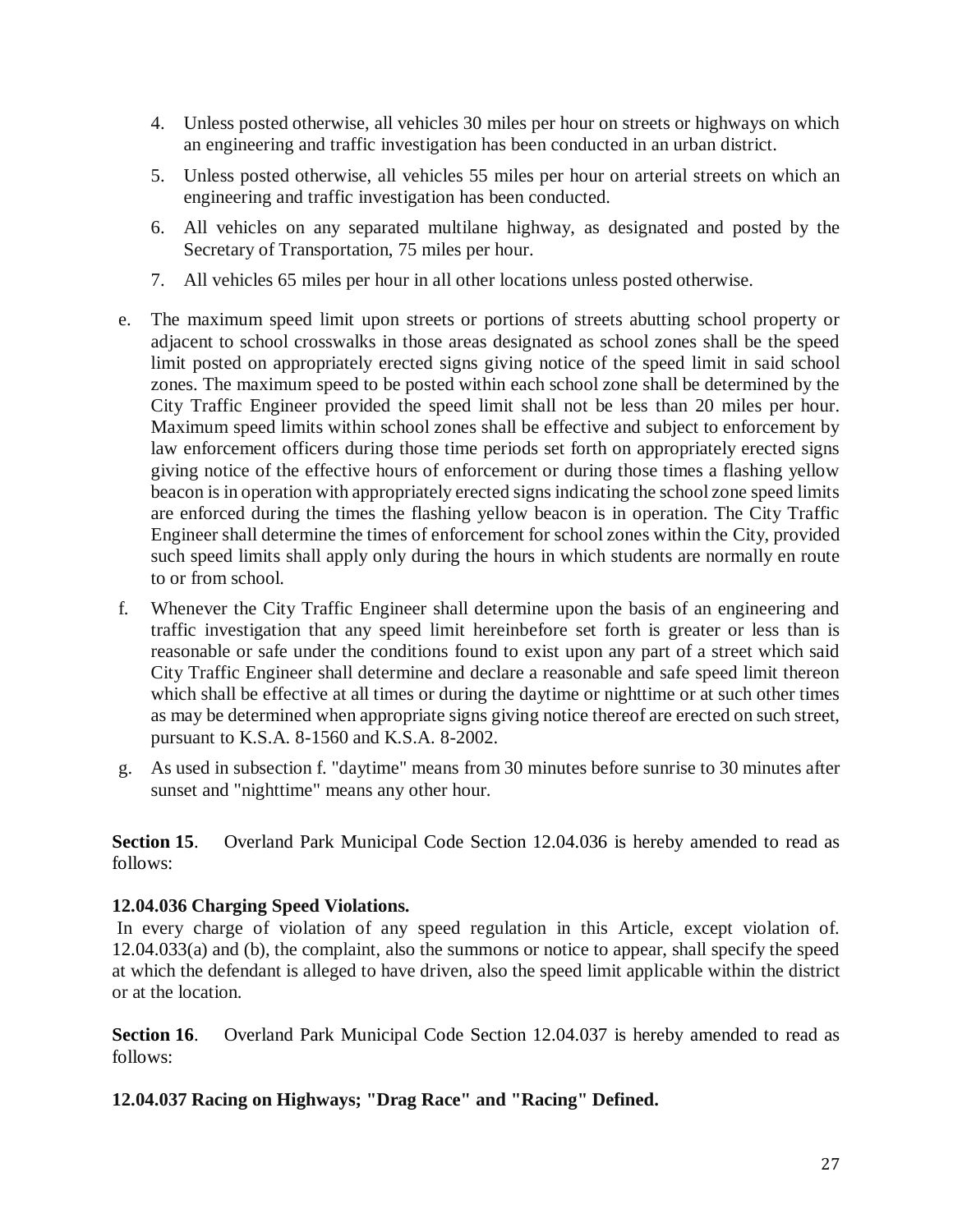- a. No person shall drive any vehicle in any race, speed competition or contest, drag race or acceleration contest, test of physical endurance, exhibition of speed or acceleration, or for the purpose of making a speed record, and no person shall in any manner participate in any such race, competition, contest, test or exhibition.
- b. "Drag race" is defined as the operation of two or more vehicles from a point side by side at accelerating speeds in a competitive attempt to out-distance each other, or the operation of one or more vehicles over a common selected course, from the same point to the same point, for the purpose of comparing the relative speeds or power of acceleration of such vehicle or vehicles within a certain distance or time limit.
- c. "Racing" is defined as the use of one or more vehicles in an attempt to out-gain, out-distance or prevent another vehicle from passing to arrive at a given destination ahead of another vehicle or vehicles, or to test the physical stamina or endurance of drivers over long distance driving routes.
- d. Exhibition of speed or acceleration is defined as the operation of a motor vehicle in such a manner that causes an unnecessary rapid acceleration of the vehicle as evidenced by any or all of the following physical manifestations of acceleration:
	- 1. Unnecessary tire squeal at the time of acceleration;
	- 2. Observation of smoke from tires of the vehicle at the time of acceleration;
	- 3. Observation of the tires of the vehicle losing traction with the road surface;
	- 4. Observation of the front part of the vehicle being elevated at the time of acceleration;
	- 5. Observation of the vehicle moving laterally at the time of acceleration;
	- 6. Loud engine noise at the time of acceleration;
	- 7. Observation of dirt and other road surface materials being thrown by the tires of the vehicle at the time of acceleration.

**Section 17.** Overland Park Municipal Code Section 12.04.041 is hereby amended to read as follows:

### **12.04.041 When Passing on the Right is Permitted.**

a. The driver of a vehicle may overtake and pass upon the right of another vehicle only under the following conditions:

- 1. When the vehicle overtaken is making or about to make a left turn;
- 2. Upon a roadway with unobstructed pavement of sufficient width for two or more lines of vehicles moving lawfully in the direction being traveled by the overtaking vehicle.
- 3. A transit bus authorized under and being operated in accordance with the provisions of K.S.A. 75-5091, and amendments thereto, or when done from a queue jump lane that is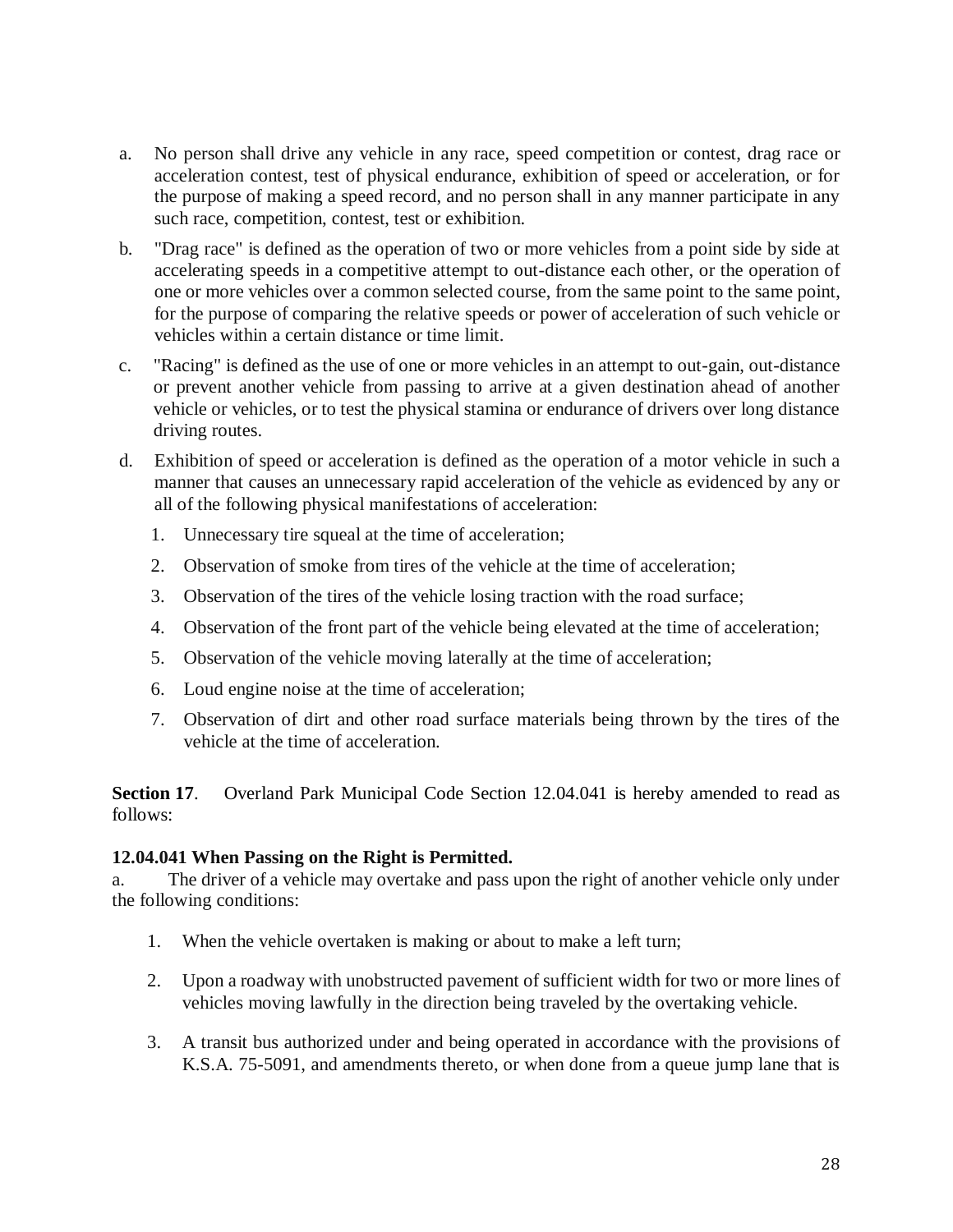controlled by special signal indications designed for the control of exclusive bus movements and when the adjacent lane of traffic is being controlled by a red indication.

b. The driver of a vehicle may overtake and pass another vehicle upon the right only under conditions permitting such movement in safety. Such movement shall not be made by driving off the roadway, except as authorized under K.S.A. 75-5091, and amendments thereto.

**Section 18**. Overland Park Municipal Code Section 12.04.044.1 is hereby amended to read as follows:

### **12.04.044.1 Passing Emergency, Highway Construction and Maintenance Vehicles.**

- a. The driver of a vehicle shall not overtake and pass another vehicle when approaching within 100 feet of:
	- 1. A stationary authorized emergency vehicle on a highway that consists of two lanes carrying traffic in opposite directions, when the authorized emergency vehicle is making use of visual signals meeting the requirements of 12.04.160, and amendments thereto, or 12.04.162(d), and amendments thereto; or
	- 2. A stationary authorized vehicle which is obviously and actually engaged in work on a highway that consists of two lanes carrying traffic in opposite directions, when such vehicle displays flashing lights meeting the requirements of K.S.A. 8-1731, and amendments thereto.

**Section 19**. Overland Park Municipal Code Section 12.04.044.2 is hereby amended to read as follows:

### **12.04.044.2 Passing a Waste Collection Vehicle.**

- a. The driver of a motor vehicle, upon approaching a stationary waste collection vehicle obviously and actually engaged in waste collection and displaying vehicular hazard warning signal lamps as required by 12.04.162, and amendments thereto, shall do either of the following:
	- 1. If the driver of the motor vehicle is traveling on a highway that consists of at least two lanes that carry traffic in the same direction of travel as that of the driver's motor vehicle, the driver shall proceed with due caution and, if possible and with due regard to the road, weather and traffic conditions, shall change lanes into a lane that is not adjacent to that of the stationary waste collection vehicle; or
	- 2. If the driver is not traveling on a highway of a type described in paragraph (1), or if the driver is traveling on a highway of that type but it is not possible to change lanes or if to do so would be unsafe, the driver shall proceed with due caution, reduce the speed of the motor vehicle and maintain a safe speed for the road, weather and traffic conditions.
- b. This section shall not operate to relieve the driver of a waste collection vehicle from the duty to drive with due regard for the safety of all persons using the highway.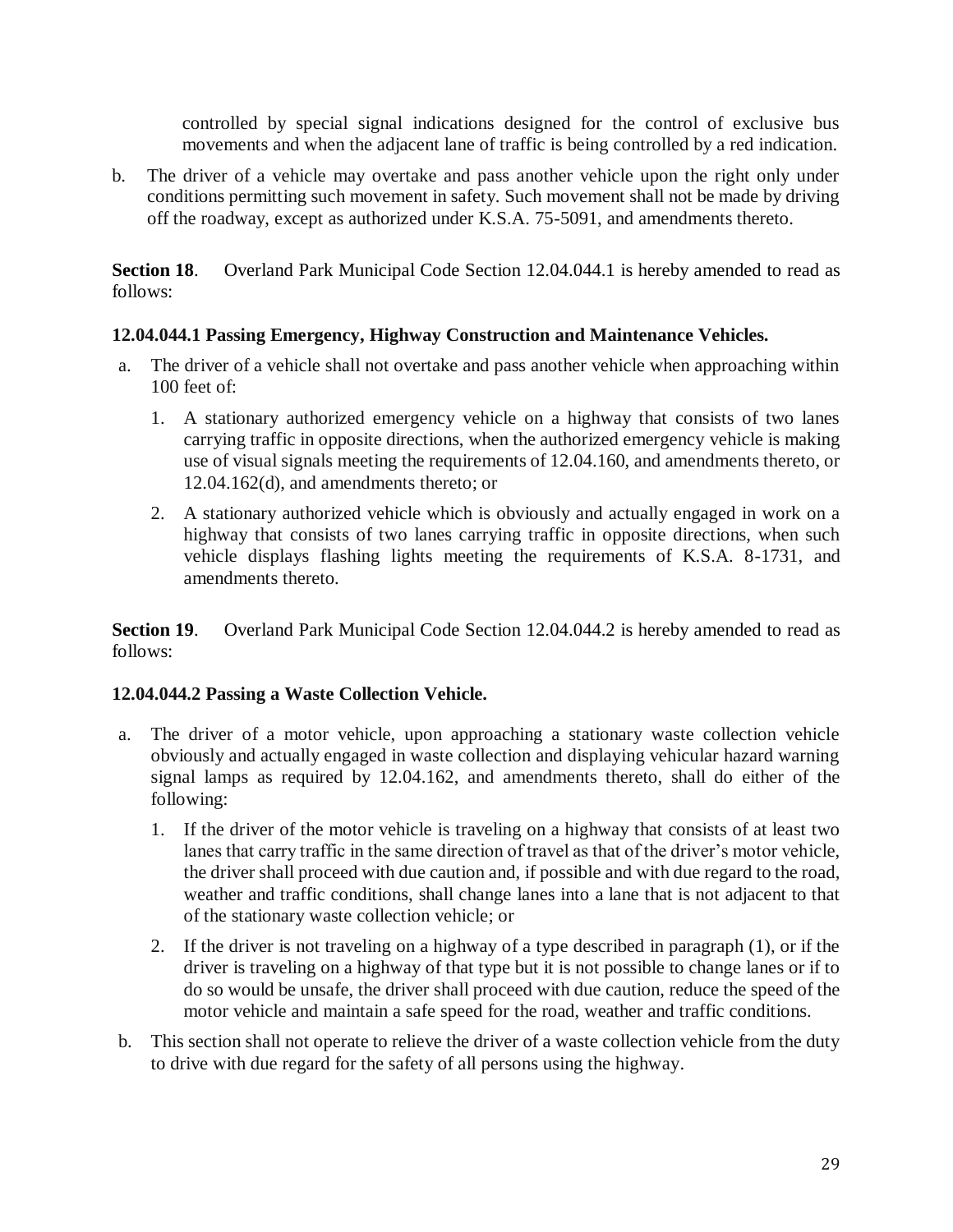**Section 20.** Overland Park Municipal Code Section 12.04.044.3 is hereby added to read as follows:

### **12.04.044.3 Passing a Stationary Authorized Utility or Telecommunications Vehicle.**

- a. The driver of a vehicle shall not overtake and pass another vehicle when approaching within 100 feet of a stationary authorized utility or telecommunications vehicle.
- b. The driver of a vehicle shall yield the right-of-way to any authorized utility or telecommunications vehicle or pedestrian actually engaged in work on the highway whenever such vehicle displays flashing lights meeting the requirements of K.S.A. 8-1731, and amendments thereto.
- c. The driver of a motor vehicle, upon approaching a stationary authorized utility or telecommunications vehicle that is obviously and actually engaged in work upon a highway, when such authorized utility or telecommunications vehicle is displaying flashing lights meeting the requirements of K.S.A. 8-1731, and amendments thereto, shall do either of the following:
	- 1. If the driver of the motor vehicle is traveling on a highway that consists of at least two lanes that carry traffic in the same direction of travel as that of the driver's motor vehicle, the driver shall proceed with due caution and, if possible and with due regard to the road and weather and traffic conditions, shall change lanes into a lane that is not adjacent to that of the stationary authorized public utility or telecommunications vehicle; or
	- 2. If the driver is not traveling on a highway of a type described in paragraph (1), or if the driver is traveling on a highway of that type described in paragraph (1) but it is not possible to change lanes or if to do so would be unsafe, the driver shall proceed with due caution, reduce the speed of the motor vehicle and maintain a safe speed for the road and weather and traffic conditions.
- d. This section shall not operate to relieve the driver of an authorized utility or telecommunications vehicle from the duty to drive with due regard for the safety of all persons using the highway.
- e. As used in this section, "authorized utility or telecommunications vehicle" means:
	- 1. A motor vehicle operated by an authorized person as defined in K.S.A. 66-1710, and amendments thereto, for an electric or natural gas public utility as defined in K.S.A. 66- 104, and amendments thereto, or a municipality-owned utility, when such motor vehicle is utilized for repairs that are needed on electric utility or natural gas equipment to restore necessary services or ensure public safety and is making use of visual signals meeting the requirements of K.S.A. 8-1731, and amendments thereto; and
	- 2. A motor vehicle operated by a provider, as defined in K.S.A. 17-1902, and amendments thereto, or a wireless infrastructure provider or a wireless services provider, as defined in K.S.A. 66-2019, and amendments thereto, when such vehicle is utilized for repairs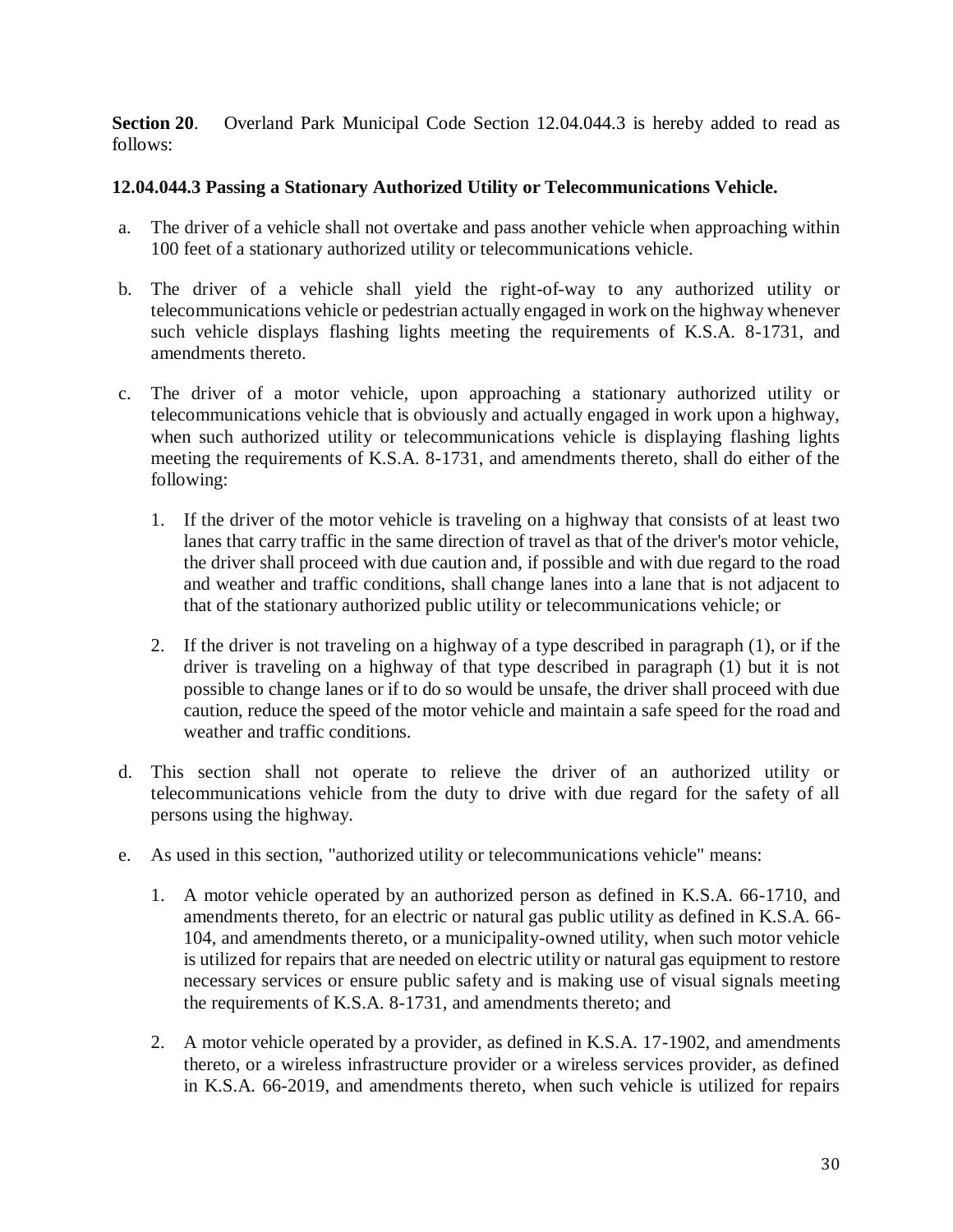and is making use of visual signals meeting the requirements of K.S.A. 8-1731, and amendments thereto.

**Section 21**. Overland Park Municipal Code Section 12.04.061 is hereby amended to read as follows:

### **12.04.061 Operation of Vehicles on Approach of Authorized Emergency Vehicles or When Approaching Stationary Emergency Vehicles.**

- a. Upon the immediate approach of an authorized emergency vehicle making use of an audible signal meeting the requirements of 12.04.174(d) and visual signals meeting the requirements of 12.04.160 or of a police vehicle properly and lawfully making use of an audible signal only, the driver of every other vehicle shall do the following unless otherwise directed by a police officer: (1) yield the right-of-way;(2) immediately drive to a position parallel to and as close as possible to the right-hand edge or curb of the highway clear of any intersection; and (3) stop and remain in such position until the authorized emergency vehicle has passed.
- b. The driver of a motor vehicle upon approaching a stationary authorized emergency vehicle, when the authorized emergency vehicle is making use of visual signals meeting the requirements of 12.04.160or 12.04.162(d), shall do either of the following:
	- 1. If the driver of the motor vehicle is traveling on a highway that consists of at least two lanes that carry traffic in the same direction of travel as that of the driver's motor vehicle, the driver shall proceed with due caution and, if possible and with due regard to the road, weather and traffic conditions, shall change lanes into a lane that is not adjacent to that of the stationary authorized emergency vehicle; or
	- 2. If the driver is not traveling on a highway of a type described in paragraph (b)(1) above, or if the driver is traveling on a highway of that type, but it is not possible to change lanes or if to do so would be unsafe, the driver shall proceed with due caution, reduce the speed of the motor vehicle and maintain a safe speed for the road, weather and traffic conditions.
- c. This section shall not operate to relieve the driver of an authorized emergency vehicle from the duty to drive with due regard for the safety of all persons using the highway.

**Section 22**. Overland Park Municipal Code Section 12.04.062 is hereby amended to read as follows:

### **12.04.062 Highway Construction and Maintenance.**

- a. The driver of a vehicle shall yield the right-of-way to any authorized vehicle or pedestrian actually engaged in work upon a highway within any road construction zone, indicated by official traffic-control devices.
- b. The driver of a vehicle shall yield the right-of-way to any authorized vehicle which is obviously and actually engaged in work upon a highway whenever such vehicle displays flashing lights meeting the requirements of 12.04.172.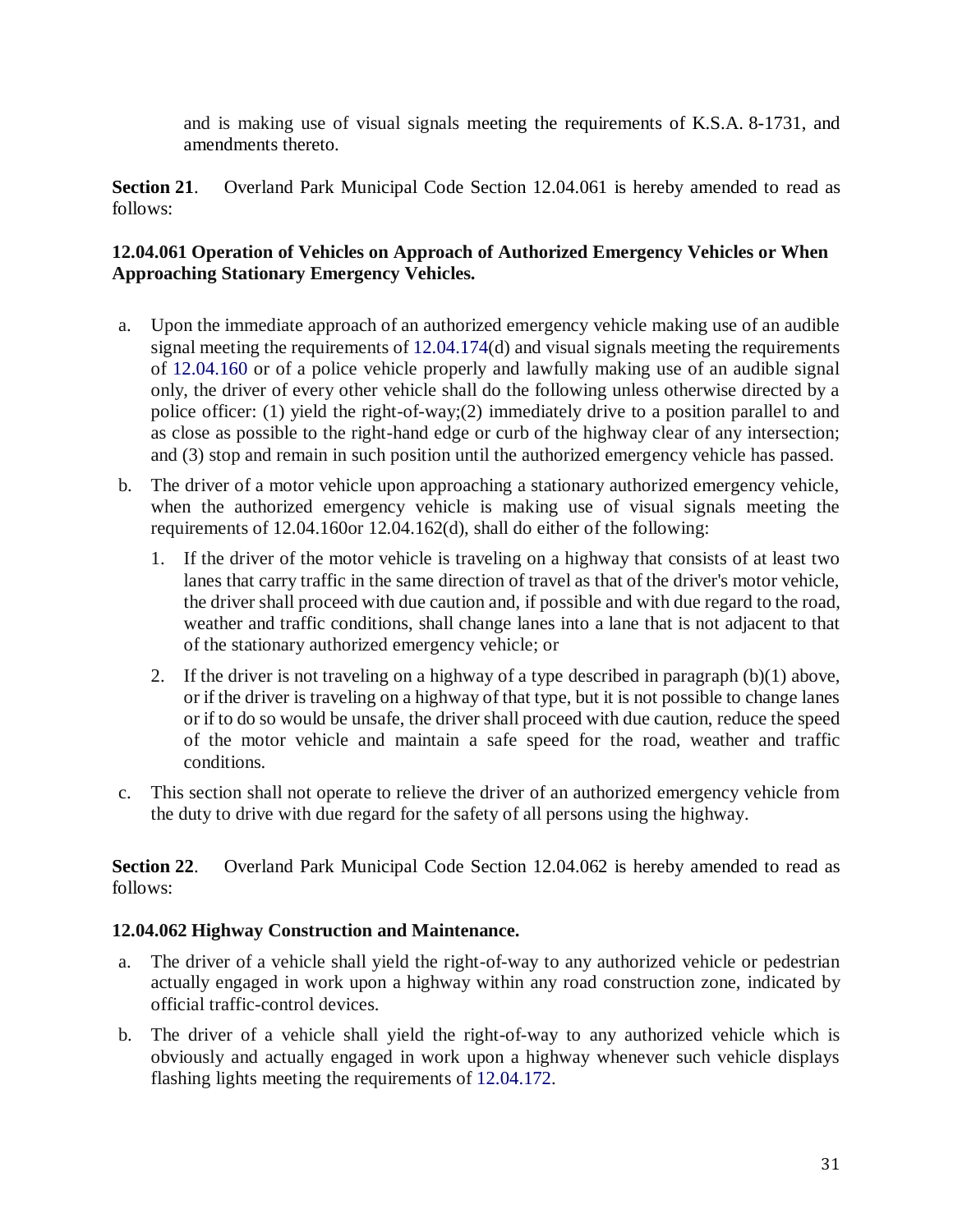- c. The driver of a motor vehicle upon approaching a stationary authorized vehicle which is obviously and actually engaged in work upon a highway, when such authorized vehicle is displaying flashing lights meeting the requirements of 12.04.072, and amendments thereto, shall do either of the following:
	- 1. If the driver of the motor vehicle is traveling on a highway that consists of at least two lanes that carry traffic in the same direction of travel as that of the driver's motor vehicle, the driver shall proceed with due caution and, if possible and with due regard to the road, weather and traffic conditions, shall change lanes into a lane that is not adjacent to that of the stationary authorized vehicle; or
	- 2. If the driver is not traveling on a highway of a type described in paragraph  $(c)(1)$ , or if the driver is traveling on a highway of that type but it is not possible to change lanes or if to do so would be unsafe, the driver shall proceed with due caution, reduce the speed of the motor vehicle and maintain a safe speed for the road, weather and traffic conditions.
- d. It shall be unlawful for any person to fail, neglect or refuse to comply with restrictions or traffic regulations in road construction zones or fail to comply with traffic orders or traffic directions by a flagman in a road construction zone.
- e. This section shall not operate to relieve the driver of an authorized vehicle from the duty to drive with due regard for the safety of all persons using the highway.

**Section 23**. Overland Park Municipal Code Section 12.04.063 is hereby amended to read as follows:

### **12.04.063 Pedestrians; Obedience to Traffic-Control Devices and Traffic Regulations.**

- a. A pedestrian shall obey the instructions of any official traffic-control device specifically applicable to such pedestrian, unless otherwise directed by a police officer.
- b. Pedestrians shall be subject to traffic and pedestrian-control signals as provided in 12.04.013 and 12.04.014.
- c. At all other places pedestrians shall be accorded the privileges and shall be subject to the restrictions stated in this ordinance.

**Section 24**. Overland Park Municipal Code Section 12.04.069 is hereby amended to read as follows:

### **12.04.069 Standing Upon a Street or Highway.**

No person shall stand upon or along a street or highway except in a designated crosswalk, in the event of an emergency, or as otherwise authorized by the Municipal Code.

**Section 25**. Overland Park Municipal Code Section 12.04.078 is hereby amended to read as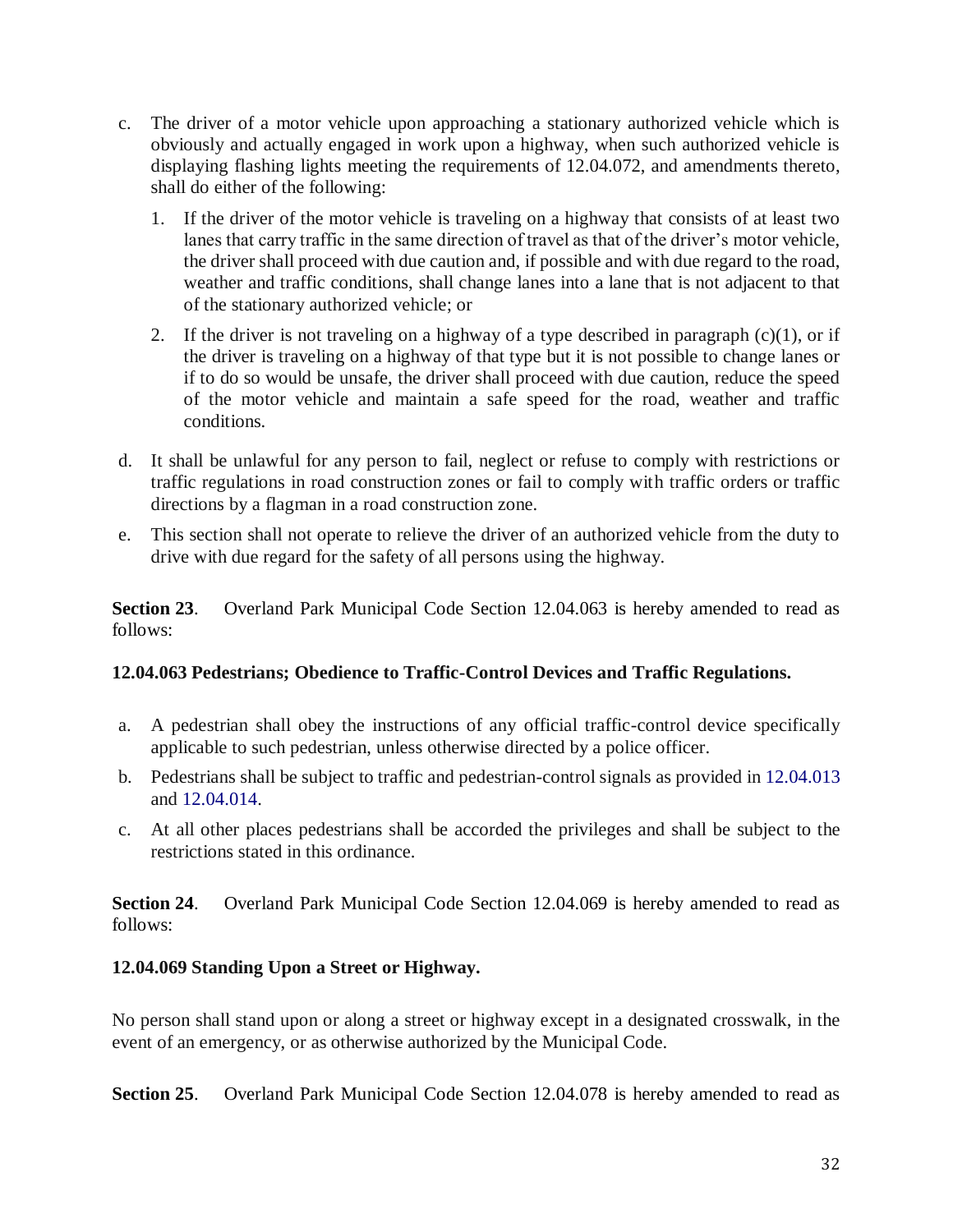follows:

### **12.04.078 Certain Vehicles Must Stop at All Railroad Grade Crossings.**

- a. Except as provided in subsection (b), the driver of any vehicle described in regulations issued by the Secretary of Transportation in conjunction with the State Corporate Commission, before crossing at grade any track or tracks of a railroad, shall stop such vehicle within 50 feet but not less than 15 feet from the nearest rail of such railroad and while so stopped shall listen and look in both directions along such track for any approaching train, and for signals indicating the approach of a train, and shall not proceed until such driver can do so safely. After stopping as required herein and upon proceeding when it is safe to do so, the driver of any said vehicle shall cross only in such gear of the vehicle that there will be no necessity for manually changing gears while traversing such crossings and the driver shall not manually shift gears while crossing the track or tracks.
- b. This section shall not apply at:
	- 1. Any railroad grade crossing at which traffic is controlled by a police officer or human flagman;
	- 2. Any railroad grade crossing at which traffic is controlled by a functioning highway traffic signal transmitting a green indication which, under local law, permits a vehicle to proceed across the railroad tracks without slowing or stopping;
	- 3. Any abandoned railroad grade crossing which is marked with a sign indicating that the rail line is abandoned;
	- 4. Any industrial or spur line railroad grade crossing marked with a sign reading "Exempt." Such exempt signs shall be erected only by or with the consent of the appropriate state or City Traffic Engineer;
	- 5. A railroad grade crossing used exclusively for industrial switching purposes within a business district.

**Section 26**. Overland Park Municipal Code Section 12.04.081 is hereby amended to read as follows:

### **12.04.081 Overtaking and Passing School Bus.**

a. The driver of a vehicle meeting or overtaking from either direction any school bus stopped on the highway shall stop before reaching such school bus when there is in operation on the school bus the flashing red lights specified in 12.04.170(a), and the driver shall not proceed until such school bus resumes motion or the flashing red lights and the stop signal arm are no longer actuated. If any vehicle is witnessed by a police officer or the driver of a school bus to have violated the provisions of this section and the identity of the operator is not otherwise apparent, it shall be a rebuttable presumption that the person in whose name such vehicle is registered has committed the violation, provided, that charges shall not be brought against the registered owner until a police officer has contacted the registered owner by telephone or in person concerning the violation. Provided further, where the vehicle is owned by multiple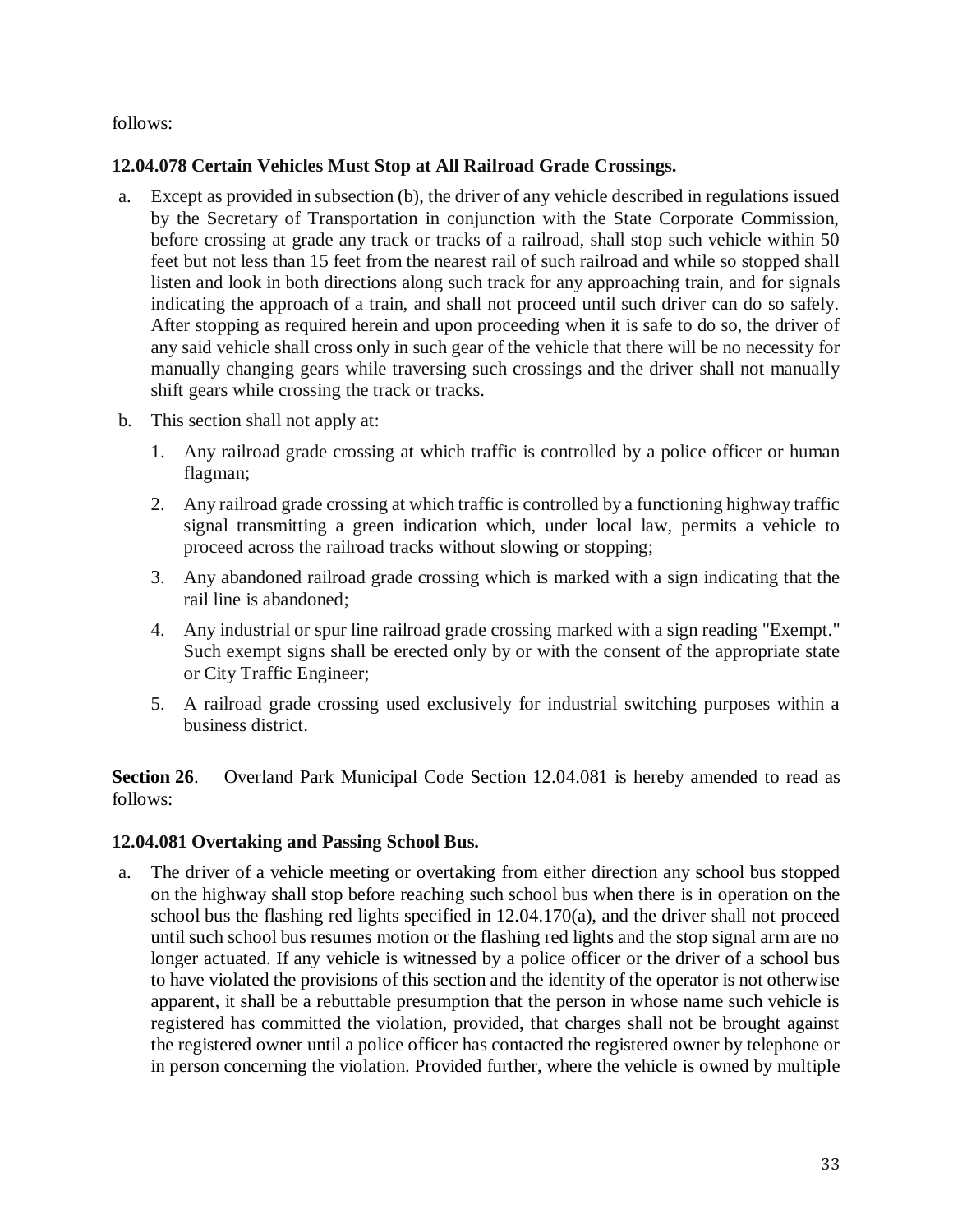persons, only one of the owners may be convicted of the violation; provided further, this presumption shall not apply to the owners of rental vehicles.

- b. Every school bus shall be equipped with red visual signals meeting the requirements of  $12.04.170(a)$ , which may be actuated by the driver of the school bus whenever but only whenever such vehicle is stopped on the highway for the purpose of receiving or discharging school children. A school bus driver shall not actuate the special visual signals:
	- 1. At intersections or other places where traffic is controlled by traffic-control signals or police officers; or
	- 2. In designated school bus loading areas where the bus is entirely off the roadway.
- c. Every school bus shall bear upon the front and rear thereof plainly visible signs containing the words "school bus" in letters not less than eight inches in height. When a school bus is being operated upon a highway for purposes other than the actual transportation of children either to or from school or to or from interschool or intraschool functions or activities, or for maintenance, repair or storage purposes, all markings thereon indicating "school bus" shall be covered or concealed.
- d. The driver of a vehicle upon a highway with separate roadways need not stop upon meeting or passing a school bus which is on a different roadway or when upon a controlled-access highway and the school bus is stopped in a loading zone which is a part of or adjacent to such highway, and where pedestrians are not permitted to cross the roadway.
- e.
- 1. On a first conviction, any person violating this section shall be punished by a fine of \$315.00.
- 2. For a second violation of this Section, K.S.A. 8-1556 and/or its municipal ordinance equivalents, and amendments thereto, within five years after a prior conviction of this Section, K.S.A. 8-1556 and/or its municipal equivalents and amendments thereto, such person, upon conviction, shall be fined \$750.00 for the second violation.
- 3. For a third and each succeeding violation of this Section, K.S.A. 8-1556 and/or its municipal ordinance equivalents, and amendments thereto, within five years after two prior convictions of this Section, K.S.A. 8-1556 and/or its municipal equivalents, and amendments thereto, such person, upon conviction, shall be fined \$1,000.00 for the third and each succeeding violations.
- f. The provisions of this section shall be subject to the provisions contained in K.S.A. 8-2009a, and amendments thereto.

**Section 27**. Overland Park Municipal Code Section 12.04.082 is hereby amended to read as follows:

## **12.04.082 Overtaking and Passing Church Bus or Day Care Program Bus.**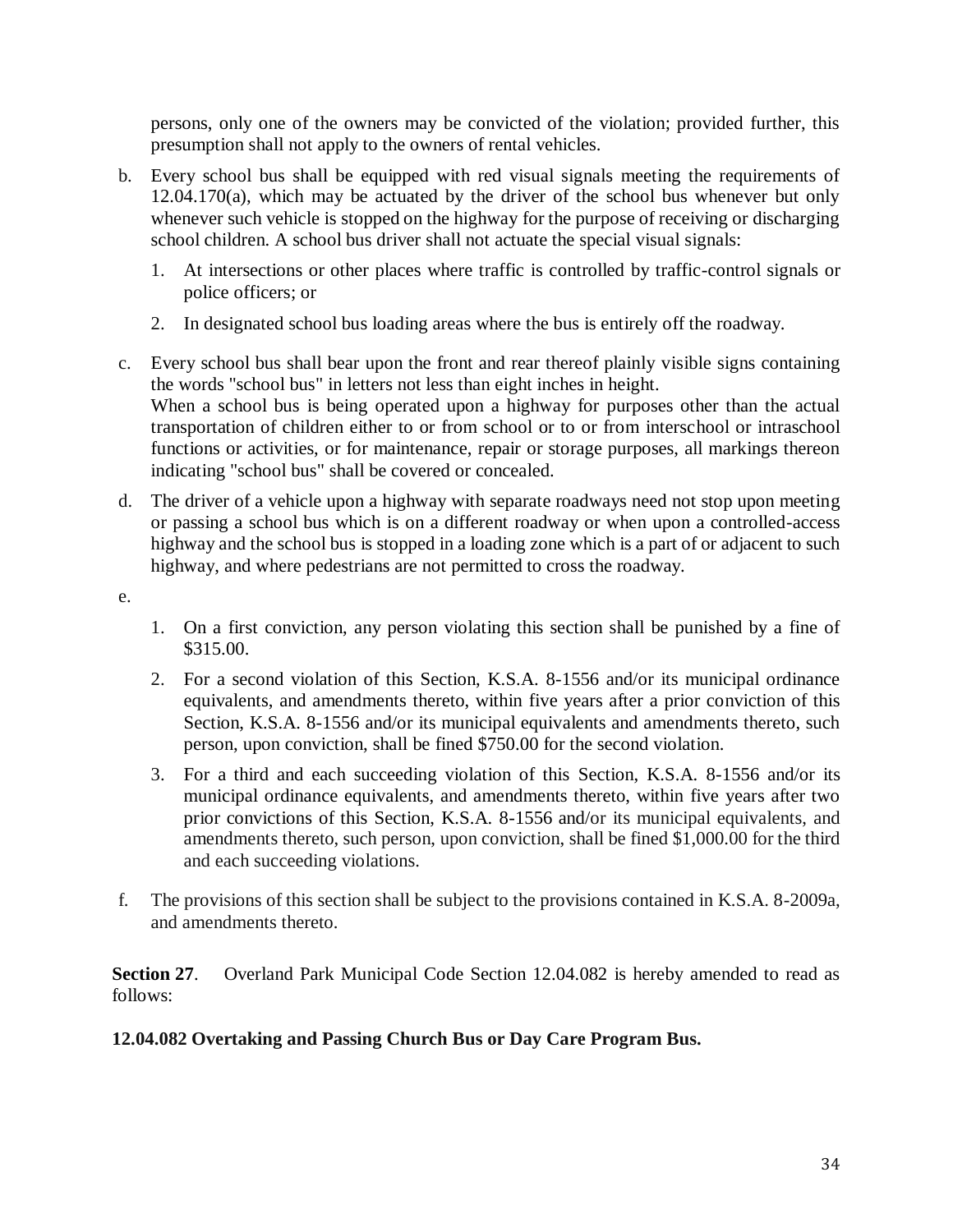- a. The driver of a vehicle meeting or overtaking from either direction any church bus or day care program bus stopped on the highway shall stop before reaching such church bus or day care program bus when there is in operation on said church bus or day care program bus the flashing red lights specified in 12.04.170(a), and said driver shall not proceed until such church bus or day care program bus resumes motion or said driver is signaled by the church bus or day care program bus to proceed or the flashing red lights and stop signal arm are no longer actuated.
- b. If a church bus or day care program bus is equipped with visual signals permitted by 12.04.171(c), such signals may be actuated by the driver of said church bus or day care program bus only when such vehicle is stopped on the highway for the purpose of receiving or discharging passengers. A church bus or day care program bus shall not actuate said special visual signals:
	- 1. At intersections or other places where traffic is controlled by traffic-control signals or police officers; or
	- 2. In designated loading areas where the bus is entirely off the roadway.
- c. The driver of a vehicle upon a highway with separate roadways need not stop upon meeting or passing a church bus or day care program bus which is on a separate roadway or when upon a controlled-access highway and the church bus or day care program bus is stopped in a loading zone which is part of or adjacent to such highway and where pedestrians are not permitted to cross the roadway.

**Section 28**. Overland Park Municipal Code Section 12.04.085 is hereby amended to read as follows:

### **12.04.085 Stopping, Standing or Parking Prohibited in Specified Places.**

Except when necessary to avoid conflict with other traffic, in compliance with law or the directions of a police officer or official traffic-control device, no person shall:

- a. Stop, stand or park a vehicle:
	- 1. On the roadway side of any vehicle stopped or parked at the edge or curb of a street;
	- 2. On a sidewalk;
	- 3. Within an intersection;
	- 4. On a crosswalk;
	- 5. Between a safety zone and the adjacent curb or within 30 feet of points on the curb immediately opposite the ends of a safety zone, unless a different length is indicated by signs or markings;
	- 6. Alongside or opposite any street excavation or obstruction when stopping, standing or parking would obstruct traffic;
	- 7. Upon any bridge or other elevated structure upon a highway or within a highway tunnel;
	- 8. On any railroad tracks;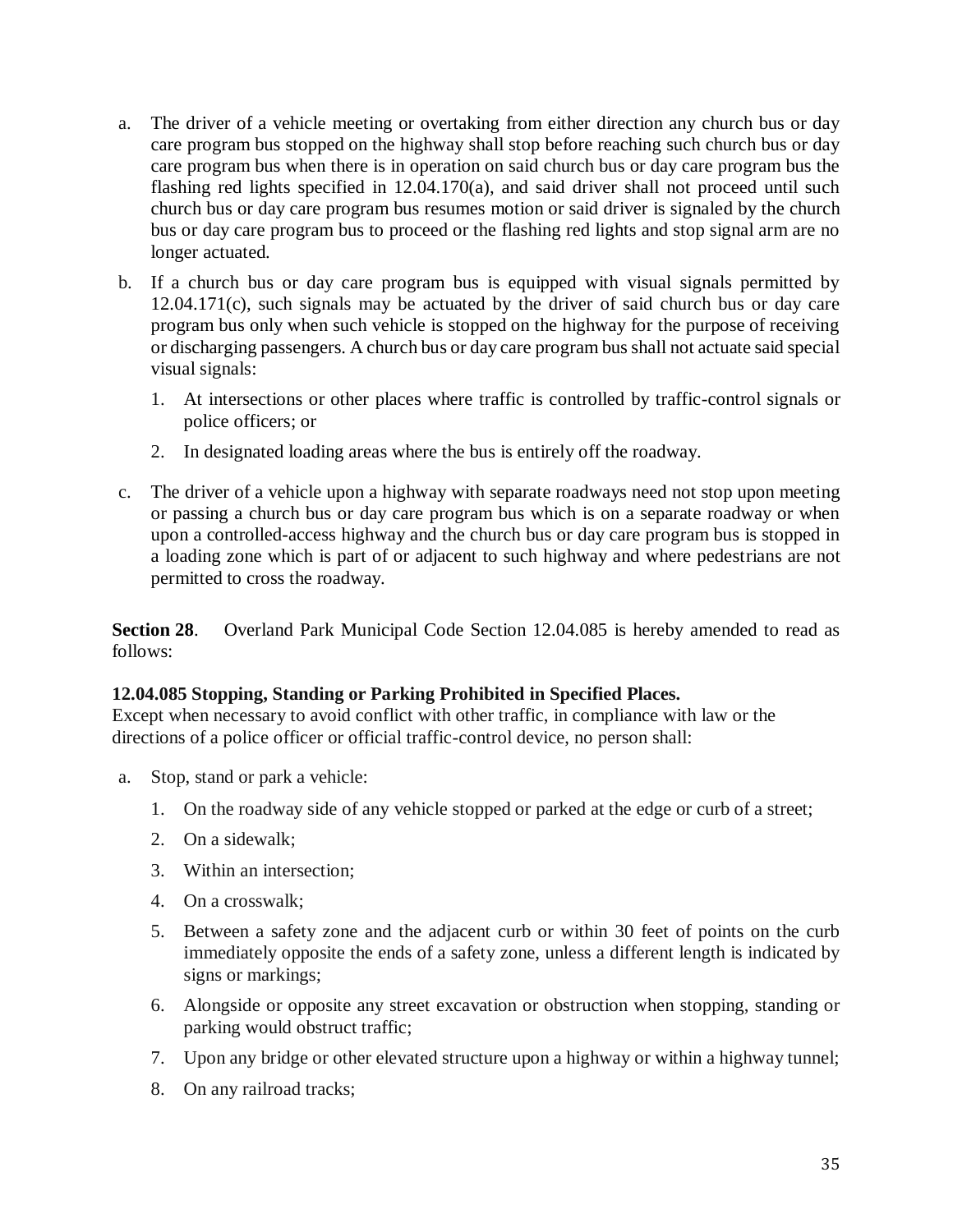- 9. On any controlled-access highway;
- 10. In the area between roadways of a divided highway, including crossovers;
- 11. At any place where official signs prohibit stopping; or
- 12. On the parkway of any street.
- b. Stand or park a vehicle, whether occupied or not, except momentarily to pick up or discharge a passenger or passengers:
	- 1. In front of a public or private driveway;
	- 2. Within 15 feet of a fire hydrant;
	- 3. Within 20 feet of a crosswalk at an intersection;
	- 4. Within 30 feet upon the approach to any flashing signal, stop sign, yield sign or trafficcontrol signal located at the side of a roadway;
	- 5. Within 20 feet of the driveway entrance to any fire station and on the side of a street opposite the entrance to any fire station within 75 feet of said entrance, when properly sign posted; or
	- 6. At any place when official signs prohibit standing.
- c. Park a vehicle, whether occupied or not, except temporarily for the purpose of and while actually engaged in loading or unloading property or passengers:
	- 1. Within 50 feet of the nearest rail of a railroad crossing; or
	- 2. At any place where official signs prohibit parking.
- d. Park a vehicle within 5 feet of a street side mailbox between 8:00 a.m. and 5:00 p.m., except holidays.
- e. Move a vehicle not lawfully under the person's control into any such prohibited area or away from a curb such a distance as is unlawful.
- f. Stand or park a vehicle in areas designated as fire lanes upon public or private property.

**Section 29**. Overland Park Municipal Code Section 12.04.087 is hereby amended to read as follows:

#### **12.04.087Accessible Parking For Persons With A Disability.**

- a. At no time, except when necessary to avoid conflict with other traffic or in compliance with the law or the directions of a law enforcement officer or official traffic-control device, shall a person:
	- 1. Stop, stand or park a vehicle in any parking space designated as accessible parking without displaying a special license plate, permanent placard or disabled veteran license plate and an individual identification card, or a valid temporary placard. Placards shall be displayed in accordance with subsection (a) of K.S.A. 8-1,125 and amendments thereto;
	- 2. Stop, stand or park a vehicle so that it blocks an access entrance;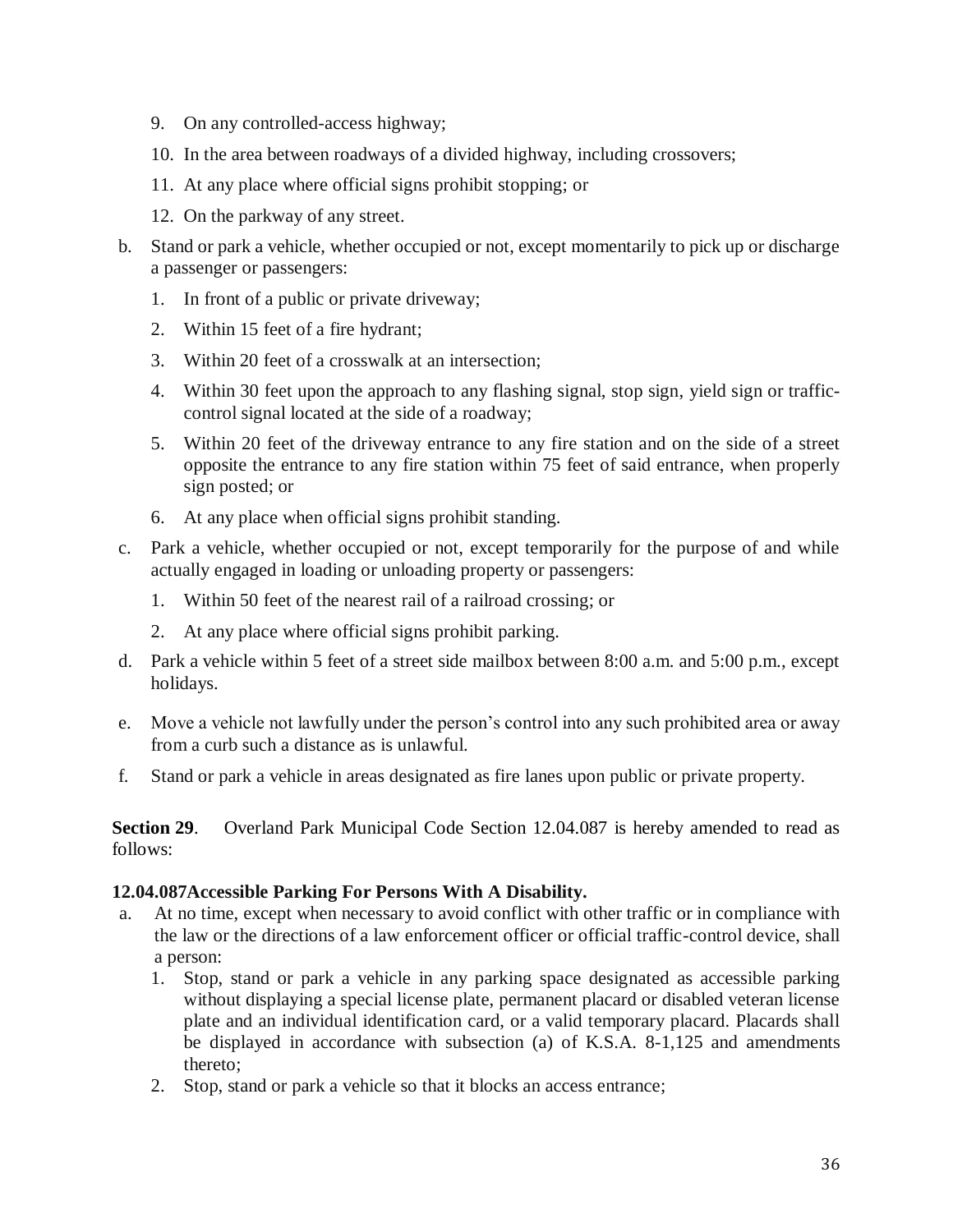- 3. Stop, stand or park a vehicle so that it blocks a disabled parking stall;
- 4. Stop, stand or park a vehicle so that it blocks an access aisle; or
- 5. Stop, stand or park a vehicle in an access aisle between or beside a designated accessible parking space.
- b. The provisions of subsection  $(a)(1)$  shall be enforced by law enforcement officers on public and private property.
- c. When a motor vehicle which bears a special license plate, placard or decal issued pursuant to K.S.A. 8-1,125, and amendments thereto, is being operated by or used for the transportation of a person with a disability, such motor vehicle:
	- 1. May be parked in any parking space, whether on public or private property, which is clearly marked as being reserved for the use of persons with a disability or persons responsible for the transportation of a person with a disability, except a parking space on private property which is clearly marked as being reserved for the use of a specified person with a disability;
	- 2. May be parked for a period of time not to exceed 24 hours in any parking zone which is restricted as to the length of parking time permitted, except where stopping, standing or parking is prohibited to all vehicles, where parking is reserved for special types of vehicles, or where parking would clearly present a traffic hazard; and
	- 3. Shall be exempt from any parking meter fees of the state or any city, county or other political subdivision.
- d. Official identification devices issued to persons with a disability by any other state, district, or territory subject to the laws of the United States, or any foreign jurisdiction, shall be recognized as acceptable identification. Motor vehicles bearing a valid device from such a jurisdiction shall be accorded the parking privileges contained in subsection (b), except that if such person becomes a resident of the state of Kansas, such identification devices shall not be recognized as acceptable identification 60 days after such person becomes a resident of this state and such device shall be deemed expired. Possession of an identification device deemed to have expired shall be subject to the provisions of section (g) of this section.
- e.
- 1. Notwithstanding the provisions of K.S.A. 8-2003, and amendments thereto, each designated accessible parking space shall be clearly marked by vertically mounted signs bearing the international symbol of access.
- 2. All parking shall conform to Title II or Title III, as required by the Americans with Disabilities Act of 1990, 42 USCA 12101 et seq. and 28 CFR Parts 35 and 36.
- f. Violation of subsection (a) is punishable by a fine of not less than \$50.00 nor more than \$100.00.

g.

1. Any person who willfully and falsely represents that such person has the qualifications to obtain a special license plate, a permanent placard and an individual identification card or temporary placard shall be guilty of a violation of this ordinance and shall be punished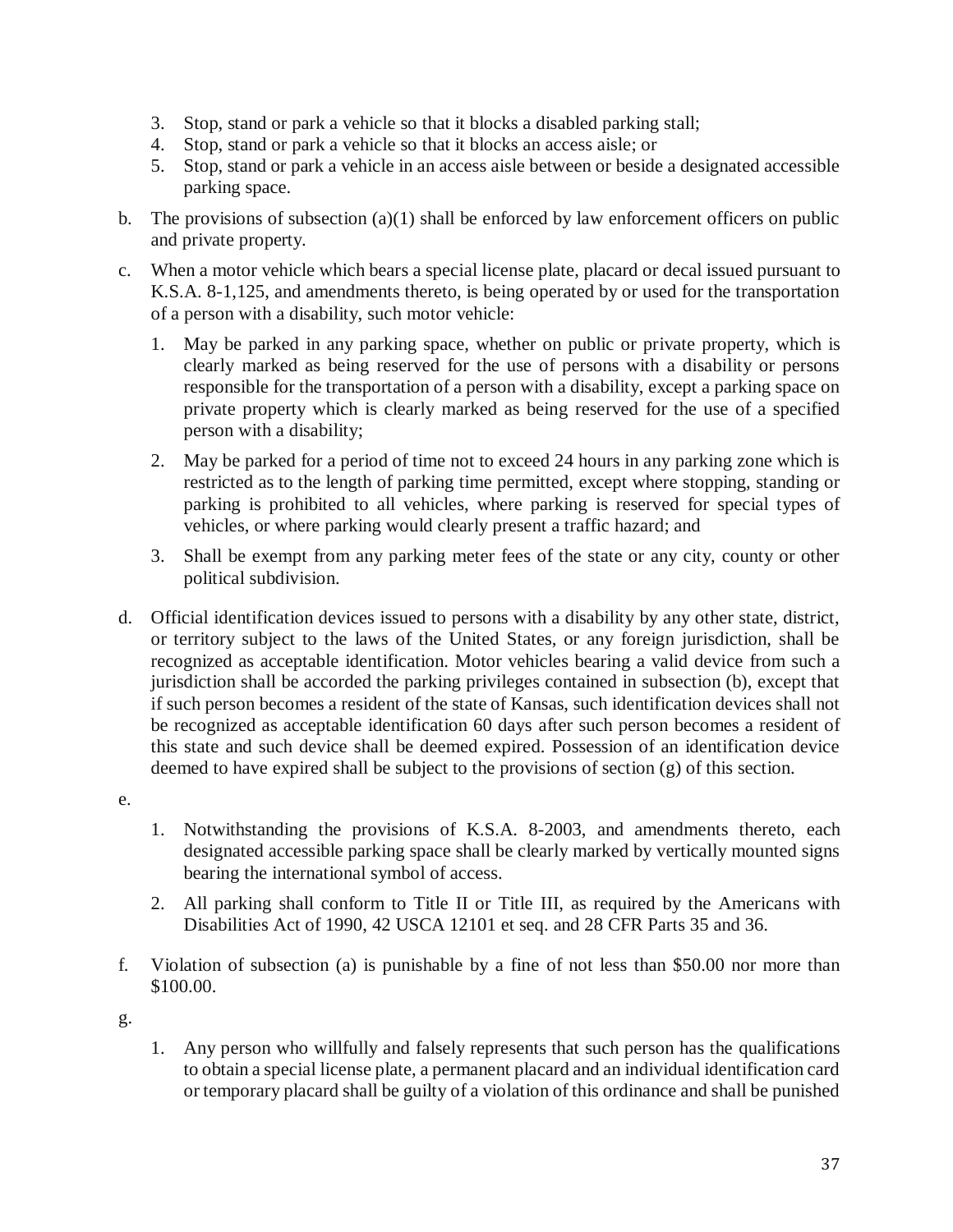by a fine of not more than \$500.00 or by imprisonment for not more than one month or by both such fine and imprisonment.

2. Any person authorized to certify a person with a disability under K.S.A. 8-1,125(a), and amendments thereto, who willfully and falsely certifies that a person has the qualifications to obtain a special license plate, a permanent placard and an individual identification card or temporary placard shall be guilty of a violation of this ordinance and shall be punished by a fine of not more than \$500.00 or by imprisonment for not more than one month or by both such fine and imprisonment. (See K.S.A. 8-1,125:8- 1,130, as amended.)

### h.

- 1. Any person who has in such person's possession any accessible parking identification device which has expired or has been revoked or suspended by the secretary of revenue pursuant to subsection (c) of K.S.A. 8-1,125, and amendments thereto, or K.S.A. 8- 1,130b, and amendments thereto, shall be guilty of a violation of this ordinance and shall be punished by a fine of not less than \$100.00 nor more than \$300.00.
- 2. Any person who utilizes any accessible parking identification device issued to another person, an agency or a business, to park in any parking space specified in subsection (b), which could be utilized by a person with a disability, except when transporting or arriving to transport a person with a disability to whom or for whom the identification device was issued shall be guilty of a violation of this ordinance and shall be punished by a fine of not less than \$100.00 nor more than \$300.00.

**Section 30**. Overland Park Municipal Code Section 12.04.105 is hereby amended to read as follows:

## **12.04.105 Consumption of Intoxicating Liquor.**

- a. No person shall drink or consume intoxicating liquor while operating any vehicle upon any street, alley, road, or highway.
- b. Violation of this section is punishable by a fine of not less than \$50.00 nor more than \$200.00 or by imprisonment for up to six months, or both. In addition, any person under the age of 21 who is convicted of a violation of this section or diverted in lieu of further criminal proceedings shall be required to submit to and complete an alcohol and drug evaluation by a community-based alcohol and drug safety action program certified pursuant to K.S.A. 8-1008 and amendments thereto and to pay a fee for such evaluation.

**Section 31**. Overland Park Municipal Code Section 12.04.106 is hereby amended to read as follows:

## **12.04.106 Transportation of Intoxicating Liquor.**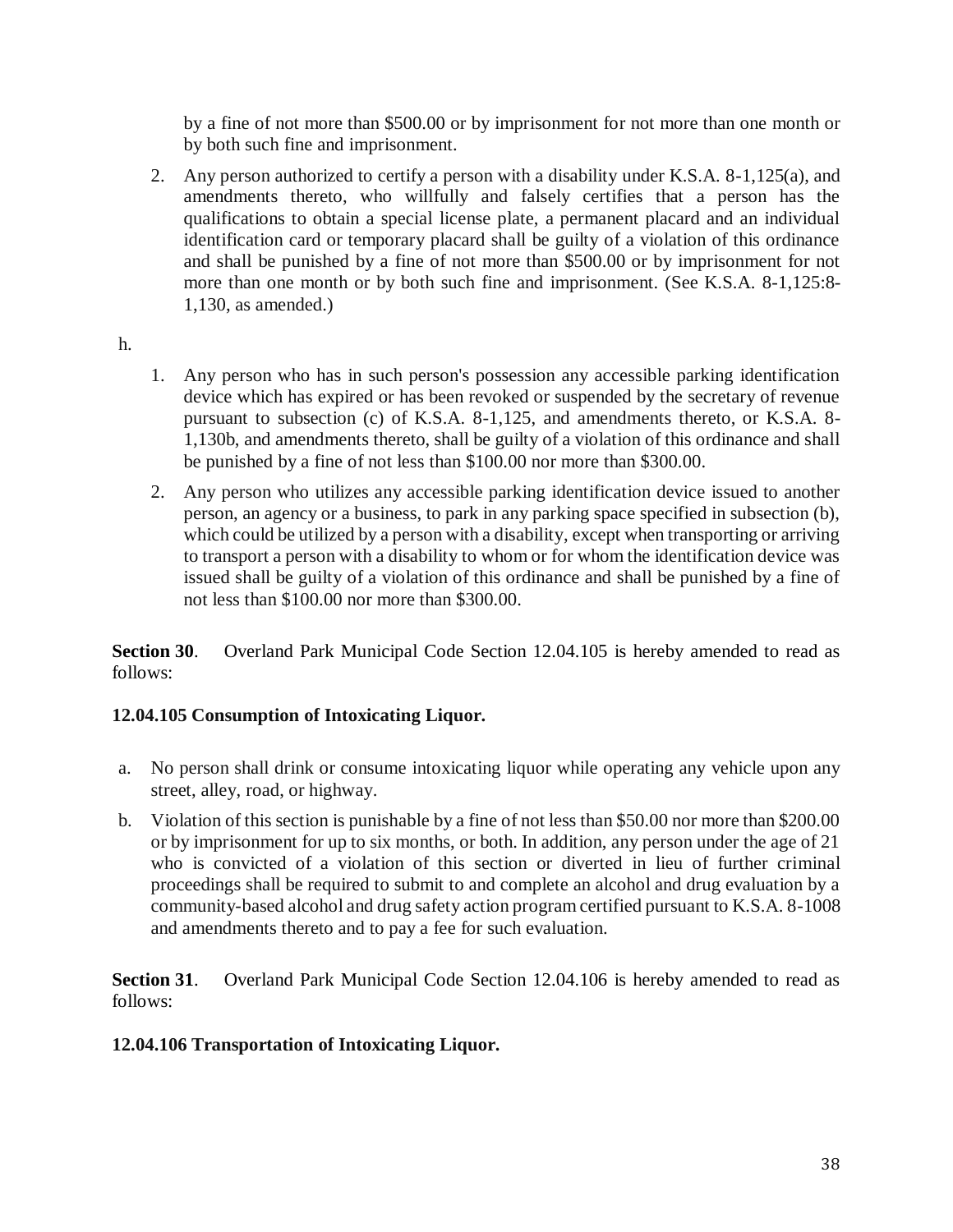- a. No person shall transport in any vehicle upon a highway or street any intoxicating liquor unless such intoxicating liquor is:
	- 1. In the original unopened package or container, the seal of which has not been broken and from which the original cap, cork or other means of closure has not been removed;
	- 2.
- A. In the locked rear trunk or rear compartment, or any locked outside compartment which is not accessible to any person in the vehicle while it is in motion; or
- B. If a motor vehicle is not equipped with a trunk, behind the last upright seat or in an area not normally occupied by the driver or a passenger; or
- 3. In the exclusive possession of a passenger in a vehicle which is a recreational vehicle, or a bus, who is not in the driving compartment of such vehicle or who is in a portion of such vehicle from which the driver is not directly accessible.
- b. Violation of this section is punishable by a fine of not more than \$200.00 or by imprisonment for not more than six months, or both.
- c. Except as provided in subsection (f) upon conviction or adjudication of a second or subsequent violation of this section, the judge, in addition to any other penalty or disposition ordered pursuant to law, shall suspend the person's driver's license or privilege to operate a motor vehicle on the streets and highways of this state for one year.
- d. Upon suspension of a license pursuant to this section, the court shall require the person to surrender the license to the court, which shall transmit the license to the division of motor vehicles of the department of revenue, to be retained until the period of suspension expires. At that time, the licensee may apply to the division for return of the license. If the license has expired, the person may apply for a new license, which shall be issued promptly upon payment of the proper fee and satisfaction of other conditions established by law for obtaining a license unless another suspension or revocation of the person's privilege to operate a motor vehicle is in effect.
- e. As used in this section, "highway" and "street" have the meanings provided by K.S.A. 8-4124 and 8-1473, and amendments thereto.
- f. In lieu of suspending the driver's license or privilege to operate a motor vehicle on the highways of this state of any person convicted of violating this section, as provided in subsection (d), the judge of the court in which such person was convicted may enter an order which places conditions on such person's privilege of operating a motor vehicle on the highways of this state, a certified copy of which such person shall be required to carry any time such person is operating a motor vehicle on the highways of this state. Any such order shall prescribe the duration of the conditions imposed, which in no event shall be for a period of more than one year for a second violation.

Upon entering an order restricting a person's license hereunder, the judge shall require such person to surrender such person's driver's license to the judge who shall cause it to be transmitted to the division of vehicles, together with a copy of the order. Upon receipt thereof, the division of vehicles shall issue without charge a driver's license which shall indicate on its face that conditions have been imposed on such person's privilege of operating a motor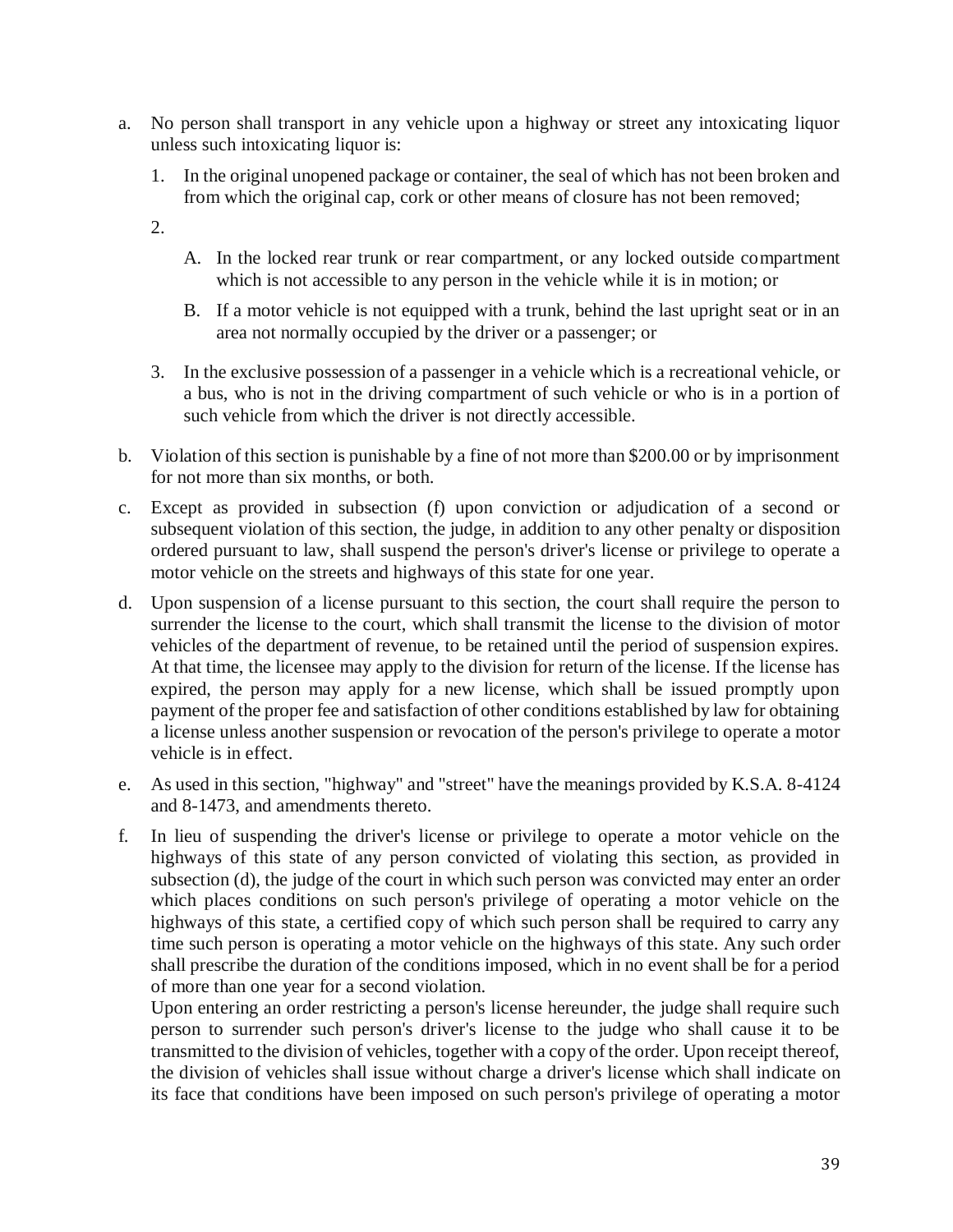vehicle and that a certified copy of the order imposing such conditions is required to be carried by the person for whom the license was issued any time such person is operating a motor vehicle on the highways of this state. If the person convicted is a nonresident, the judge shall cause a copy of the order to be transmitted to the division and the division shall forward a copy of it to the motor vehicle administrator of such person's state of residence. Such judge shall furnish to any person whose driver's license has had conditions imposed on it under this section a copy of the order, which shall be recognized as a valid Kansas driver's license until such time as the division shall issue the restricted license provided for in this section.

Upon expiration of the period of time for which conditions are imposed pursuant to this subsection, the licensee may apply to the division for the return of the license previously surrendered by such licensee. In the event such license has expired, such person may apply to the division for a new license, which shall be issued immediately by the division upon payment of the proper fee and satisfaction of the other conditions established by law, unless such person's privilege to operate a motor vehicle on the highways of this state has been suspended or revoked prior thereto. If any person shall violate any of the conditions imposed under this subsection, such person's driver's license or privilege to operate a motor vehicle on the highways of this state shall be revoked for a period of not less than 60 days nor more than one year by the judge of the court in which such person is convicted of violating such conditions.

- g. It shall be an affirmative defense to any prosecution under this section that an occupant of the vehicle other than the defendant was in exclusive possession of the intoxicating liquor.
- h. The court shall report to the division every conviction of a violation of this section. Prior to sentencing under the provisions of this section, the court shall request and shall receive from the division a record of all prior convictions obtained against such person for any violations of any of the motor vehicle laws of this state.
- i. For the purpose of determining whether a conviction is a first, second or subsequent conviction in sentencing under this section:
	- 1. "Conviction" includes being convicted of a violation of K.S.A. 8-1599, and amendments thereto, an ordinance of any city, or resolution of any county, which prohibits the acts that this section prohibits;
	- 2. Only convictions occurring in the immediately preceding five years, including prior to the effective date of this act, shall be taken into account, but the court may consider other prior convictions in determining the sentence to be imposed within the limits provided for a first, second or subsequent offender, whichever is applicable; and
	- 3. It is irrelevant whether an offense occurred before or after conviction for a previous offense.

**Section 32**. Overland Park Municipal Code Section 12.04.109 is hereby amended to read as follows:

## **12.04.109 Coasting.**

a. The driver of any motor vehicle when traveling upon a down grade shall not coast with the gears or transmission of such vehicle in neutral.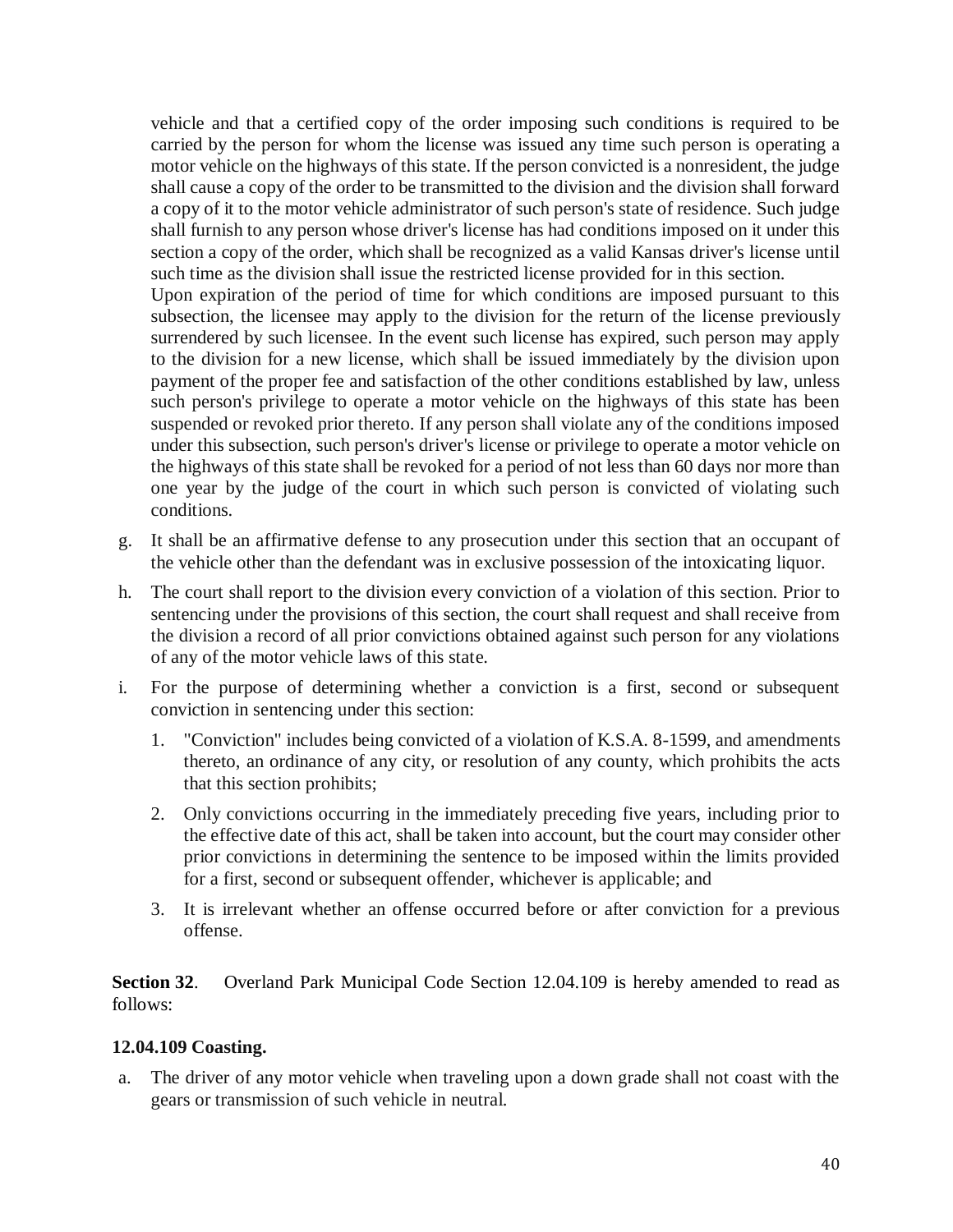b. The driver of a truck or bus when traveling upon a down grade shall not coast with the clutch disengaged.

**Section 33**. Overland Park Municipal Code Section 12.04.111 is hereby amended to read as follows:

### **12.04.111 Crossing Fire Hose.**

No vehicle shall be driven over any unprotected hose of a Fire Department when laid down on any street, private road or driveway, to be used at any fire or alarm of fire, without the consent of the Fire Department official in command.

**Section 34**. Overland Park Municipal Code Section 12.04.113 is hereby amended to read as follows:

## **12.04.113 Obstructing Traffic.**

- a. No driver shall enter an intersection or a marked crosswalk or drive onto any railroad grade crossing unless there is sufficient space on the other side of the intersection, crosswalk or railroad grade crossing to accommodate the vehicle such driver is operating without obstructing the passage of other vehicles, pedestrians or railroad trains notwithstanding any traffic-control signal indication to proceed.
- b. Except in the case of an accident involving death or apparent injury of any person, or the transportation of hazardous material, the owner or driver of a vehicle which obstructs the regular flow of traffic on any interstate highway, U.S. highway, or any multilane or divided roadway, shall make every reasonable effort to move the vehicle from the roadway, if, moving the vehicle may be done safely, does not require towing and may be operated under its own power without further damage to the vehicle or the roadway and without endangering other vehicles or persons upon the roadway.
- c. Except in the case of an accident involving death or apparent injury of any person or the transportation of hazardous material, authorized employees or agents of the Kansas Department of Transportation, Kansas Highway Patrol, the Overland Park Police Department or any other law enforcement agency without the consent of the driver or owner of the vehicle or property, may require, assist in or cause the removal from the roadway any vehicle, debris or any other property which is obstructing the regular flow of traffic, creating or aggravating an emergency situation or otherwise endangering public safety.
- d. Notwithstanding the provisions of this Section, a driver is required to comply with the applicable provisions of O.P.M.C. 12.04.023 et seq., and amendments thereto.

**Section 35.** Overland Park Municipal Code Section 12.04.119 is hereby amended to read as follows:

### **12.04.119 Child Restraints.**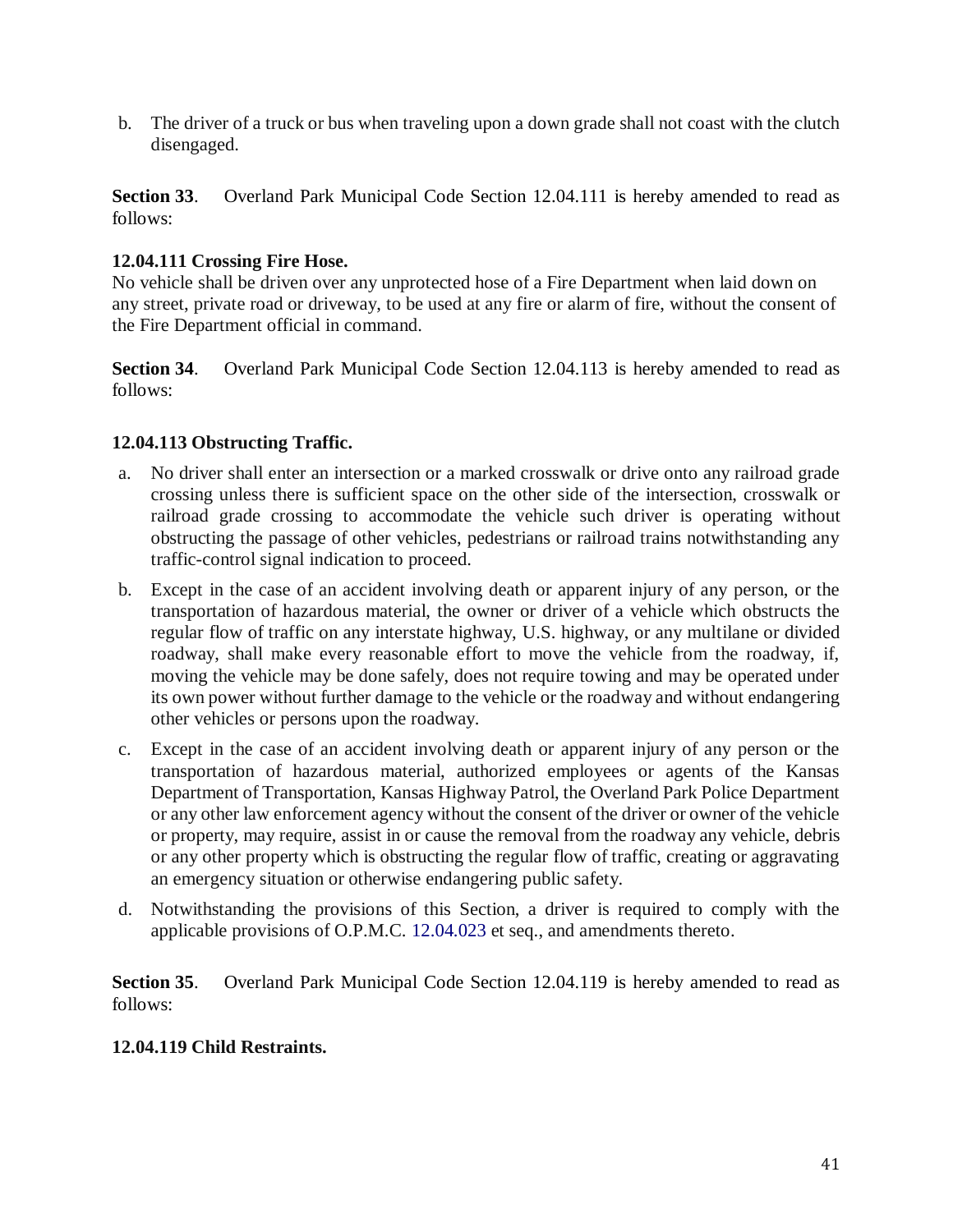- a. Every driver who transports a child under the age of 14 years in a passenger car as defined by K.S.A. 8-1343a, and amendments thereto, or an autocycle, on a highway shall provide for the protection of the child by properly using:
	- 1. For a child under the age of four years, an appropriate child passenger restraining system that meets or exceeds the standards and specifications contained in Federal Motor Vehicle Safety Standard No. 213.
	- 2. For a child four years of age, but under the age of eight years and who weighs less than 80 pounds or is less than 4 feet 9 inches in height, an appropriate child passenger safety restraining system that meets or exceeds the standards and specifications contained in Federal Motor Vehicle Safety Standard No. 213.
	- 3. For a child from eight years of age but under the age of 14 years or who weighs more than 80 pounds or is more than 4 feet 9 inches in height, a safety belt manufactured in compliance with Federal Motor Vehicle Safety Standard No. 208.
- b. If the number of children subject to the requirements of subsection (a) exceeds the number of passenger securing locations available for use by children affected by such requirements, and all of these securing locations are in use by children, then there is not a violation of this Section.
- c. If a securing location only has a lap safety belt available, the provisions of subsection  $(a)(2)$ shall not apply and the child shall be secured in accordance with the provisions of subsection  $(a)(3)$ .
- d. Upon conviction of a violation of this Section, a fine in the amount of \$60.00 shall be imposed by the court. The failure to provide a child safety restraining system or safety belt for more than one child in the same passenger car or autocycle at the same time shall be treated as a single violation.
- e. The \$60.00 fine provided for in subsection (d) shall be waived if the driver convicted of violating subsections (a)(1) or (a)(2) provides proof to the court that such driver has purchased or acquired the appropriate and approved child passenger safety restraining system. At the time of issuing the citation for a violation of subsections  $(a)(1)$  and  $(a)(2)$ , the law enforcement officer shall notify the driver of the waiver provisions of this subsection.
- f. No driver charged with violating the provisions of this Section shall be convicted if such driver produces in the office of the arresting officer or in the court proof that the child was 14 years of age or older at the time the violation was alleged to have occurred.

**Section 36.** Overland Park Municipal Code Section 12.04.119.1 is hereby amended to read as follows:

## **12.04.119.1 Safety Belts.**

- a. Except as provided in subsection (b):
	- 1. Each occupant of either a passenger car manufactured with safety belts in compliance with Federal Motor Vehicle Safety Standard No. 208, or an autocycle, who is 18 years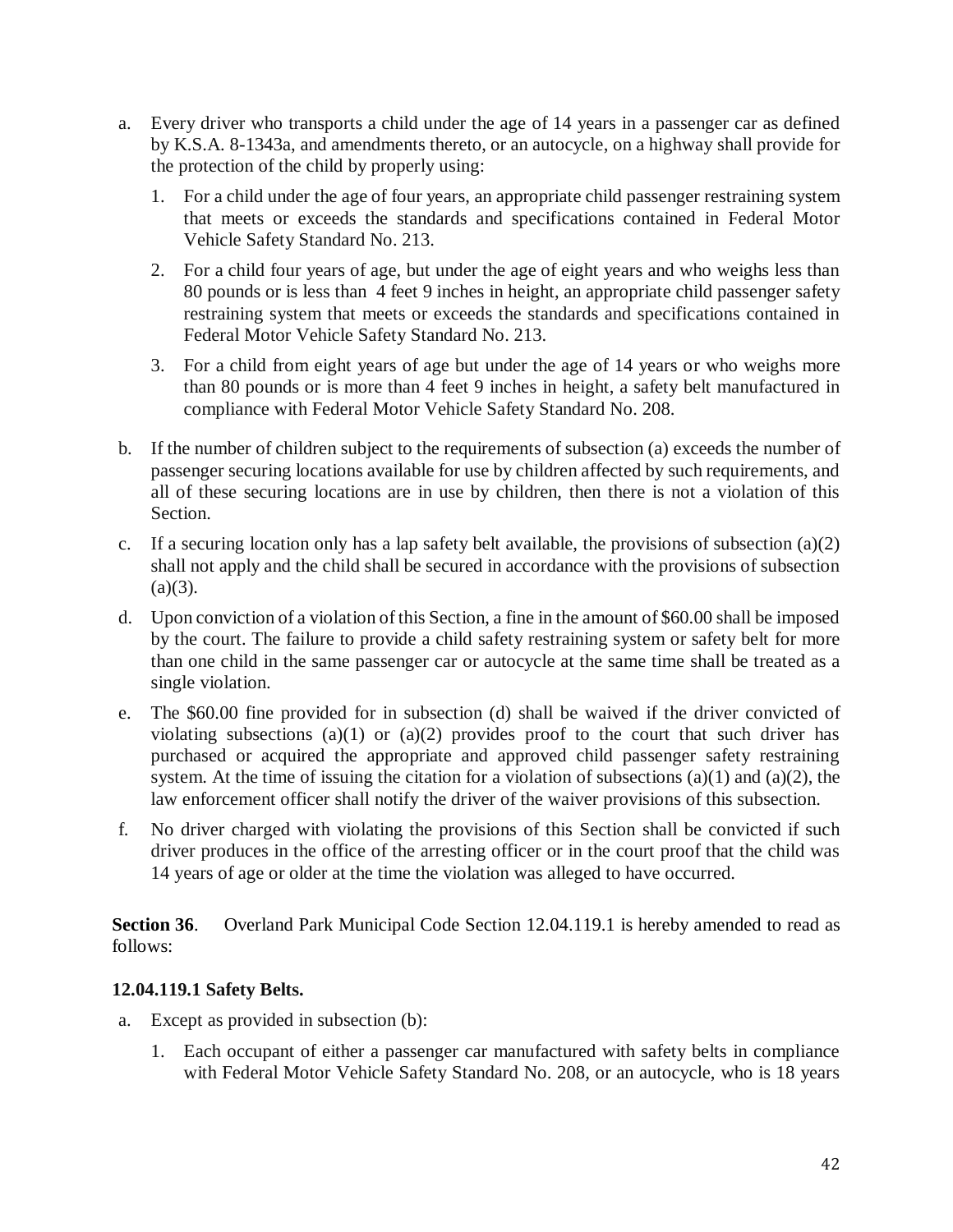of age or older, shall have a safety belt properly fastened about such person's body at all times when the passenger car is in motion; and

- 2. Each occupant of either a passenger car manufactured with safety belts in compliance with Federal Motor Vehicle Safety Standard No. 208, or an autocycle, who is at least 14 years of age but less than 18 years of age, shall have a safety belt properly fastened about such person's body at all times when the passenger car is in motion.
- b. This Section does not apply to:
	- 1. An occupant of a passenger car who possesses a written statement from a licensed physician that such person is unable for medical reasons to wear a safety belt system;
	- 2. Carriers of United States mail while actually engaged in delivery and collection of mail along their specified routes;
	- 3. Newspaper delivery persons while actually engaged in delivery of newspapers along their specified routes.
- c. For purposes of this Section, "passenger car" means a motor vehicle, manufactured or assembled after January 1, 1968, or a motor vehicle manufactured or assembled prior to 1968 which was manufactured or assembled with safety belts, with motive power designed for carrying 10 passengers or fewer, including vans, but excluding motorcycles, or a motor driven cycle.
- d. Law enforcement officers shall not stop drivers for violations of subsection (a)(1) by a back seat occupant in the absence of another violation of law. A citation for a violation of subsection (a)(1) by a backseat occupant shall not be issued without citing the violation that initially caused the officer to effect the enforcement stop.
- e. Persons violating subsection  $(a)(1)$  shall be fined \$30.00 and no court costs.
- f. Persons violating subsection (a)(2) shall be fined  $$60.00$  and no court costs.

**Section 37**. Overland Park Municipal Code Section 12.04.124 is hereby amended to read as follows:

## **12.04.124 Riding in House Trailer Prohibited.**

No person or persons shall occupy a house trailer, manufactured home, as defined in subsection (a) of K.S.A. 58-4202, or mobile home, as defined in subsection (b) of K.S.A. 58-4202 while it is being moved upon a public street or highway.

**Section 38**. Overland Park Municipal Code Section 12.04.126.5 is hereby amended to read as follows:

## **12.04.126.5 Texting While Driving.**

- a. As used in this section:
	- 1. "Wireless communication device" means any wireless electronic communication device that provides for voice or data communication between two or more parties, including,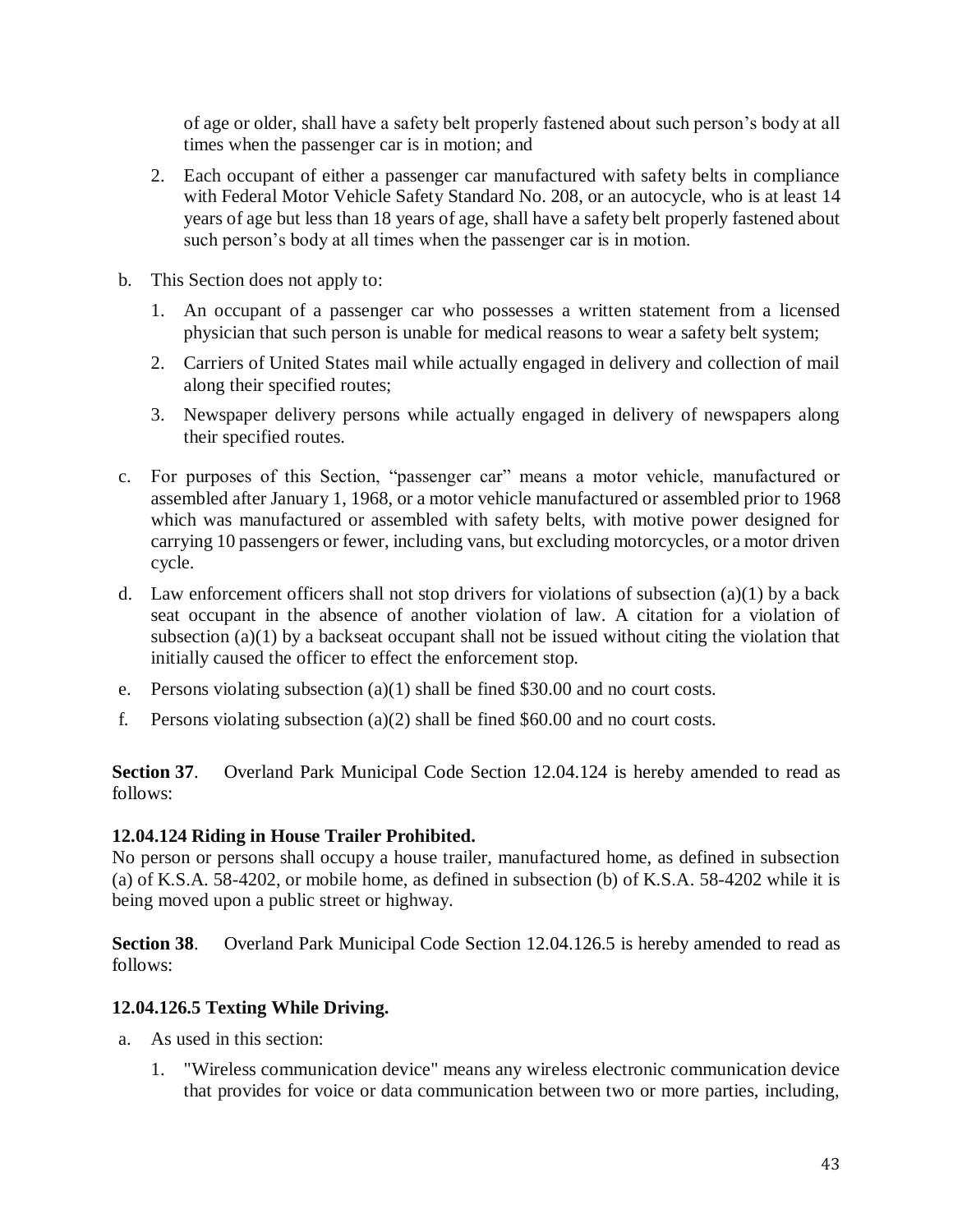but not limited to, a mobile or cellular telephone, a text messaging device, a personal digital assistant that sends or receives messages, an audio-video player that sends or receives messages or a laptop computer. "Wireless communication device" does not include a device which is voice-operated and which allows the user to send or receive a text based communication without the use of either hand, except to activate or deactivate a feature or function.

- 2. "Write, send or read a written communication" means using a wireless communication device to manually type, send or read a written communication, including, but not limited to, a text message, instant message or electronic mail.
- b. Except as provided in subsections (c) and (d), no person shall operate a motor vehicle on a public road or highway while using a wireless communications device to write, send or read a written communication.
- c. The provisions of subsection (b) shall not apply to:
	- 1. A law enforcement officer or emergency service personnel acting within the course and scope of the law enforcement officer's or emergency service personnel's employment;
	- 2. A motor vehicle stopped off the regular traveled portion of the roadway;
	- 3. A person who reads, selects or enters a telephone number or name in a wireless communications device for the purpose of making or receiving a phone call;
	- 4. A person who receives an emergency, traffic or weather alert message; or
	- 5. A person receiving a message related to the operation or navigation of the motor vehicle.
- d. The provisions of subsection (b) shall not prohibit a person from using a wireless communications device while operating a moving motor vehicle to:
	- 1. Report current or ongoing illegal activity to law enforcement;
	- 2. Prevent imminent injury to a person or property; or
	- 3. Relay information between transit or for-hire operator and the operator's dispatcher, in which the device is permanently affixed to the motor vehicle.

**Section 39.** Overland Park Municipal Code Section 12.04.131 is hereby amended to read as follows:

#### **12.04.131 Riding on Roadways and Bicycle Paths.**

- a. Every person operating a bicycle or a moped upon a roadway at less than the normal speed of traffic at the time and place and under the conditions then existing shall ride as near to the right side of the roadway as practicable, except under any of the following situations when:
	- 1. Overtaking and passing another bicycle or vehicle proceeding in the same direction;
	- 2. Preparing for a left turn at an intersection or into a private road or driveway; or
	- 3. Reasonably necessary to avoid conditions including, but not limited to, fixed or moving objects, parked or moving bicycles, bicycles, pedestrians, animals, surface hazards or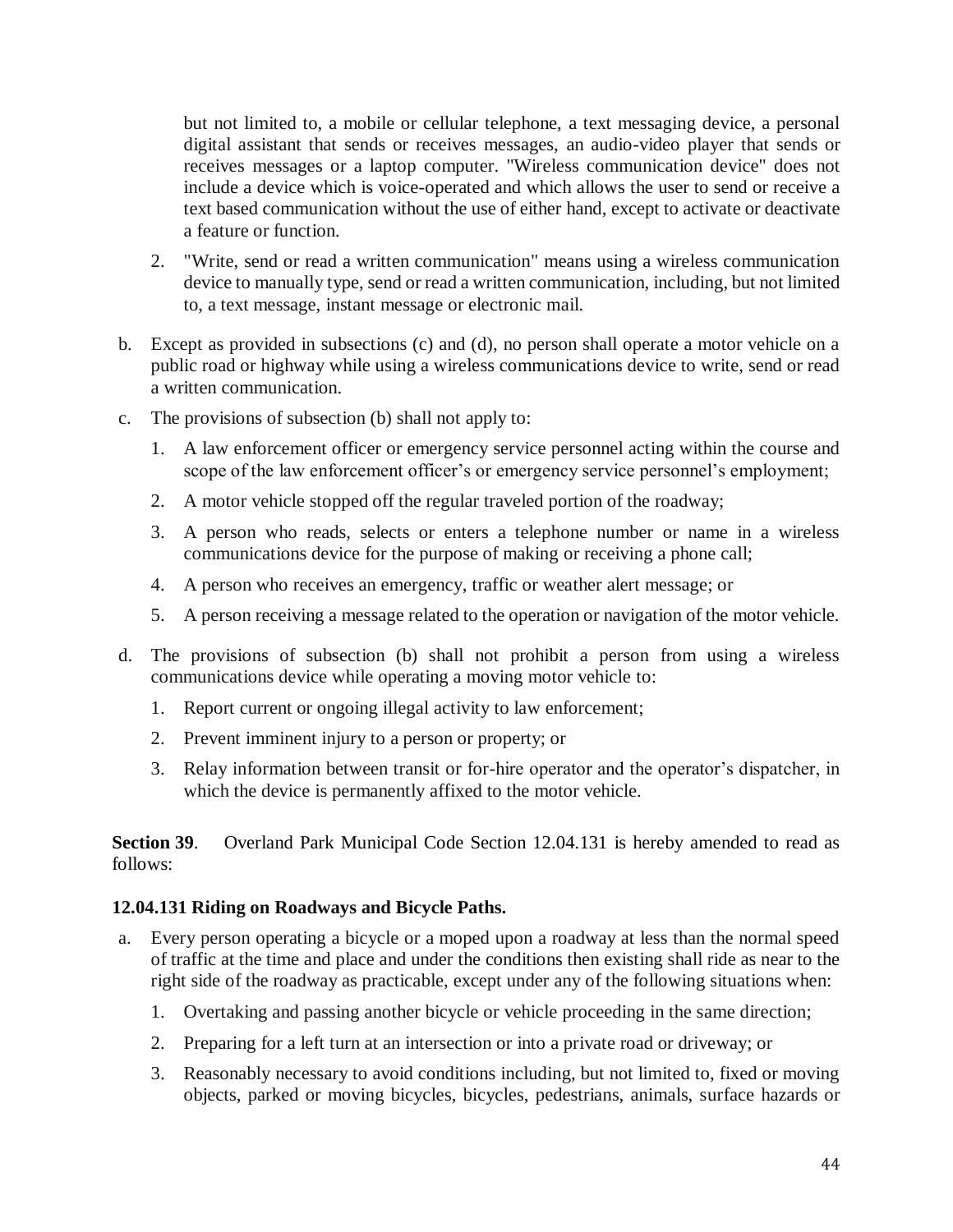narrow width lanes that make it unsafe to continue along the right-hand edge of the roadway.

- b. Any person operating a bicycle or a moped upon a one-way highway with two or more marked traffic lanes may ride as near to the left side of the roadway as practicable.
- c. Persons riding bicycles upon a roadway shall not ride more than two abreast, except on paths or parts of roadways set aside for the exclusive use of bicycles.
- d. Wherever a usable path for bicycles has been provided adjacent to a roadway, bicycle riders shall use such path and shall not use the roadway.
- e. For purposes of this Section, "narrow width lane" means a lane that is too narrow for a bicycle and a vehicle to travel safely side-by-side within the lane.

**Section 40**. Overland Park Municipal Code Section 12.04.133 is hereby amended to read as follows:

# **12.04.133 Lamps and Other Equipment on Bicycles.**

- a. Every bicycle when in use between sunset and sunrise shall be equipped with a lamp on the front which shall emit a white light visible from a distance of at least 500 feet to the front and either: (1) a red reflector on the rear which shall be visible from all distances from 100 feet to 600 feet to the rear when directly in front of lawful lower beams of head lamps on a motor vehicle; (2) a lamp on the rear that shall emit a red light visible from a distance of 500 feet to the rear; or (3) the operator of such bicycle shall be wearing a device that emits a red or amber light that shall be visible from a distance of 500 feet to the rear.
- b. Every bicycle shall be equipped with a brake which will enable the operator to make the braked wheels skid on dry, level, clean pavement.

No person shall sell a pedal for use on a bicycle, unless such pedal is equipped with a reflector which is visible from the front and rear of the bicycle to which it is attached during darkness from a distance of 200 feet, and no person shall sell a new bicycle, unless it is equipped with pedals meeting the requirements of this subsection.

**Section 41**. Overland Park Municipal Code Section 12.04.135.1 is hereby amended to read as follows:

## **12.04.135.1 All-terrain Vehicles, Prohibited.**

- a. All-terrain vehicles may be used within the City on private property for agricultural or any other lawful purpose, but all-terrain vehicles shall not be operated within the City limits upon interstate highways, federal highways, state highways or City streets.
- b. Notwithstanding the provisions of subsection (a), all-terrain vehicles owned and operated by a county noxious weed department, or all-terrain vehicles owned and operated by persons contracting with a county noxious weed department or with the Kansas department of transportation may be allowed to operate such all-terrain vehicles upon the right-of-way of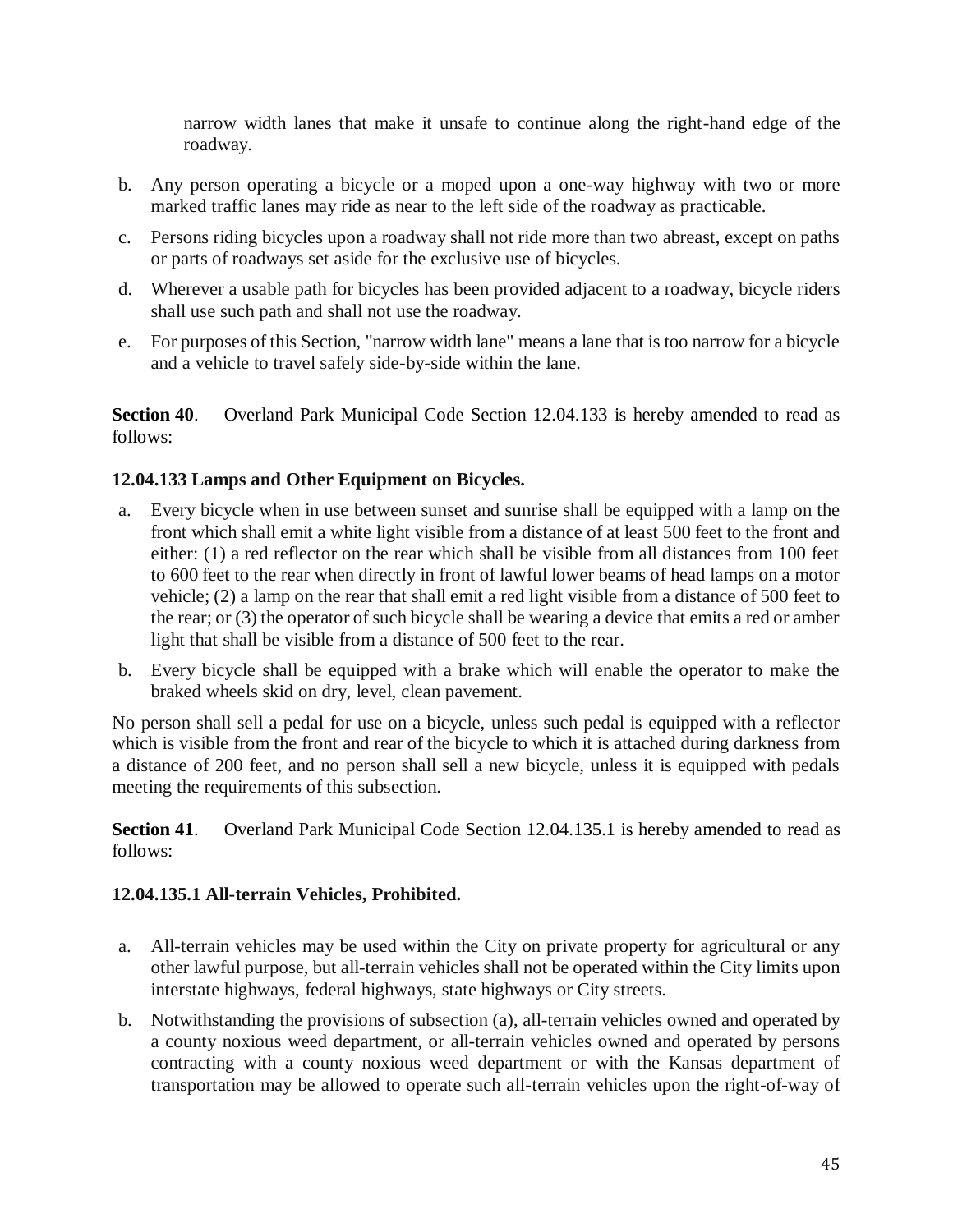any federal highway or state highway for the purpose of eradicating noxious weeds, and such all-terrain vehicles may be operated incidentally upon such federal highway or state highway.

- c. Notwithstanding the provisions of subsection (a), all-terrain vehicles may be moved or operated incidentally upon City streets within the portion of the City annexed by Ordinance No. A-2719.
- d. Notwithstanding the provisions of subsection (a), all-terrain vehicles may be operated to cross a federal highway or state highway.
- e. Notwithstanding the provisions of subsection (a), persons engaged in agricultural purposes may operate an all-terrain vehicle on a federal highway or state highway under the following conditions:

1. The operator of the all-terrain vehicle must be a licensed driver and be operating within the restrictions of the operator's license;

2.The federal highway or state highway must have a posted speed limit of 65 miles per hour or less;

3. The operator of the all-terrain vehicle must operate the all-terrain vehicle as near to the right side of the roadway as practicable, except when making or preparing to make a left turn; and

4. The purpose of the trip using the all-terrain vehicle must be for agricultural purposes.

f. No all-terrain vehicle shall be operated on any public highway, street or road between sunset and sunrise unless it is equipped with lights as required by law for motorcycles.

**Section 42**. Overland Park Municipal Code Section 12.04.135.3 is hereby amended to read as follows:

## **12.04.135.3 Work-site Utility Vehicle.**

- a. It shall be unlawful for any person to operate a work-site utility vehicle on any interstate highway, federal highway or state highway.
- b. Notwithstanding the provisions of subsection (a), work-site utility vehicles may be operated to cross a federal highway or state highway.

Notwithstanding the provisions of subsection (a), persons engaged in agricultural purposes may operate a work-site utility vehicle on a federal highway or state highway under the following conditions:

1. The operator of the work-site utility vehicle must be a licensed driver and be operating within the restrictions of the operator's license;

2. The federal highway or state highway must have a posted speed limit of 65 miles per hour or less;

3. The operator of the work-site utility vehicle must operate the work-site utility vehicle as near to the right side of the roadway as practicable, except when making or preparing to make a left turn; and

4. The purpose of the trip using the work-site utility vehicle must be for agricultural purposes.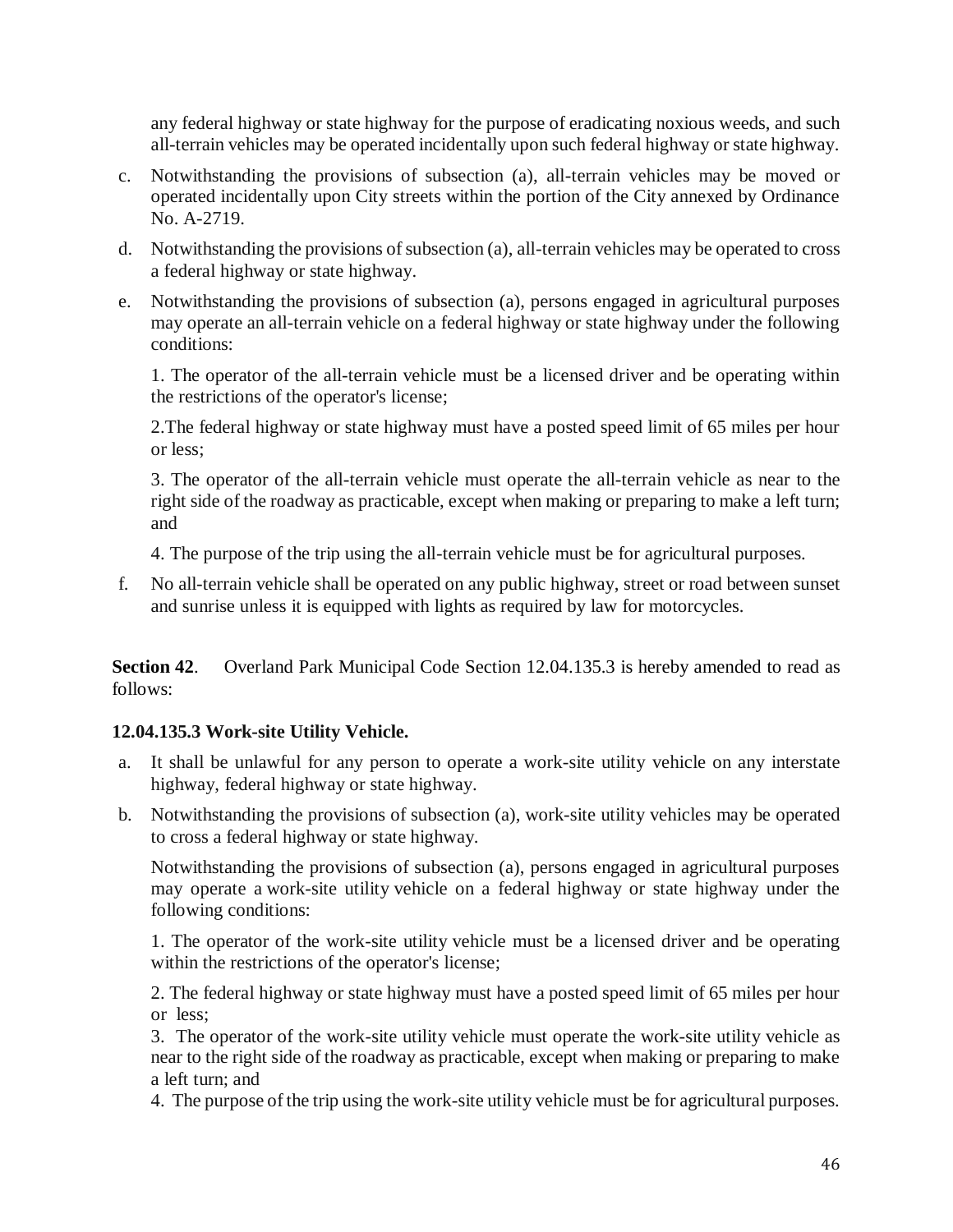c. No work-site utility vehicle shall be operated on any public highway, street or road between sunset and sunrise unless equipped with lights as required by law for motorcycles.

**Section 43**. Overland Park Municipal Code Section 12.04.143 is hereby amended to read as follows:

## **12.04.143 Scope and Effect of Regulations.**

- a. It is unlawful for any person to drive or move, or for the owner to cause or knowingly permit to be driven or moved on any highway, any vehicle or combination of vehicles which does not contain those parts or is not at all times equipped with such lamps and other equipment in proper condition and adjustment as required in this ordinance, or which is equipped in any manner in violation of this ordinance, or for any person to do any act forbidden or fail to perform any act required under this ordinance.
- b. Nothing contained in this ordinance shall be construed to prohibit the use of additional parts and accessories on any vehicle not inconsistent with the provisions of this ordinance.
- c. The provisions of this ordinance with respect to equipment required on vehicles shall not apply to implements of husbandry, road machinery, road rollers or farm tractors except as specifically made applicable in this ordinance.
- d. The provisions of this ordinance with respect to equipment required on vehicles shall not apply to motorcycles or motor driven cycles, except as specifically made applicable by law.
- e. A low-speed vehicle which is in compliance with the equipment requirements in 49 C.F.R. § 571.500 shall be deemed to be in compliance with this ordinance.

**Section 44**. Overland Park Municipal Code Section 12.04.148 is hereby amended to read as follows:

#### **12.04.148 Reflectors.**

- a. Every motor vehicle, trailer, semitrailer and pole trailer shall carry on the rear, either as a part of the tail lamps or separately, two or more red reflectors meeting the requirements of this section; provided, that vehicles of the types mentioned in 12.04.151 shall be equipped with reflectors meeting the requirements of 12.04.153(a) and 12.04.154(a).
- b. Every such reflector shall be mounted on the vehicle at a height not less than 15 inches nor more than 60 inches measured as set forth in 12.04.145(b) and shall be of such size and characteristics and so mounted as to be visible at night from all distances within 600 feet to 100 feet from such vehicle when directly in front of lawful lower beams of head lamps, except that reflectors on vehicles manufactured or assembled prior to January 1, 1970, shall be visible at night from all distances within 350 feet to 100 feet when directly in front of lawful upper beams of head lamps.

**Section 45.** Overland Park Municipal Code Section 12.04.151 is hereby amended to read as follows: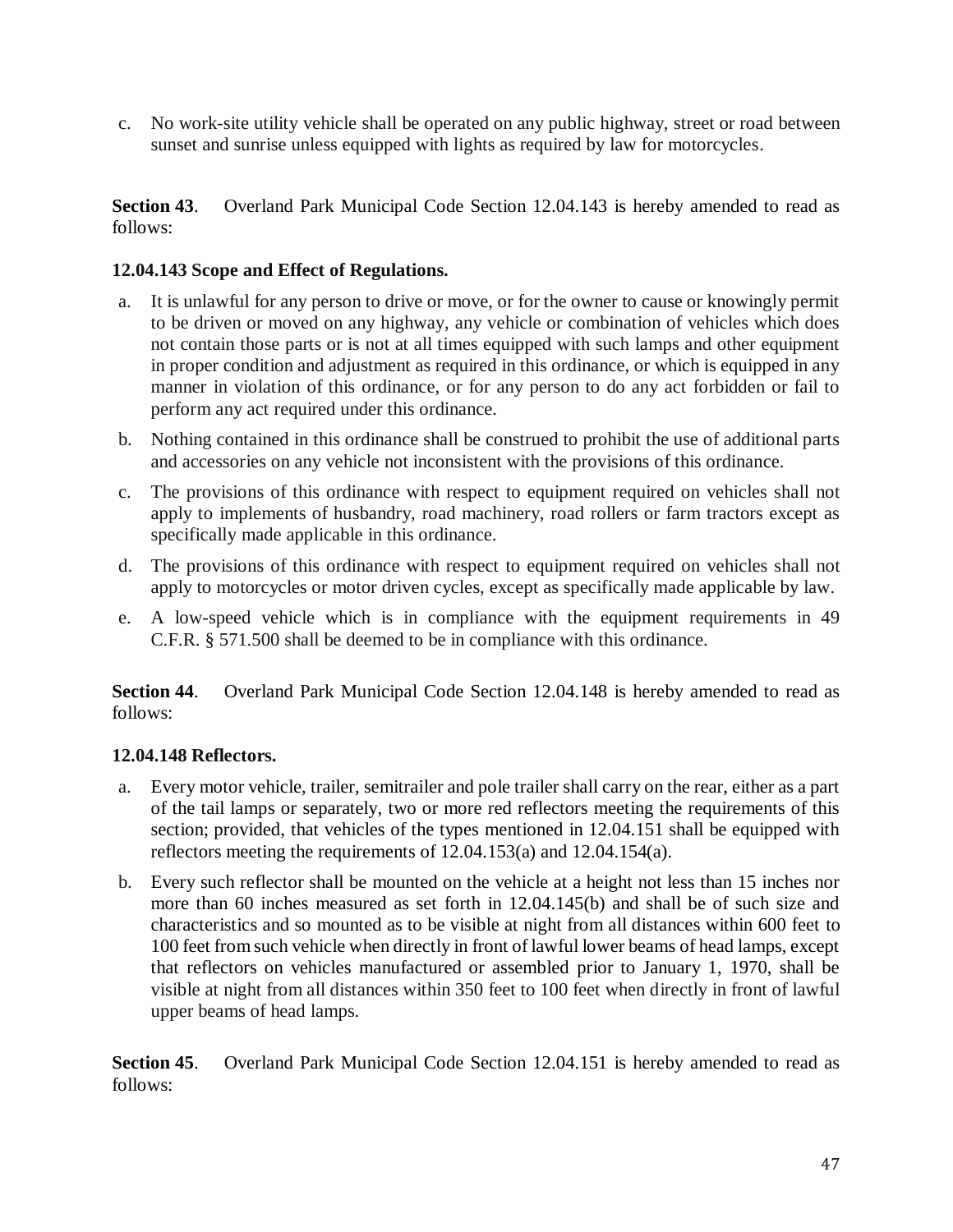## **12.04.151 Additional Equipment Required on Certain Vehicles.**

In addition to other equipment required by this ordinance, the following vehicles shall be equipped as herein stated.

- a. Buses, trucks, motor homes, and motor vehicles with mounted truck-camper, 80 inches or more over-all width:
	- 1. On the front, two clearance lamps, one at each side, and on vehicles manufactured or assembled after July 1, 1959, three identification lamps meeting the specifications of subsection  $(g)$ .
	- 2. On the rear, two clearance lamps, one at each side, and on vehicles manufactured or assembled after July 1, 1959, three identification lamps meeting the specifications of subsection  $(g)$ .
	- 3. On each side, two side marker lamps, one at or near the front and one at or near the rear.
	- 4. On each side, two reflectors, one at or near the front and one at or near the rear.
- b. Trailers and semitrailers 80 inches or more in over-all width, except boat trailers and house trailers for which special permits are required by K.S.A. 8-1911, and amendments thereto, for movement of such house trailers upon the highways of this state:
	- 1. On the front, two clearance lamps, one at each side.
	- 2. On the rear, two clearance lamps, one at each side, and on vehicles manufactured or assembled after July 1, 1959, three identification lamps meeting the specifications of subsection (g).
	- 3. On each side, two side marker lamps, one at or near the front and one at or near the rear.
- c. Trailers and semi-trailers, except boat trailers and house trailers for which permits are required by K.S.A. 8-1911, and amendments thereto, for movement of such house trailers upon the highway:

On each side, two reflectors, one at or near the front and one at or near the rear.

d. Truck-tractors:

On the front, two cab clearance lamps, one at each side, and on vehicles manufactured or assembled after July 1, 1959, three identification lamps meeting the specifications of subsection (g).

- e. Trailers, semitrailers and pole trailers 30 feet or more in over-all length: On each side, one amber side marker lamp and one amber reflector, centrally located with respect to the length of the vehicle.
- f. Pole trailers:
	- 1. On each side, one amber marker lamp at or near the front of the load.
	- 2. One amber reflector at or near the front of the load.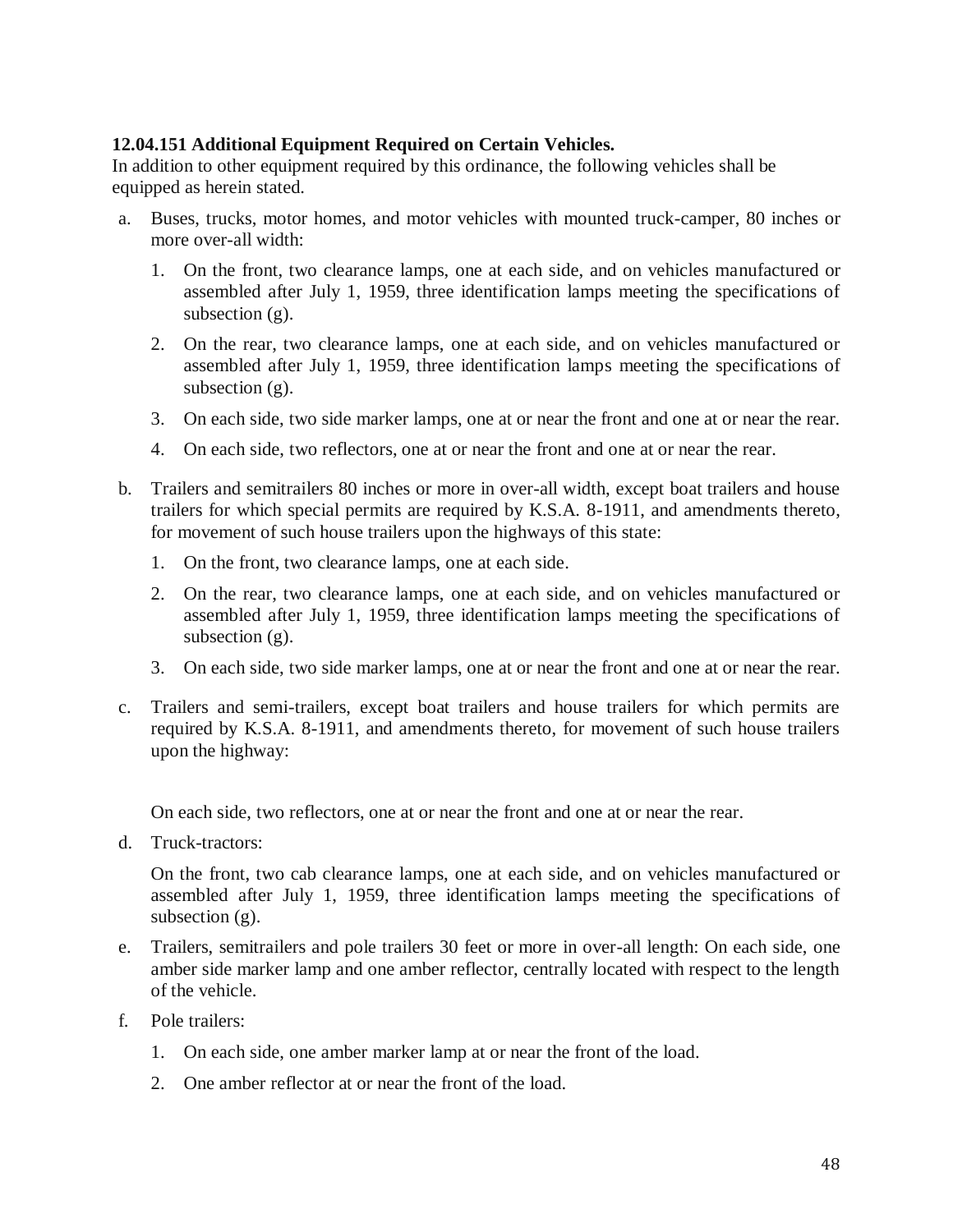- 3. On the rearmost support for the load, one combination marker lamp showing amber to the front and red to the rear and side, mounted to indicate maximum width of the pole trailer.
- g. Whenever required or permitted by this ordinance, identification lamps shall be grouped in a horizontal row, with lamp centers spaced not less than 6 nor more than 12 inches apart, and mounted on the permanent structure of the vehicle as close as practicable to the vertical center line: Provided, that where the cab of a vehicle is not more than 42 inches wide at the front roof line, a single identification lamp at the center of the cab shall be deemed to comply with the requirements for front identification lamps.
- h. Boat trailers 80 inches or more in over-all width:
	- 1. On each side, at or near the midpoint, one clearance lamp performing the function of both a front and rear clearance lamp.
	- 2. On each side, two side marker lamps, one at or near the front and one at or near the rear.
	- 3. On each side, two reflectors, one at or near the front and one at or near the rear.

**Section 46.** Overland Park Municipal Code Section 12.04.153 is hereby amended to read as follows:

### **12.04.153 Mounting of Reflectors, Clearance Lamps and Side Marker Lamps.**

- a. Reflectors when required by 12.04.151 shall be mounted at a height not less than 24 inches and not more than 60 inches above the ground on which the vehicle stands, except that if the highest part of the permanent structure of the vehicle is less than 24 inches the reflector at such point shall be mounted as high as the part of the permanent structure will permit. The rear reflectors on a pole trailer may be mounted on each side of the bolster or load. Any required red reflector on the rear of a vehicle may be incorporated with the tail lamp, but such reflector shall meet all the other reflector requirements of this ordinance.
- b. Clearance lamps, so far as is practicable, shall be mounted on the permanent structure of the vehicle in such a manner as to indicate the extreme height and width of the vehicle, except that when rear identification lamps are required and are mounted as high as is practicable, rear clearance lamps may be mounted at optional height and when the mounting of front clearance lamps results in such lamps failing to indicate the extreme width of the trailer, such lamps may be mounted at optional height but must indicate, as near as practicable, the extreme width of the trailer. Clearance lamps on truck-tractors shall be located so as to indicate the extreme width of the truck-tractor cab. Clearance lamps and side marker lamps may be mounted in combination if illumination is given as required herein with reference to both.

**Section 47.** Overland Park Municipal Code Section 12.04.155 is hereby amended to read as follows:

## **12.04.155 Obstructed Lights Not Required.**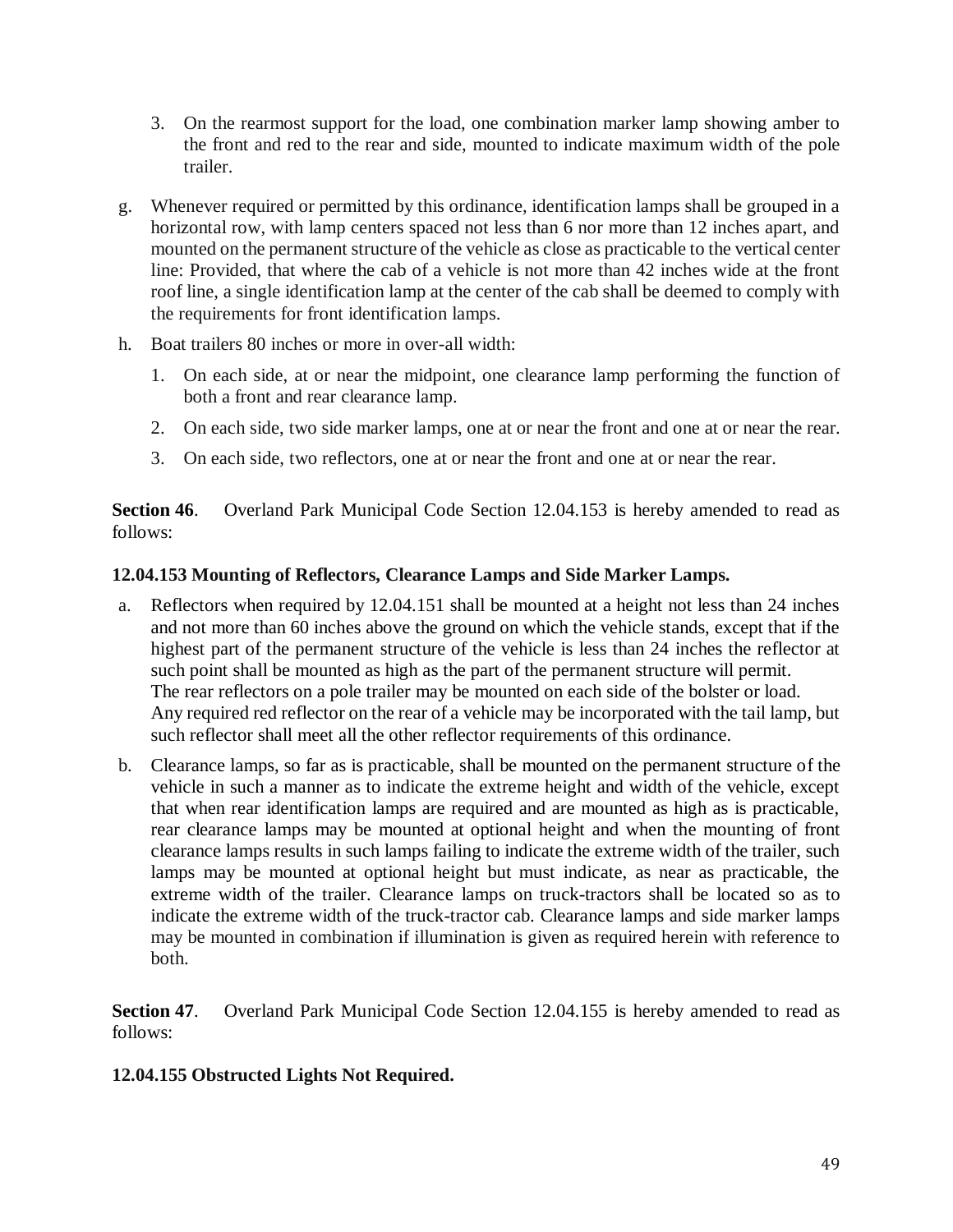Whenever motor and other vehicles are operated in combination during the time that lights are required, any lamp, except tail lamps, which, by reason of its location on a vehicle of the combination, would be obscured by another vehicle of the combination, need not be lighted, but this shall not affect the requirement that lighted clearance lamps be displayed on the front of the foremost vehicles required to have clearance lamps, nor that all lights required on the rear of the rearmost vehicle of any combination shall be lighted.

**Section 48**. Overland Park Municipal Code Section 12.04.156 is hereby amended to read as follows:

# **12.04.156 Lamps or Flags on Projecting Loads.**

- a. Whenever the load upon any vehicle extends to the rear 4 feet or more beyond the bed or body of such vehicle, there shall be displayed at the extreme rear end of the load, at the times specified in 12.04.144, two red lamps visible from a distance of at least 500 feet to the rear, two red reflectors visible at night from all distances within 600 feet to 100 feet to the rear when directly in front of lawful lower beams of head lamps and located so as to indicate maximum width, and on each side one red lamp visible from a distance of at least 500 feet to the side and located so as to indicate maximum overhang. There shall be displayed at all other times on any vehicle having a load which extends beyond its sides or more than 4 feet beyond its rear, red flags, not less than 12 inches square, marking the extremities of such load, at each point where a lamp would otherwise be required by this Section.
- b. No passenger-type vehicle shall be operated on any highway with any load carried thereon extending beyond the line of the fenders of the left side of such vehicle nor extending more than 6 inches beyond the line of the fenders on the right side thereof.

**Section 49.** Overland Park Municipal Code Section 12.04.160 is hereby amended to read as follows:

## **12.04.160 Authorized Emergency Vehicles.**

- a. Except as provided in subsection (b), every authorized emergency vehicle, in addition to any other equipment required by this ordinance, shall be equipped with signal lamps mounted as high and as widely spaced laterally as practicable, which shall be capable of displaying to the front two alternately flashing red lights located at the same level and to the rear two alternately flashing red lights located at the same level, or in lieu thereof, any such authorized emergency vehicle shall be equipped with at least one rotating or oscillating light, which shall be mounted as high as practicable on such vehicle and which shall display to the front and rear of such vehicle a flashing red light or alternate flashes of red and white lights or red and blue lights in combination. All lights required or authorized by the subsection shall have sufficient intensity to be visible at 500 feet in normal sunlight. Every authorized emergency vehicle may, but need not, be equipped with head lamps which alternately flash or simultaneously flash.
- b. A police vehicle when used as an authorized emergency vehicle may, but need not, be equipped with
	- 1. Head lamps which alternately flash or simultaneously flash;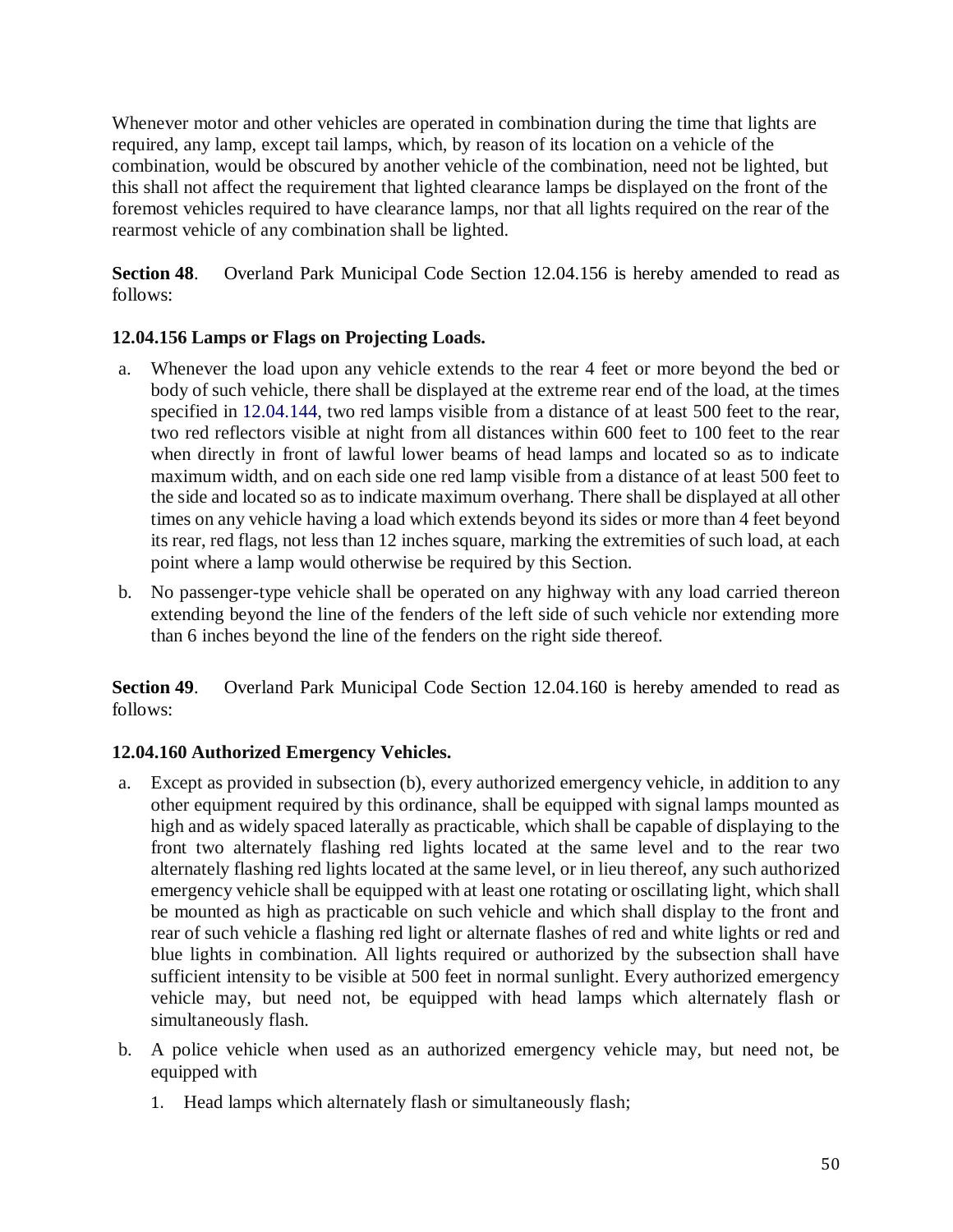- 2. Flashing lights specified in subsection (a), but any flashing lights, used on a police vehicle, other than the flashing lights specified in Section 12.04.162, rotating or oscillating lights or alternately flashing head lamps or simultaneously flashing head lamps, shall be red in color; or
- 3. Rotating or oscillating lights, which may display a flashing red light or alternate flashes of red and blue lights in combination.

**Section 50.** Overland Park Municipal Code Section 12.04.163 is hereby amended to read as follows:

## **12.04.163 Additional Lighting Equipment.**

- a. Any motor vehicle may be equipped with not more than two side cowl or fender lamps which shall emit an amber or white light without glare.
- b. Any motor vehicle may be equipped with not more than one running board courtesy lamp on each side, which shall emit a white or amber light without glare.
- c. Any motor vehicle may be equipped with one or more back-up lamps, either separately or in combination with other lamps, but any such back-up lamp or lamps shall not be lighted when the motor vehicle is in forward motion.
- d. Any vehicle 80 inches or more in overall width, if not otherwise required by 12.04.151 may be equipped with not more than three identification lamps showing to the front which shall emit an amber light without glare, and not more than three identification lamps showing to the rear which shall emit a red light without glare. Such lamps shall be mounted as specified in  $12.04.151(g)$ .
- e. Any vehicle may be equipped with one or more side marker lamps and any such lamp may be flashing in conjunction with turn or vehicular hazard warning signals. Side marker lamps located toward the front of a vehicle shall be amber and side marker lamps located toward the rear shall be red.
- f. Any motor vehicle may be equipped with neon ground effect lighting, except that such lighting shall not flash, be any shade of red nor shall any portion of the neon tubes be visible. "Neon ground effect lighting" means neon tubes placed underneath the motor vehicle for the purpose of illuminating the ground below the motor vehicle creating a halo light effect.
- g. Any motor vehicle may be equipped with head lamps which alternately flash or simultaneously flash when such motor vehicle is being used as the lead motor vehicle of a funeral procession. A funeral hearse may serve as a funeral lead vehicle.

**Section 51.** Overland Park Municipal Code Section 12.04.165 is hereby amended to read as follows:

## **12.04.165 Use of Multiple-Beam Road-Lighting Equipment.**

Whenever a motor vehicle is being operated on a roadway or shoulder adjacent thereto during the times specified in 12.04.144 the driver shall use a distribution of light, or composite beam, directed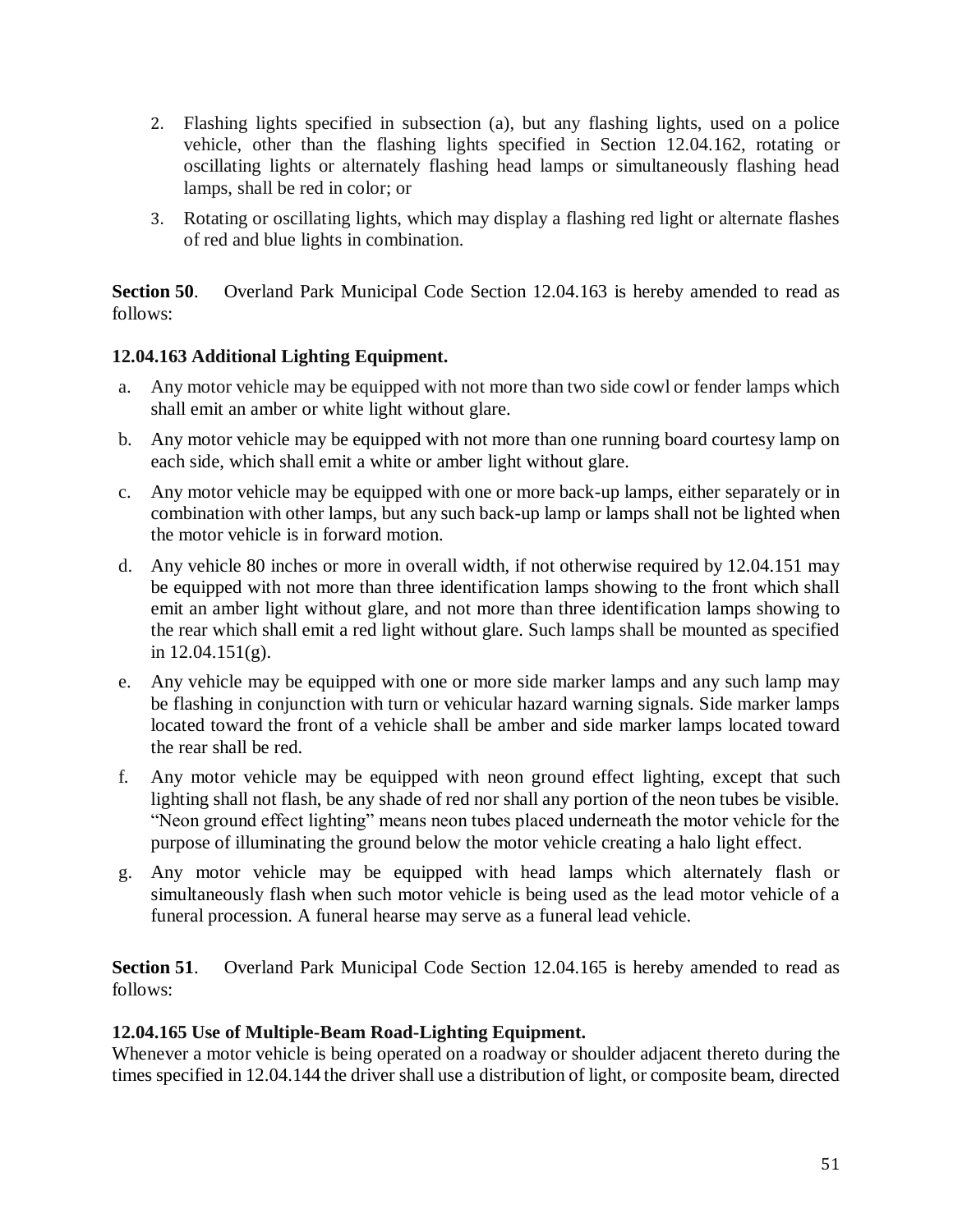high enough and of sufficient intensity to reveal persons and vehicles at a safe distance in advance of the vehicle, subject to the following requirements and limitations.

- a. Whenever a driver of a vehicle approaches an oncoming vehicle within 500 feet, such driver shall use a distribution of light, or composite beam, so aimed that the glaring rays are not projected into the eyes of the oncoming driver. The lowermost distribution of light, or composite beam, specified in 12.04.164(a)(2) or 12.04.186(b), shall be dimmed to avoid glare at all times, regardless of road contour and loading.
- b. Whenever the driver of a vehicle approaches another vehicle from the rear, within 300 feet, except when engaged in the act of overtaking and passing, such driver shall use a distribution of light permissible under this ordinance other than the uppermost distribution of light specified in 12.04.164(a)(1) or 12.04.186(a).
- c. The requirements in subsections (a) and (b) shall not apply to:
	- 1. Authorized emergency vehicles displaying alternately flashing or simultaneously flashing head lamps as provided in 12.04.160; or
	- 2. School buses displaying alternately flashing or simultaneously flashing head lamps as provided in 12.04.170.

**Section 52**. Overland Park Municipal Code Section 12.04.169 is hereby amended to read as follows:

### **12.04.169 Special Restrictions on Lamps.**

- a. During the times specified in 12.04.144, any lighted lamp or illuminating device upon a motor vehicle other than head lamps, spot lamps, auxiliary lamps, flashing turn signals, vehicular hazard warning lamps and school bus warning lamps that projects a beam of light of an intensity greater than 300 candlepower shall be so directed that no part of the high intensity portion of the beam will strike the level of the roadway on which the vehicle stands at a distance of more than 75 feet from the vehicle.
- b. Except as required or permitted in subsection (f), 12.04.160 and 12.04.170, no person shall drive or move any vehicle or equipment upon any highway with any lamp or device capable of displaying a red light visible from directly in front of the center thereof, nor shall any vehicle or equipment upon any highway have any lamp or device displaying any color of light visible from directly in front of the center thereof except white or amber or any shade of color between white and amber.
- c. Flashing lights are prohibited except as authorized or required in 12.04.159.1, 12.04.160, 12.04.161, 12.04.162, 12.04.163, 12.04.170, 12.04.171 and 12.04.172.
- d. The flashing lights described in 12.04.160, 12.04.170 and 12.04.171 and amendments thereto, shall not be used on any vehicle other than a school bus, church bus or day care program bus as defined in 12.04.171, and amendments thereto, or an authorized emergency vehicle.
- e. All lighting devices and reflectors mounted on the rear of any vehicle shall display or reflect a red color, except the stop light or other signal device, which may be red, amber or yellow,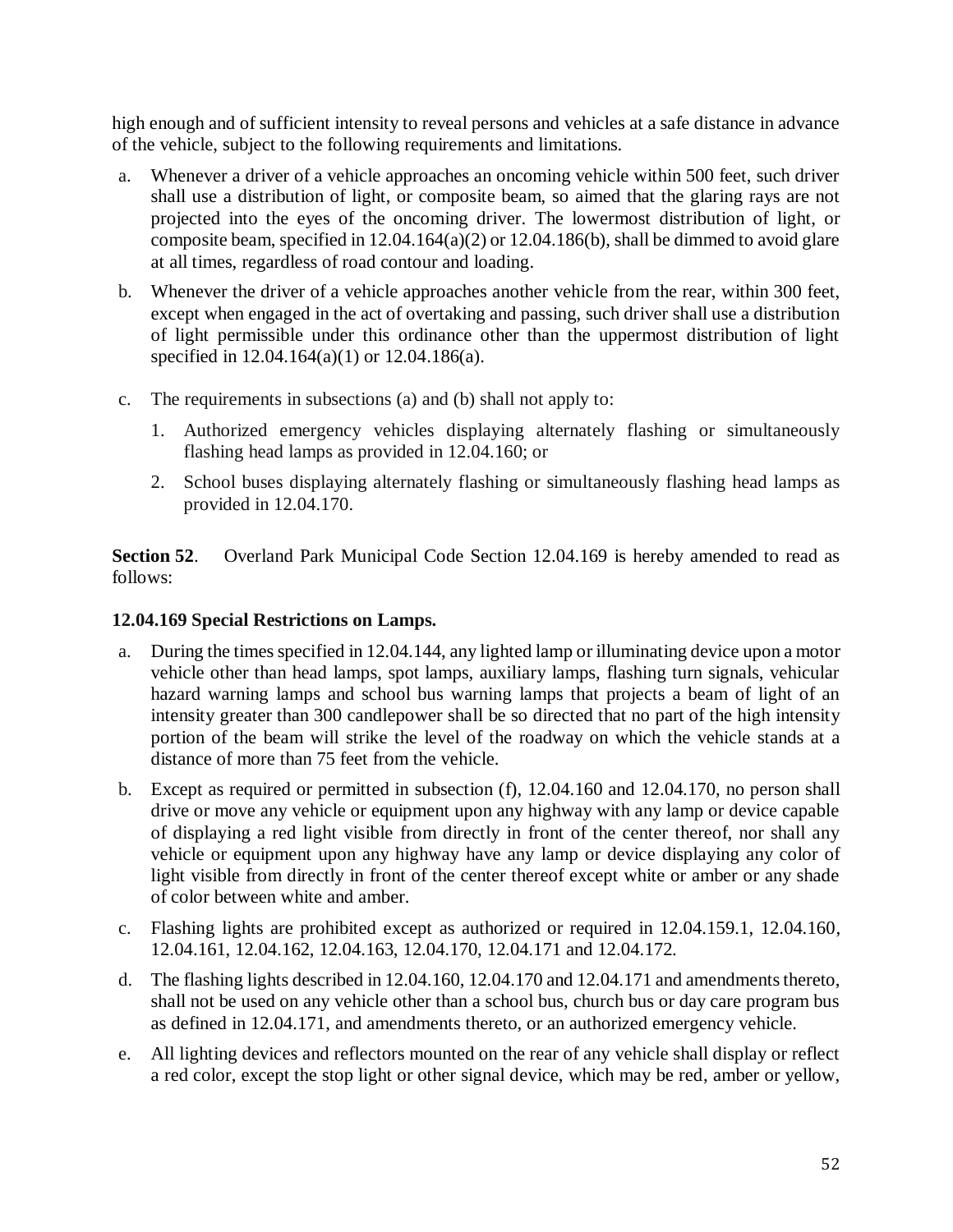and except that the light illuminating the license plate shall be white and the light emitted by a back-up lamp shall be white or amber.

f. Any driver for a transportation network company, who is logged on to the transportation network company's digital network, may operate a vehicle equipped with a lighted device capable of displaying light visible from directly in front of the center of the vehicle. Such device must display a steady light of any color, except red.

**Section 53**. Overland Park Municipal Code Section 12.04.170 is hereby amended to read as follows:

## **12.04.170 School Buses.**

- a. Every school bus, in addition to any other equipment and distinctive markings required by this ordinance:
	- 1. Shall be equipped with signal lamps mounted as high and as widely spaced laterally as practicable, which shall display to the front two alternately flashing red lights located at the same level and to the rear two alternately flashing red lights located at the same level, and these lights shall be visible at 500 feet in normal sunlight; and
	- 2. Every new school bus put into initial service after July 1, 2007, shall be equipped with a white flashing strobe light mounted on the roof of such bus to afford optimum visibility.
- b. Any school bus, in addition to the lights required by subsection (a), may be equipped with:
	- 1. Yellow signal lamps mounted near each of the four red lamps and at the same level but closer to the vertical centerline of the bus, which shall display two alternately flashing yellow lights to the front and two alternately flashing yellow lights to the rear, and these lights shall be visible at 500 feet in normal sunlight. These lights shall be displayed by the school bus driver at least 200 feet, but not more than 1,000 feet, before every stop at which the alternately flashing red lights required by subsection (a) will be actuated; or
	- 2. Head lamps which alternately flash on low beam or simultaneously flash on low beam, except such head lamps shall only be activated during daylight hours.
- c. The provisions of this section shall be subject to the provisions contained in K.S.A. 8-2009a (1982) and any amendments thereto.

**Section 54**. Overland Park Municipal Code Section 12.04.171 is hereby amended to read as follows:

## **12.04.171 Lighting Equipment and Warning Devices on Church Buses and Day Program Buses.**

a. As used in this ordinance, "church bus" means every bus owned by a religious organization, and operated for the transportation of persons to or from services or activities of such religious organization. "Religious organization" means any organization, church, body of communicants or group, gathered in common membership for mutual edification in piety,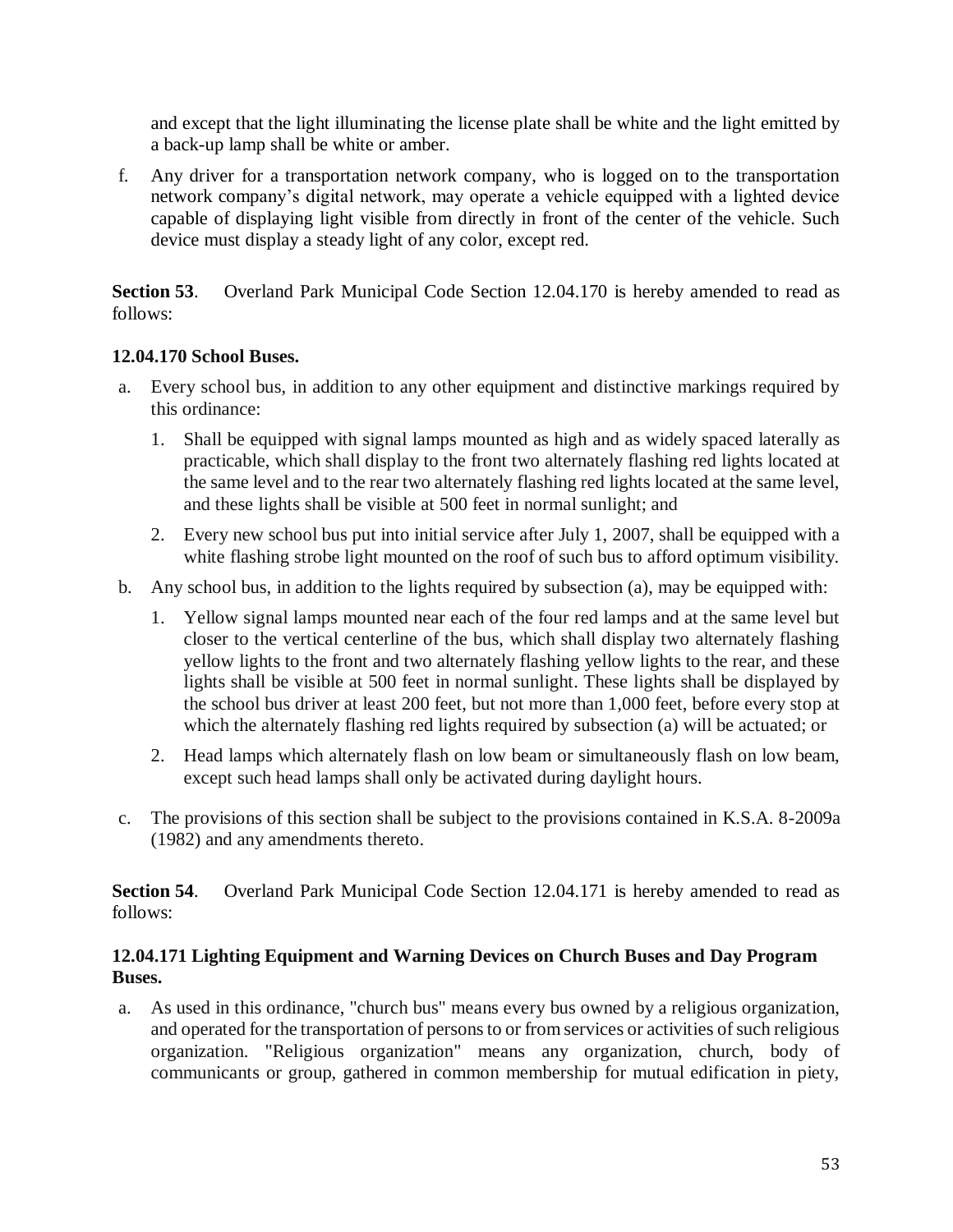worship and religious observances, or a society of individuals united for religious purposes at a definite place.

- b. As used in this ordinance, "day care program" means the same as is described thereto in K.S.A. 39-1006, and amendments thereto, and "day care program bus" means every bus used primarily to carry out functions of a day care program or used by a child care facility licensed by the Kansas Department of Health and Environment who provides transportation for children six through 18 years of age.
- c. Any church bus or day care program bus, in addition to any other equipment and distinctive markings required by law, may be equipped with:
	- 1. Signal lamps which conform to the requirements of 12.04.170, and rules and regulations adopted pursuant thereto; and
	- 2. A stop signal arm which conforms to requirements applicable to school buses which have been adopted by rules and regulations of the state board of education.

**Section 55**. Overland Park Municipal Code Section 12.04.174 is hereby amended to read as follows:

## **12.04.174 Horns and Warning Devices.**

- a. Every motor vehicle when operated upon a highway shall be equipped with a horn in good working order and capable of emitting sound audible under normal conditions from a distance of not less than 200 feet, but no horn or other warning device shall emit an unreasonably loud or harsh sound or a whistle. The driver of a motor vehicle shall, when reasonably necessary to insure safe operation, give audible warning with their horn, but shall not otherwise use such horn when upon a highway.
- b. No vehicle shall be equipped with nor shall any person use upon a vehicle any siren, whistle or bell, except as otherwise permitted in this section.
- c. Any vehicle may be equipped with a theft alarm signal device which is so arranged that it cannot be used by the driver as an ordinary warning signal. Such a theft alarm signal may use a whistle, bell, horn or other audible signal but shall not use a siren.
- d. Every authorized emergency vehicle shall be equipped with a siren, whistle, or bell capable of emitting sound audible under normal conditions from a distance of not less than 500 feet and of a type approved by the commission, but such siren shall not be used except when such vehicle is operated in response to an emergency call or in the immediate pursuit of an actual or suspected violator of the law, in which said latter events the driver of such vehicle shall sound said siren when reasonably necessary to warn pedestrians and other drivers of the approach thereof.
- e. Every truck specifically designed and equipped and used exclusively for garbage, refuse or solid waste disposal operations shall be equipped with a whistle, bell or other audible signal. Such whistle, bell or other audible signal shall be used only when the driver of the truck is backing such truck.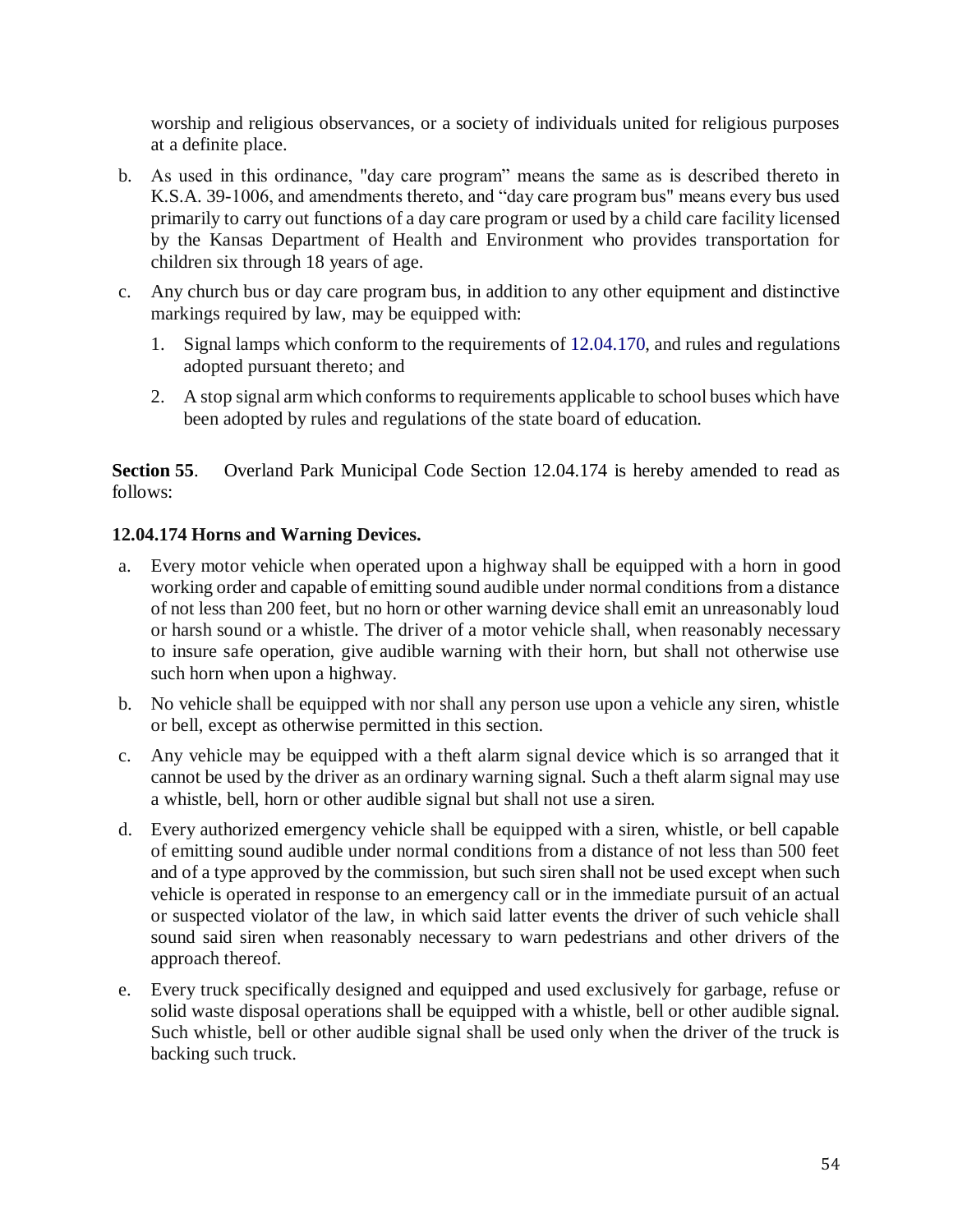**Section 56.** Overland Park Municipal Code Section 12.04.178 is hereby amended to read as follows:

## **12.04.178 Restrictions as to Tire Equipment.**

- a. Every solid rubber tire on a vehicle shall have rubber on its entire traction surface at least one inch thick above the edge of the flange of the entire periphery.
- b. No person shall operate or move on any highway any motor vehicle, trailer, or semitrailer having any metal tire in contact with the roadway.
- c. No tire on a vehicle moved on a highway shall have on its periphery any protuberance of any material other than rubber which projects beyond the tread of the traction surface of the tire, except that it shall be permissible to use:
	- 1. Farm machinery with tires having protuberances which will not injure the highway;
	- 2. Tire chains of reasonable proportions upon any vehicle when required for safety because of snow, ice or other conditions tending to cause a vehicle to skid;
	- 3. Studded traction equipment upon any vehicle when required for safety because of snow, ice or other conditions tending to cause a vehicle to skid; or
	- 4. Pneumatic tires having metallic or nonmetallic studs designed to improve traction without materially injuring the surface of the highway. Any such tires provided in subsection (3) or (4) must be approved by the secretary pursuant to duly adopted rules and regulations, and their use may be limited to certain months or types of vehicles by such rules and regulations.
- d. The Governing Body may, in its discretion, issue special permits authorizing the operation upon a highway of traction engines or tractors having movable tracks with transverse corrugations upon the periphery of such movable tracks or farm tractors or other farm machinery, the operation of which upon a highway would otherwise be prohibited under this ordinance.
- e. It is unlawful for any person to operate a motor vehicle or combination of vehicles having one or more tires in an unsafe condition. A solid rubber tire is in an unsafe condition if it does not comply with the provisions of subsection (a). A pneumatic tire is in an unsafe condition if it has:
	- 1. Any part of the ply or cord exposed;
	- 2. Any bump, bulge or separation;
	- 3. A tread design depth of less than 1/16 of an inch measured in any two or more adjacent tread grooves, exclusive of tie bars, or for those tires with tread wear indicators worn to the level of the tread wear indicators in any two tread grooves;
	- 4. A marking "not for highway use" or "for racing purposes only" or "unsafe for highway use";
	- 5. Tread or sidewall cracks, cuts or snags deep enough to expose the body cord;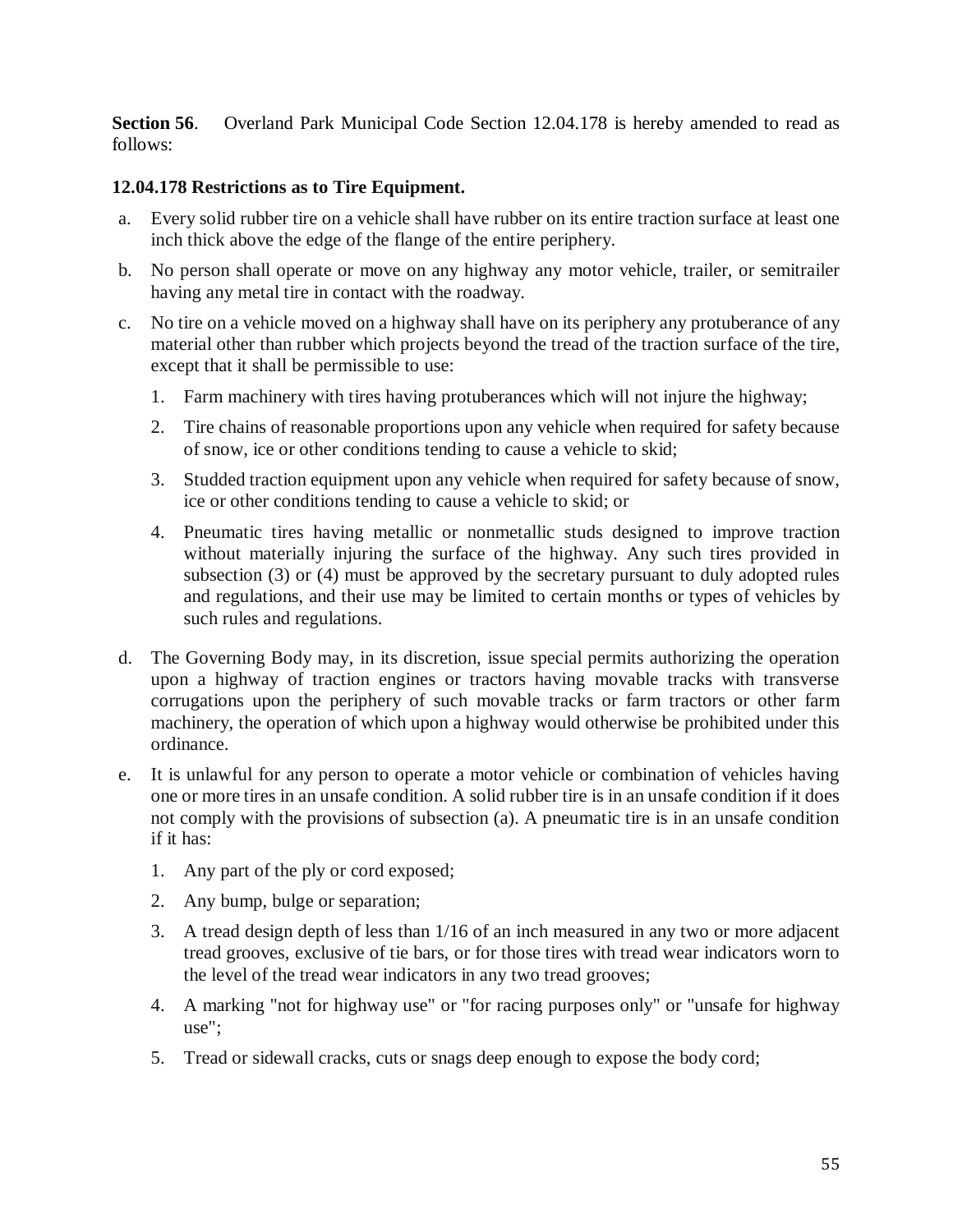- 6. Been regrooved or recut below the original tread design depth, excepting special taxi tires which have extra under tread rubber and are identified as such; or
- 7. Such other conditions as may be reasonably demonstrated to render it unsafe.
- f. The provisions of subsection (e) shall not apply to a vehicle or combination of vehicles being transported by a wrecker or tow truck, as defined in K.S.A. 66-1329, and amendments thereto.
- g. It shall be unlawful for any person to operate a vehicle with a single tire on any hubs configured for a dual tire assembly. The provisions of this subsection shall not apply:
	- 1. To any truck registered for a gross weight of 20,000 pounds or less; -
	- 2. To any vehicle or combination of vehicles operating with wide-base single tires, as defined in 12.04.178.05, on any hubs configured for a dual tire assembly;
	- 3. To any single axle with hubs configured for a dual tire assembly when such single axle does not exceed 9000 pounds and is part of a triple-axle combination; or
	- 4. in cases of emergency.

**Section 57**. Overland Park Municipal Code Section 12.04.178.2 is hereby amended to read as follows:

# **12.04.178.2 Safety Glazing Material Required.**

- a. No person shall sell any new motor vehicle as specified in this section, nor shall any such new motor vehicle be registered, unless such vehicle is equipped with safety glazing material when glazing materials are used in doors, windows and windshields. This subsection (a) shall apply to all passenger-type motor vehicles, including passenger buses and school buses. This subsection (a) shall not apply to glazing material in compartments of trucks and truck tractors not designed and equipped for persons to ride therein.
- b. No person shall sell or affix to a motor vehicle any truck-camper manufactured or assembled after July 1, 1968, unless such truck-camper is equipped with safety glazing material where glazing material is used in doors and windows.
- c. No person shall replace any glass or glazing materials used in partitions, doors, windows or windshields in any motor vehicle with any material other than safety glazing material.
- d. This section is subject to K.S.A. 8-2009a.
- e. As used in this section, "safety glazing material" means glazing material which conforms to the American National Standard "Safety Code for Safety Glazing Materials for Glazing Motor Vehicles Operating on Land Highways," Z26.1-1966, July 15, 1966, as supplemented by Z26.1a-1969, March 7, 1969.

**Section 58**. Overland Park Municipal Code Section 12.04.179 is hereby amended to read as follows:

# **12.04.179 Spilling Loads on Highways Prohibited; Bond, When Required.**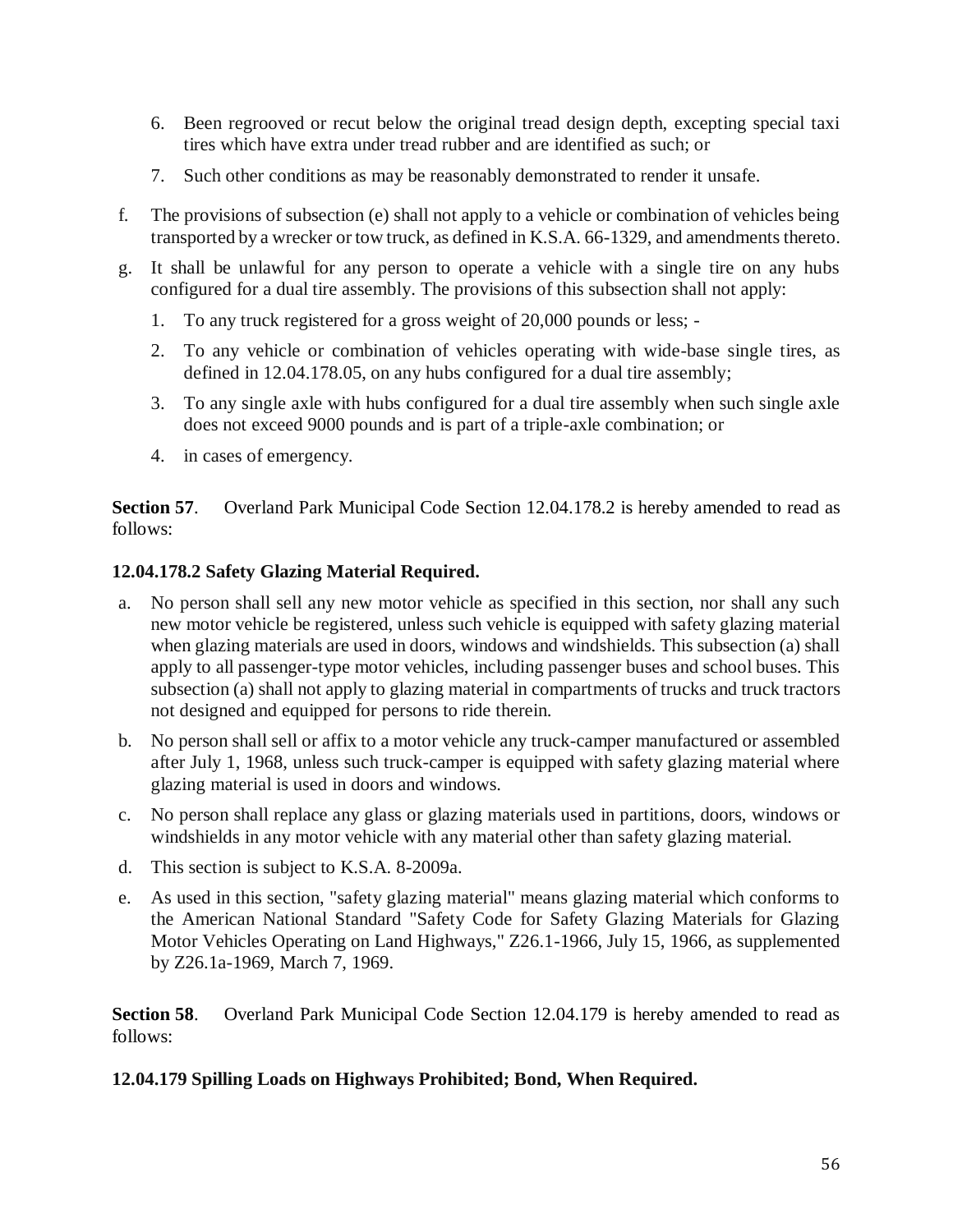- a. No vehicle shall be driven or moved upon any street or highway of the City, unless such vehicle is so constructed or loaded as to prevent any of its load from spilling, dropping, leaking, sifting or otherwise escaping therefrom, and no vehicle shall be driven or moved upon any street or highway in the City, if such vehicle places mud, dirt, or debris upon any said street or highway by reason of mud, debris, or dirt dropping from the tires of said vehicle.
	- 1. This section shall not prohibit the necessary spreading of any substance in highway maintenance or construction operations; and
	- 2. Subsections (a) and (c) shall not apply to:
		- A. Trailers or semi-trailers when hauling livestock if such trailers or semi-trailers are properly equipped with a cleanout trap and such trap is operated in a closed position; or
		- B. Trucks, trailers or semi-trailers when hauling agricultural forage commodities intrastate from the place of production to a market or place of storage or from a place of storage to a place of use. The provisions of this clause shall not apply to trucks, trailers or semi-trailers hauling:
			- i. Hay bales; or
			- ii. Other packaged or bundled forage commodities.
- b. Any person, firm, or corporation engaged in the act of moving dirt and other substances upon any street or highway of the City shall, within the discretion of the Governing Body, be required to deposit with said Governing Body, a bond in the penal sum of \$500.00 in a form approved by said Governing Body, conditioned that the principal under said bond shall save harmless and indemnify said City.
- c. No person shall operate on any highway, any vehicle with any load unless said load and any covering thereon is securely fastened so as to prevent said covering or load from becoming loose, detached, or in any manner a hazard to other users on the highway.
- d. All trailers or semi-trailers used for hauling livestock shall be cleaned out periodically.
- e. Subsection (a)(2)(A) shall not apply to trailers or semi-trailers used for hauling livestock when livestock are not being hauled in such trailers or semi-trailers.

**Section 59.** Overland Park Municipal Code Section 12.04.179.1 is hereby amended to read as follows:

## **12.04.179.1 Vehicles Transporting Hazardous Materials.**

- a. Any person operating a vehicle transporting any hazardous material as a cargo or part of a cargo upon a highway shall at all times comply with rules and regulations of the secretary of transportation adopted pursuant to K.S.A. 8-1746.
- b. Every such vehicle shall be marked or placarded at such places as prescribed by such rules and regulations.
- c. Every such vehicle shall be equipped with fire extinguishers of a type, size and number approved by the secretary, filled and ready for immediate use, and placed at a convenient point on the vehicle.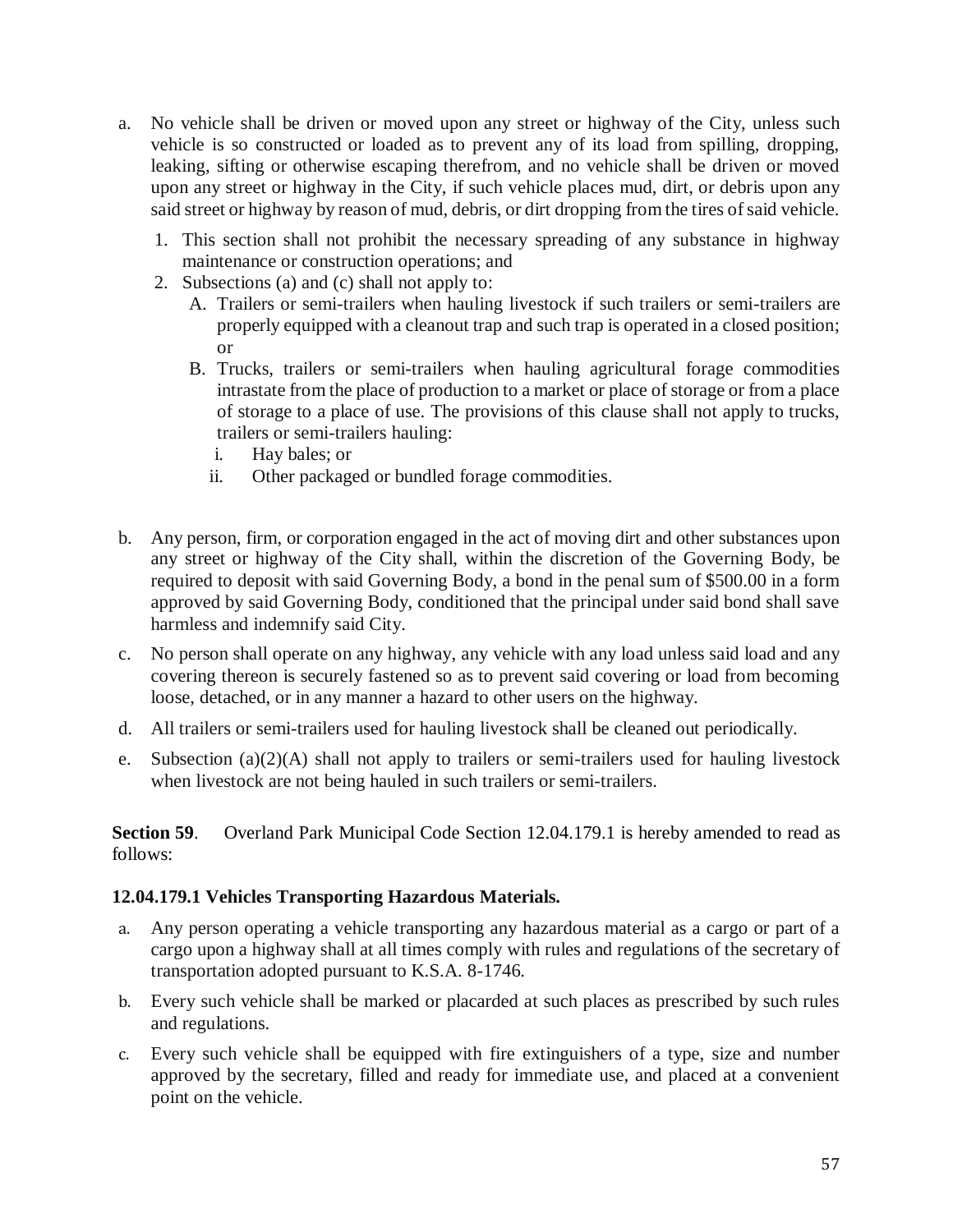d. Subject to the provisions of K.S.A. 65-3455, any person responsible for the abandonment, disposal, discharge, leakage, seepage or other release of hazardous material as defined in K.S.A. 65-3471, onto the public roadways and/or adjacent rights-of-way shall be responsible for the payment of the cost incurred by the City in the cleanup and disposal of the hazardous material and any damage caused to the infrastructure thereby. The person responsible shall be notified of such costs and expenditures by certified mail/return receipt requested and shall make repayment of all costs incurred. If the responsible person fails to pay for such costs, such payment shall be recoverable in an action brought by the City Attorney in the District Court of Johnson County, Kansas, or in a court of appropriate jurisdiction. Any money recovered under this section shall be deposited with the City Clerk.

**Section 60**. Overland Park Municipal Code Section 12.04.180 is hereby amended to read as follows:

## **12.04.180 Trailers and Towed Vehicles; Drawbar Connections and Safety Hitch.**

- a. When one vehicle is towing another, the drawbar, tow bar or other connections shall be of sufficient strength to pull, stop and hold all weight towed thereby, and so designed, constructed and installed as to insure that any vehicle or motor vehicle towed on a level, smooth, paved surface will follow in the path of the towing vehicle when it is moving in a straight line. In addition to the drawbar connections between any two such vehicles, there shall be provided an adequate safety hitch.
- b. When one vehicle is towing another and the connection consists of a chain, rope or cable, there shall be displayed upon such connection a white flag or cloth not less than 12 inches square.
- c. Motor vehicles in transit may be transported in combination by means of tow bar, saddlemount or fullmount mechanisms, utilizing the motive power of one of the motor vehicles in such combination, except that not more than two vehicles in any such combination of motor vehicles in transit may be connected by means of a tow bar mechanism. Whenever motor vehicles are transported as authorized in this subsection, such motor vehicles shall be connected securely in combination in accordance with rules and regulations adopted by the secretary of transportation, and any combination of such motor vehicles shall comply with the limitations prescribed by K.S.A. 8-1904, and amendments thereto.
- d. Except as otherwise provided in subsection (c), not more than three vehicles, including the towing vehicle, in any combination of vehicles may be connected by means of a tow bar mechanism, and if the three such vehicles are connected by tow bar mechanisms, the tow bar mechanism between the towing vehicle and the first towed vehicle shall be equipped with an anti-sway mechanism. In addition, the second towed vehicle of every combination of vehicles so connected shall be equipped with service brakes acting on the wheels of at least one axle, and which are of a type approved by the secretary of transportation and of such character as to be applied automatically and promptly, except that this sentence shall not apply to combinations of vehicles which include a slow-moving vehicle which is an implement of husbandry when moving from field to field.

**Section 61**. Overland Park Municipal Code Section 12.04.181 is hereby amended to read as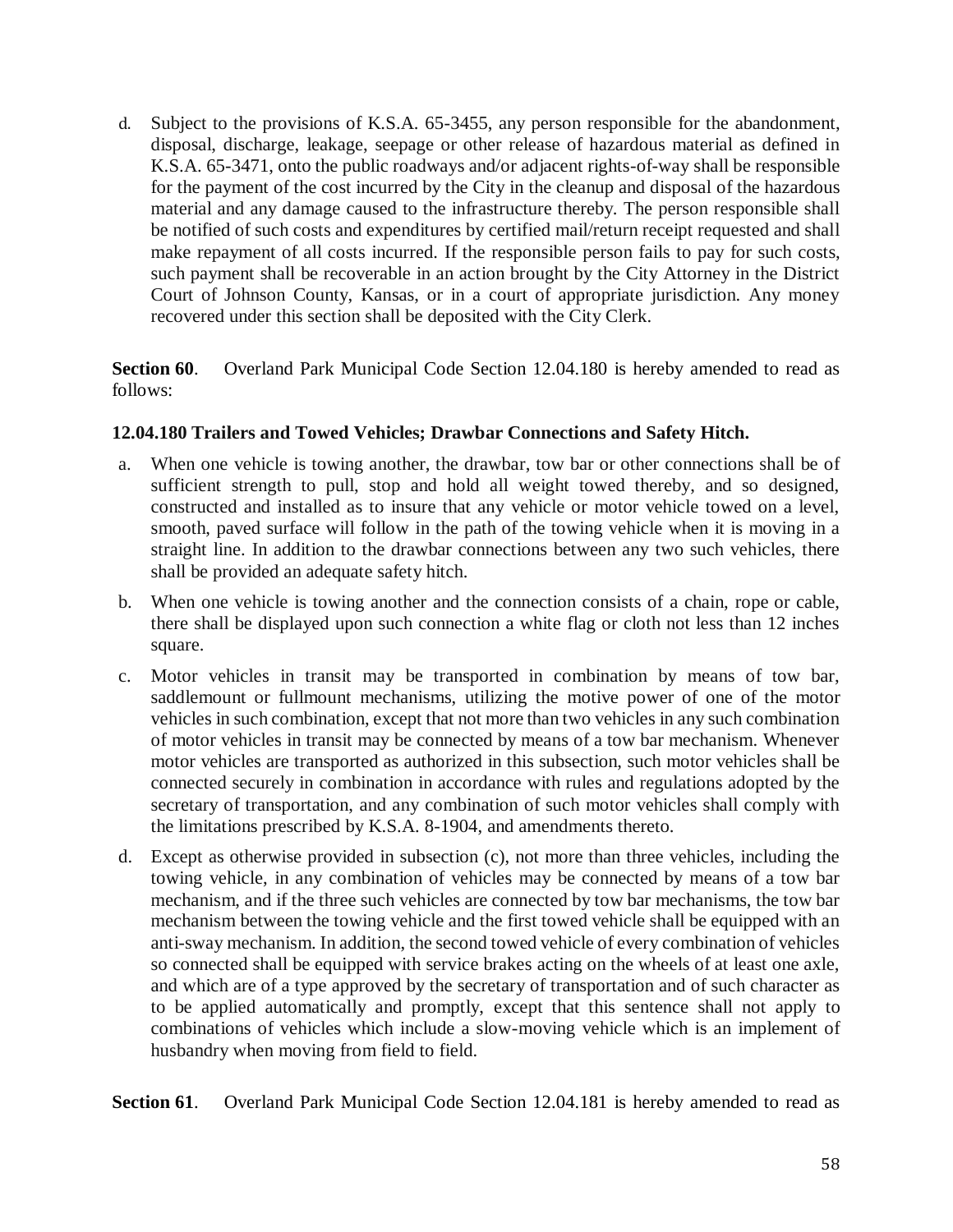follows:

## **12.04.181 Sun Screening Devices and Other Applications Prohibited on Windshields, Certain Windows and Head lamps.**

- a. For the purpose of this section:
	- 1. "Sun screening devices" means a film material or device that is designed to be used in conjunction with motor vehicle safety glazing materials for reducing the effects of the sun;
	- 2. "Light transmission" means the ratio of the amount of total light to pass through a product or material including any safety glazing material to the amount of the total light falling on the product or material and the glazing;
	- 3. "Luminous reflectants" means the ratio of the amount of total light that is reflected outward by the product or material to the amount of the total light falling on the product or material;
	- 4. "Nonreflective" means a product or material designed to absorb light rather than to reflect it.
- b. Any person convicted of violating the provisions of this section shall be guilty of a public offense and shall be punished as provided in section 1.12.010.
- c. No motor vehicle required to be registered in this state and which is operated on the highways of this City shall be equipped with one-way glass or any sun screening device, as defined in subsection (a), and used in conjunction with windshields, side wings, side windows or rear windows that do not meet the following requirements:
	- 1. A sun screening device when used in conjunction with the windshield shall be nonreflective and shall not be red, yellow or amber in color. A sun screening device shall be used only along the top of the windshield and shall not extend downward beyond the ASI line which is clearly defined and marked;
	- 2. A sun screening device when used in conjunction with the side wings or side windows located at the immediate right and left of the driver, the side windows behind the driver and the rear most window shall be nonreflective; and
	- 3. The total light transmission shall not be less than 35% when a sun screening device is used in conjunction with other existing sun screening devices.
- d. Subsection  $(c)(3)$  shall not apply to a window of a law enforcement motor vehicle.
- e. This section shall not prohibit labels, stickers or other informational signs that are required or permitted by state law.
- f. No motor vehicle required to be registered in this state which is operated on the highways of this City shall be equipped with head lamps which are covered with any sun screening device, adhesive film or other glaze or application which, when such lamps are not in operation, is highly reflective or otherwise nontransparent.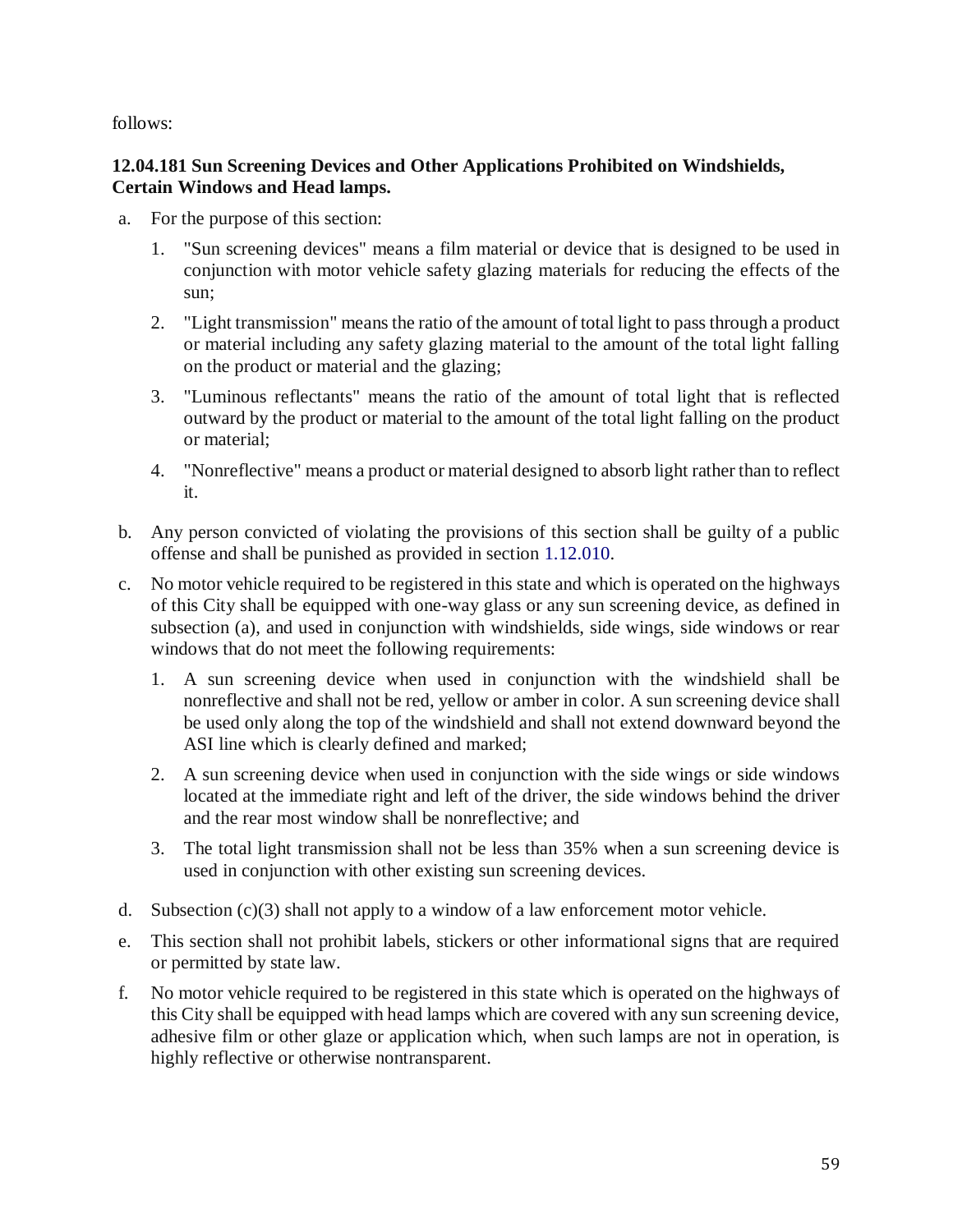- g. The provisions of subsection (c) shall not apply to the installation, affixation or application of a clear, colorless and transparent material that may be installed, affixed or applied to the windshields, side wings, side windows or rear windows of a motor vehicle if the following conditions are met:
	- 1. The material has a minimum visible light transmittance of 78%;
	- 2. The window glazing with the material applied meets all requirements of federal motor vehicle safety standard no. 205, including the specified minimum light transmittance of 70% and the abrasion resistance of AS-14 glazing, as specified in that federal standard;
	- 3. The material is designed and manufactured to enhance the ability of the existing window glass to block the sun's harmful ultraviolet A or B rays;
	- 4. The driver or occupant of the vehicle possesses a signed statement from a licensed physician or licensed optometrist that:
		- a. Identifies with reasonable specificity the driver or occupant of the vehicle; and
		- b. States that, in the physician's or optometrist's professional opinion, the equipping of the vehicle with the material is necessary to safeguard the health of the driver or occupant of the vehicle; and
	- 5. If the material described in this subsection tears or bubbles, or is otherwise worn to prohibit clear vision, it shall be removed or replaced.
- h. Any driver who is issued a citation for failure to possess a signed statement pursuant to subsection (g) (4) shall have 60 days to either produce in court a signed statement or remove the material described in subsection (g). If such driver produces the signed statement or submits proof to the satisfaction of the court that the material described in subsection (g) has been removed, then the court shall dismiss the citation.

**Section 62.** Overland Park Municipal Code Section 12.04.191 is hereby amended to read as follows:

#### **12.04.191 Driver's License.**

- a. No person, except those expressly exempted by law, shall drive or operate any motor vehicle or motorized bicycle upon any street or highway in this City unless such person has a valid driver's license.
- b. Any person operating a motor vehicle in the City shall be the holder of a driver's license that is classified for the operation of such motor vehicle, and any person operating in this state a motorcycle that is registered in this state shall be the holder of a class M driver's license.

Provided, for purposes of this section, a "valid Kansas Driver's license" shall mean either:

- 1. A valid Kansas driver's license, when such person is required to have such license pursuant to Article 2 of Chapter 8, Kansas Statutes Annotated; or
- 2. When such person is not required to be licensed under the foregoing provision, a valid license issued by a jurisdiction other than the State of Kansas.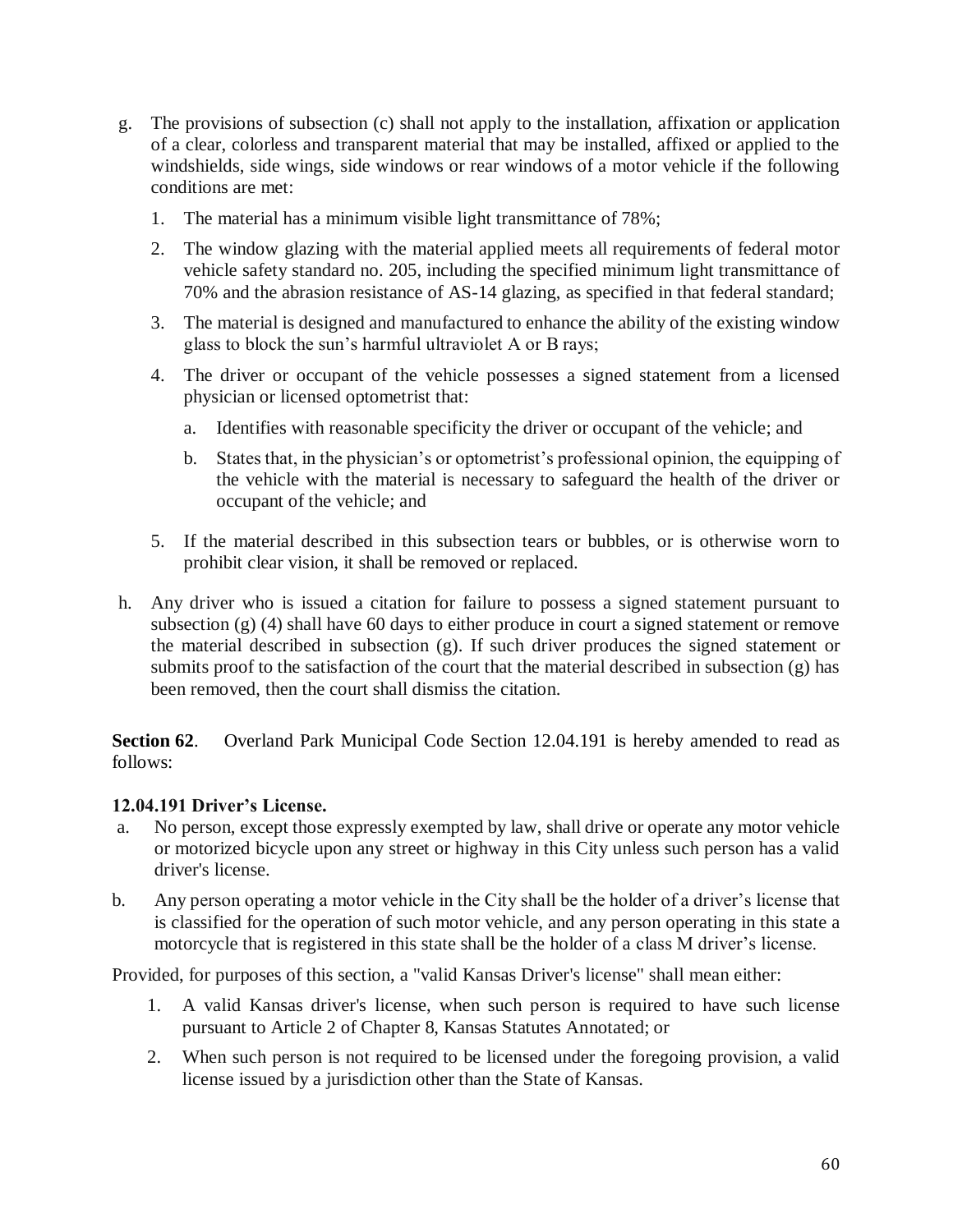A. Violation of this section is punishable by a fine of not more than \$1,000.00 or by imprisonment for not more than six months or by both such fine and imprisonment.

**Section 63**. Overland Park Municipal Code Section 12.04.191.1 is hereby amended to read as follows:

### **12.04.191.1 Driver's License in Possession.**

- a. Every licensee shall have such person's driver's license in such person's immediate possession at all times when operating a motor vehicle. However, no person charged with violating this subsection shall be convicted if such person produces in court a driver's license theretofore issued to such person and valid at the time of arrest.
- b. Every licensee operating a motor vehicle shall promptly deliver such person's driver's license upon demand of any officer of a court of competent jurisdiction, any peace officer or any examiner or officer of the division of vehicles when the license is in such person's immediate possession at the time of the demand.

**Section 64**. Overland Park Municipal Code Section 12.04.191.2 is hereby amended to read as follows:

## **12.04.191.2 Driving in Violation of Restrictions**

- a. No person shall operate a motor vehicle in violation of the restrictions on any driver's license or permit imposed pursuant to any statute.
- b. Except as provided in subsection (c):
	- 1. Any person guilty of violating this Section, upon the first conviction, shall be fined not to exceed \$250.00, and the court shall suspend such person's privilege to operate a motor vehicle for not less than 30 days and not more than two years.
	- 2. Any person guilty of violating this Section, upon a second or subsequent conviction, shall be fined not to exceed \$500.00; and the court shall suspend such person's privilege to operate a motor vehicle for not less than 90 days and not more than two years.
- c. Any person guilty of violating this Section, for violating restrictions on a driver's license or permit imposed pursuant to K.S.A. 8-237, 8-296, 8-2,100 or 8-2,101, and amendments thereto:
	- 1. Upon first conviction, the court shall suspend such person's privilege to operate a motor vehicle for 30 days;
	- 2. Upon a second conviction, the court shall suspend such person's privilege to operate a motor vehicle for 90 days; and
	- 3. Upon a third or subsequent conviction, the court shall suspend such person's privilege to operate a motor vehicle for one year.
- d. Nothing in this Section shall limit a court in imposing penalties, conditions, or restrictions authorized by any other ordinance arising from the same occurrence in addition to penalties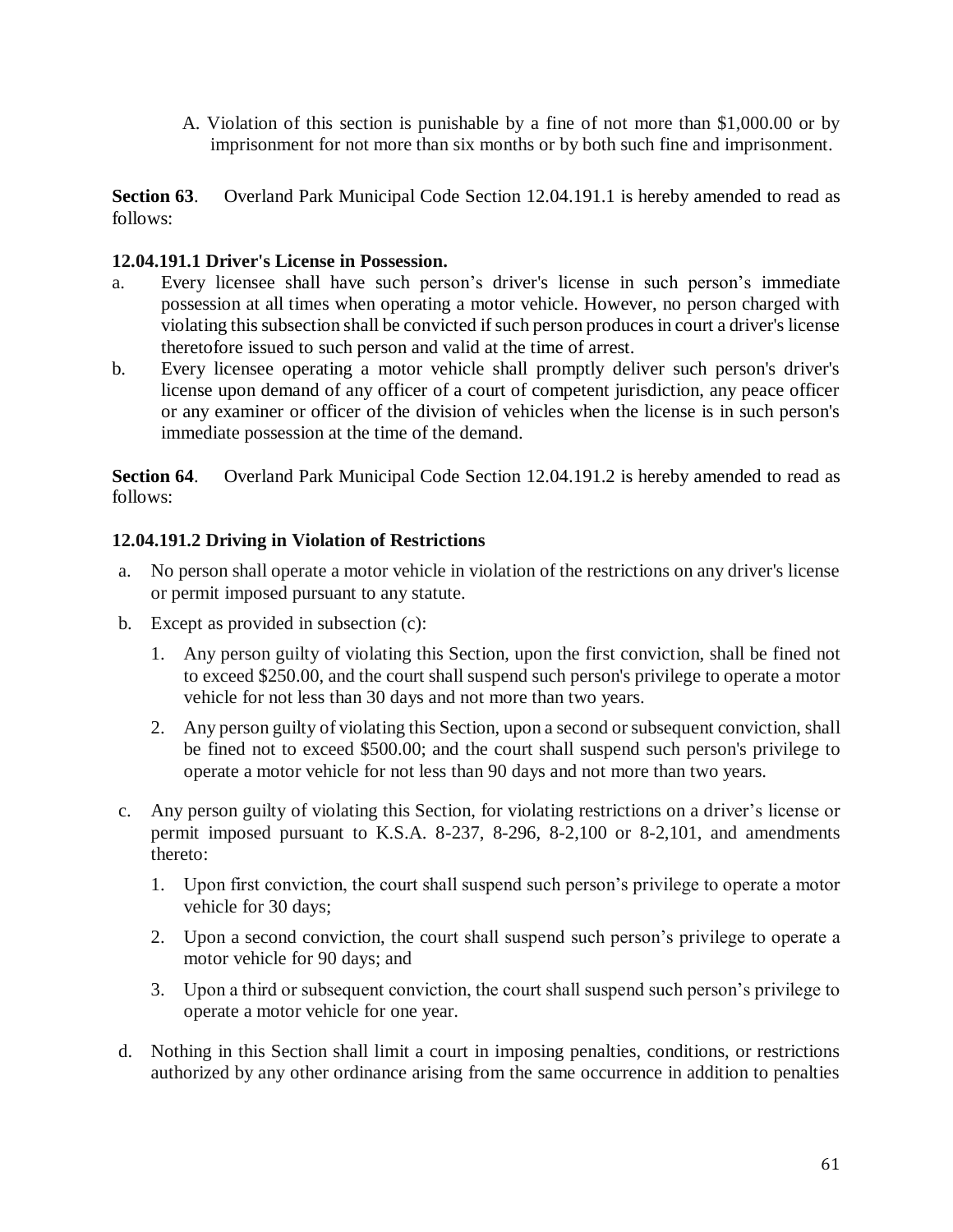and suspensions imposed under this Section.

**Section 65**. Overland Park Municipal Code Section 12.04.192 is hereby amended to read as follows:

### **12.04.192 Driving While License is Canceled, Suspended or Revoked; Penalty.**

- a. No person shall operate a motor vehicle on any public street or highway of this City at a time when such person's privilege to do so is canceled, suspended, or revoked or while said person's privilege to obtain a license to operate a motor vehicle is suspended or revoked.
- b. Except under the circumstances set out in subsection (e), the following penalties shall apply to a person convicted of violating subsection (a):
	- 1. Upon a first conviction of a violation of this Section a person shall be sentenced to not less than five consecutive days' nor more than six months' imprisonment and fined not less than \$100.00 nor more than \$1,000.00.
	- 2. Upon a second conviction of a violation of this Section a person shall be sentenced to not less than five consecutive days' nor more than one year's imprisonment and fined not less than \$100.00 nor more than \$2,500.00. In addition, upon a second conviction such person shall not be eligible for probation, suspension, reduction of sentence or parole until completion of at least five consecutive days' imprisonment.
	- 3. Upon a third or subsequent conviction of a violation of this Section a person shall be sentenced to not less than 90 days imprisonment and fined not less than \$1,500.00 if such person's privilege to drive a motor vehicle is canceled, suspended or revoked because such person: (i) refused to submit and complete any test of blood, breath or urine requested by law enforcement excluding the preliminary screening test as set forth in K.S.A. 8-1012, and amendments thereto; (ii) was convicted of violating the provisions of K.S.A. 40-3104, and amendments thereto, relating to motor vehicle liability insurance coverage; (iii) was convicted of vehicular homicide, K.S.A. 21-3405, prior to its repeal or K.S.A. 21-5406, and amendments thereto, involuntary manslaughter while driving under the influence of alcohol or drugs, K.S.A. 21-3442, prior to its repeal or involuntary manslaughter as defined in K.S.A. 21-5405(a)(3) and (a)(5), and amendments thereto, or any other murder or manslaughter crime resulting from the operation of the motor vehicle; or (iv) was convicted of being a habitual violator, K.S.A. 8-287, and amendments thereto. The person convicted shall not be eligible for release on probation, suspension or reduction of sentence or parole until the person has served at least 90 days' imprisonment. The 90 days' imprisonment mandated by this subsection may be served in a work release program only after such person has served 48 consecutive hours' imprisonment, provided such work release program requires such person to return to confinement at the end of each day in the work release program. The court may place the person convicted under a house arrest program to serve the remainder of the minimum sentence only after such person has served 48 consecutive hours' imprisonment.
	- 4. For the purpose of determining whether a conviction is a first, second, third or subsequent conviction in sentencing under this Section, "conviction" shall include a conviction of a violation of this Section or a violation of a law of this state or of any state or of an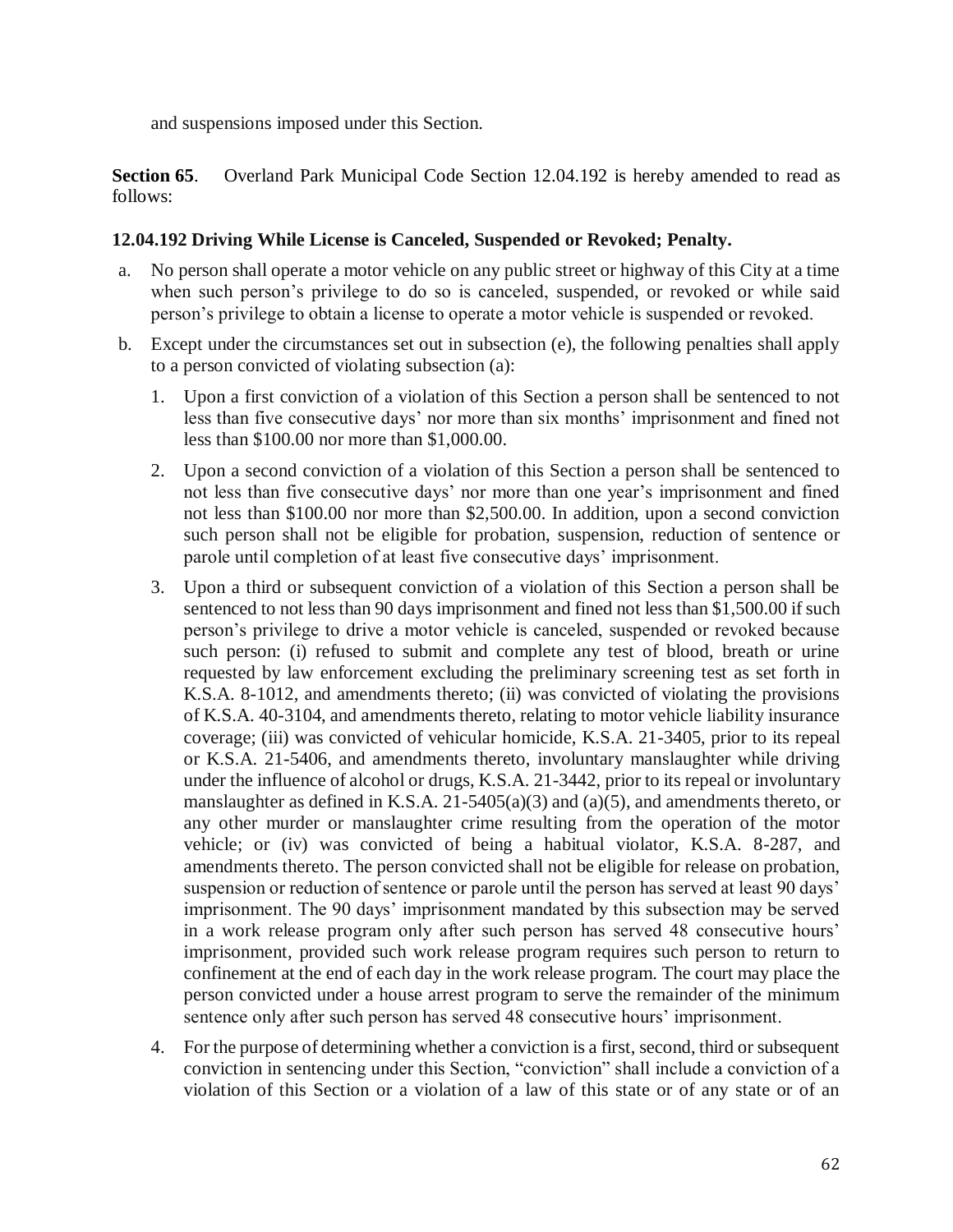ordinance of any municipality or of any resolution of any county which law or ordinance prohibits the acts that this Section prohibits or is in substantial compliance with this Section.

- c. No person shall be convicted under this Section if such person was entitled at the time of arrest or service of a notice to appear under K.S.A. 8-257, and amendments thereto, to the return of such person's driver's license.
- d. For the purposes of this Section, any person who operates a motor vehicle on any street or highway of this City at a time when such person's privilege to do so had been canceled, suspended or revoked and subsequently received from the Division or a judge of a court of competent jurisdiction a temporary license or privilege to operate a motor vehicle under certain specified conditions, and operates a motor vehicle in violation of or outside the scope of such conditions, shall be deemed to be operating a motor vehicle when his or her privilege to do so has been canceled, revoked, or suspended.
- e. A person shall not be eligible for suspension of sentence, probation, reduction of sentence or parole until the person has served at least 90 days' imprisonment, and any fine imposed on such person shall be in addition to any such term of imprisonment, if such person:
	- 1. Is convicted of a violation of this Section committed while the person's privilege to drive a vehicle or privilege to obtain a license to operate a vehicle was suspended or revoked pursuant to Section 12.04.030 or Section 12.04.030.05, or under any law of this state or of any state or of an ordinance of any municipality or of any resolution of any county which law or ordinance prohibits the acts prohibited by Section 12.04.030 or Section 12.04.030.05; and
	- 2. Is or has been also convicted of a violation of Section 12.04.030 or Section 12.04.030.05, or of a law of this state or of any state or of an ordinance of any municipality which law or ordinance prohibits the acts prohibited by Section 12.04.030 or Section 12.04.030.05, committed while the person's privilege to drive or privilege to obtain a driver's license was so suspended or revoked.

**Section 66**. Overland Park Municipal Code Section 12.04.192.1 is hereby amended to read as follows:

## **12.04.192.1 Operation of a Motor Vehicle When a Habitual Violator.**

Except as allowed under K.S.A. 8-235, and amendments thereto, operation of a motor vehicle in this City when one's driving privileges are revoked pursuant to K.S.A. 8-286, and amendments thereto, is unlawful. A violation of this Section shall be punished by imprisonment for not more than one year or fined not to exceed \$2,500.00, or both such fine and imprisonment. The person found guilty of a third or subsequent conviction of this Section shall be sentenced to not less than 90 days' imprisonment and fined not less than \$1,500.00. The person convicted shall not be eligible for release on probation, suspension or reduction of sentence or parole until the person has served at least 90 days' imprisonment. The 90 days' imprisonment mandated by this subsection may be served in a work release program only after such person has served 48 consecutive hours' imprisonment, provided such work release program requires such person to return to confinement at the end of each day in the work release program. The court may place the person convicted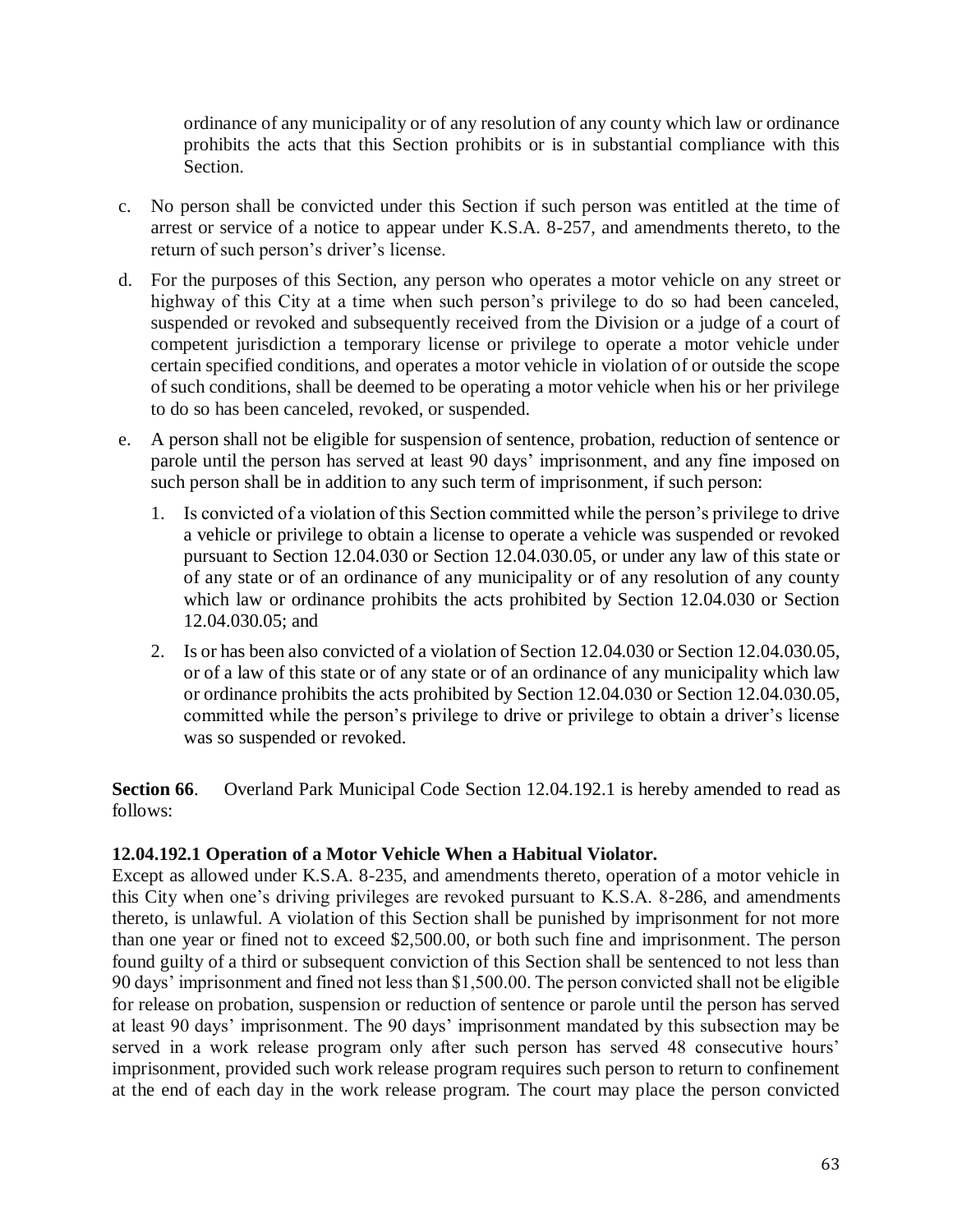under a house arrest program to serve the remainder of the minimum sentence only after such person has served 48 consecutive hours' imprisonment.

**Section 67.** Overland Park Municipal Code Section 12.04.193 is hereby amended to read as follows:

### **12.04.193 Unauthorized Operator.**

No person shall authorize or knowingly permit a motor vehicle owned by such person or under such person's control to be driven upon any highway by any person who has no legal right to do so, or who does not have a valid driver's license.

**Section 68**. Overland Park Municipal Code Section 12.04.195 is hereby amended to read as follows:

### **12.04.195 Vehicle License; Illegal Tag.**

No person shall:

- a. Park, leave unattended, operate or drive any motor vehicle upon a street or highway within this City which is not registered, or for which a certificate of title has not been issued or which does not have attached thereto and displayed thereon the license plate or plates assigned thereto by the division for the current registration year, including any registration decal required to be affixed to any such license plate pursuant to K.S.A. 8-134, and amendments thereto, subject to the exemptions allowed in K.S.A. 8-135 and 8-198, and amendments thereto. A violation of this subsection (a) by a person unlawfully claiming that a motor vehicle is exempt from registration as a self-propelled crane under K.S.A. 8- 128(b) and amendments thereto, shall constitute a violation punishable by a fine of not less than \$500.00. A person shall not be charged with a violation of this subsection for failing to display a registration decal on any vehicle except those included under K.S.A. 8-1,101 and K.S.A. 8-143m and 8-1,152, and amendments thereto, up to and including the 10th day following the expiration of the registration if the person is able to produce a printed payment receipt or electronic payment receipt from an online electronic payment processing system for the current 12-month registration period. Any charge for failing to display a registration decal up to and including the 10th day following the expiration of the registration shall be dismissed if the person produces in court a registration receipt for the current 12-month registration period which was valid at the time of arrest.
- b. Display or cause or permit to be displayed, or to have in possession, any registration receipt, certificate of title, registration license plate, registration decal, accessible parking placard or accessible parking identification card knowing the same to be fictitious or to have been canceled, revoked, suspended or altered. A violation of this subsection (b) shall constitute an ordinance violation punishable by a fine of not less than \$100.00 and forfeiture of the item. A mandatory court appearance shall be required of any person violating this subsection (b). This subsection (b) shall not apply to the possession of:
	- 1. Model year license plates displayed on antique vehicles as allowed under K.S.A. 8- 172, and amendments thereto; or
	- 2. Distinctive license plates allowed under K.S.A. 8-1,147, and amendments thereto.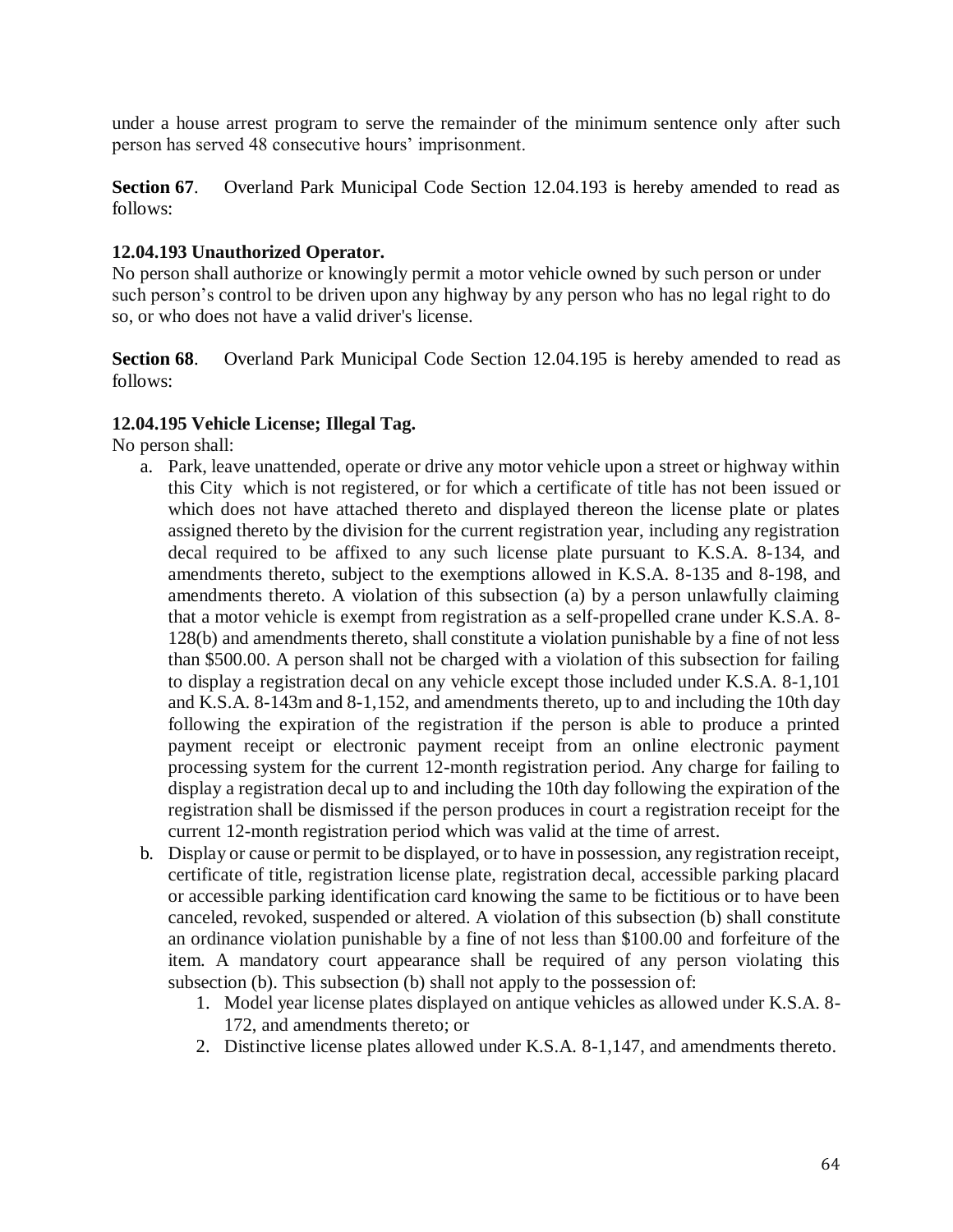- c. Lend to or knowingly permit the use by one not entitled thereto any registration receipt, certificate of title, registration license plate or registration decal issued to the person so lending or permitting the use thereof.
- d. Remove, conceal, alter, mark or deface the license number plate or plates or any other mark of identification upon any vehicle. License plates shall be kept clean and they shall be placed on all vehicles within the City as required by law so as to be plainly legible. It shall be unlawful for any person to attach and display on any vehicle a license plate which is covered, in whole or in part, with any clear or opaque material or any other plastic-like material that affects the plate's visibility or reflectivity.
- e. Carry or display a registered number plate or plates or registration decal upon any vehicle not lawfully issued for such vehicle.
- f. Any person violating subsections (a), (b) or (c) shall be punished by a fine not exceeding \$2,500.00, or by imprisonment for not less than 30 days nor more than six months, or by both such fine and imprisonment. Any person violating subsections (d) or (e) shall be punished as provided in Section 12.04.197.

**Section 69.** Overland Park Municipal Code Section 12.04.195.1 is hereby amended to read as follows:

## **12.04.195.1 Motor Vehicle Liability Insurance.**

- a. Every owner of a motor vehicle shall provide motor vehicle liability insurance coverage in accordance with the Kansas Automobile Injury Reparations Act, K.S.A. 40-3101 et seq., for every motor vehicle owned by such person, unless such motor vehicle is included under an approved self-insurance plan as provided in K.S.A. 40-3104(f) or is otherwise expressly exempted under the laws of this state.
- b. An owner of an uninsured motor vehicle shall not permit the operation thereof upon a highway or upon property open to use by the public, unless such motor vehicle is expressly exempted from said requirements pursuant to the laws of this state.
- c. No person shall knowingly drive an uninsured motor vehicle upon a highway or upon property open to use by the public, unless such motor vehicle is expressly exempted from said requirements pursuant to the laws of this state.
- d. Any person operating a motor vehicle upon a highway or upon property open to use by the public shall display, upon demand, evidence of financial security to a law enforcement officer. Such evidence of financial security which meets the requirements of subsection (e) may be displayed on a cellular phone or any other type of portable electronic device. The law enforcement officer to whom such evidence of financial security is displayed shall view only such evidence of financial responsibility. Such law enforcement officer shall be prohibited from viewing any other content or information stored on such cellular phone or other type of portable electronic device. The law enforcement officer shall issue a citation to any person who fails to display evidence of financial security upon such demand. The law enforcement officer shall attach a copy of the insurance verification form prescribed by the Secretary of Revenue to the copy of the citation forwarded to the court.

No citation shall be issued to any person for failure to provide proof of financial security when evidence of financial security meeting the standards of subsection (e) is displayed upon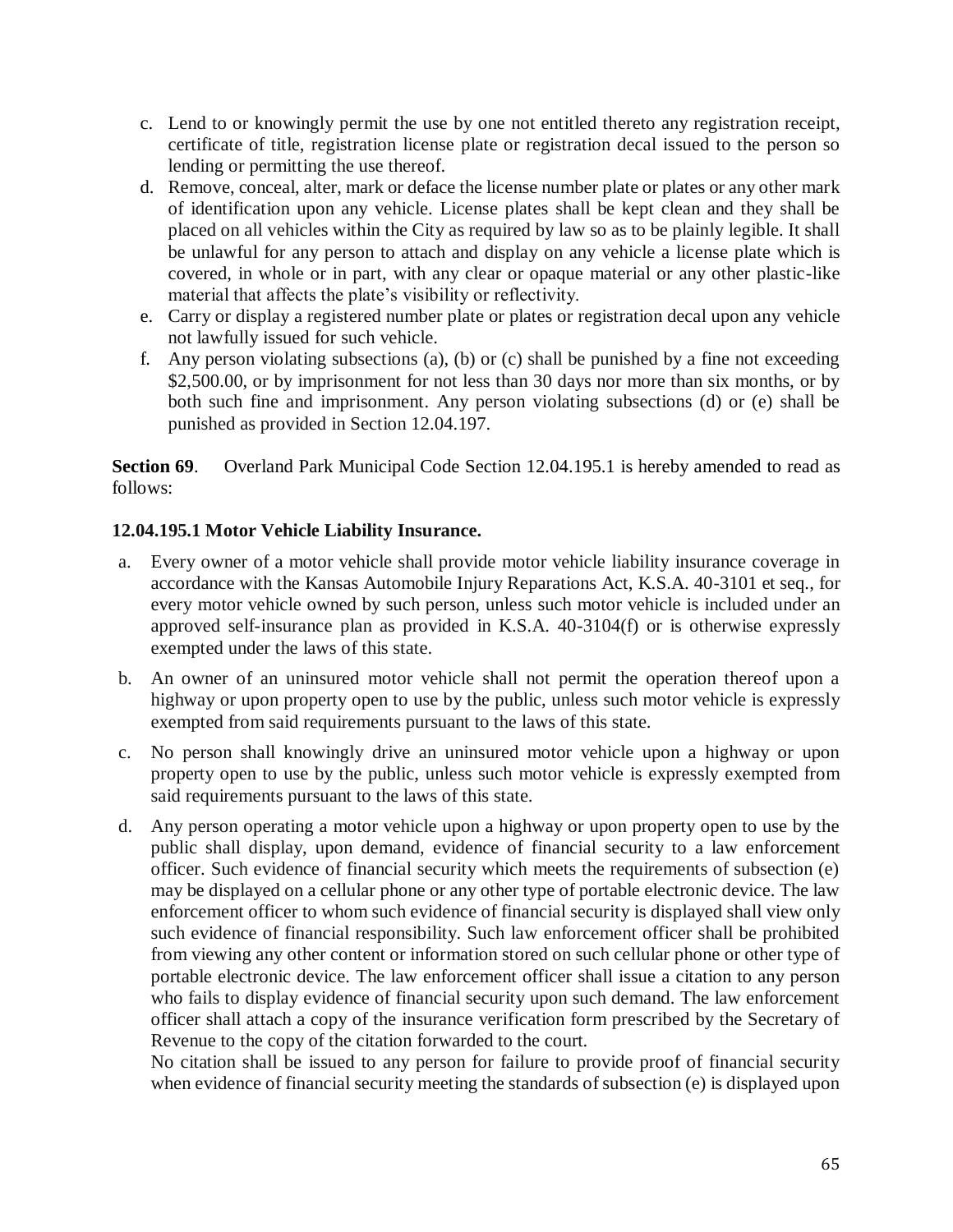demand of a law enforcement officer. Whenever the authenticity of such evidence is questionable, the law enforcement officer may initiate the preparation of the insurance verification form prescribed by the Secretary of Revenue by recording information from the evidence of financial security displayed. The officer shall immediately forward the form to the Department of Revenue, and the Department shall proceed with verification in the manner prescribed in the following paragraph. Upon return of a form indicating that insurance was not in force on the date indicated on the form, the Department shall immediately forward a copy of the form to the law enforcement officer initiating preparation of the form.

- e. Unless the insurance company subsequently submits an insurance verification form indicating that insurance was not in force, no person charged with violating subsections (b), (c) or (d) shall be convicted if such person produces in court, within 10 days of the date of arrest or of issuance of the citation, evidence of financial security for the motor vehicle operated, which was valid at the time of arrest or of issuance of the citation. For the purpose of this subsection evidence of financial security shall be provided by a policy of motor vehicle liability insurance, an identification card or certificate of insurance issued to the policyholder by the insurer which provides the name of the insurer, the policy number, make and year of the vehicle and the effective and expiration dates of the policy, or a certificate of selfinsurance signed by the commissioner of insurance. Such evidence of financial security also may be produced by displaying such information on a cellular phone or other type of portable electronic device. Any person to whom such evidence of financial security is displayed on a cellular phone or other type of portable electronic device shall be prohibited from viewing any other content or information stored on such cellular phone or other portable electronic device.
- f. Any person violating any provision of this Section shall be guilty of a violation of this ordinance and subject to a fine of not less than \$300.00 nor more than \$1,000.00 or by imprisonment for a term of not more than six months, or both such fine and imprisonment, except that any person convicted of violating any provision of this Section within three years of any such prior conviction shall be guilty of a violation of this ordinance and subject to a fine of not less than \$800.00 nor more than \$2,500.00 or by imprisonment for a term not to exceed one year, or both such fine and imprisonment.

**Section 70**. Overland Park Municipal Code Section 12.04.195.2 is hereby added to read as follows:

#### **12.04.195.2 Display of License Plate.**

- a. The license plate assigned to the vehicle shall be attached to the rear of the vehicle and shall be displayed during the current registration year or years. Except as otherwise provided in subsection (b), a Kansas registered vehicle shall not have a license plate attached to the front of the vehicle.
- b. The following classes of vehicles shall attach a license plate in the location or locations specifically stated:
	- 1. The license plate issued for a truck tractor shall be attached to the front of the truck tractor;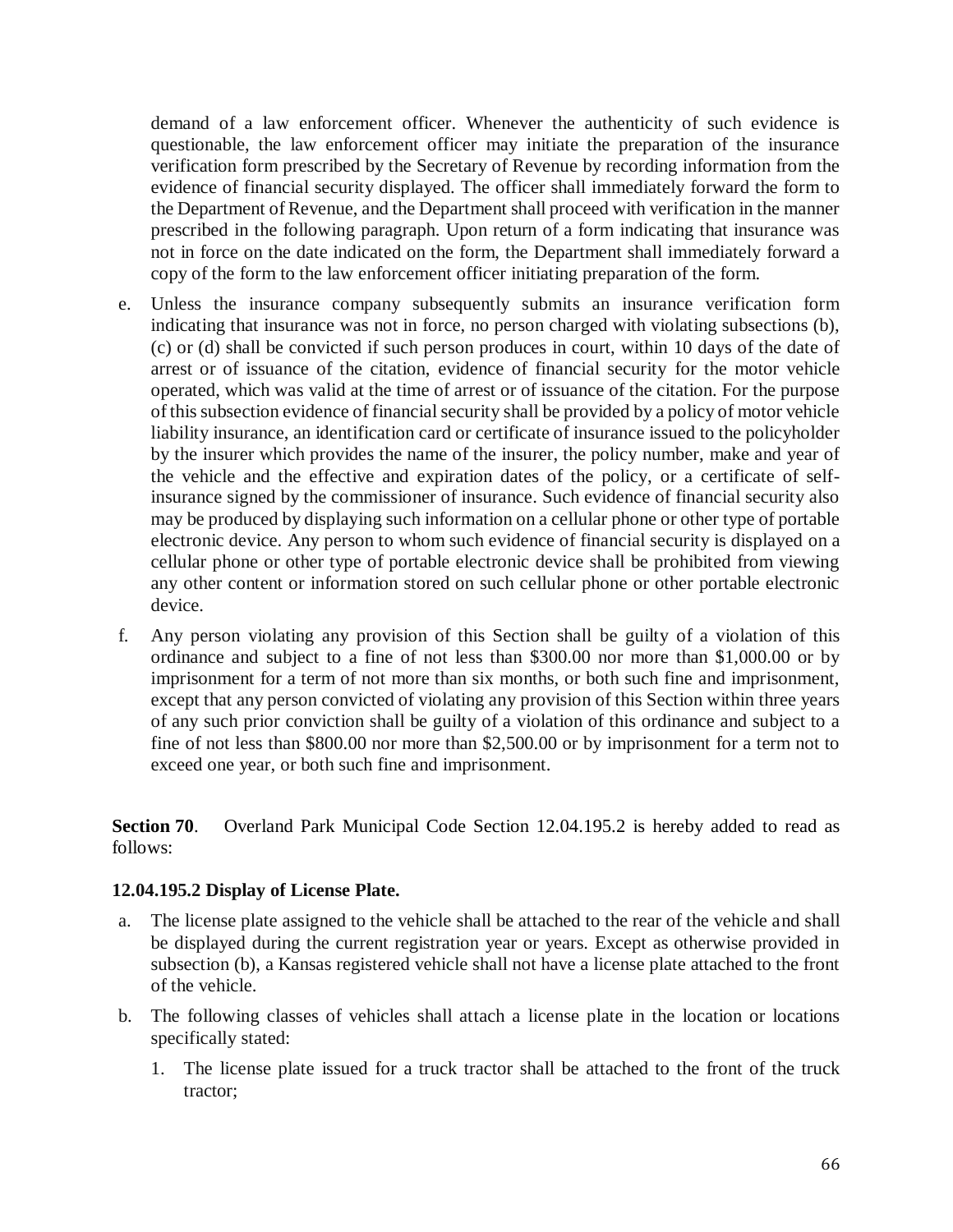- 2. A model year license plate issued for an antique vehicle, in accordance with K.S.A. 8- 172, and amendments thereto, may be attached to the front of the antique vehicle;
- 3. A personalized license plate issued to a passenger vehicle or truck pursuant to K.S.A. 8- 132(c), and amendments thereto, may be attached to the front of the passenger vehicle or truck;
- 4. The license plate issued for a motor vehicle used as a concrete mixer truck may be attached to either the front or rear of the vehicle; and
- 5. The license plate issued for a motor vehicle used as a dump truck with a gross weight of 26,000 pounds or more shall be attached to the front of the vehicle. The provisions of this paragraph shall not apply to such vehicle if such vehicle is registered as a farm truck.
- c. Every license plate shall at all times be securely fastened to the vehicle to which it is assigned, to prevent the plate from swinging, and at a height not less than 12 inches from the ground, measuring from the bottom of such plate. The license plate shall be fastened in a place and position to be clearly visible, and shall be maintained free from foreign materials and in a condition to be clearly legible.

During any period in which the construction of license plates has been suspended pursuant to the provisions of K.S.A. 8-132, and amendments thereto, the plate, tag, token, marker or sign assigned to such vehicle shall be attached to and displayed on such vehicle in such place, position, manner and condition as shall be prescribed by the director of vehicles.

**Section 71**. Overland Park Municipal Code Section 12.04.196.1.7 is hereby amended to read as follows:

# **12.04.196.1.7 Commercial Motor Vehicle Safety.**

There is hereby incorporated by reference for the purpose of regulating commercial motor vehicle safety on the streets and highways of the City, Kansas Administrative Regulations 82-4-3, 82-4- 3a, 82-4-3c, 82-4-3f, 82-4-3g, 82-4-3h, 82-4-3i, 82-4-3j, and 82-4-3k, as they may be amended, which adopt and amend certain safety regulations known as the *Federal Motor Carrier Safety Regulations*, 49 C.F.R. Parts 382, 390-393, and 395-397. One copy of said Kansas Administrative Regulations and said *Federal Motor Carrier Safety Regulations* shall be marked "Official Copy as required by Ordinance No. TC-1260,DDD" and filed with the City Clerk to be open to inspection and available to the public at all reasonable business hours. A copy of the ordinance codified herein shall be attached to the Regulations. The Municipal Court and all administrative departments of the City charged with the enforcement of the ordinance shall be supplied at the cost of the City such number of official copies of the Regulations as may be deemed expedient.

**Section 72**. Overland Park Municipal Code Section 12.04.196.3 is hereby amended to read as follows:

## **12.04.196.3 Unlawful Use of Identification Card.**

a. It shall be unlawful for any person, for any purpose, to:

1. Display, cause or permit to be displayed, or have in possession, any fictitious, fraudulently altered or fraudulently obtained identification card.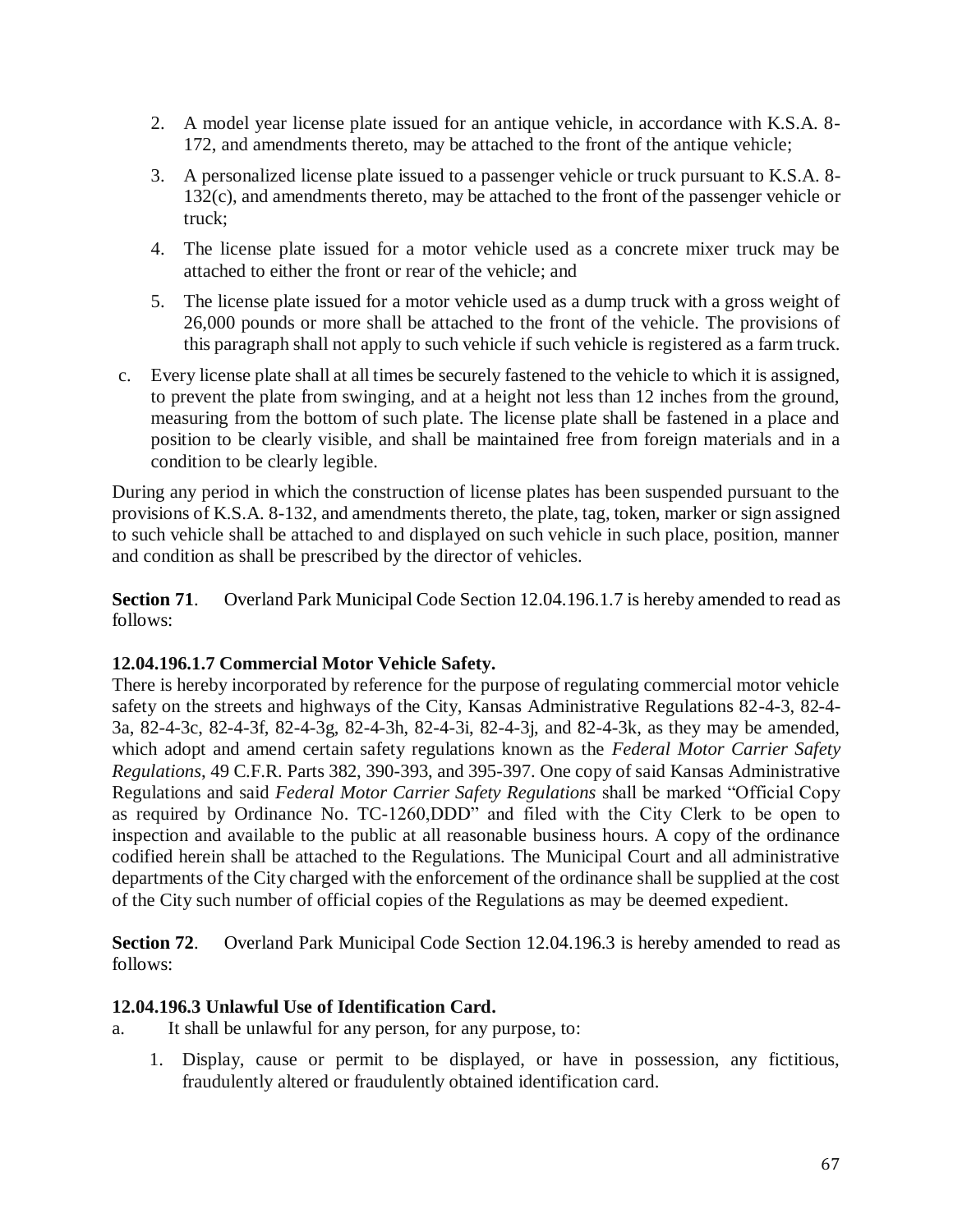- 2. Lend any identification card to any other person or knowingly permit the use thereof by another.
- 3. Display or represent any identification card not issued to the person as being the person's card.
- 4. Permit any unlawful use of an identification card issued to the person.
- 5. Display or possess any photograph, photostat, duplicate, reproduction, or facsimile of an identification card unless authorized by law.
- 6. Photograph, photostat, duplicate or in any way reproduce any identification card or facsimile thereof in such a manner that it could be mistaken for a valid identification card or display or have in possession any such photograph, photostat, duplicate, reproduction or facsimile unless authorized by law.
- 7. Display or cause or permit to be displayed any canceled identification card.
- b. Violation of paragraphs (1) and (7) of subsection (a) is punishable by a fine of not more than \$1,000.00 or by imprisonment for not more than six months or by both such fine and imprisonment. Violation of paragraphs (2), (3), (4), (5), or (6) of subsection (a) is punishable by a fine of not more than \$2,500.00 or by imprisonment for not more than one year or by both such fine and imprisonment.
- c. It shall be unlawful for any person to:
	- 1. Lend any identification card to or knowingly permit the use of any identification card by any person under 21 years old for use in the purchase of any alcoholic liquor.
	- 2. Lend any identification card or knowingly permit the use of any identification card by any person under the legal age for consumption of cereal malt beverage for use in the purchase of cereal malt beverage.
	- 3. Lend any identification card, driver's license, or other form of identification card to aid another person in obtaining an identification card or duplicate identification card.
	- 4. Display or cause to be displayed or have in possession any fictitious or fraudulently altered identification card by any person under 21 years of age for use in the purchase of any alcoholic liquor or cereal malt beverage.
- d.
- 1. Upon a first conviction of a violation of any provision of subsection (c) a person shall be sentenced to not less than 100 hours of public service and fined not less than \$200.00 nor more than \$500.00.
- 2. On a second or subsequent conviction of a violation of any provision of subsection (c), a person shall be punished by a fine of not more than \$2,500.00 or by imprisonment for not more than one year or by both such fine and imprisonment.
- e. The provisions of this section shall apply to any identification card, whether issued under the laws of this state or issued under the laws of another state or jurisdiction.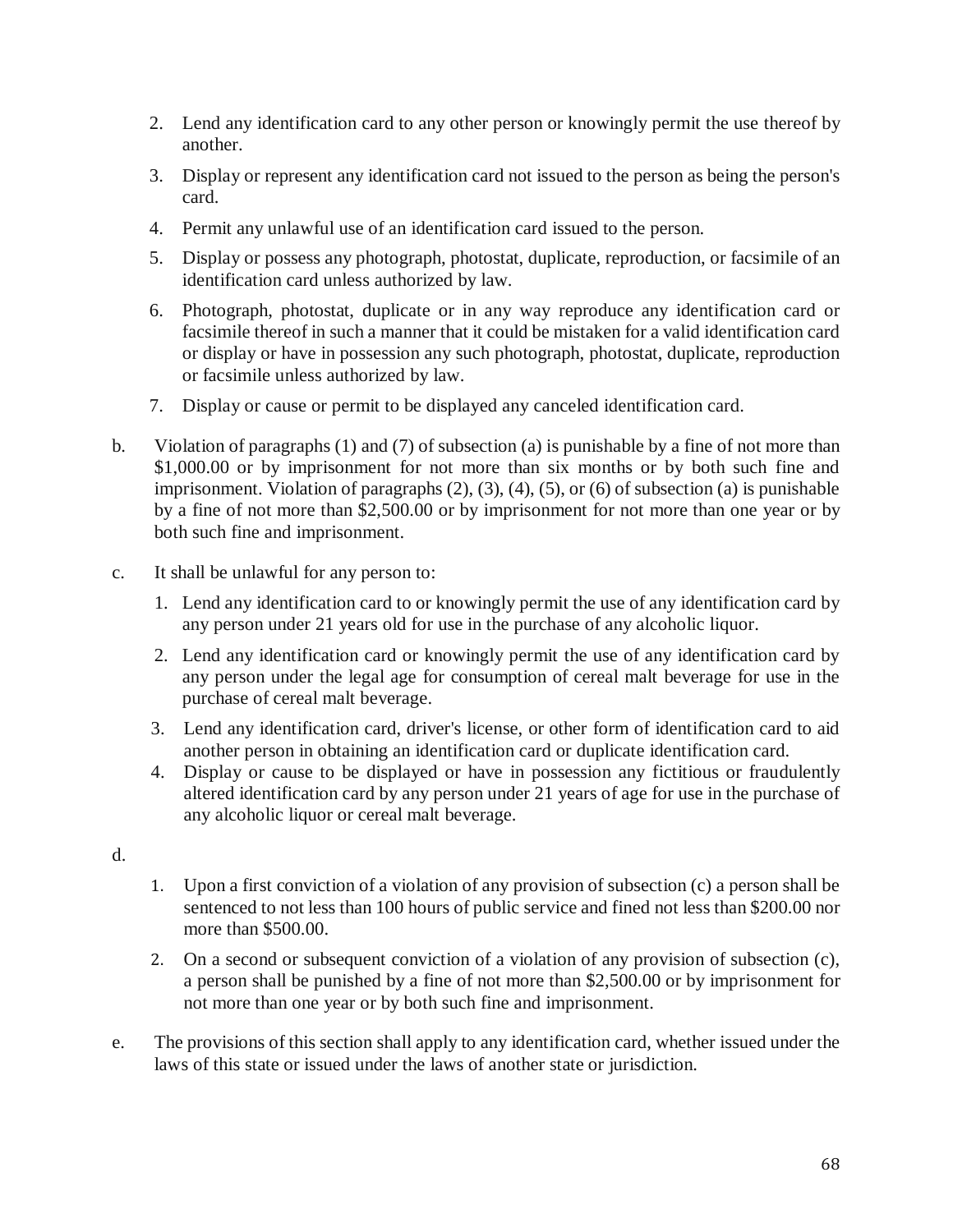**Section 73.** Overland Park Municipal Code Section 12.04.197 is hereby amended to read as follows:

## **12.04.197 Penalties.**

- a. It is unlawful for any person to violate any of the provisions of this chapter.
- b. Every person convicted of a violation of any of the provisions of this chapter for which another penalty is not provided by this chapter or by the schedule of fines established by the municipal judge shall be punished for conviction thereof by a fine of not more than \$500.00 or by imprisonment for not more than six months or by both such fine and imprisonment.

**Section 74**. Overland Park Municipal Code Section 12.08.010 is hereby amended to read as follows:

#### **12.08.010 Persons Under Seventeen not to Operate Motor Vehicle Without Restricted License - Necessity.**

In compliance with K.S.A. 8-237, it is unlawful for any person under the age of 17 years of age to operate a motor vehicle without a restricted license issued by the Motor Vehicle Department and only upon a showing of necessity.

**Section 75.** Overland Park Municipal Code Section 12.16.030 is hereby amended to read as follows:

## **12.16.030 Parade Permit Application Procedure.**

A person seeking issuance of a parade permit shall file an application with the City Clerk on forms provided by such officer.

- A. **Application Filing Period**. An application for a parade permit shall be filed with the City Clerk not less than seven days before the date on which it is proposed to conduct the parade.
- B. **Late Applications**. The Chief of Police shall consider applications that are received after the seven-day filing period. The Chief of Police shall approve a late application if the Chief of Police finds that there is adequate time to review the application based on the nature or scope of the parade, there are City personnel and equipment available to support the parade activity, and the standards for permit issuance set forth in Section 12.16.040 are met. The speech content of the parade shall not be a consideration in whether or not approval of a late application is granted.
- C. **Approval/Disapproval of Application**. The Chief of Police shall be responsible for the processing and review of the application. The Chief of Police shall act upon the application for a parade permit within four business days after the filing thereof. The applicant will be notified by the City Clerk if the application has been approved or disapproved. If, due to the nature or scope of the parade, the application cannot be reviewed within four business days, the Chief of Police shall notify the applicant within four business days after the filing of the application that additional time is required. The length of any additional time necessary to consider the application shall be no greater than is reasonably necessary, considering the nature and scope of the parade. However, in no event shall the Chief of Police approve or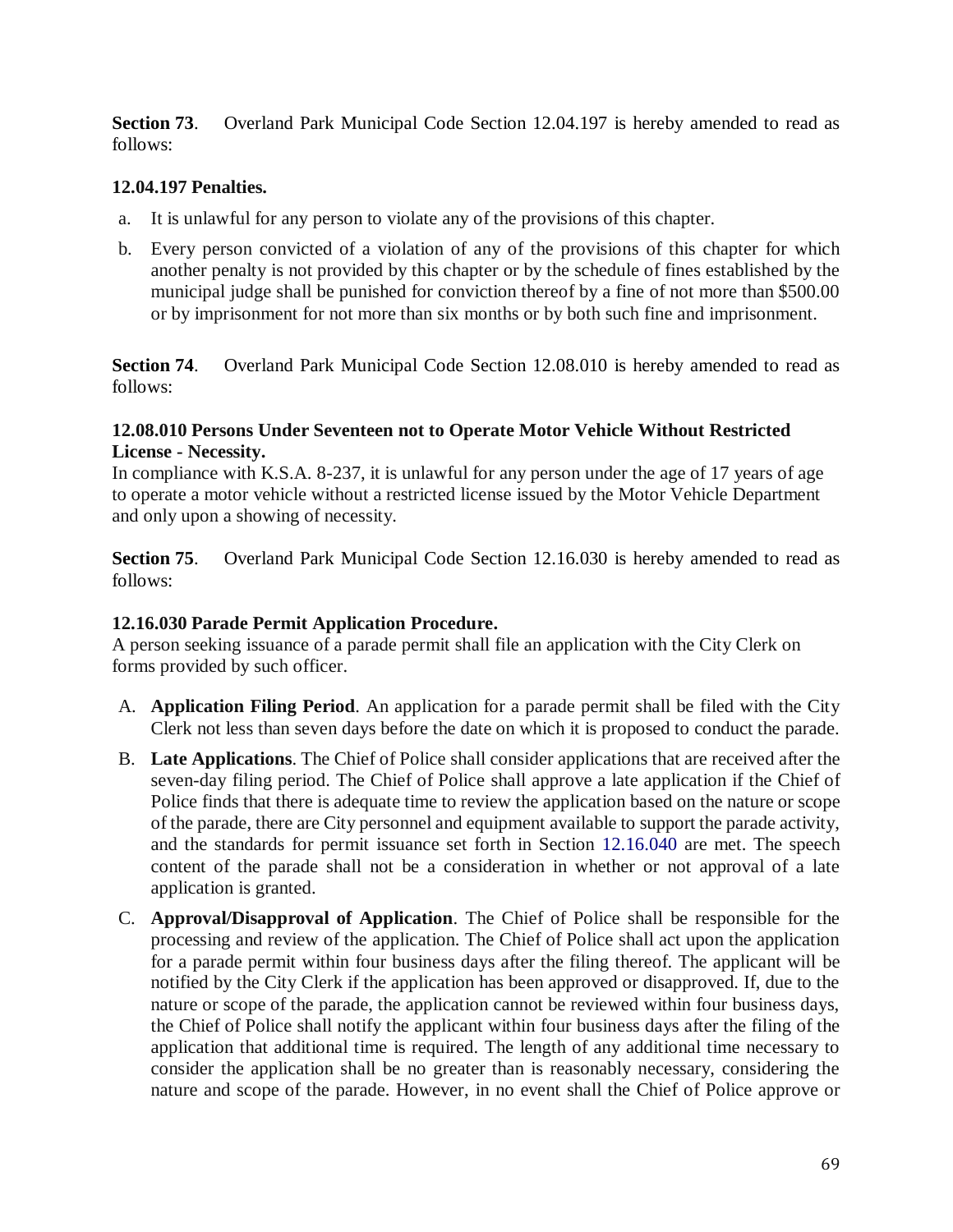disapprove an application less than forty-eight hours prior to the parade. If the Chief of Police disapproves the application, the City Clerk shall mail to the applicant, within five business days after the date on which the application was filed, a written notice of disapproval, which shall set forth the reasons for disapproval of the permit and the applicant's right of appeal. The Chief of Police is empowered to consider alternative dates, times and locations presented by the applicant provided these alternatives meet the standards for issuance set forth in Section 12.16.040. No additional processing fee will be charged for consideration of alternative dates, times and locations, provided the alternatives are presented by the applicant contemporaneously with the notice of disapproval.

- D. **Application Contents**. The application for a parade permit shall set forth the following information:
	- 1. The name, address and telephone number of the person or entity seeking to conduct such parade;
	- 2. If the parade is proposed to be conducted for, on behalf of, or by an organization, the name, address and telephone number of the headquarters of the organization, and of the authorized and responsible heads of such organization;
	- 3. The name, address and telephone number of the person who will be responsible for the conduct of the parade;
	- 4. The date when the parade is to be conducted;
	- 5. The route to be traveled, the starting point and the termination point;
	- 6. The approximate number of persons who, and animals and vehicles which, will constitute such parade; the type of animals, and description of the vehicles;
	- 7. The time when such parade will start and terminate;
	- 8. A statement as to whether the parade will occupy all or only a portion of the width of the streets proposed to be traversed;
	- 9. The location by streets of any assembly areas for such parade;
	- 10. The time at which units of the parade will begin to assemble at any such assembly area or areas;
	- 11. The interval of space to be maintained between units of such parade;
	- 12. If the parade is designed to be held by, and on behalf of or for, any person other than the applicant, the applicant for such permit shall file with the City Clerk a communication in writing from the person proposing to hold the parade, authorizing the applicant to apply for the permit on his or her behalf;
	- 13. Any additional information which the Chief of Police shall find reasonably necessary under the standards for issuance as provided in Section 12.16.040; and
	- 14. A description of any sound amplification equipment to be used in connection with the parade and how the equipment is intended to be utilized, to include amplification levels.

**Section 76.** Overland Park Municipal Code Section 12.20.001 is hereby amended to read as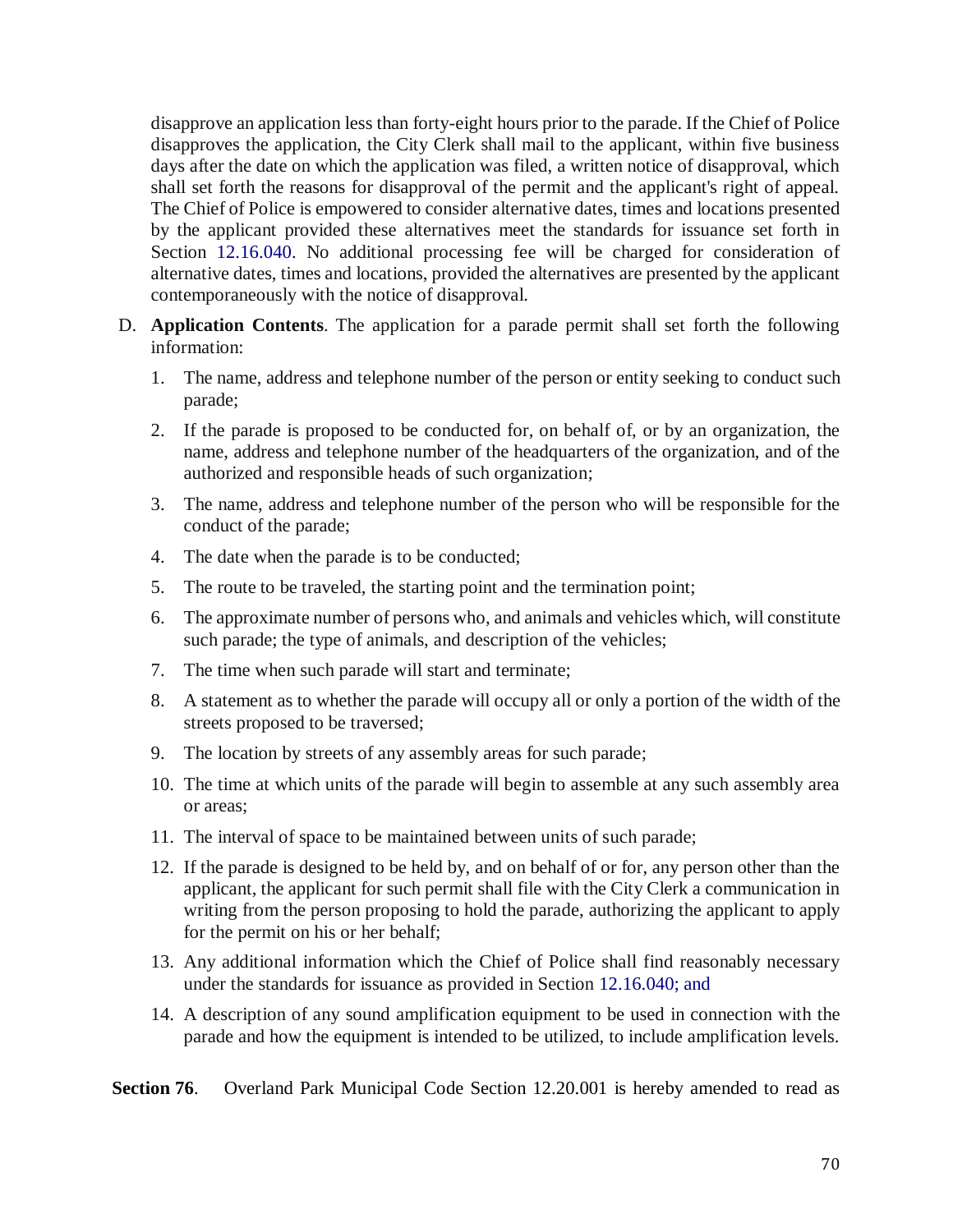follows:

## **12.20.001 Authority to Tow or Impound.**

The police department, and all members thereof, are authorized to remove or tow away, or have removed and towed away by a commercial towing service to an impound lot or other safe place designated by the City, all motor vehicles found under the hereinafter enumerated circumstances:

- A. When any motor vehicle upon a street is so disabled as to constitute an obstruction to traffic and the person or persons in charge of the vehicle cannot safely operate the motor vehicle or are unable to provide for its custody or removal to a lawfully secure location; or
- B. When any motor vehicle is parked illegally in such a manner as to constitute a hazard or obstruction to the safe movement of traffic; or
- C. When the operator of any motor vehicle is arrested and taken into custody by the police department and such vehicle would thereby be left unattended and create a hazard or obstruction to the safe movement of traffic; or
- D. When any motor vehicle is abandoned or left unattended on a highway, public road or Cityowned property for a period of time in excess of 48 consecutive hours; or
- E. When any vehicle is found being driven on the streets and is not in proper or safe condition to be driven and cannot be removed safely to a lawfully secured location by the owner or operator; or
- F. When any motor vehicle determined to be stolen or taken without the consent of its owner is found upon the public street; or
- G. When any motor vehicle is subject to seizure as evidence in a criminal prosecution; or
- H. When any motor vehicle is subject to seizure or forfeiture under the laws of this state or federal law; or
- I. When any motor vehicle is parked in violation of notice indicating that the area used as the Farmer's Market is unavailable for parking during the hours posted and vehicles parked in that area during posted hours will be towed at the owner or operator's expense. The notice must be posted at the two main points of entry to the Farmer's Market and must meet the following additional requirements:
	- 1. The notice must clearly indicate, in not less than two inch high, light reflective letters on a contrasting background, that vehicles will be towed at the owner's expense.
	- 2. The words "tow away zone" must be included on the sign in not less than four inch high letters.
	- 3. The notice must contain the following language:

"If you believe your vehicle may have been towed from this property, please contact the Overland Park Police Department."

4. The sign must be permanently installed, with the bottom of the sign not less than seven feet above ground level and must be continuously maintained on the property for not less than 24 hours prior to the towing or removal of vehicles.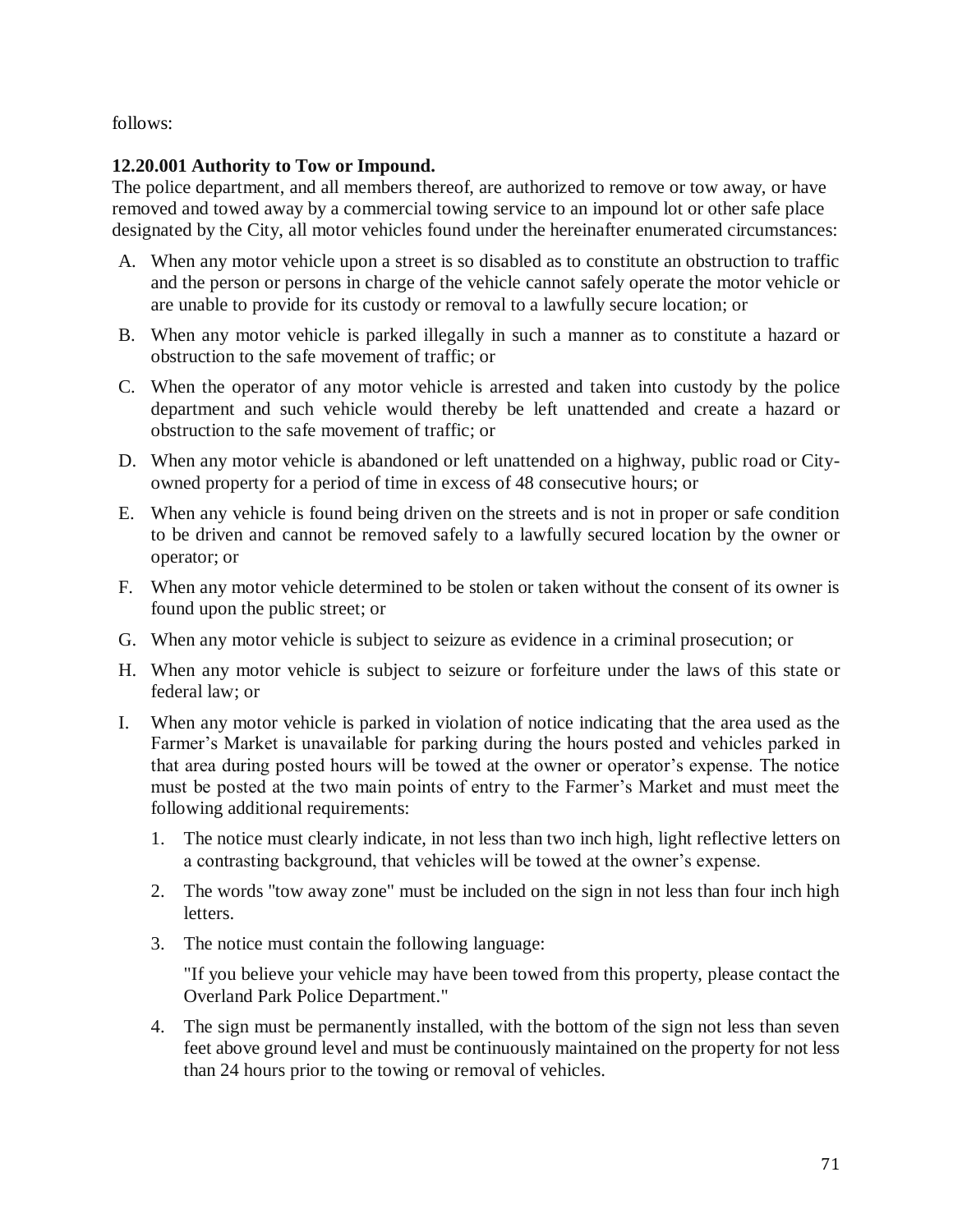**Section 77.** Overland Park Municipal Code Section 12.20.005 is hereby amended to read as follows:

## **12.20.005 Sale of Impounded Vehicles by City.**

Any motor vehicle towed and impounded by the City pursuant to the provisions of this chapter for a period of 30 days or more may be disposed of by the City by sale at public auction in the following manner:

- 1. If such motor vehicle has displayed thereon a registration plate issued by the state of Kansas and has been registered with the state of Kansas, the City shall request verification from the division of vehicles of the last registered owner and lienholders, if any. Such verification request shall be submitted to the division of vehicles not more than 30 days after the City took possession of the vehicle. The City shall mail a notice by certified mail, return receipt requested, to the registered owner thereof, addressed to the address as shown on the certificate of registration, and to the lienholder of record, if any, in the county in which the title shows the owner resides, if registered in this state. The notice shall state that if the owner or lienholder does not claim such motor vehicle and pay the removal and storage costs incurred by the City on it within 15 days from the date of the mailing of the notice, that it will be sold at public auction to the highest bidder for cash. The notice shall be mailed within 10 days after receipt of verification of the last owner and lienholders, if any, as provided in this subsection. The notice shall also include the right of hearing set forth in 12.20.004.
- 2. After 15 days from the date of mailing notice, the City shall publish a notice once a week for two consecutive weeks in a newspaper of general circulation in Johnson County, Kansas, which notice shall describe the motor vehicle by name of maker, model, serial number, and owner, if known, and stating that it has been impounded by the City of Overland Park and that it will be sold at public auction to the highest bidder for cash if the owner thereof does not claim it within 10 days of the date of the second publication of the notice and pay the removal and storage charges, and publication costs incurred by the City. The notice shall also include the right of hearing set forth in 12.20.004.
- 3. If the vehicle, when towed, did not display a registration plate issued by the state of Kansas and is not registered with the state of Kansas and the owner remains unknown after diligent efforts have been made by the commercial tow service to determine ownership, the City after 30 days from the date of impoundment shall request verification from the division of vehicles of the last registered owner and lienholders, if any. Such verification request shall be submitted to the division of vehicles no more than 30 days after the City took possession of the vehicle. The City shall mail a notice by certified mail to the registered owner thereof, addressed to the address as shown on the certificate of registration, and to the lienholder, if any, of record in the county in which the title shows the owner resides, if registered in this state. The notice shall state that if the owner or lienholder does not claim such motor vehicle and pay the removal and storage charges incurred by City on it within 15 days from the date of mailing of the notice, it will be sold at public auction to the highest bidder for cash. The notice shall be mailed within 10 days after receipt of verification of the last owner and lienholders, if any, as provided in this subsection. After 15 days from the date of mailing notice, the City shall publish a notice in a newspaper of general circulation in Johnson County, Kansas, which notice shall describe the motor vehicle by name of maker, model, color and serial number and shall state that it has been impounded by the City and will be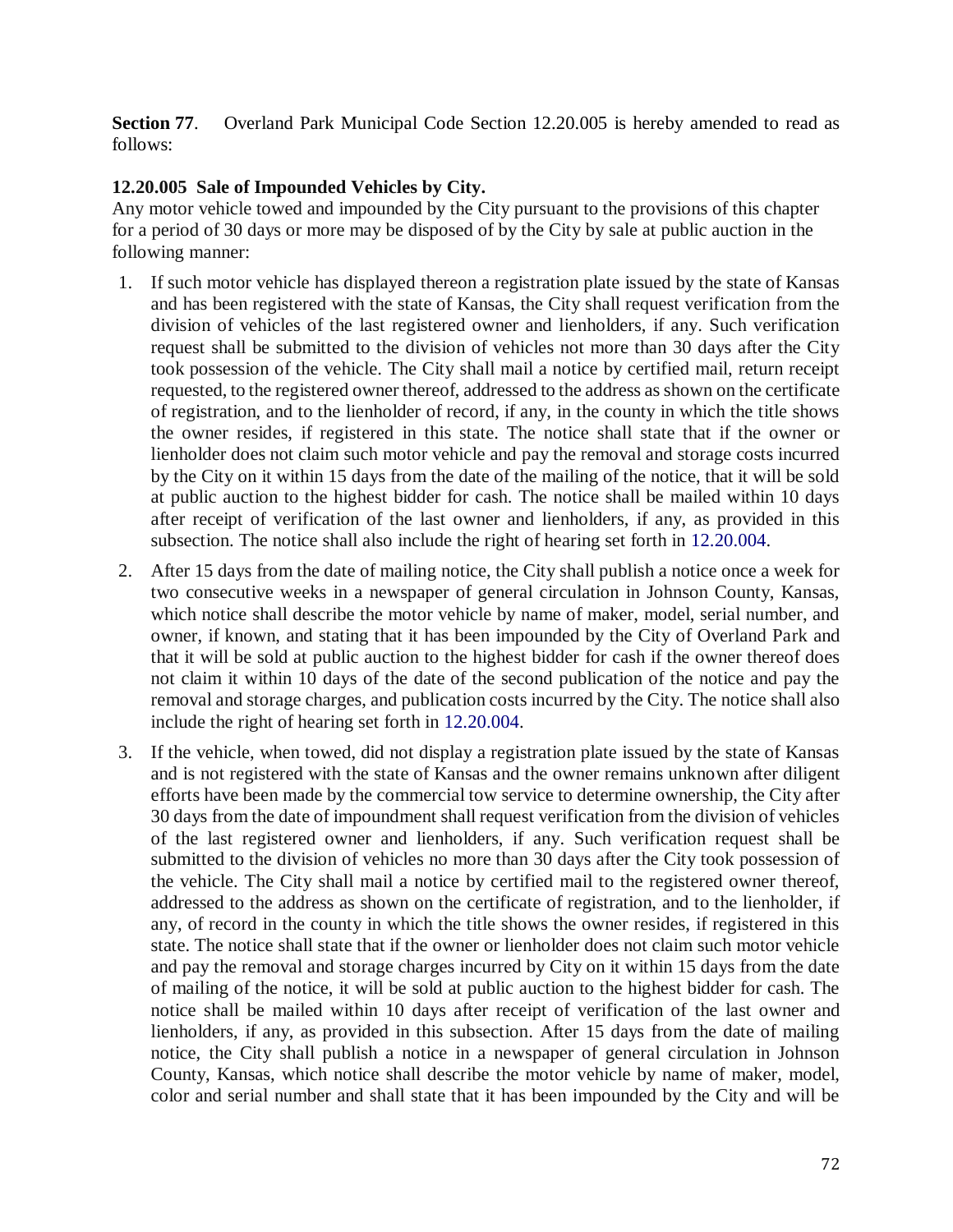sold at public auction to the highest bidder for cash, if the owner thereof does not claim it within 10 days of the second publication of the notice and pay the removal and storage charges incurred by the City. The notice shall also include the right of hearing set forth in 12.20.004.

- 4. When the City has complied with this section and the owner thereof does not claim it within the time stated in the notice and pay the removal and storage charges and publication costs incurred by the City on such motor vehicle, the City may sell the motor vehicle at public auction to the highest bidder for cash. All monies derived from the sale of motor vehicles pursuant to this section, after payment of the expenses of the impoundment and sale, shall be paid into the fund of the City which is used by it for the construction and maintenance of highways.
- 5. After any sale pursuant to this section, the purchaser may file proof thereof with the division of vehicles, and the division shall issue a certificate of title to the purchaser of the motor vehicle.

**Section 78**. Overland Park Municipal Code Section 12.21.030 is hereby amended to read as follows:

## **12.21.030 Unlawful Acts.**

It shall be unlawful and a violation of this chapter for any person to fail to comply with the following regulations when involved in the towing or request of towing of motor vehicles from private property; provided that the provisions of this chapter are not applicable when the private motor vehicle has been left upon the private owner's premises for more than 24 hours:

- A. **Notification**. The property owner or person requesting the towing of or the removal of a vehicle from private or public property shall, within one hour of completion of such towing or removal, notify the Overland Park, Kansas, Police Department of the following information concerning the tow or removal:
	- 1. Vehicle make;
	- 2. Vehicle model;
	- 3. Vehicle year;
	- 4. Vehicle VIN;
	- 5. License plate number;
	- 6. Ultimate destination where the vehicle is towed to and stored; and
	- 7. Person ordering the tow.
- B. **Notice and Sign Requirements**. Except for property appurtenant to and obviously a part of a single-family residence, and except for instances when notice is personally given to the owner or other legally authorized person in control of the vehicle that the area in which that vehicle is parked is reserved or otherwise unavailable for unauthorized vehicles and thus are subject to being removed at the owner's or operator's expense, any property owner or person in legal possession of the property, prior to towing or removing any vehicle from private or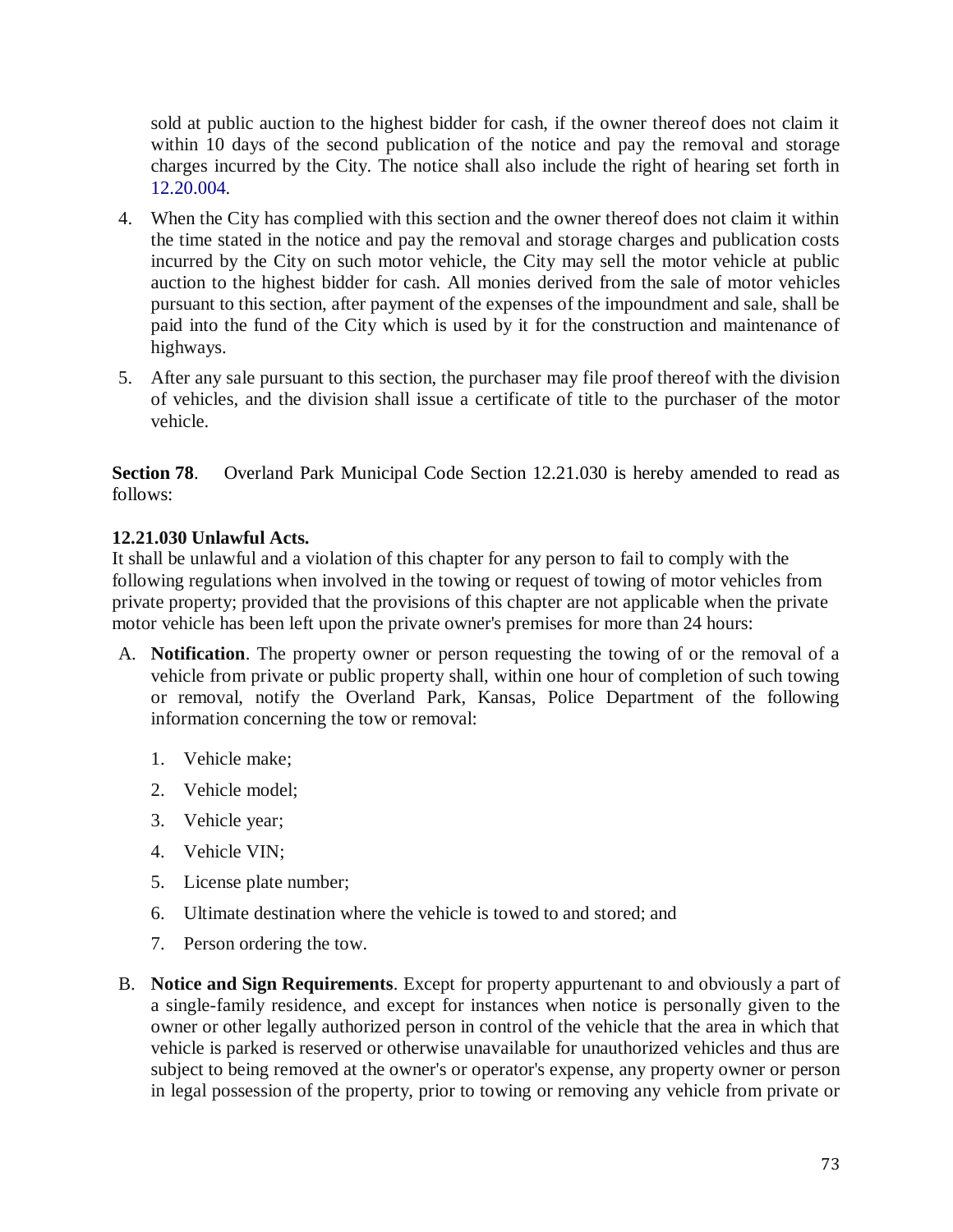public property without the consent of the owner or other legally authorized person in control of that vehicle, must post a notice meeting the following requirements:

- 1. The notice must be prominently placed at each driveway access or curb cut allowing vehicular access to the property, within five feet from the public right-of-way line. If there are no curbs or access barriers, the signs must be posted not less than one sign for each 25 feet of lot frontage.
- 2. The notice must clearly indicate, in not less than two inch high, light reflective letters on a contrasting background, that unauthorized vehicles will be towed away at the owner's expense. The words "tow away zone" must be included on the sign in not less than four inch high letters.
- 3. The notice must also contain the following language:

"If you believe your vehicle may have been towed from this property, please contact the Overland Park Police Department."

- 4. The sign structure containing the required notices must be permanently installed, with the bottom of the sign not less than four feet above ground level and must be continuously maintained on the property for not less than 24 hours prior to the towing or removal of vehicles.
- 5. A business with 20 or fewer parking spaces satisfies the notice requirements of this section by prominently displaying a sign stating "Reserved parking for customers only. Unauthorized vehicles will be towed away at the owner's expense." in light reflective letters on a contrasting background. In addition, the sign must include the information required in subparagraph (3) herein.
- C. **Owner Access.** Any owner of a vehicle towed pursuant to this chapter shall have access to personal property in such vehicle for up to 48 hours after such vehicle has been towed, and such personal property shall be released to said owner unless it is being held or seized as evidence.

**Section 79.** Overland Park Municipal Code Section 12.21.040 is hereby amended to read as follows:

## **12.21.040 Maximum Tow and Storage Fees.**

All wrecker or towing services shall charge for towing and storage services such fees and charges as are adopted by the City by resolution. The City shall not be responsible for unpaid towing and storage fees and charges except as provided by resolution of the City or as agreed to in writing by the Chief of Police.

**Section 80.** Existing Overland Park Municipal Code Sections 12.04.001, 12.04.002, 12.04.006, 12.04.011, 12.04.014, 12.04.019, 12.04.022, 12.04.025, 12.04.028, 12.04.030, 12.04.030.05, 12.04.030.1, 12.04.031, 12.04.033, 12.04.036, 12.04.037, 12.04.041, 12.04.044.1, 12.04.044.2, 12.04.044.3, 12.04.061, 12.04.062, 12.04.063, 12.04.069, 12.04.078, 12.04.081, 12.04.082, 12.04.085, 12.04.087, 12.04.105, 12.04.106, 12.04.109, 12.04.111, 12.04.113, 12.04.119, 12.04.119.1, 12.04.124, 12.04.126.5, 12.04.131, 12.04.133, 12.04.135.1, 12.04.135.3, 12.04.143, 12.04.148, 12.04.151, 12.04.153, 12.04.155, 12.04.156, 12.04.160, 12.04.163, 12.04.165,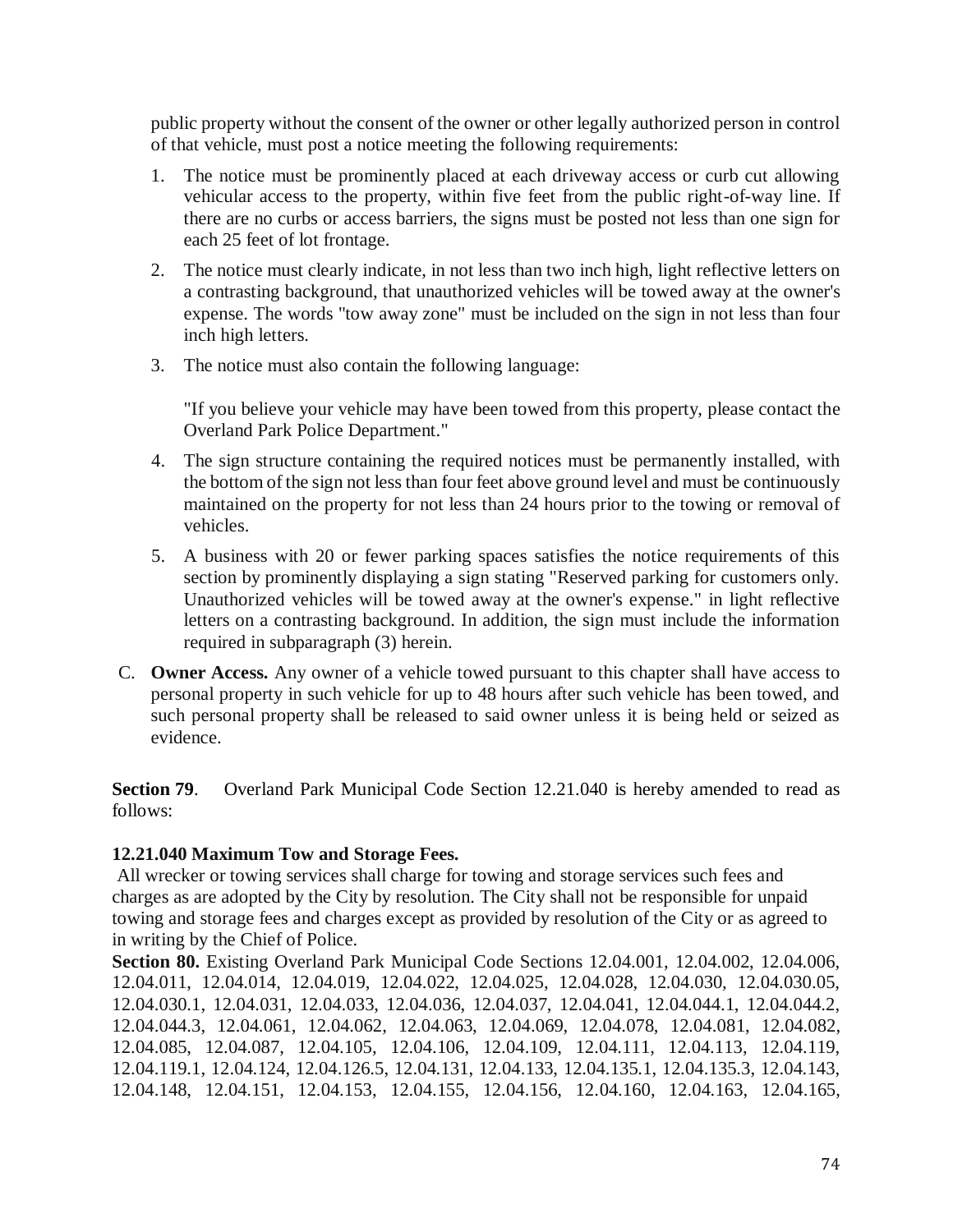12.04.169, 12.04.170, 12.04.171, 12.04.174, 12.04.176.2, 12.04.178, 12.04.178.2, 12.04.179, 12.04.179.1, 12.04.180, 12.04.181, 12.04.191, 12.04.191.1, 12.04.191.2, 12.04.192, 12.04.192.1, 12.04.193, 12.04.195, 12.04.195.1, 12.04.195.2, 12.04.196.1.5, 12.04.196.1.7, 12.04.196.3, 12.04.197, 12.08.010, 12.16.030, 12.20.001, 12.20.005, 12.21.030, and 12.21.040 are hereby repealed.

Section 81. This Ordinance shall take effect and be in force from and after a publication of its summary in an official City newspaper, and from and after July 1, 2022.

*[Remainder of page intentionally left blank.]*